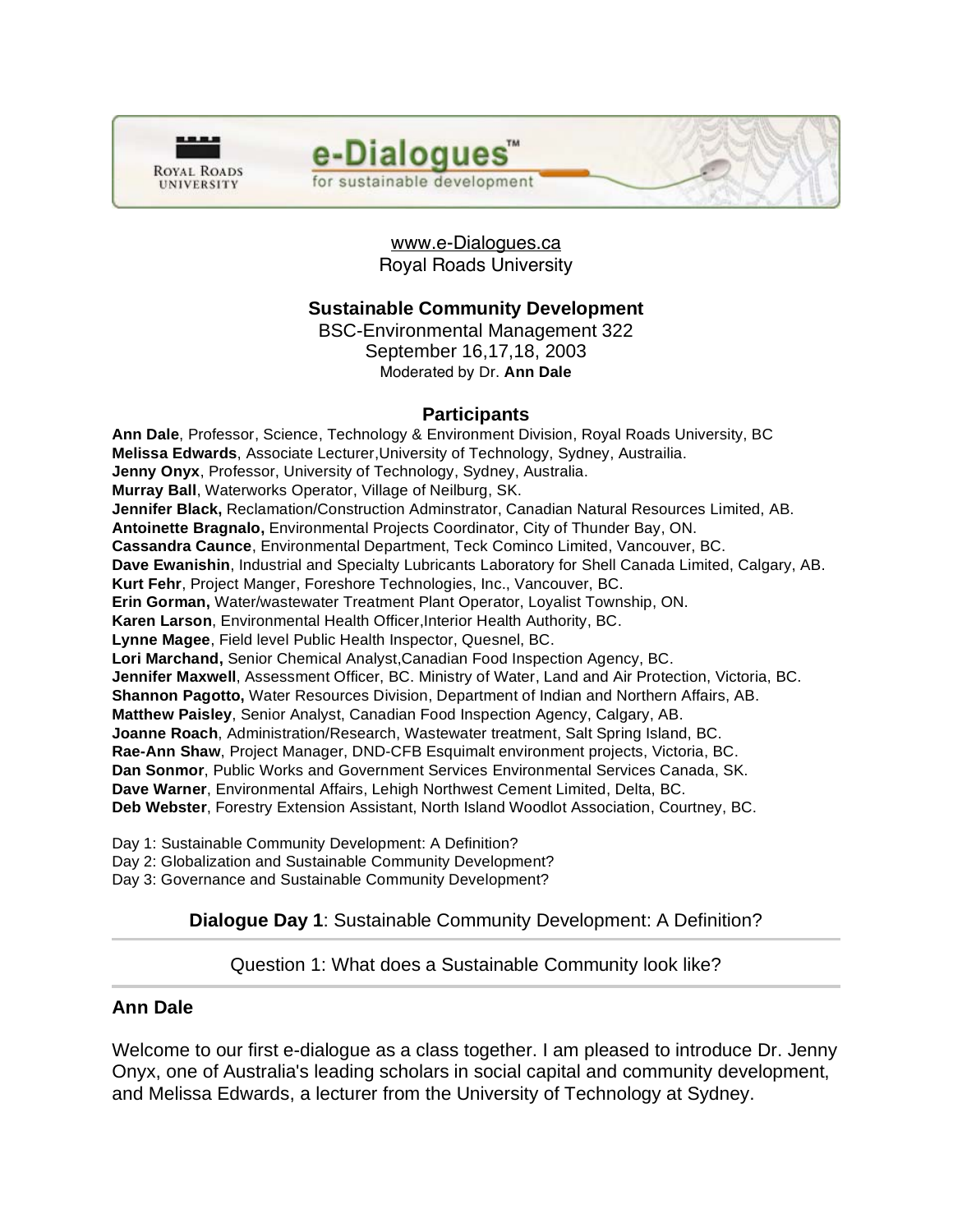## **Jenny Onyx**

 $\overline{a}$ 

Hi, I must say it is a great pleasure to be here at beautiful Royal Roads.

#### **Melissa Edwards**

Hello everyone, I am Melissa Edwards from the University of Technology, Australia. I would like to take this opportunity to thank you for hosting me during this e-dialogue. I look forward to engaging with you all for the generation of new and insightful information regarding sustainable community development.

### **Ann Dale**

Our first question is, what does a sustainable community look like? Perhaps some of the class can respond to this and Jenny and Melissa will reply. Or put another way; is Toronto a sustainable community when it ships its garbage to the United States?

#### **Dave Warner**

I think a truly sustainable community should be closed loop. Therefore, not shipping garbage to the US as Toronto does.

#### **Matthew Paisley**

Dave, perhaps the shipment to Michigan of Toronto's waste does exemplify a closed loop - but perhaps simply on a scale larger than just Toronto itself. Perhaps the garbage dumping involves more aspects of sustainability that we realize - aspects merely the environmental.

#### **Dan Sonmor**

The way I see and understand it, a sustainable community is one that does not withdraw from the environment any more than it can put back. As well, it is one that does not degrade the natural environment from its original condition.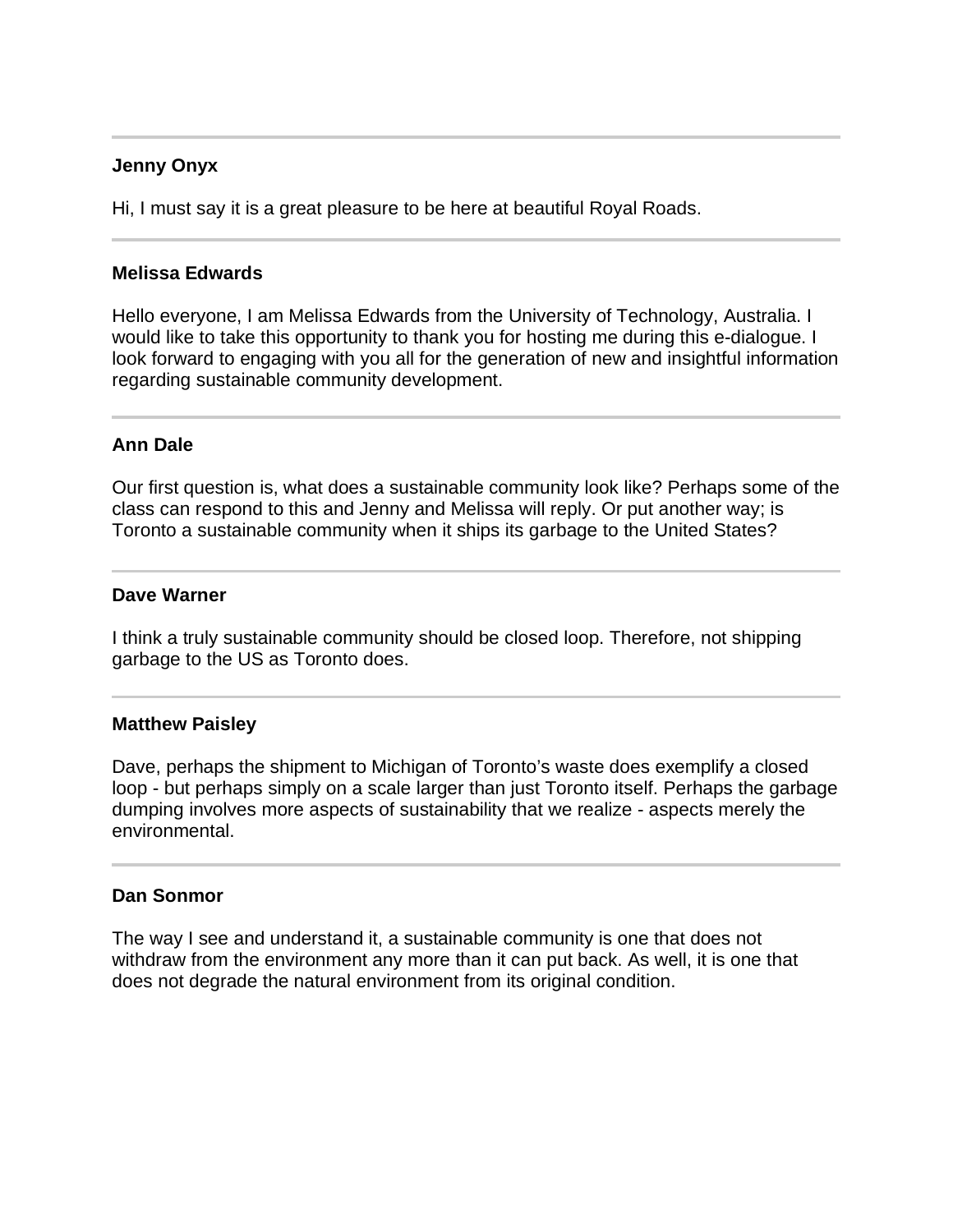# **Joanne Roach**

I prepared the following earlier today. What does a sustainable community look like? The following would be evident in a sustainable community:

- signs of prosperity and absence of poverty
- clean natural and urban areas
- low vehicle to person ratio
- no urban sprawl
- the recycling facility is bigger than the landfill
- healthy ecosystems and watersheds
- enough local food to feed the population
- manageable (zero?) population growth
- access to health care and financial support for wellness
- use of renewable resources, very little or no mining of resources

It sounds a bit Utopian, but basically in a sustainable community, the way I see it, humans can meet their needs, but not at the expense of other humans or the environment.

### **Lori Marchand**

j

l

A sustainable community is one that meets its needs without impairing its ability to meet the needs of future generation, again no shipping garbage to the United States. However, doesn't the USA also ship garbage to Ontario?

#### **Jennifer Maxwell**

Here are some thoughts on what sustainable communities look like:

• a place that provides a good quality of life for people. Quality of life includes social, economic, ecological, psychological and spiritual aspects.

- governance is open, fair and democratic
- optimizes key resources and understands the stocks of human, natural and economic resources and their finite quantity.

• maintains scale and capacity where the natural and built environments are not overdeveloped, overbuilt, overused, or overpopulated. Sustainable communities have mechanisms for recognizing signs of stress and are able to adapt to avoid environmental, economic or social disasters.

• adopts a systems approach to create and maintain harmony between all of the living and non-living elements of the community.

• supports natural, human and economic life cycles.

• responsive and proactive in mitigating hazards to community well being and maximizing opportunities.

• values human, economic and natural diversity.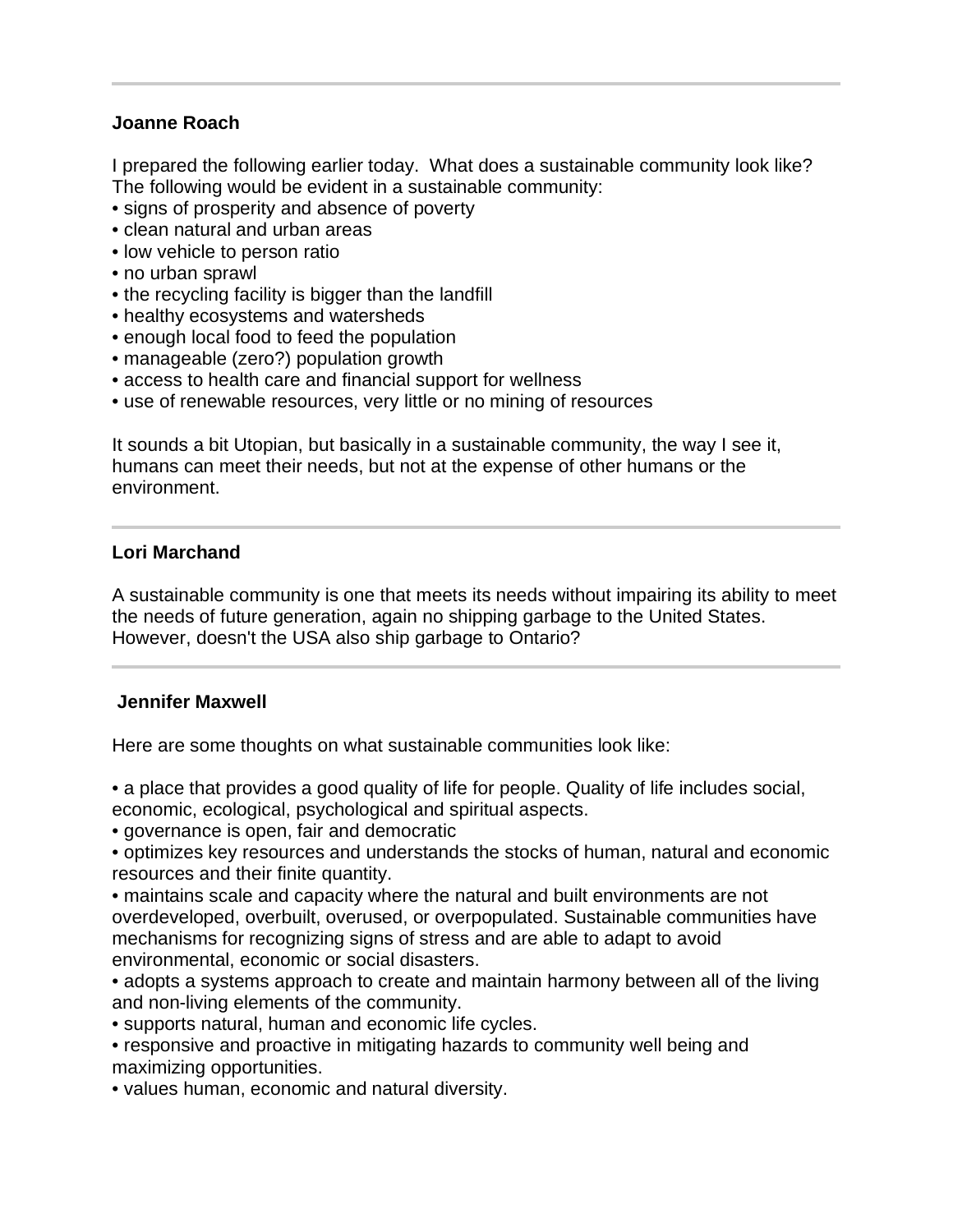• values culture and history of place.

Reference: Geis, D. and Kutzmark, T. Developing Sustainable Communities: The Future is Now.

http://www.sustainable.doe.gov/freshstart/articles/future.htm#envision.

## **Dave Ewanishin**

To start, maybe a definition of what a sustainable community might be: "People in a sustainable neighborhood find "win-win-win" practices that avoid harming the economy, the environment, and the community." So in short, even though they are shipping the garbage to the states, in an indirect way it is not a sustainable practice- they have money leaving the community.

# **Shannon Pagotto**

l

I thought a sustainable community is one that has the 3 major aspects of sustainability balanced and balanced well. One that is socially healthy (i.e., suicide, employment is low etc.), the economy is happening, but not going to crazy where fast money  $=$  fast problems but one that looks after it's ecological interests as well. I can't think of any that would make a good example but Toronto.... no way. They have tons of social problemslook at their air and they can't even contain the capacity of their garbage!

#### j **Lori Marchand**

Starting with a definition, this one caught my attention. According to "Urban Use and Land Policy" (http://eco.gn.apc.org/resguide/2\_.html), a sustainable community could be defined as a settlement which:

1. has a stable, healthy population.

2. understands that humans are only one of many life forms which share a sustainable region.

3. is a population with a strong sense of place, history, and global responsibility.

4. is empowered to guide an ecologically regulated economy based on the sustainable harvest and conservation of local natural resources.

5. shares both its surplus production and culture with other communities and regions.

6. has a collective ethic of conserving its culture and natural resources for future generations.

7. does not export pollution to other regions.

8. does not base its affluence on the draining of other regions.

9. reduces to a minimum income leakages which leave the community.

10. gains fullest possible value from harvest and manufacturing of natural resources through use of locally controlled and adapted appropriate technologies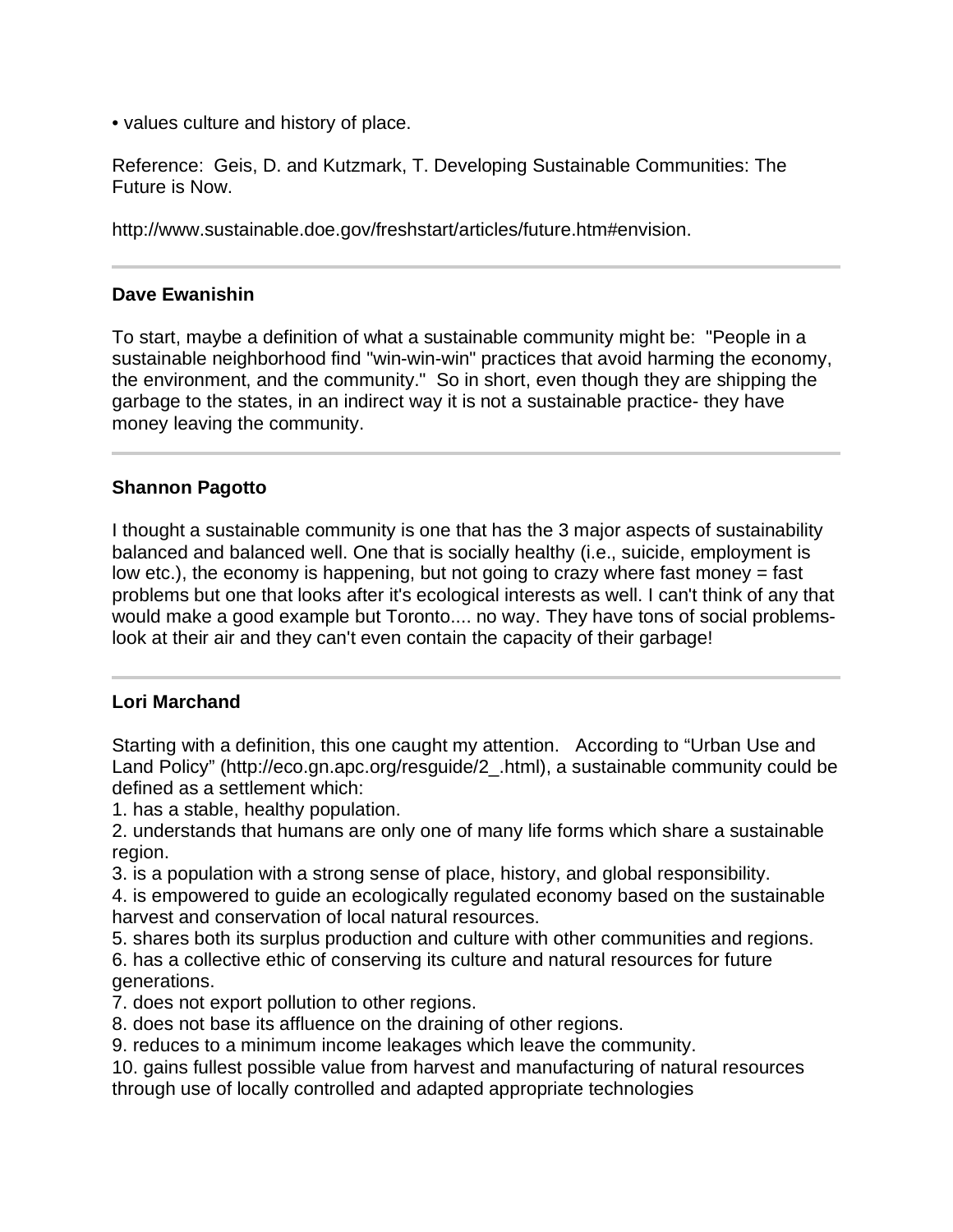11. is committed to the goal of providing equal opportunity for a high quality of life for all.

#### **Jennifer Black**

I

j

A sustainable community must be able to support itself, drawing from its own resources as well as replenishing its resources.

Shipping garbage out of the area suggests that the community cannot support its citizens.

#### **Melissa Edwards**

An interesting way to begin an answer to this type of question is to consider where are the community boundaries (if any).

#### **Cassandra Caunce**

Closed loop was definitely the first thing to my mind as well. But then I got to thinking that may not be entirely possible from an industrial perspective. You would need to define the boundaries before you could define what the loop encompasses.

#### **Ann Dale**

With respect to closed loop, it may be that communities should be a closed loop with respect to waste, but open in other ways?

#### **Toni Bragnalo**

David Suzuki introduced a theory on the nature of things, called Biomimicry. Where we could learn a lot from natural cycles and try to incorporate the same ideas into our society. Everything in nature is self-sufficient, there is no such thing as "waste" one creatures waste is used by another part of the system…like Dave Warner was saying, a closed loop system.

#### **Jenny Onyx**

I have problems with the notion of "closed loop". Particularly in relation to social capital, it is very important to have open systems. Open systems are not closed, but contain porous boundaries.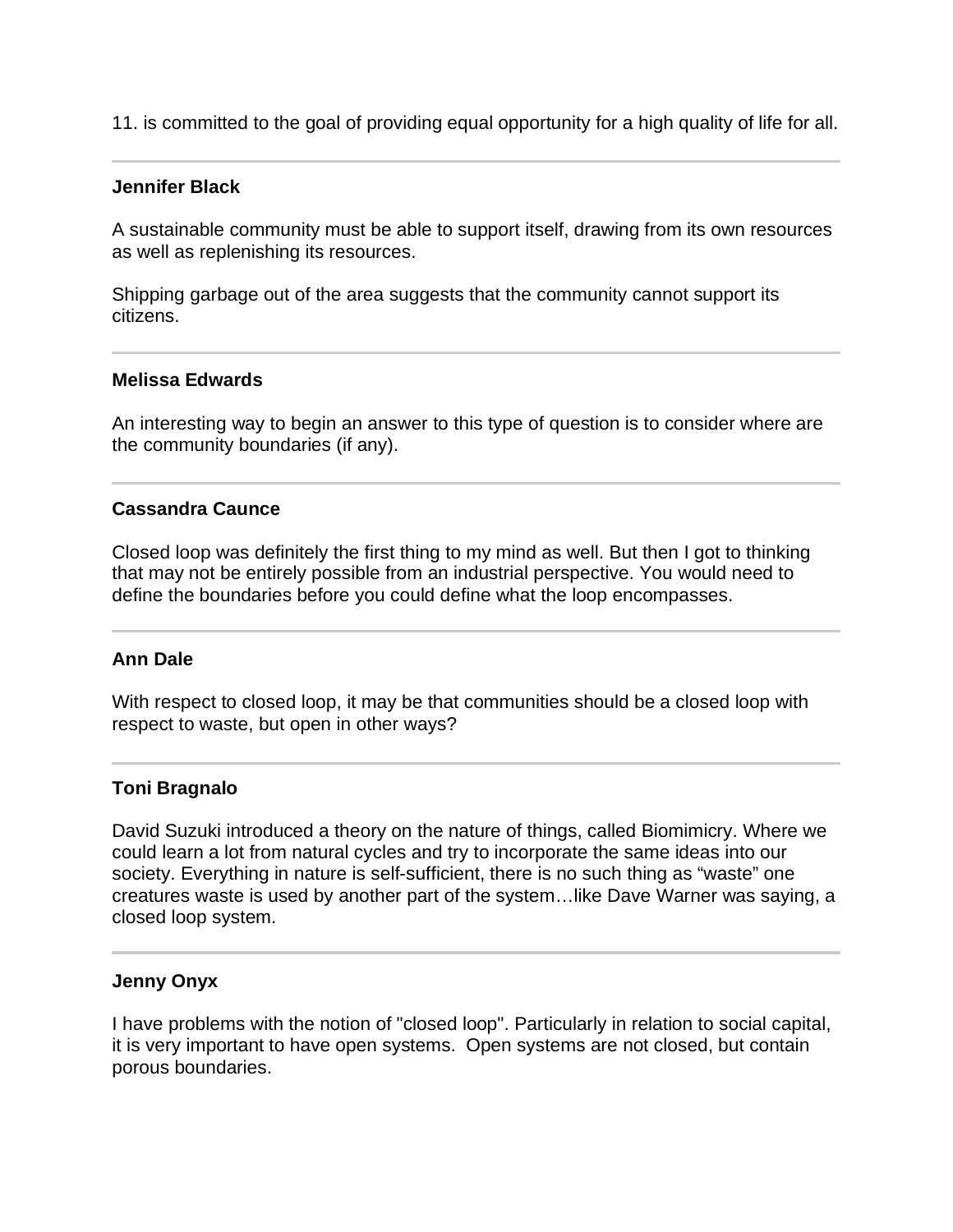### **Jennifer Maxwell**

Jenny, is it possible to have some open systems and some closed systems in a sustainable community? The earth is a closed system in terms of matter, but open in terms of energy.

### **Melissa Edwards**

One of the fundamental problems with the closed loop system is that there still needs to be intercommunication between "Closed-loop" communities. This is perhaps one of the critical roles for social capital in terms of bridging the gaps between 'closed-loop' communities. Conceptualizations of the sustainable community need to make careful consideration of the benefits and costs of each imperative.

# **Cassandra Caunce**

Some components, such as water, energy and food streams, could be closed loop but I wouldn't want to have a social system that was "closed". Diversity is just important to the success of any system as waste control.

#### **Dan Sonmor**

When speaking of a community, I think you have to break it down into sections. The first community is the household, progressing larger into neighborhoods, cities, provinces, countries, continents, and eventually the world. After all, it is a global economy.

### **Joanne Roach**

I agree with you here Dan, but I will take it a step further. While it is important to keep the big picture, I believe that the most important changes start at the site or individual level. To put it another way, if we tried to come up with a global solution we probably would go crazy. But if we start at the lowest common denominator and build from there, it won't be so daunting a task.

#### **Dan Sonmor**

Joanne, right on. Small steps can lead to big change.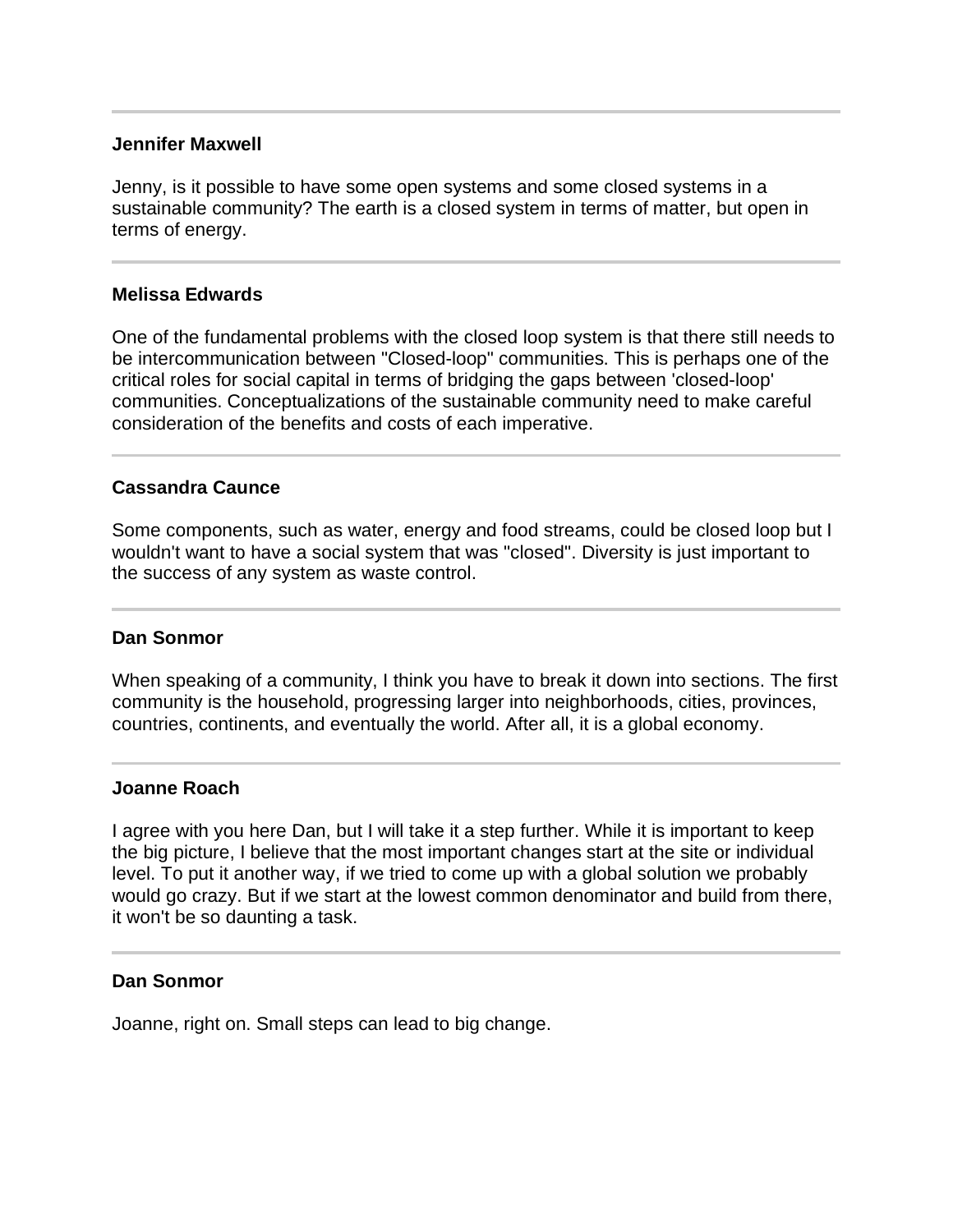### **Toni Bragnalo**

Joanne and Dan, I believe individual action is a great starting ground. Often we as the consumers don't realize the power we truly have over big businesses. I know in our community everyone is always talking down Bowater (our pulp and paper mill), but I think if you're using paper products, and more so wasting paper products, then you're causing the demand for the company to stay in business and are as much at fault.

#### **Lynne Magee**

Great points Toni - when you live in a rural area, you can't have all the amenities in a compact group within walking distance. People in rural communities, the "Heartland" in BC provide a significant proportion of the provincial economy through their resources and industry, yet they certainly don't receive the same types of services as city folk.

### **Cassandra Caunce**

I whole-heartedly agree with you Joanne. Start with changing the values of the individual. Educate them and make them aware of the problems at hand. Make it personal and show them the benefits of the changes needed. Only then will the global changes start to fall into place.

#### **Joanne Roach**

Ī

Ĩ

Cassandra, I think this also applies to actions. Sometimes people don't realize the power they are exercising by simply making a compost pile or doing more sophisticated things like reusing wastewater.

#### **Lori Marchand**

Dan, in light of the emerging global economy, the concept of the sustainable community seems somewhat paradoxical, doesn't it?

### **Dave Warner**

"2. Understands that humans are only one of many life forms which share a sustainable region." I really like this point from Lori's post. I think all to often that when talking sustainability humans dictate their needs over the other life forms. Human social usually wins out over the environmental aspect. I believe in a sustainable community (large scale) that organisms should be equal to humans.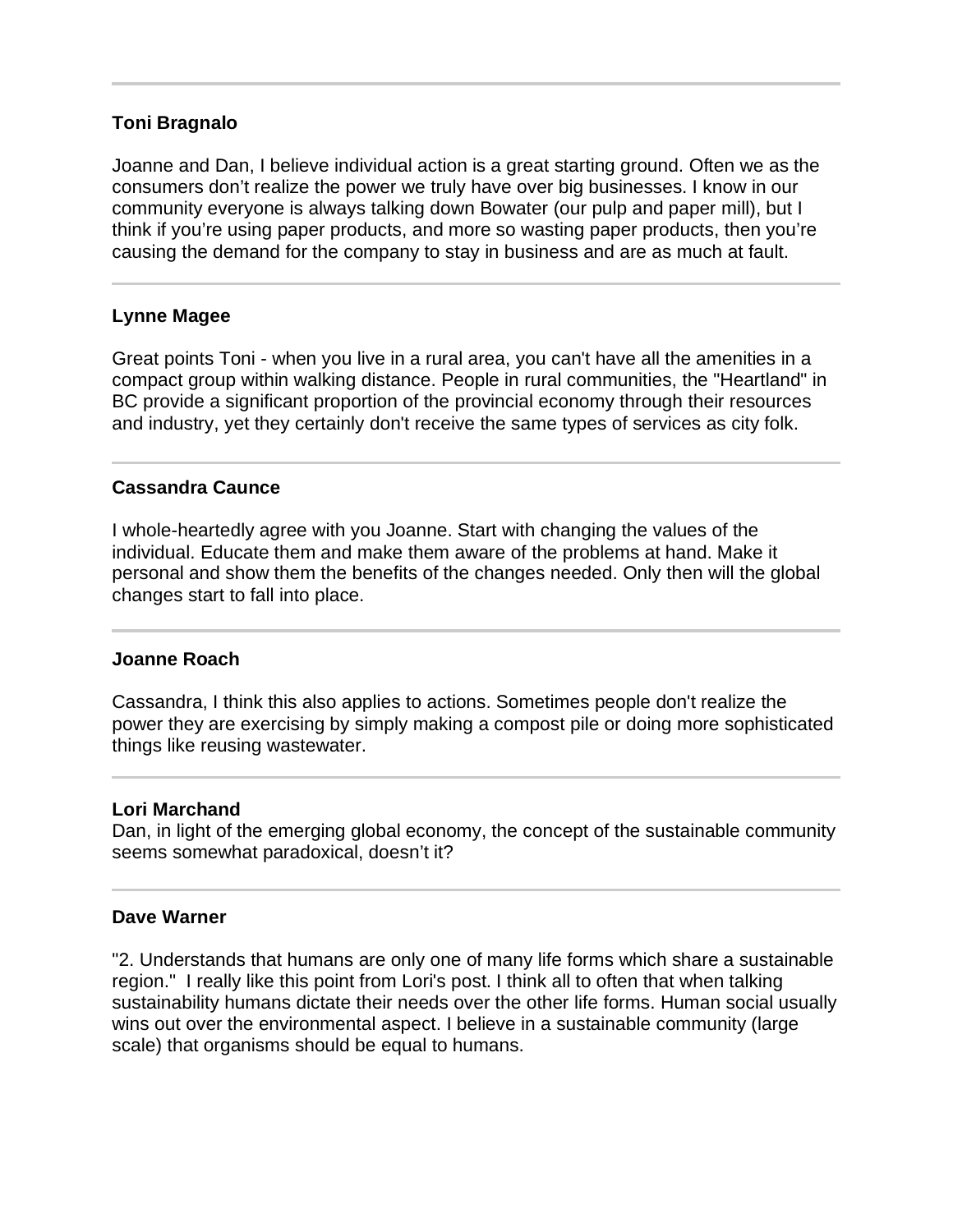#### **Lynne Magee**

 When we are looking at transport of contaminants, through air or water, we know they can affect areas well beyond the municipal boundaries where they are produced. A community has to consider the effects of their actions on a much larger scale than the municipal line.

#### **Matthew Paisley**

I wonder if we would even recognize a truly sustainable community if we saw one. There seems to be many definitions, and we seem to pick aspects of each one to suit our argument and needs. I actually liked the definition from the Brundtland Commission - indicating that a sustainable community was one in which there was a process of change in which the exploitation of resources, direction of investments, orientation of technological development, and institutional change, was made consistent with future as well as present needs. It doesn't elaborate on human needs, but leaves many doors open in order to apply sustainability to individual situations.

### **Lori Marchand**

j

l

Matthew, actually I thought that was the whole point. Maureen Hart responded to that question by saying that "There are as many different ways to create a vision as there are communities that have done so. What is most important is that the vision be created by the entire community: the well-to-do and those living in poverty, business owners and union workers, young and old."

#### **Jenny Onyx**

 Lori raises the dilemma of sustainable communities in a global context. When we think global, we cannot talk meaningfully about "community", at least if we consider communities of place. So how do you define community?

#### **Jennifer Maxwell**

Jenny, good question. My first thought is that communities define themselves...

#### **Dave Ewanishin**

Jenny, the biggest problem here is if you want to think globally or localized which leads to other complications such as globalization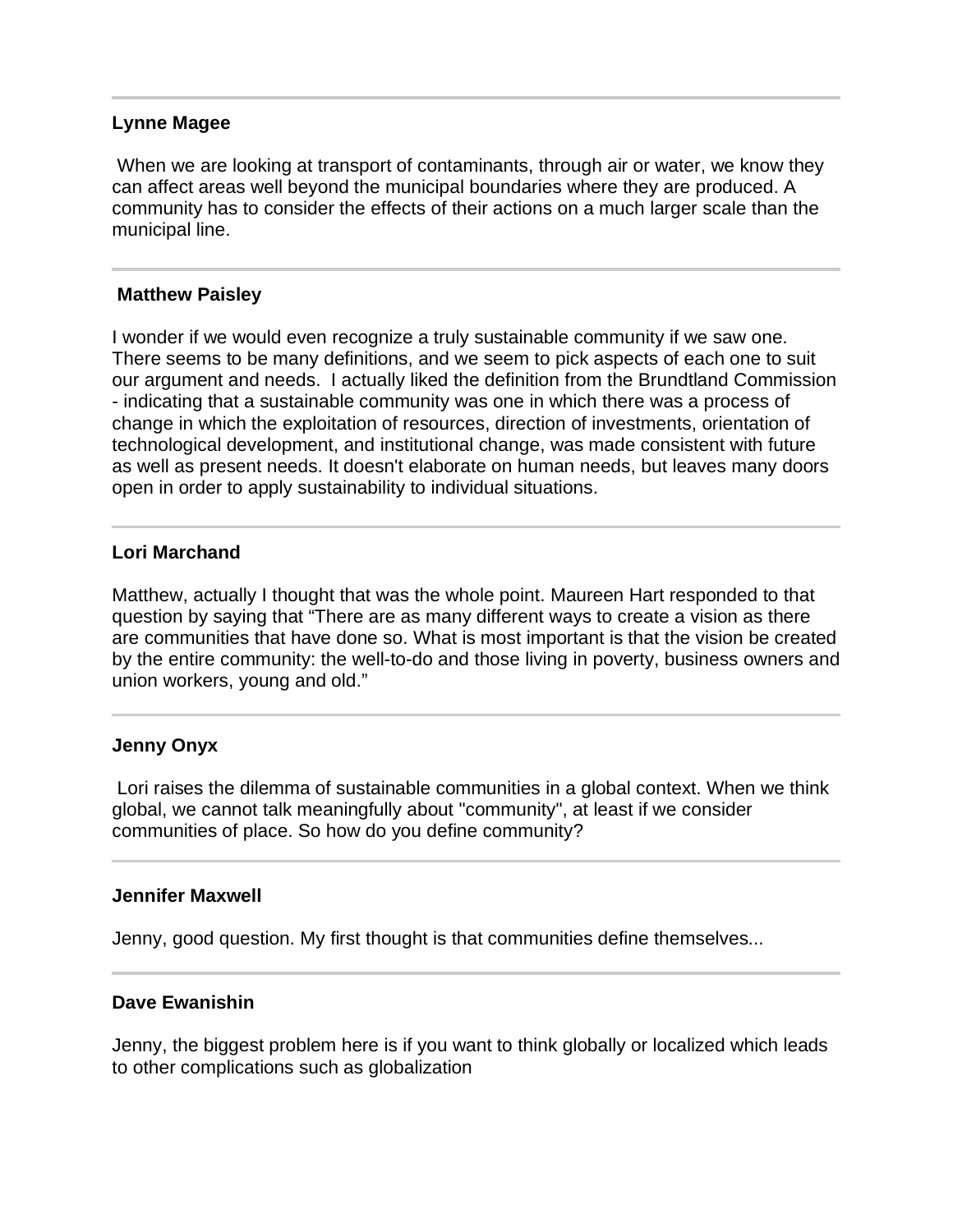# **Ann Dale**

Matthew, the Brundtland Commission is a good definition, but we have no consensus on what constitutes needs. Some people would argue they need a 10,000 square foot house. There are, of course, fundamental needs, clean air, water, food and shelter. But what about other needs that sustain us, such as relationships, connections, sharing knowledge?

# **Lori Marchand**

 Ann, but what about other needs that sustain us, such as relationships, connections, sharing knowledge? I thought that Shuler had a pretty comprehensive list, including my favorite -conviviality! Douglas Schuler - a network and community activist based in Seattle, Washington Author of New Community Networks, Wired for Change.

Six core values that are necessary for all communities

- 1. culture and conviviality
- 2. education; strong democracy
- 3. health and well-being
- 4. economic opportunity
- 5. equity, and sustainability
- 6. information and communication

Different communities may go about addressing these core values in different ways.

#### **Matthew Paisley**

Ann, you're right that this definition is lacking some of the more intangible aspects to our survival. Perhaps this is where our subjective nature is able to glean from the definition, and apply it to personal aspects that need to be addressed...

#### **Shannon Pagotto**

I think it's a question of personal values. I think I "need" to show my kids the importance of loving the land but other people "need" to buy their kids a cell phone. What's important to some, might not be important to others.

#### **Lynne Magee**

For most of us, what seems to be important is money, not the value of the biosphere to our continued life.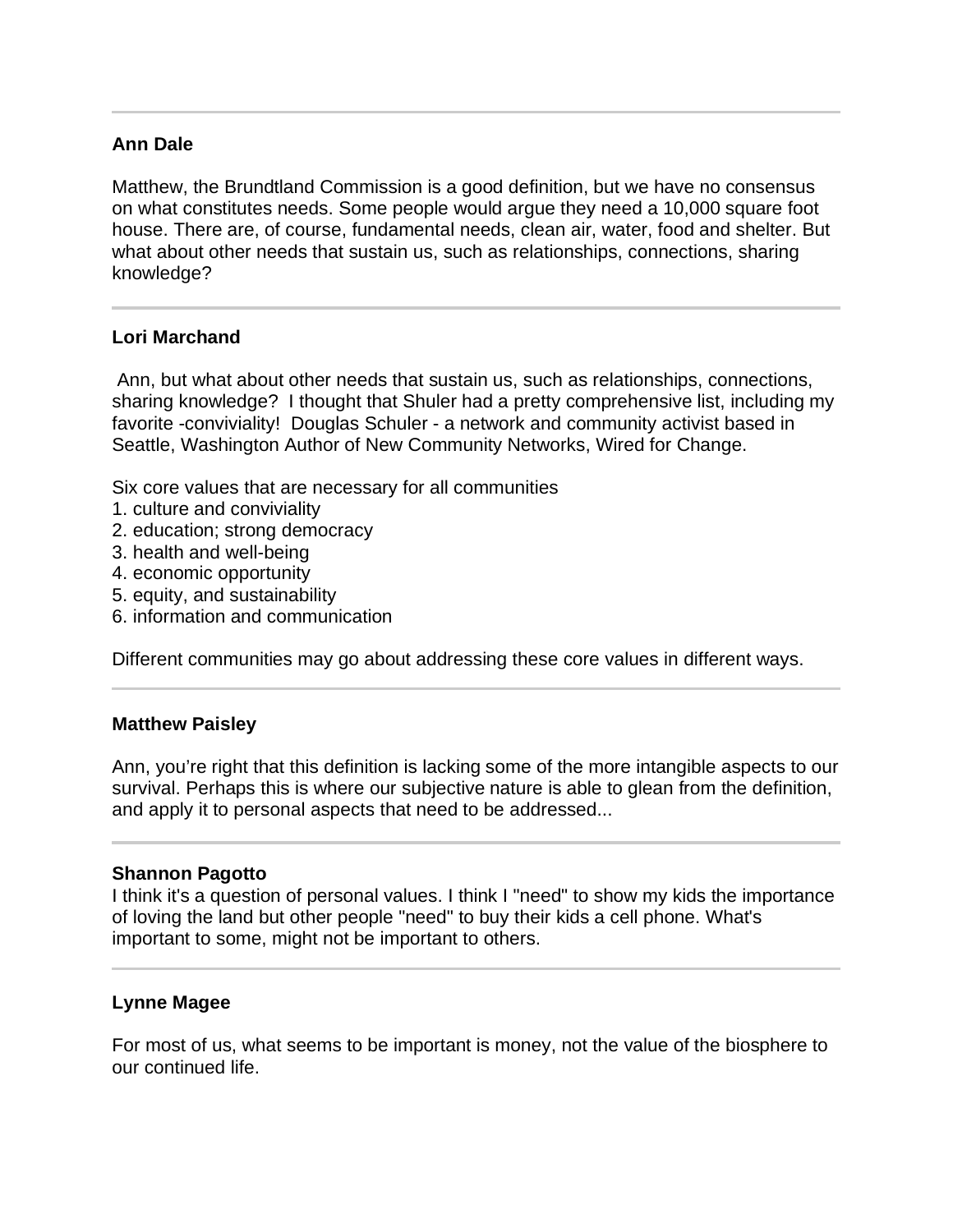# **Matthew Paisley**

Shannon, Is this not why achieving sustainability has not been so readily adopted?

# **Cassandra Caunce**

How can you achieve sustainability if no one can even agree on what it means to begin with?

# **Lori Marchand**

That is a great question Matt, I have also wondered if they have suddenly emerged in popular culture, or have I just more aware of them, and statistically, where are they most dominant and successful?

# **Shannon Pagotto**

Matthew, I think that we as a society often get too caught up in measuring success by material ownership (the car we drive, or the house we own) and we don't think sustainability when we measure this way. I think if we started measuring success with our mental, emotional and physical well being we could shift the attitude to more accepting.

# **Lynne Magee**

By the time we have a common definition, the for action will be past. We have to do what we can, what we believe to be right now and try to change the attitudes of the people.

#### **Dan Sonmor**

For most of us, what seems to be important is money, not the value of the biosphere to our continued life…..Lynne… Is money that important or just a necessary tool that we need to live in today's world? I see it as a tool to use to get what you require, be it a cell phone or a sustainable community.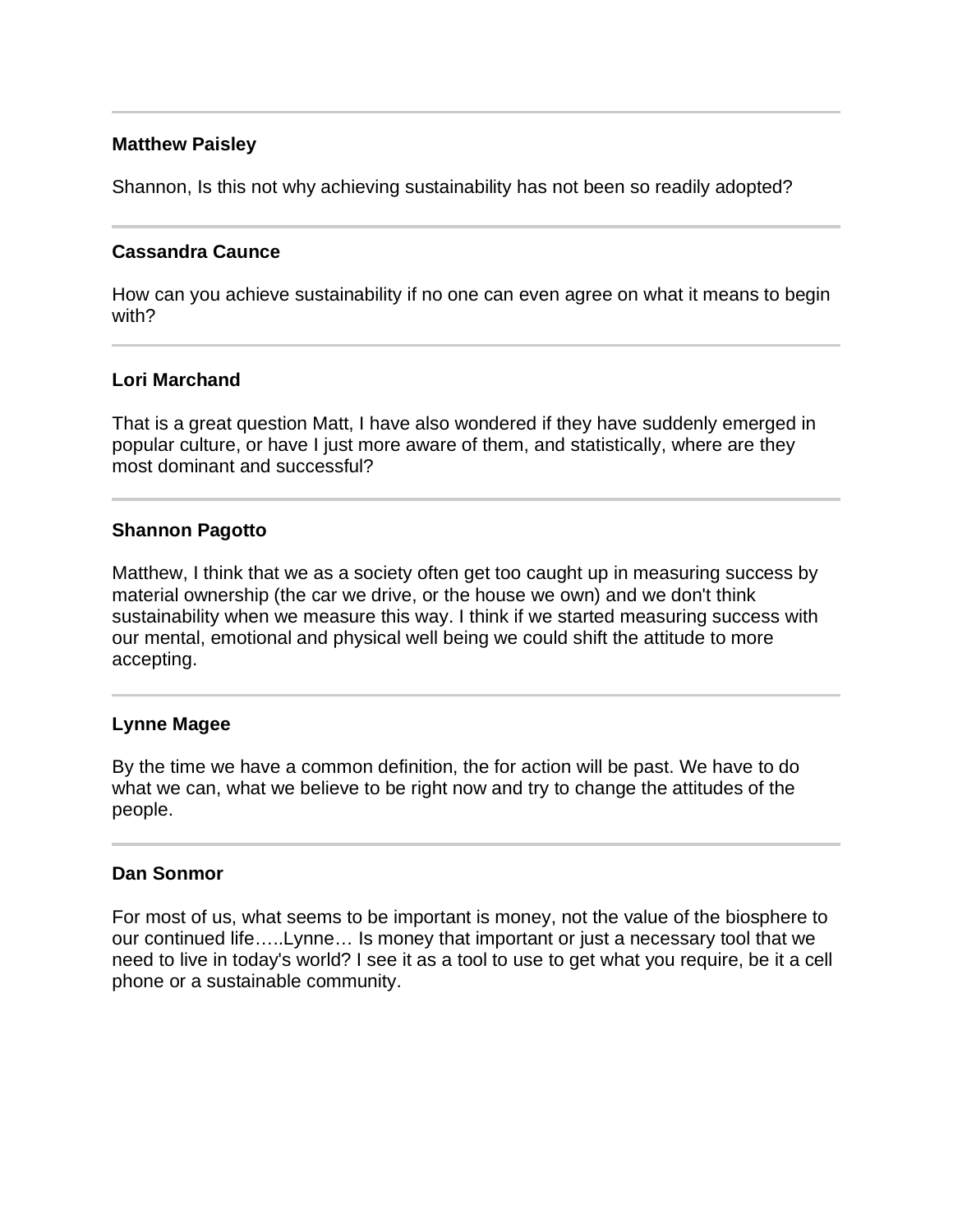### **Murray Ball**

I think we need to look at governance. A sustainable community will have a government structure that can set limits on ecological, economic and social impacts. Governance also has to reach beyond the local community. Here is an interesting view from a quote by Vandana Shiva: "Strengthen the United Nations. The UN is a symbol of global governance for confronting the dominance of private interests and the private sector. Sustainable development does not result from profit seeking alone – it is a public sector concern and a global one".

#### **Matthew Paisley**

A sustainable community is one that is able to meet its current needs, while ensuring that adequate resources are available for future generation. a better quality of life for their residents is sought, while maintaining nature's ability to function over time. social, ecological, and economic imperatives are all resolved through this.

#### **Dave Warner**

 In thinking about it I find it hard to have a clear cut community. The image in my mind when stating the community would be closed-loop was of a small community hidden away (or just cutoff from outside influences) in the hills that were self-reliant. However, I realize that short of people living in a bubble like the biodome or something that this is impossible.

#### **Jenny Onyx**

 You see, it is not easy to think seriously about community. Usually community is taken to refer to a group of people who identify themselves as a community but also who have some sort of real connection with each other. I see that interconnectedness as crucial to the possibility of sustainable development

#### **Jennifer Black**

 So how do you define community? A community is defined by physical, economic and social boundaries. Probably most important in defining a community is the social boundaries in which a group of people comes together sharing resources and sharing lifestyles.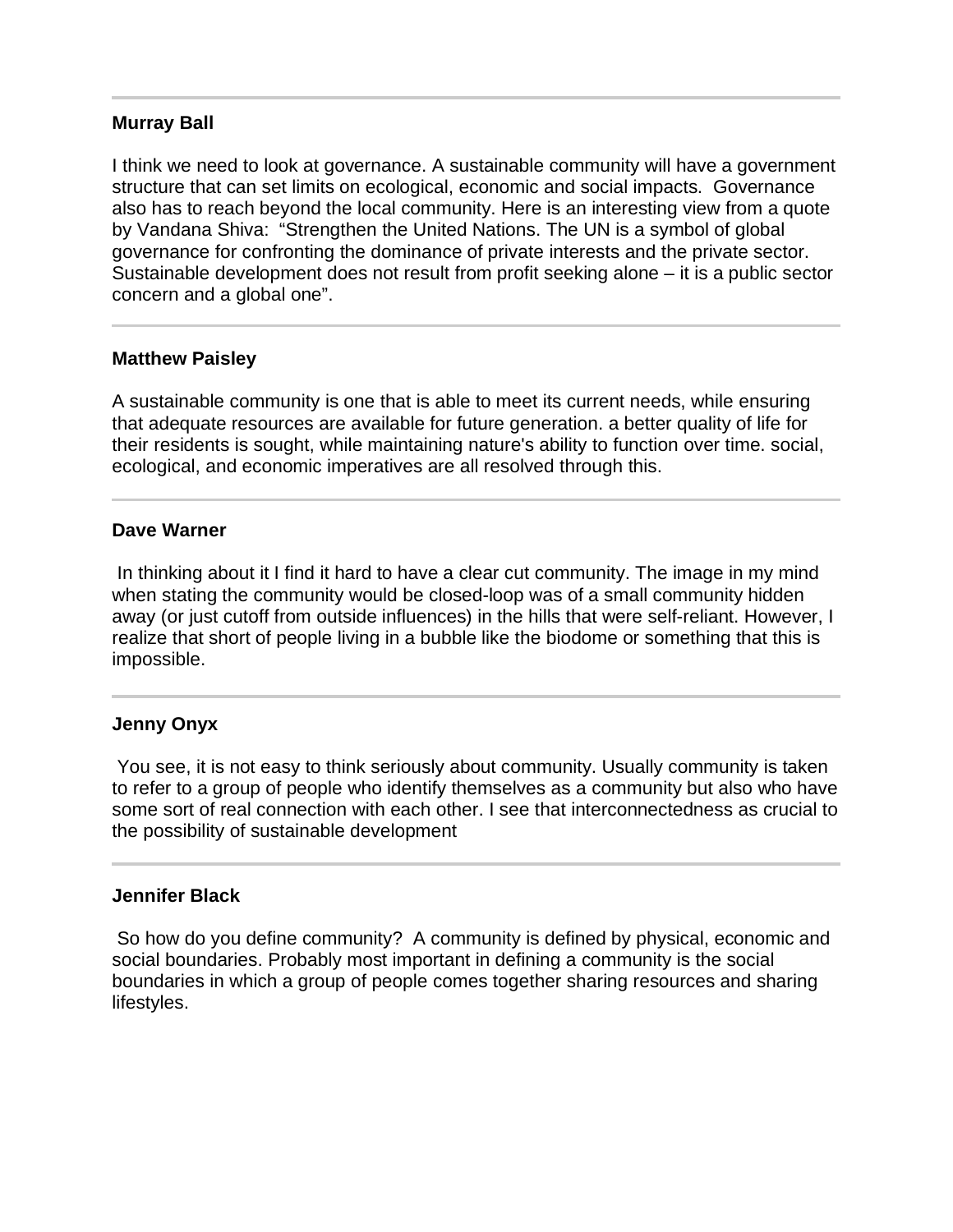#### **Dan Sonmor**

Jenny, not only for sustainability, but for survival.

#### **Dave Warner**

 "A community is defined by physical, economic and social boundaries." The problem with this is that they could be different for each, thus ending up with three different boundaries.

#### **Cassandra Caunce**

Another thing that needs to be taken into consideration is that boundaries will be different because values will be different as well. Just look at the various religions out there and what they feel is important to a community and day-to-day life.

#### **Jennifer Black**

A community is defined by physical, economic and social boundaries." Dave Warner - The problem with this is that they could be different for each, thus ending up with three different boundaries. Dave, I think this is my point. A community is defined when all these boundaries are shared by a group of people.

#### **Joanne Roach**

 We could probably debate all day about the definitions of needs and communities, and we can probably whittle it down to some basics that we can agree on, but I have to think that it is really the earth that will have the last word on which (and how many) of the needs of a community that it can support.

#### **Dave Warner**

j

Good point Joanne.

#### **Cassandra Caunce**

I think the earth is already sending us signals on that front. Anyone check out the hurricane frequency lately? Interesting....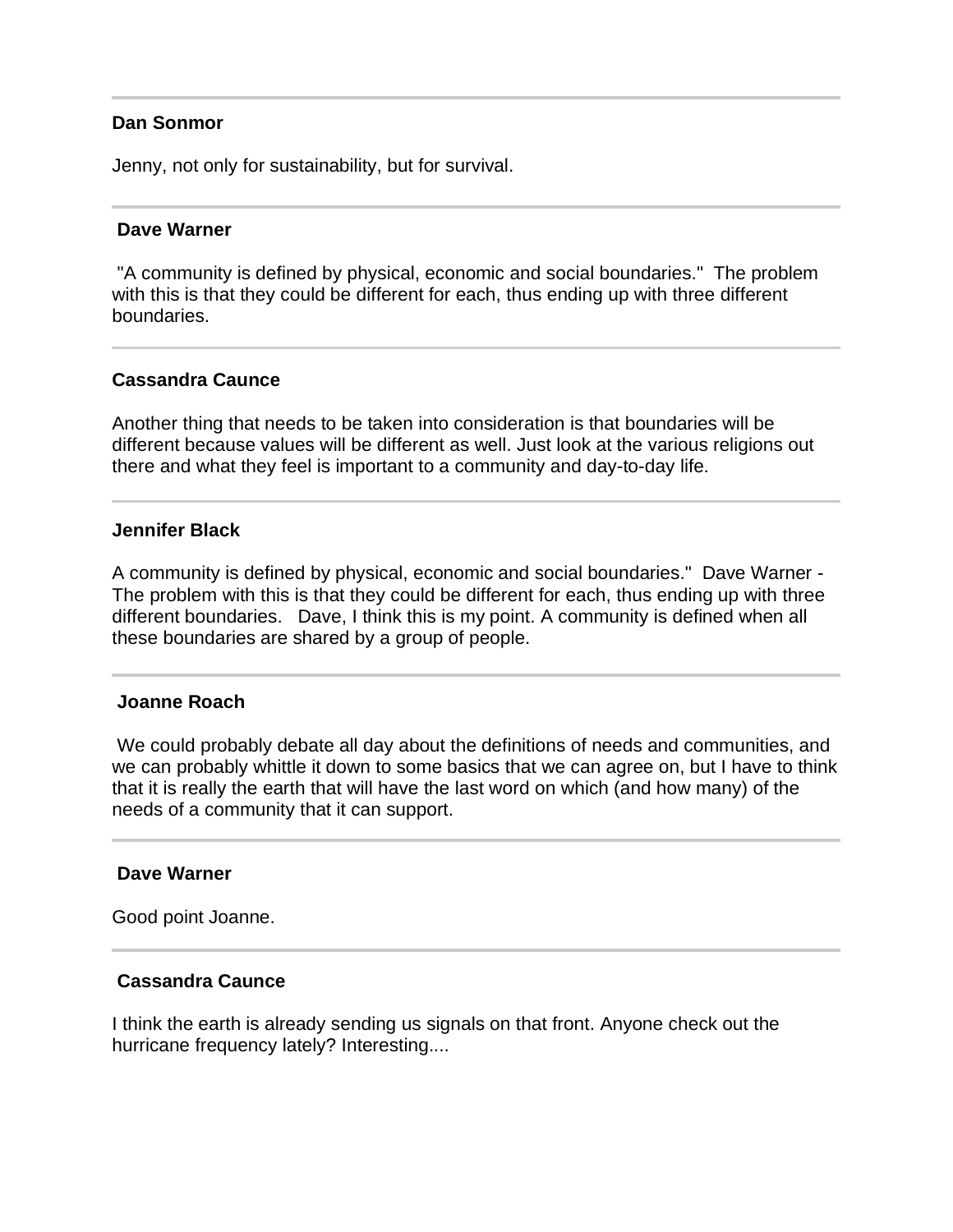# **Dave Ewanishin**

It seems to me that the industrialized world has the "economic" boundary down pat....now for incorporating the other two aspects...

# Question 2: **How does the rural-urban divide affect communities?**

# **Ann Dale**

We heard about closed and open loops; diversity; governance; interconnected; biodiversity and conviviality. We'll pick these threads up in the third question. Now to the second question. How does the rural-urban divide affect communities? Lori's list raised two points that pertain to this question-- a sustainable community does not export pollution to other regions and does not base its affluence on the drawing of other regions?

# **Toni Bragnalo**

l

The more spread out a community is the more resources are required to support the population. When people choose to live in a rural setting, infrastructure needs to be in place for a larger geographical area, rather than having everything nicely condensed. The distance of travel required also boosts the number of hours spent on the road and increases the need for a personal vehicle and, as we all know, pollution created from the transportation industry has a whole long list of negative affects on our environment.

# **Cassandra Caunce**

Toni, I'm not sure I'm convinced on that just yet. Those who live on farms are in rural settings and can be self-sustaining to a certain degree. That's the way it was for 100's of years. That could still go on today...

# **Dave Warner**

I think generally people like city planners, councils etc. would like to think that their community ends at the urban edge, but in reality it includes the rural areas as the urban will depend on the rural for many products. Likewise the urban can transport products (air pollution) into the rural.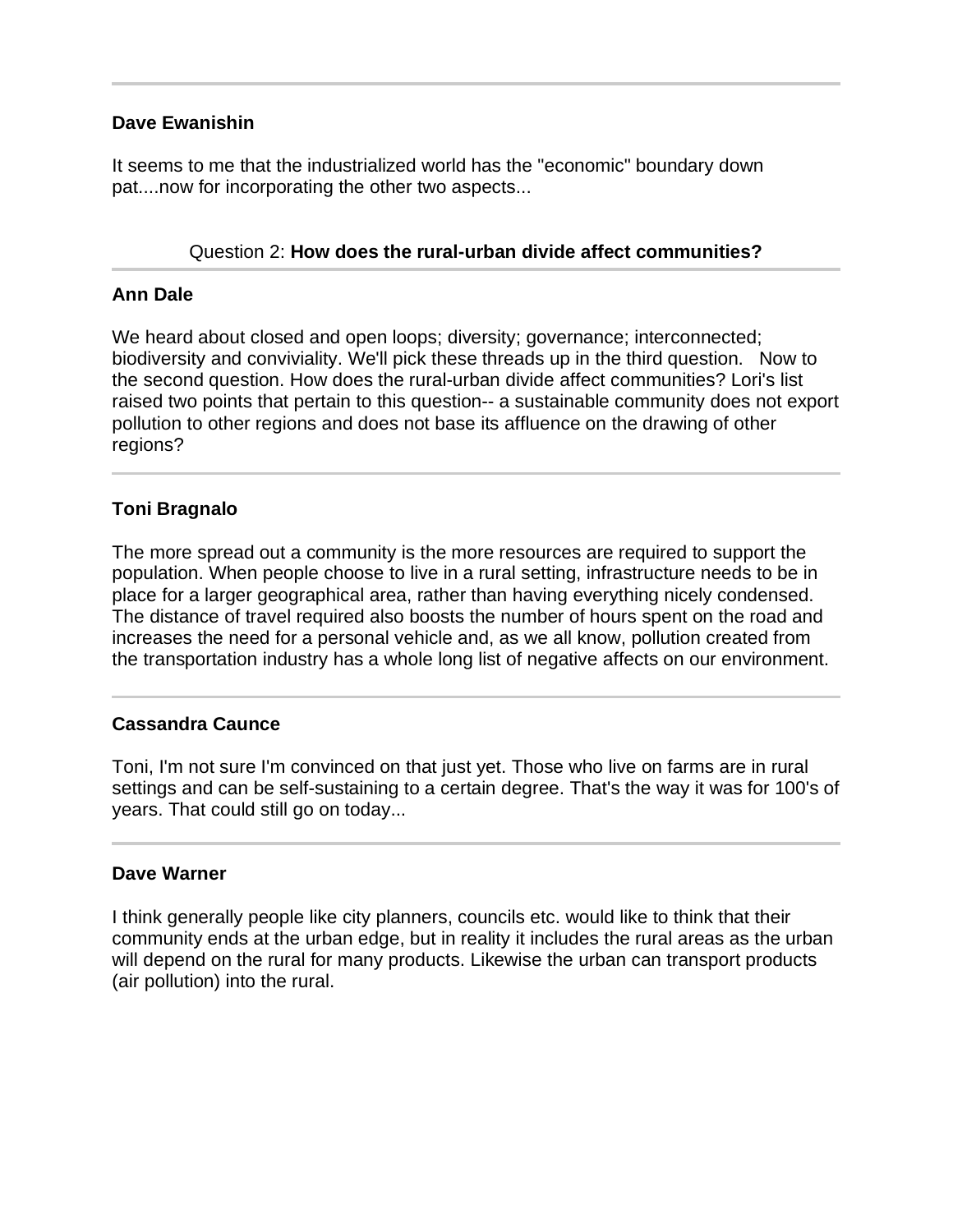## **Lori Marchand**

I hadn't really thought about the rural urban divide before, and so I though that this was a good synopsis of the issue for me. "Rural areas have long been a source of food, raw materials and labor for cities. So too, are cities places of opportunity for rural dwellers, providing markets for agricultural products, specialized services and sources of temporary employment and shelter". In other words, we are interdependent, symbiotic if you will.

Reference: Urban Rural Population, 95 Canada 72, http://home.worldonline.nl/~mvb/world/wurban.htm

# **Murray Bal**

Rural communities are based on PLACE whereas urban communities are more likely based on ideas or opportunities. We are compelled to deal with people on a personal level at the same time as any formal relationship in rural areas because we know and deal with the same person in many ways outside of the formal relationship. According to Onyx and Bullen, this is indicative of high social capital. Social capital does form around urban communities and networks, but it is more difficult to establish these networks when proximity is not a defining factor. Following the cake analogy, urban social capital has a different flavor from rural social capital. This may mirror the different strengths of each community. Rural communities are adept at rallying around common needs in a crisis. Urban communities may be better at developing a range of options.

# **Joanne Roach**

 I think that I took a different approach to this question. I thought of it in terms of what is different in urban and rural populations. How does the rural-urban divide affect communities? My first instinct on this question is to say that people living a rural lifestyle could be closer to nature or more in touch with environmental considerations than urbanites. Nature might be in their back yard, along with their septic field, their garden and their rainwater collection barrel. The urban lifestyle is more removed from nature. There is less natural green space, and wastes are flushed, compacted, thrown out and forgotten. The differences in lifestyle and perception between urban and rural populations can result in the two groups having very different priorities; for example environmentalism vs. consumption and convenience. Groups with different priorities are bound to have conflicts over issues.

# **Jenny Onyx**

j

I have been visiting small remote communities in Australia, in Canada and in Sweden. The thing that has surprised and worried me is that they are all suffering the same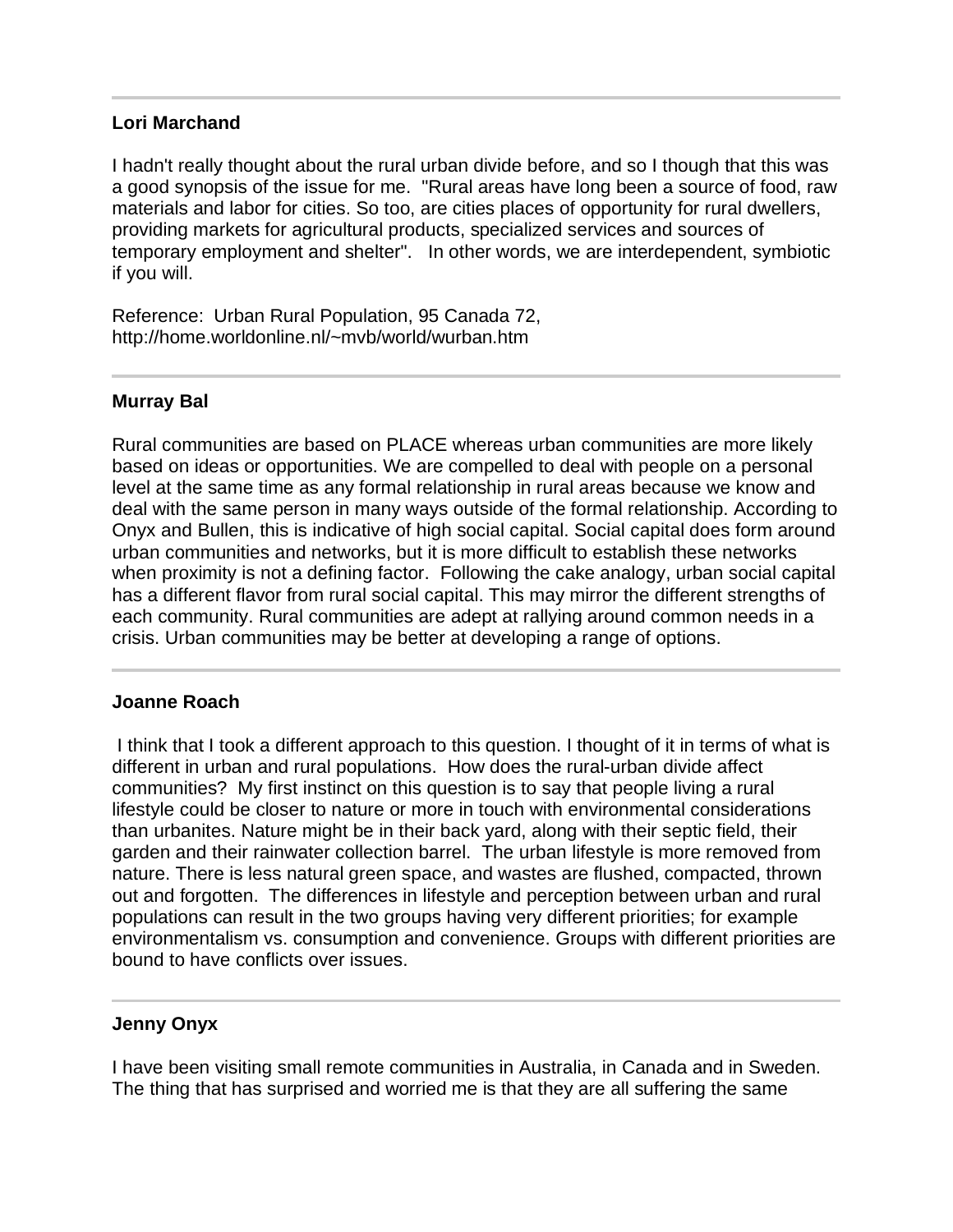decline...loss of jobs, loss of services, young people leaving town, despair...much of it driven by global economic trends and the global market which is driving down commodity process. These communities are struggling to survive. In Australia it is generally considered that a community must be at least 10,000 populations to have any hope. So what does that mean???

### **Matthew Paisley**

Jenny, as communities shrink, their needs will change as well. There should be no compromise in their ideals of how to be sustainable, as this may be fundamental to their existence - simply how they go about achieving it.

# **Joanne Roach**

Jenny, your comments have got me thinking about a conference I went to recently in Cumberland on Vancouver Island called Saving Small Towns; Low Impact development solutions The keynote addressed touched on the character and defining properties of small towns and used Carmel, California, as an example of a small town that has prospered because it was unwilling to develop the way that cities do, using traditional development and infrastructure strategies. The property values and tourist volumes are now very high in Carmel because it is a small town, a desirable place to live. A place where you can call your kids in for supper from the front porch.

#### **Matthew Paisley**

The property values and tourist volumes are now very high in Carmel because it is a small town, a desirable place to live. A place where you can call your kids in for supper from the front porch. Isn't that how Las Vegas started? I recently went on vacation there and (thanks to Ann) simply marveled at the fact that there are virtually no resources to support the community, other than the obvious, and that absolutely every commodity must be brought in. Is tourism a valid means of maintaining a sustainable community?

# **Jenny Onyx**

 Joanne, "The property values and tourist volumes are now very high in Carmel because it is a small town, a desirable place to live. A place where you can call your kids in for supper from the front porch."… I have seen this phenomena before. It seems marvelous until you realize that local people, particularly young people, are pushed out of the housing market and have to leave town. High property values disadvantages the poor.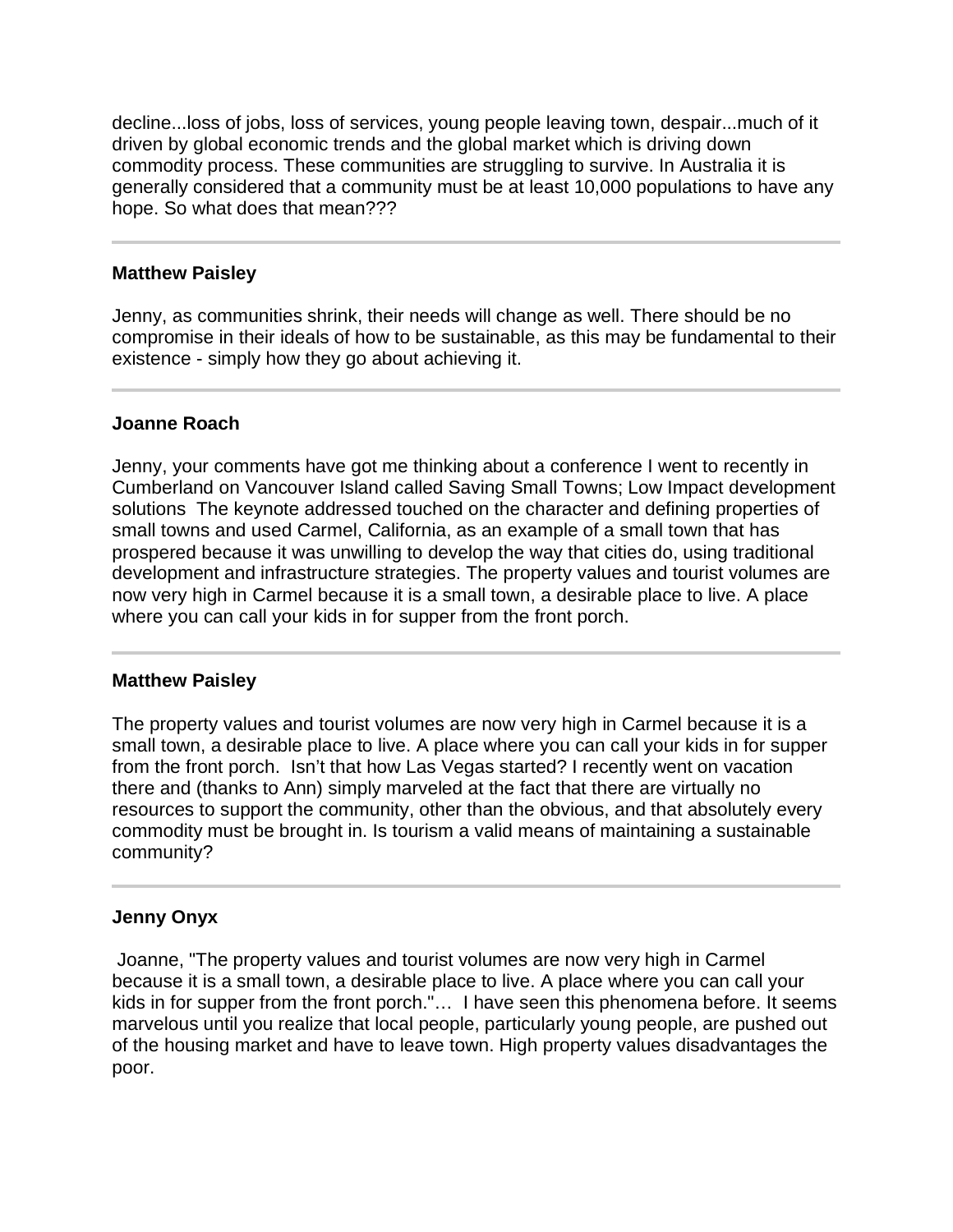## **Dave Ewanishin**

I

Feeling the stress of an industrializing society, many small towns turned to industrial recruitment – trying to become a city rather than a town – as a means of survival. Others have tried to capture natural advantages in climate or landscapes to become destinations for tourists from the cities. Those near the growing industrial centers "rented out their communities" as bedrooms for those who are willing to commute to the city. But, most rural communities in agricultural areas have not been successful in their efforts to regain prosperity – or even to survive.

### **Matthew Paisley**

Increased urbanization is putting more and more pressure on the rural areas of the planet. Changes in economic and social circumstances, new technologies, mass migration - all contribute the urban spread. Increasingly, I believe that the divide is less distinct - that there is more of a "urban" zone, and as such must be treated as a transition area, downplaying divisions.

### **Lori Marchand**

Ī

Matthew, that zone is known as the peri-urban zone. "Urban-rural linkages are particularly intense in the peri-urban interface, characterized by constant flux, complex social structures, fragmented institutions and shifting locus". Different policy solutions are clearly needed for peri-urban areas to those advanced for rural or urban areas.

# **Ann Dale**

Matthew, good response. So, even though communities differ in size (scale) the same principles apply?

#### **Dan Sonmor**

I remember growing up on a farm and that I always wanted to go to town. Conversely, the town kids always wanted to come out to the farm to ride horses, etc. I guess the grass is always greened on the other side of the fence.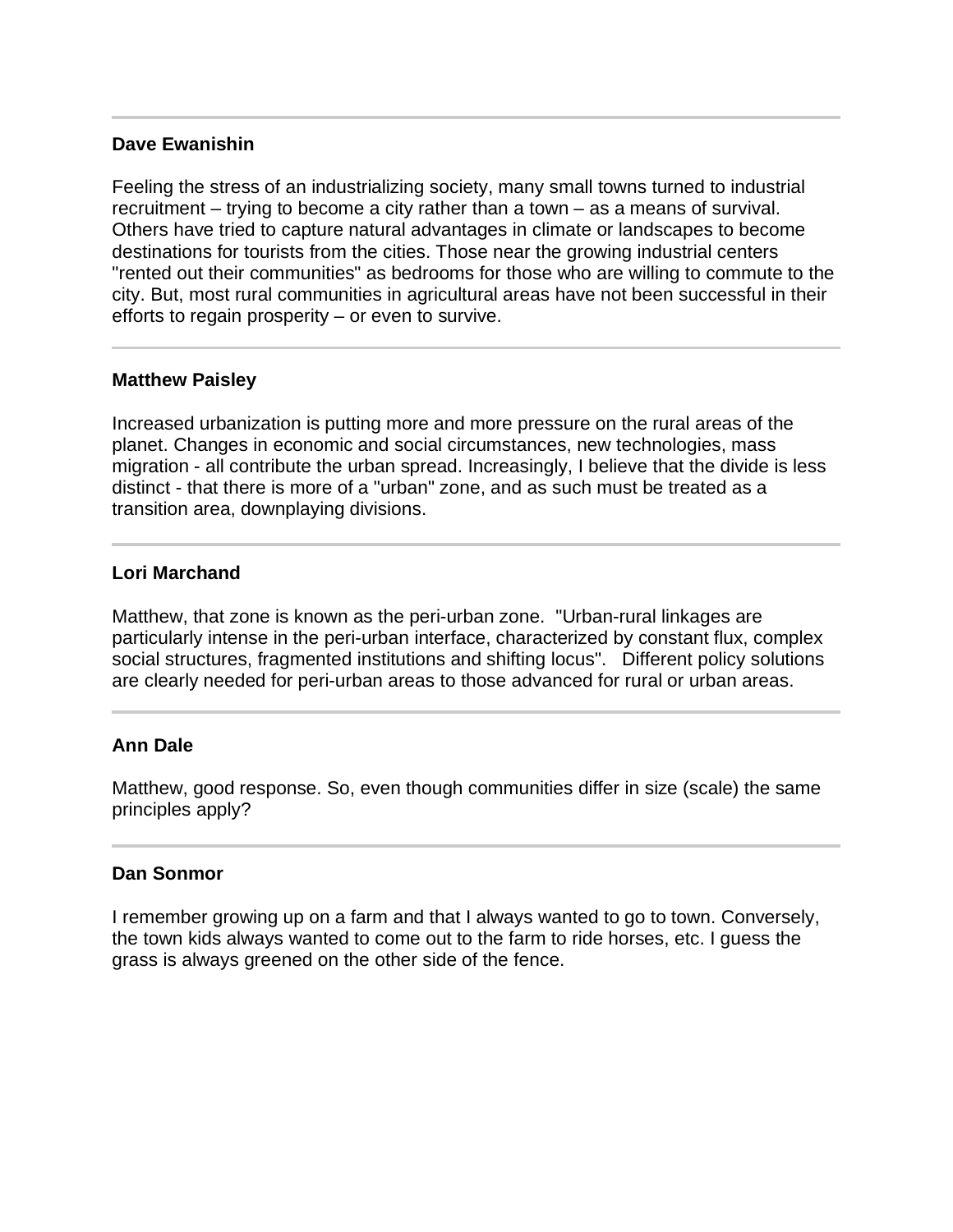# **Cassandra Caunce**

My point was it would be really difficult to have an urban centre without its rural counterpart producing food. I really wouldn't want to live in high-density housing with a cow or two.

# **Toni Bragnalo**

Cassandra, I agree, there are benefits for rural areas, they have a purpose, my thoughts were more toward those whose lives are in the "city" yet who's homes are in the "country".

# **Lynne Magee**

Great points Toni - when you live in a rural area, you can't have all the amenities in a compact group within walking distance. People in rural communities, the "Heartland" in BC provide a significant proportion of the provincial economy through their resources and industry, yet they certainly don't receive the same types of services as city folk.

# **Jennifer Maxwell**

To get a handle on this discussion, I have compiled a preliminary (though not complete) list of differences between rural and urban communities:

- access to resources/services (health, education, water)
- economic diversity
- human diversity
- rural more closely linked to the land
- population density
- local governance structure and capacity differences

These differences create a divide between rural and urban communities, though their interdependencies are crucial to the sustainability of all. There are flows between rural and urban communities of:

- people
- production
- information
- commodities
- capital/income
- natural resources
- waste and pollution

References: Satterthwaite, D. and Tacoli1, C. . Rural–Urban Transformations And The Links Between Urban and Rural Development. World Bank.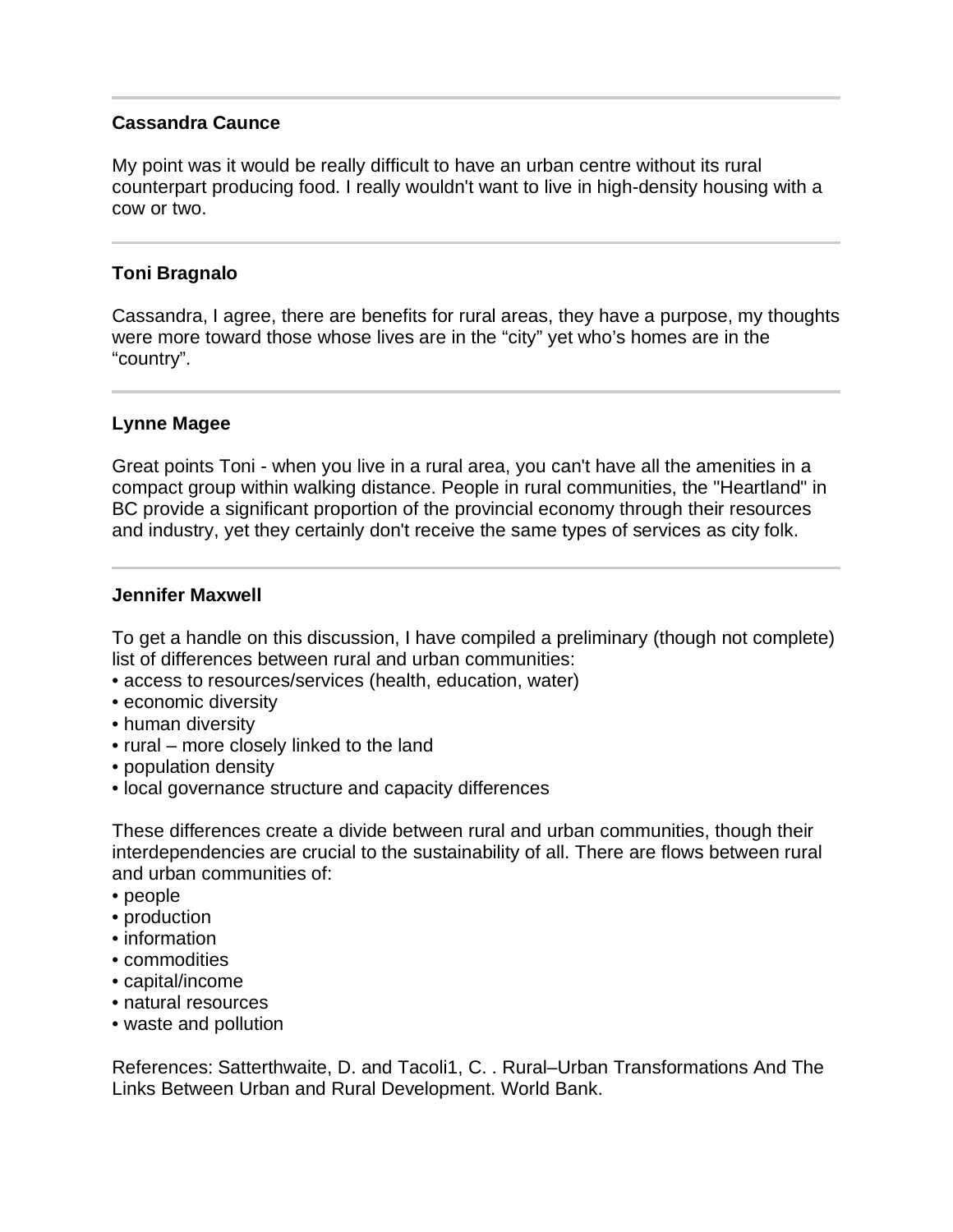http://www.worldbank.org/urban/urbanruralseminar/papers/rural-urban-transform.pdf. http://www.id.org/insights/insights/insights-issu01-art00.html

### **Lynne Magee**

There are definitely differences in access to health care in rural areas. Not only isn't there a population base to support expensive diagnostic equipment, doctors don't want to come to small towns and live the rural lifestyle.

### **Ann Dale**

Does there have to be a divide?

#### **Dave Warner**

Ī

Does there have to be a divide? No they could be considered the same community.

#### **Jennifer Maxwell**

Ann, no, but it takes integrated systems at higher levels of government - and they can't even integrate themselves (speaking from experience!).

#### **Shannon Pagotto**

Ann, I think that's where I'm stuck. Living in Yellowknife with a population of 18,000 I think we are both. We have urban values and we have rural values but both exist together.

#### **Ann Dale**

 Dave, is there a way to reconnect rural and urban communities? Think about what we are doing here today?

#### **Dave Warner**

Ann, I think they can be reconnected by development of Sustainable Community Planning. The urban areas need to realize and integrate in there planning the needs and affects they have on the rural.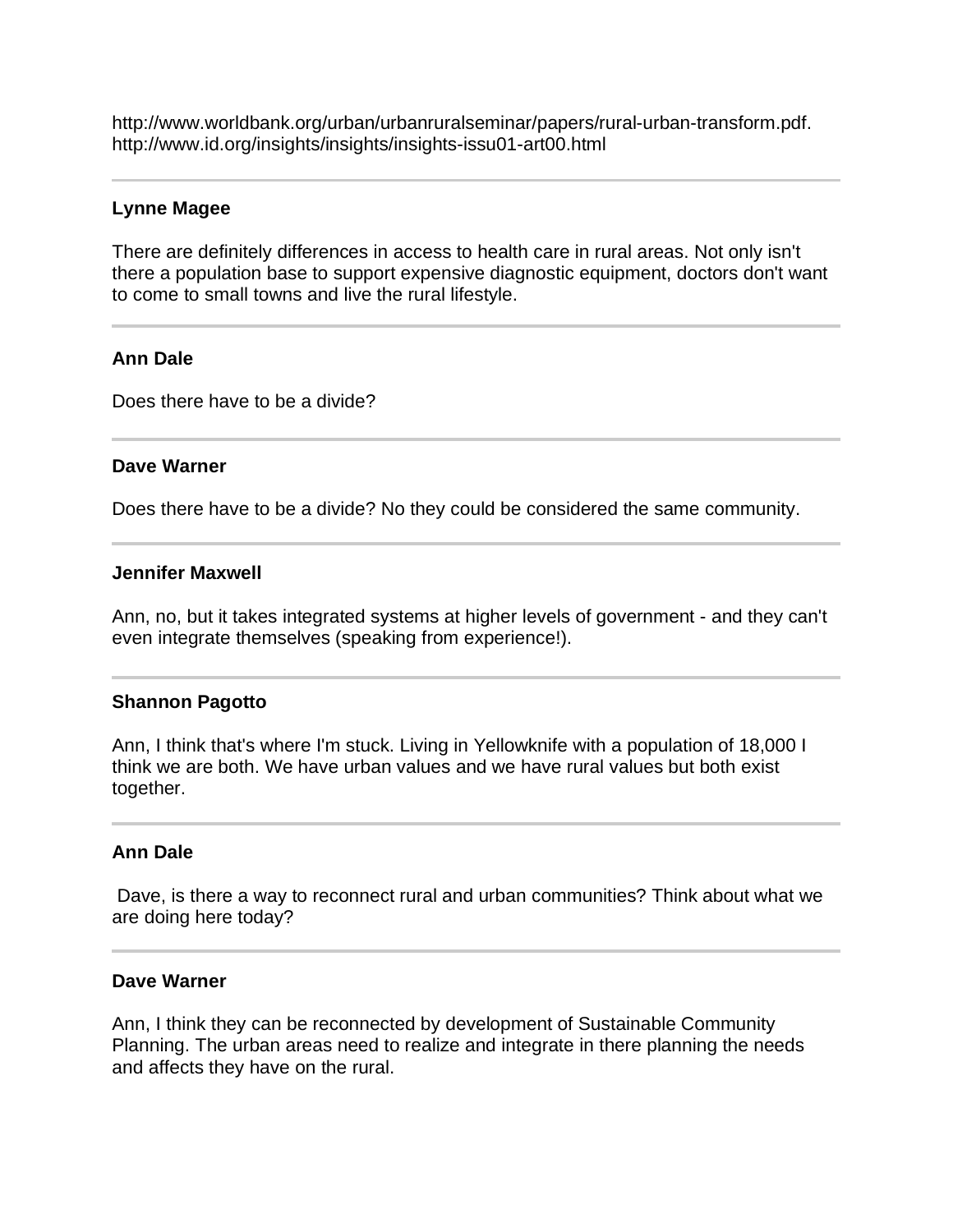## **Dave Ewanishin**

I grew up in a small town outside of Calgary and the way it has survived was to bring in things such as tourist and other industries. As in any community, it should look to the future and plan to keep it marketable to the people with jobs, lifestyle, etc.

### **Dan Sonmor**

Ī

l

Although the physical division is there, the mental or spiritual divide does not have to exist. You see any division lines dropping real fast in times of crisis, but in normal day to day activity, the lines seem to appear. It really does not make any sense.

#### **Matthew Paisley**

I like what you had to say, Dan. The spiritual, mental commonalities may be what is able to bridge these differences.

#### **Lori Marchand**

Ann, many regions and communities seem to be aware of it as an unsustainable element and are attempting to reduce/eliminate it from both ends. The Great Plains Initiative is trying to bridge the gap from the rural perspective, while provinces such as Ontario have their own initiatives in place stemming from an urban recognition that the present divide is not sustainable. Great Plains Institute for Sustainable Development, Promoting a sustainable future for the great plains communities.

http://www.gpisd.net/Programs/renewing\_the\_countryside.htm. The Ontario Rural Council Rural Campaign http://www.ruralonline.on.ca/uploaddocuments/d10+Case\_for\_Campaign\_Dec\_02.PDF

#### **Matthew Paisley**

Does there have to be a divide…perhaps not. With communication and understanding on the parts of planners from both sides of the fence, a common perspective on the development of the urban, rural, and regional areas can be achieved. This can all be part of a national economic and social policy. This divide also does not exist geographically - within each area will be economic and demographic zones which must also be linked.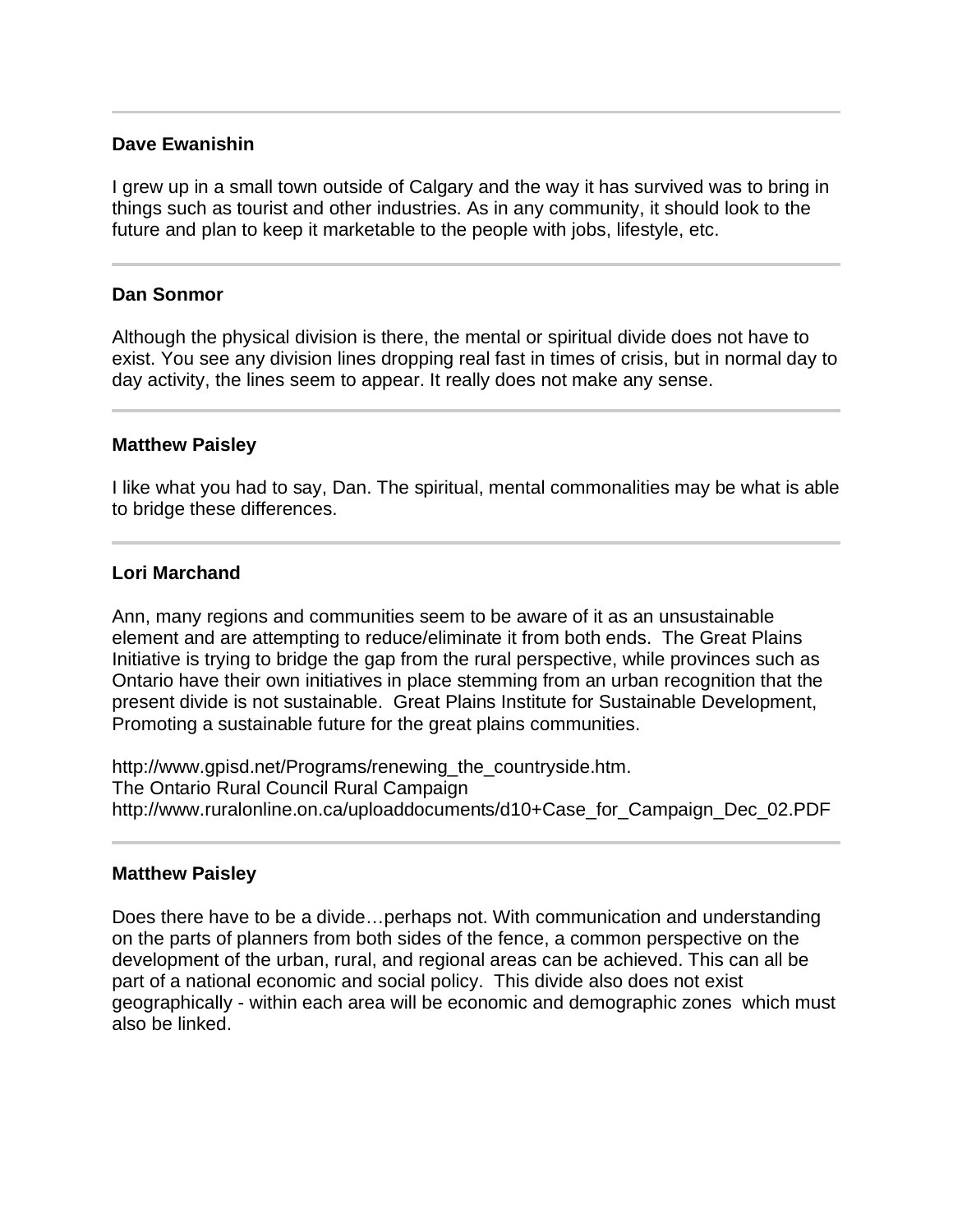### **Murray Ball**

Yes there does have to be a divide. Rural areas are more susceptible to the vagaries of the "markets" and of nature for that matter, as they are often dependant on only one or two economic niches. There are more options and more opportunities in larger centers.

#### **Jennifer Black**

I like Lori's statement that the urban community relies on the rural and the rural on the urban. It made me think, could one survive without the other?

As mentioned, the rural provides necessities to the urban, such as food. I think Cassandra mentioned that people have been living on self-sustaining farms for many years. So, it appears that the urban part of the community is dependent upon the rural. So there are interdependencies within a community.

### **Matthew Paisley**

Jennifer, what may be necessary is a decentralization of urbanization. A conglomerate of smaller linked communities that may make up a larger entity may be more sustainable than a Mega city importing all that it needs from the rural surrounding - both human and non-human resources

#### **Dan Sonmor**

Matthew, this would be good, as long as there is not the burden of extra layers of government. We all know that there is too much of it already.

#### **Dave Warner**

l

Dan, when I think of decentralization of urbanization I think of Seattle where the downtown is becoming more and more blurred. There are increasingly more "downtowns". The result I see is bad rush hour traffic heading in every direction. I think for decentralization to work people need to live and work in the same community.

#### **Jenny Onyx**

There is often perceived to be a divide. One thing we have not really looked at yet is the levels of human capital in rural areas. Does the community have access to the resources of skills and knowledge and the capacity for entrepreneurial activity? And if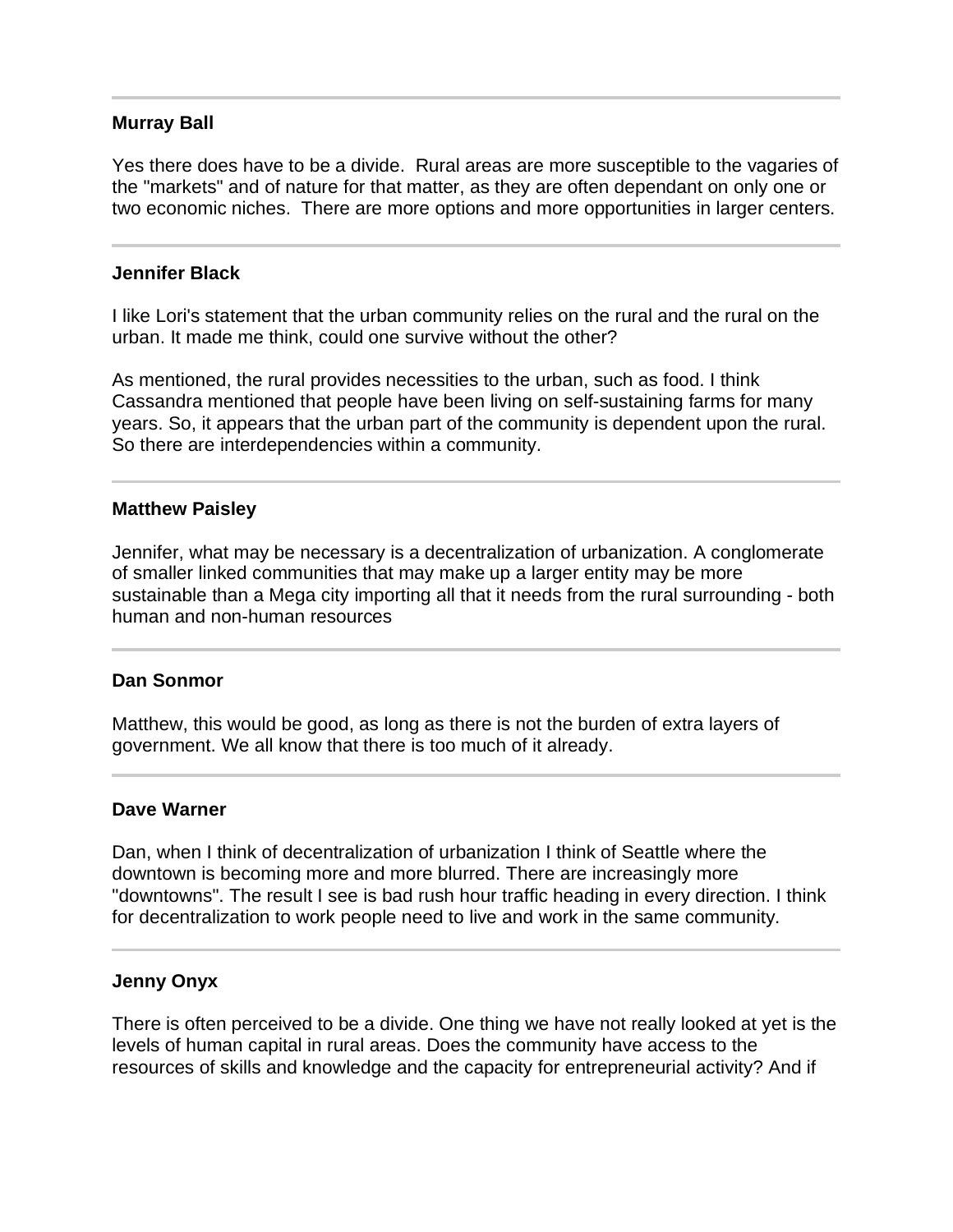they don't then they are behind the eight ball when it comes to re-inventing themselves economically.

# **Lori Marchand**

l

Jenny, not to be a downer, but won't that exacerbate as a global economy emerges? And won't the divide as well?

# **Shannon Pagotto**

Jenny, we are seeing this now in the Northwest Territories with the possible building of a pipeline down the Mackenzie Valley. Community capacity cannot keep up the work required. People are untrained and those that are can't pass the drug test. This major project is in their backyard and communities can't keep up. How do they expect to get ahead economically?

# **Melissa Edwards**

The primary concern occurs here in that we are conceptualizing the divide. Some of you have made mention the urban or the peri-urban zone. If we reconsider this question considering that both are communities within the same global biosphere then perhaps we can commence with the development of solutions that seek to sustain both the urban and the rural through a positive flow between the interconnected nodes.

# **Jennifer Maxwell**

 Ideas for connecting rural and urban communities. In one of my previous posts, I stated that we need integrated government. Well, maybe that's my bias since I work for government. A more community-based approach could start small by rural and urban communities in close proximity to each other building partnerships to bridge social and economic gaps.

# **Melissa Edwards**

Jennifer, I agree, once again it is important to look at the 'communities of practice' within both urban and rural communities and facilitate communication as a bridge for the development of deeper institutional ties.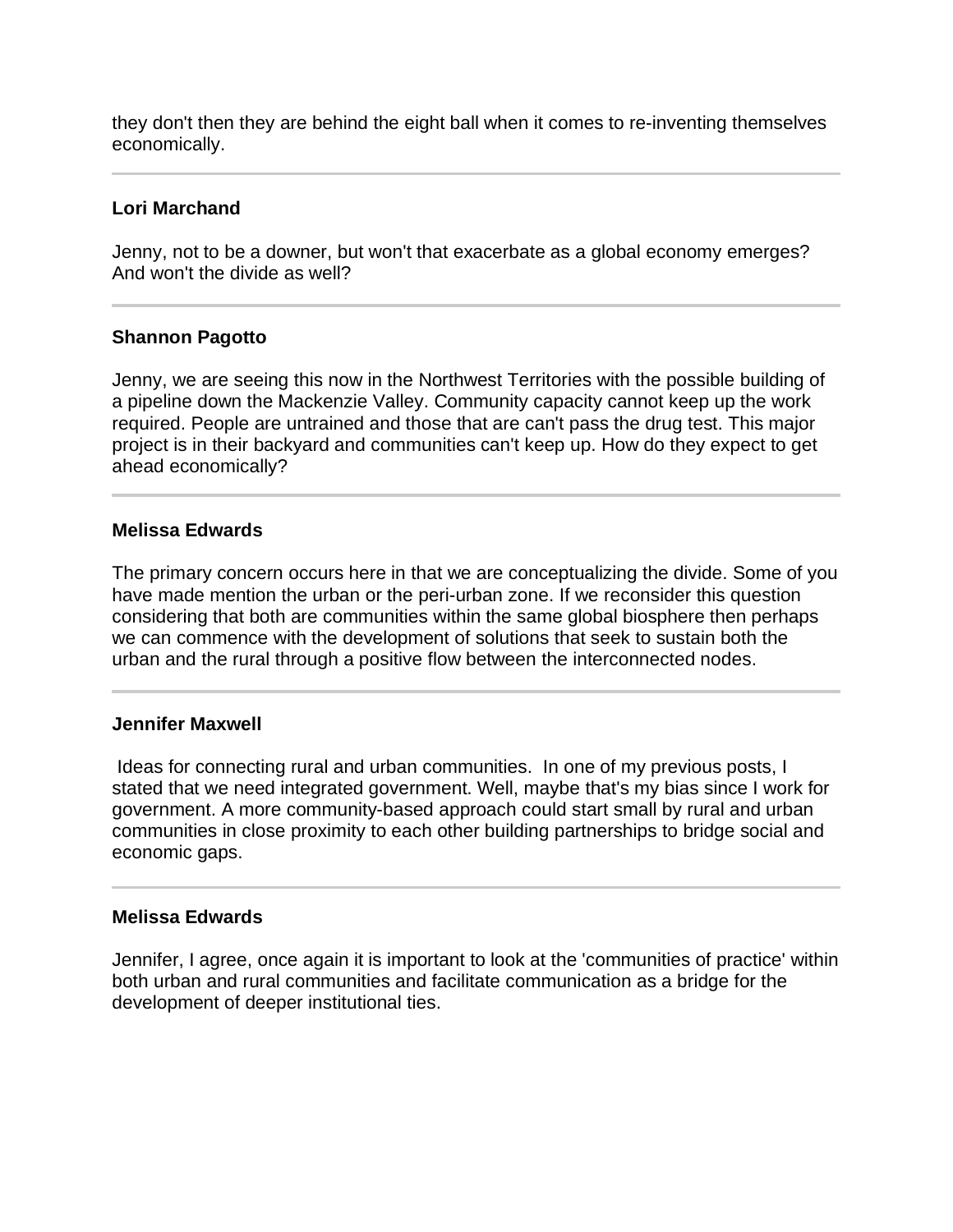### **Toni Bragnalo**

Jenny, I think all too often the "entrepreneurial activity" consists of using the natural resources of the area for profit, which usually can't be sustained and degrades the environment.

## **Ann Dale**

j

l

I know about a on-line biodiversity project between scientists here in Canada and a small community in South America. The people there were given a computer lab and digital cameras, they put pictures of the 'critters' on-line, and our scientists identify them and help them build up their database, without ever visiting the area.

#### **Cassandra Caunce**

I think there should be a divide but not in the sense we might think it - it's more of a fuzzy divide really. The divide needs to be there as both the rural and urban regions of a community have different needs and requirements (ie. septic vs. sewer). The regions will have impacts on one another so there will be a degree of interconnectedness as well. Did that make sense?

#### **Dave Warner**

I thought I had, was if there isn't some sort of divide kept in planning will we not end up with urban sprawl taking over the rural areas. The Agricultural Land Reserve in BC is a decent means of combating this.

#### **Dave Ewanishin**

In the sense of "divide" I don't believe there has to be one. Look at any major city (as Matt said), it will have little communities within a larger one, although it is still all considered urbanized.

#### **Jennifer Maxwell**

Shannon and Toni speak to one aspect of the rural-urban divide which is that often economic activity undertaken in rural areas only benefits the community in providing jobs - most of the profits go to the cities or other countries.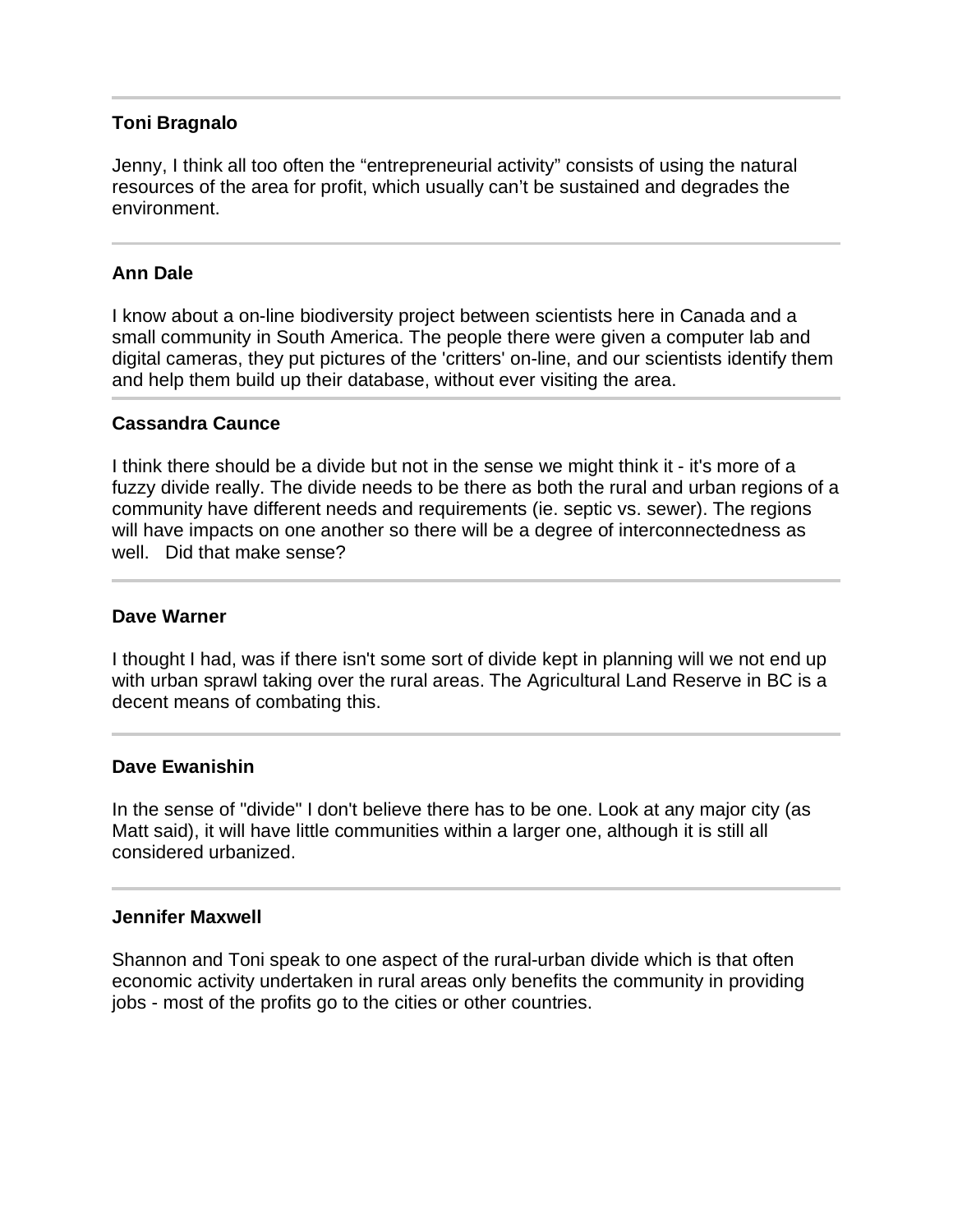### **Murray Ball**

NASA in rural Saskatchewan. Two doctors of physics from Berkley University have set up shop in a very small (~300 People) rural village in northern Saskatchewan, and brought their contracts with them. Overcoming the divide between communities of "place" and communities of ideas will mean more than social capital in supporting rural communities.

### **Lori Marchand**

Ann, how does bioregionalism fit into all this?

### **Ann Dale**

I

What about Mel's idea of interconnected nodes? Is there a way that computer technology could ease the pressures on urban areas?

#### **Cassandra Caunce**

Ann, absolutely! Look at what we are doing now? We're all sharing ideas from all across Canada. Learning online....

#### **Ann Dale**

Cassandra, yes, it makes sense, the interconnectedness means that there is really is no divide, the urban is dependent upon the rural and incidentally other global rural areas, and as **Jenny Onyx** has pointed out, the rural is dependent upon the urban for resources of a different king.

#### **Lori Marchand**

Ann, re: interconnected nodes, I definitely think so, I think the notion of community engagement free public access "community networks" are critical. Community Networking Information http://www.scn.org/ip/commnet/info.html Schuler says: "I can't really imagine an empowered, democratic community that didn't have a free (or nearly free) public access community network. Communication is key to almost everything that humans do and we need to shape the new technology in ways that support democratic communication."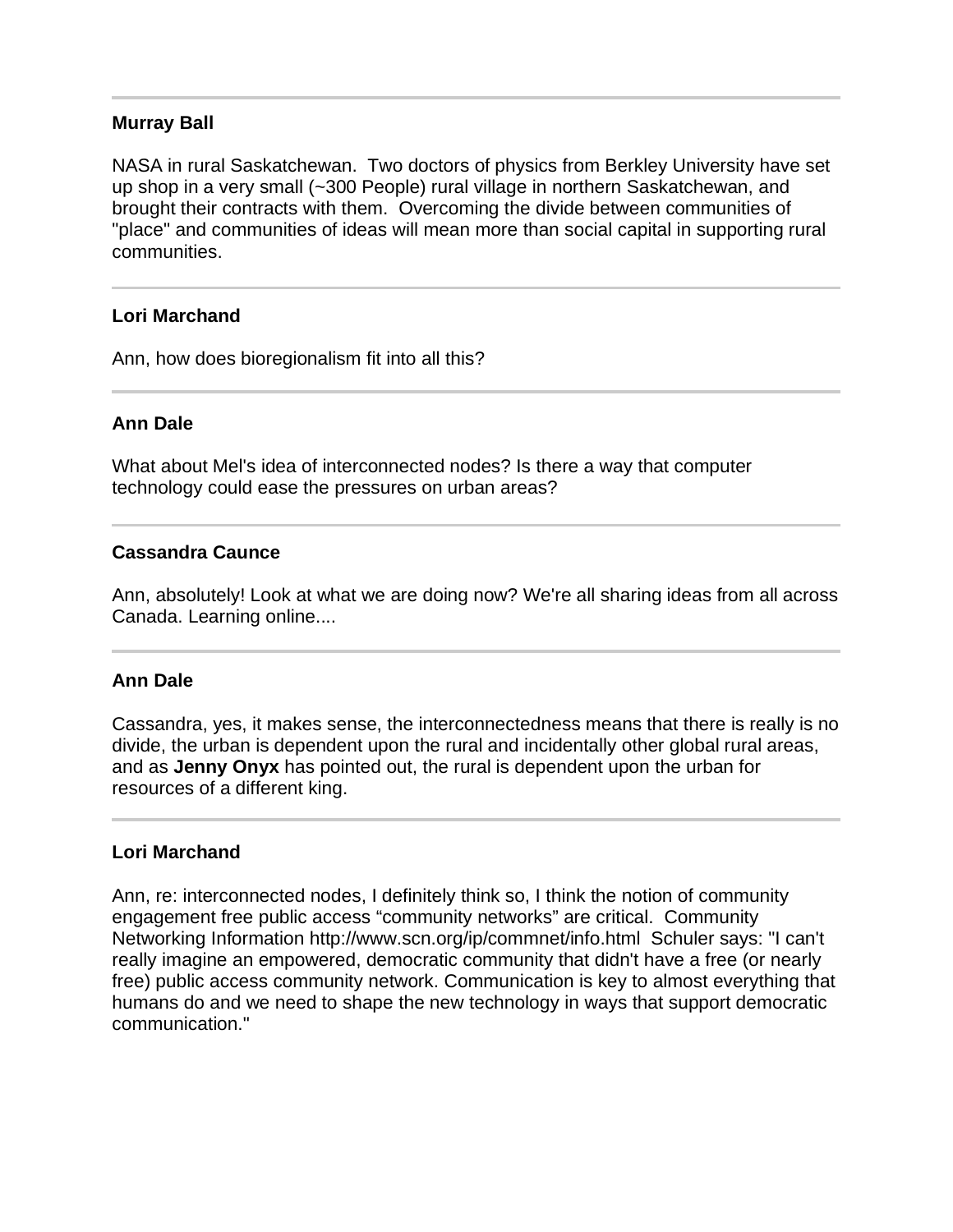#### **Joanne Roach**

My sister in law and her husband are active and successful in Internet related industry and they live in a concrete tower in downtown Vancouver, near their office. They told me a while ago that they are just waiting for the technology to advance a little more and be a bit more reliable so that they can move to a smaller community and a more desirable (to them) lifestyle and work from home. I think that this kind of migration could happen as the virtual world develops.

### **Dan Sonmor**

Ann, we have come communities in northern Manitoba that are supplying top quality education to the citizens without having to transport them to Winnipeg. It eases the burden on the accommodations in the city as well as the stress on the individuals that would otherwise have to leave their community and, in a sense, security. So, I guess I am saying - YES.

### **Ann Dale**

Dan, couldn't one live in a rural area and electronically work in an urban community?

#### **Dave Ewanishin**

More and more people are working from home now than ever because of computer technology. Now I get it!!

#### **Lynne Magee**

Ann, theoretically possible - although in many of the smaller communities in BC if you don't have high speed internet access it may not be viable.

# **Cassandra Caunce**

Dave, now try and convince those corporations run by folks from the "old school" that working from home is not only good for the environment but good for the mental health of the employee. I work with dinosaurs here and my proposal only received a bunch of giggles and "keep dreaming, kid"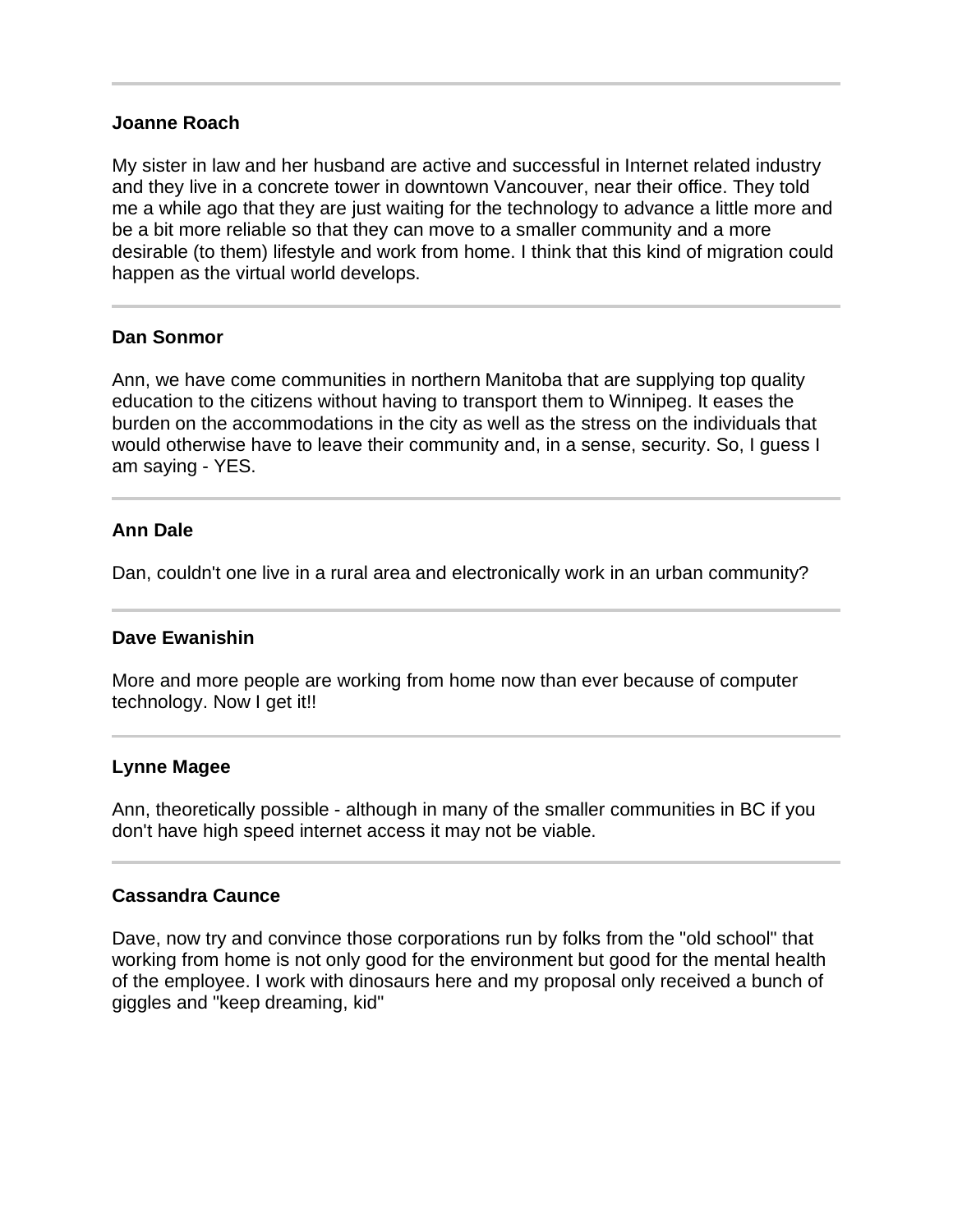### **Lori Marchand**

Dan, I think that is another form of divide in the limelight right now isn't it? Trying to bridge the digital/rural gap?

#### **Jennifer Maxwell**

Lori, yes, I was wondering what effect bridging the "digital divide" would have on the rural-urban divide and creating more sustainable communities. My thinking is that it is all in how you use the technology. We also must not forget the environmental impacts of technological waste as well.

#### **Dan Sonmor**

Ann, of course. But it depends on the nature of the work. Not all careers would lend themselves to tele-working.

#### **Jennifer Maxwell**

l

What impacts would that have on social capital?

#### **Cassandra Caunce**

Jennifer, I think if everyone started working from home, you would end up with a whole lot of depressed people out there. We are meant to live and interact in communities. We need social interaction with people other than our families.

#### **Melissa Edwards**

Cassandra, exactly, and it is this reconciliation between imperatives that creates a sustainable model. It is not essential for each imperative to always have equal value. One can be of greater significance, such as tele-commuting reducing the environmental cost. Yet this can then be facilitated by social capital development within the deurbanized community.

#### **Dave Warner**

Could this not lead to increased urban sprawl though?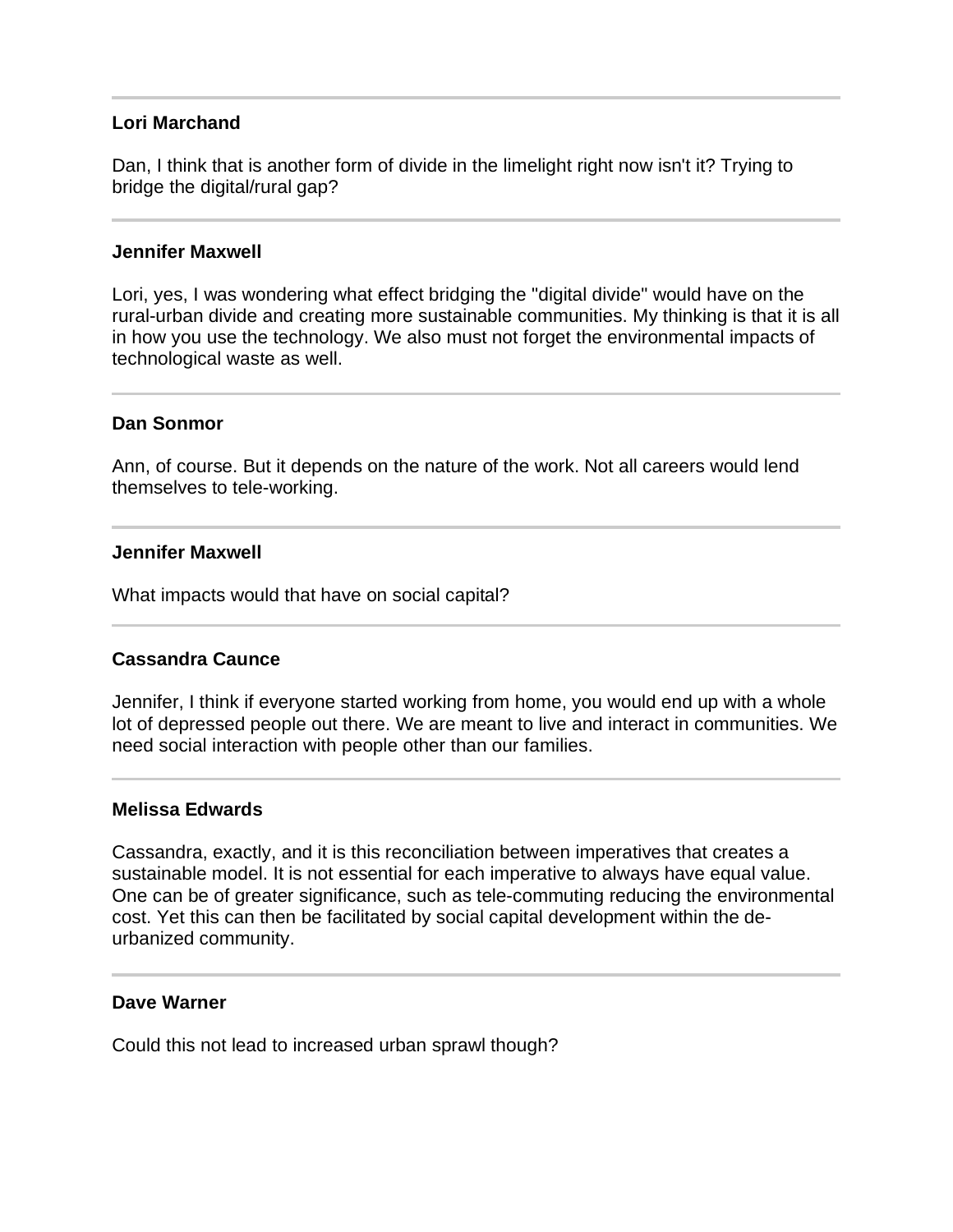## **Matthew Paisley**

Perhaps not urban sprawl, but a better distribution of people, and resources.

# **Ann Dale**

Lori, I think that we may achieve sustainable communities with respect to governance if we adopted a bioregional approach combined with an ecological footprint analysis? What do you think?

# **Lori Marchand**

I think that both are critical, the former more important in urban communities (reconnectedness), and the latter obviously more of a serious priority in affluent countries like ours that represent 5% of the population but use % of the resources. If people aren't asked to question if they really need one television per room, it's not necessarily something that would occur to ask themselves. I really liked how NOVA in their 'What's up with the weather' documentary, listed how much Carbon was emitted for regular household uses like making toast. It really hit home, public awareness of tangible ways to make changes is needed to (empowerment).

#### I **Dave Ewanishin**

On top of working from home, companies are building their head offices away from downtown areas near where most employees would live.

# **Ann Dale**

Dave, no, precisely the opposite, you don't have to commute by car, if you were networked to your downtown office. Thus, e-commuting reduces transportation demand. Try and convince your office to allow everyone to work from home one day a week, and then, compute the savings in GHG emissions by not using transportation and inform the government.

#### **Dave Warner**

Ann, what I mean is that generally I feel most people want to live in houses away from others on decent sized lots. So, take Vancouver's population of 1-2 million people, give each of them an acre or so of land and we will see the destruction of a lot of forested land for there homes. Add to that the need for electrical, gas, water, etc. lines and their production and you may create a whole different problem.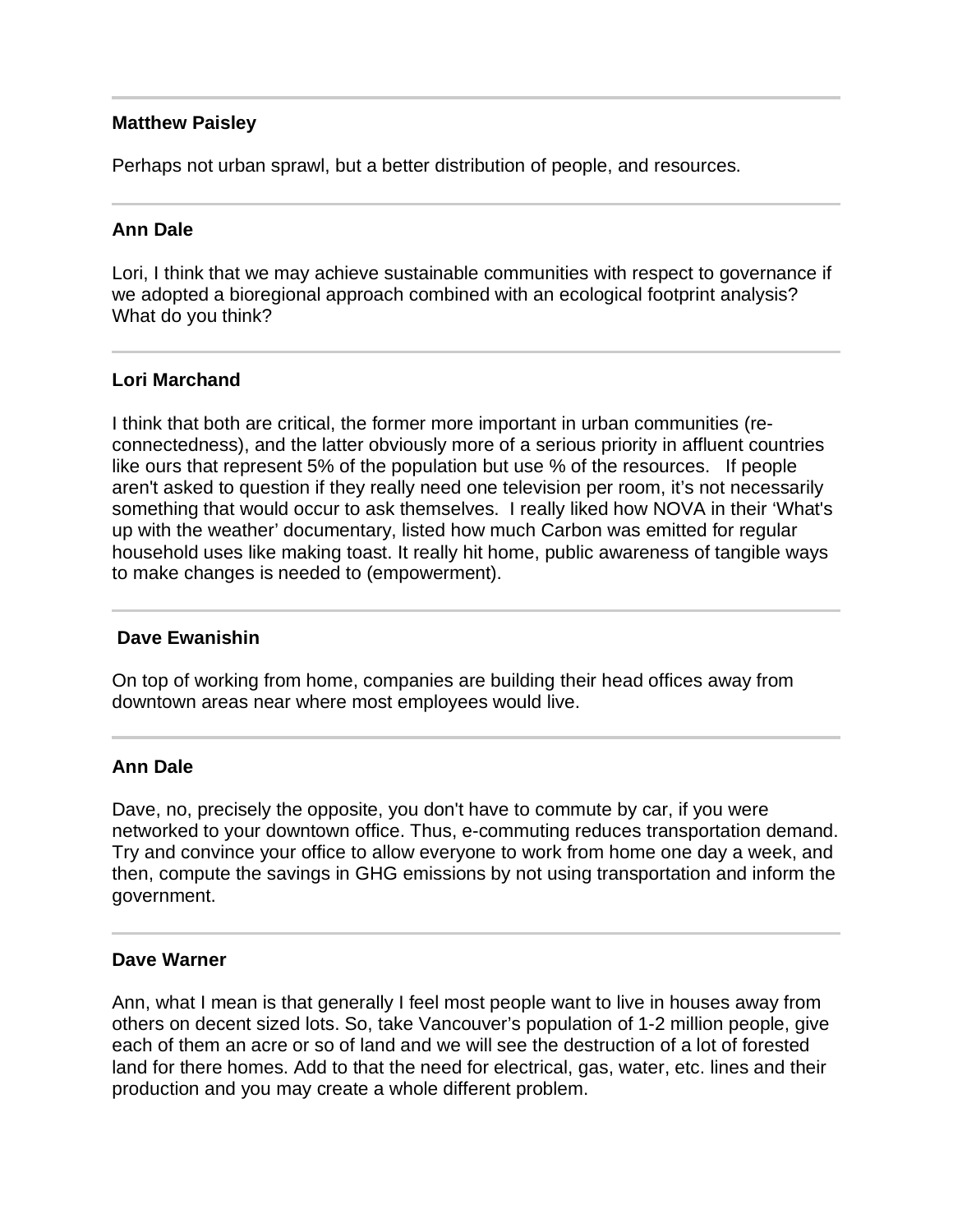### **Lynne Magee**

l

j

Dave, why can't they live in areas that are not suitable for forestry or agriculture? Would the services need to be provided for them, or could they rely on themselves for alternate energy sources, a private well, an onsite sewage system?

### **Toni Bragnalo**

Ann I love your idea, you've actually got the makings of a good "clean air" project there. I'm going to bring that up at work, we could send out a community challenge --we've had bike to work week, why not work from home week!

### **Lynne Magee**

The most compelling argument I have heard for working from home. Thanks Ann.

### **Cassandra Caunce**

Lynne, but for a lot of older business, you need to talk in \$\$ not tonnes CO2. I've been down this road and it wasn't easy. There are issues related worker safety (is your desk safe?), theft and confidentiality (what if your PC is stolen?) and the list goes on.

#### **Melissa Edwards**

The solution of de-urbanization does not necessarily imply greater levels of the web of government. Instead, it makes an appeal to the resurgence of the civil society. The question to consider again links with the idea of social capital and if a stronger civil society fostered by de-urbanized communities creates greater social cohesion and decreases pressures for institutional governance?

#### **Jenny Onyx**

The question of tourism....I have mixed feelings about that. Certainly many communities have been able to survive by turning to tourism. However I have also heard them complain that they are forced to lose their own essential identity to do so. And then of course they are very susceptible to the vagaries of the tourist market, like SARS etc.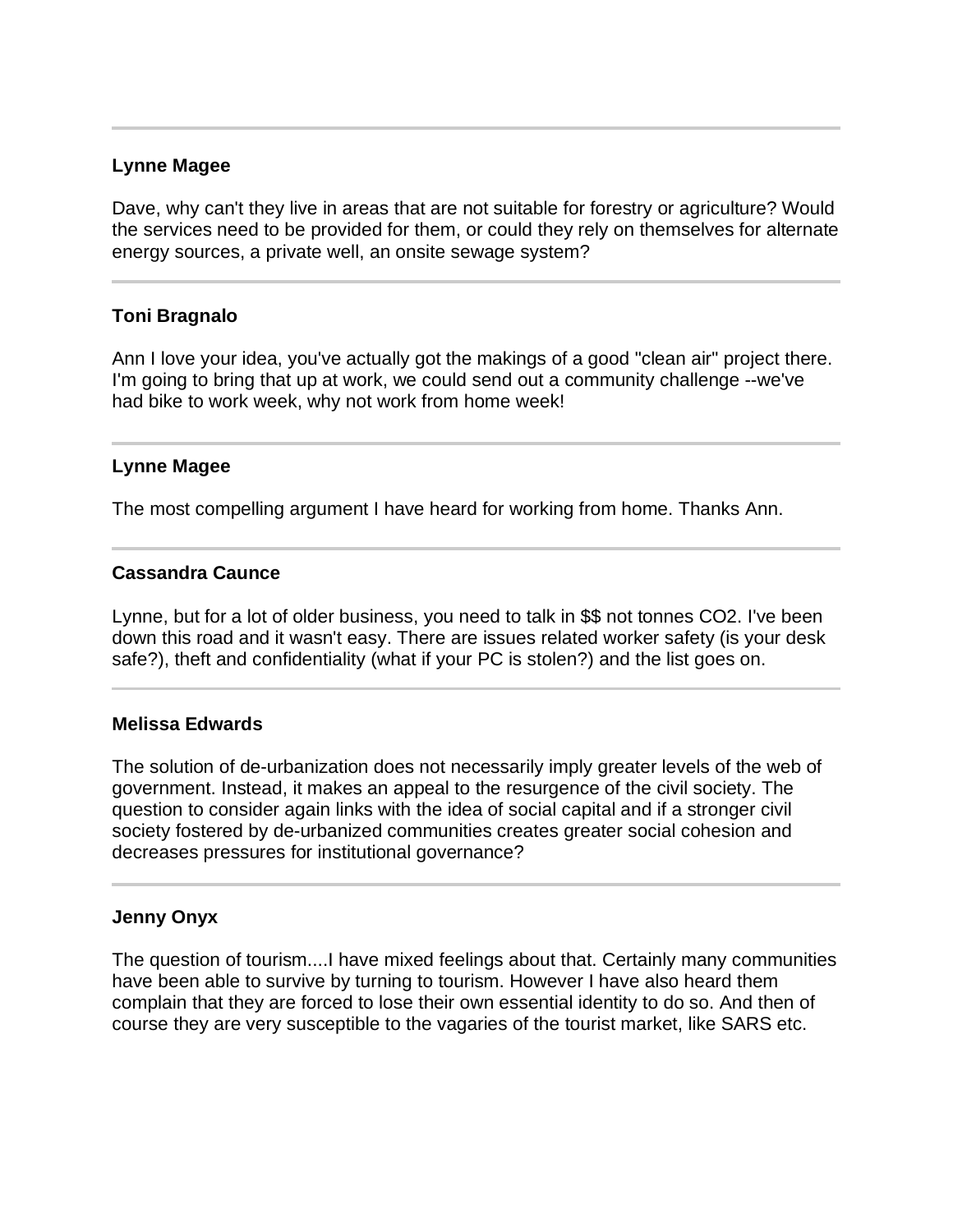### **Matthew Paisley**

Perhaps the loss of a previous identity may be necessary in the evolution to a new one and if into a new and sustainable environment, who can complain ( at least on the outside) ?

### **Joanne Roach**

I tend to agree with you Matt, but I was trying to highlight the low impact development approach that this community has taken. With a united effort they have put hard a fast boundaries on development so that they don't outgrow their resources or damage those that remain. I'm sorry I am not describing it too well.

# **Murray Ball**

The solution of de-urbanization does not necessarily imply greater levels of the web of government. Instead, it makes an appeal to the resurgence of the civil society. The question to consider again links with the idea of social capital and if a stronger civil society fostered by de-urbanized communities creates greater social cohesion and decreases pressures for institutional governance? My experience in a rural lifestyle doesn't give me any hope for reduced need for institutionalized government.

#### **Melissa Edwards**

I

If bridging this digital divide is one means for creating a node between geographical locations, then what implications does this imply for each of the major stakeholders?

# **Shannon Pagotto**

Melissa, it means my boss would get a healthier employee because I am able to work from home and use that extra "commute" time to spend with my family. Taking them to soccer, or baseball. A lot of families don't often see each other until 7:00 pm when they get home from work, then they make supper and kiss their kids good-night. I think if I were to say to my boss that I would like to work from home and the benefits to you are: •I'll be happier and healthier •I'll be more focused in my own home without office distractions •the space we save on my office can be used for someone else. He'd be happy to do it, as long as I produced that is!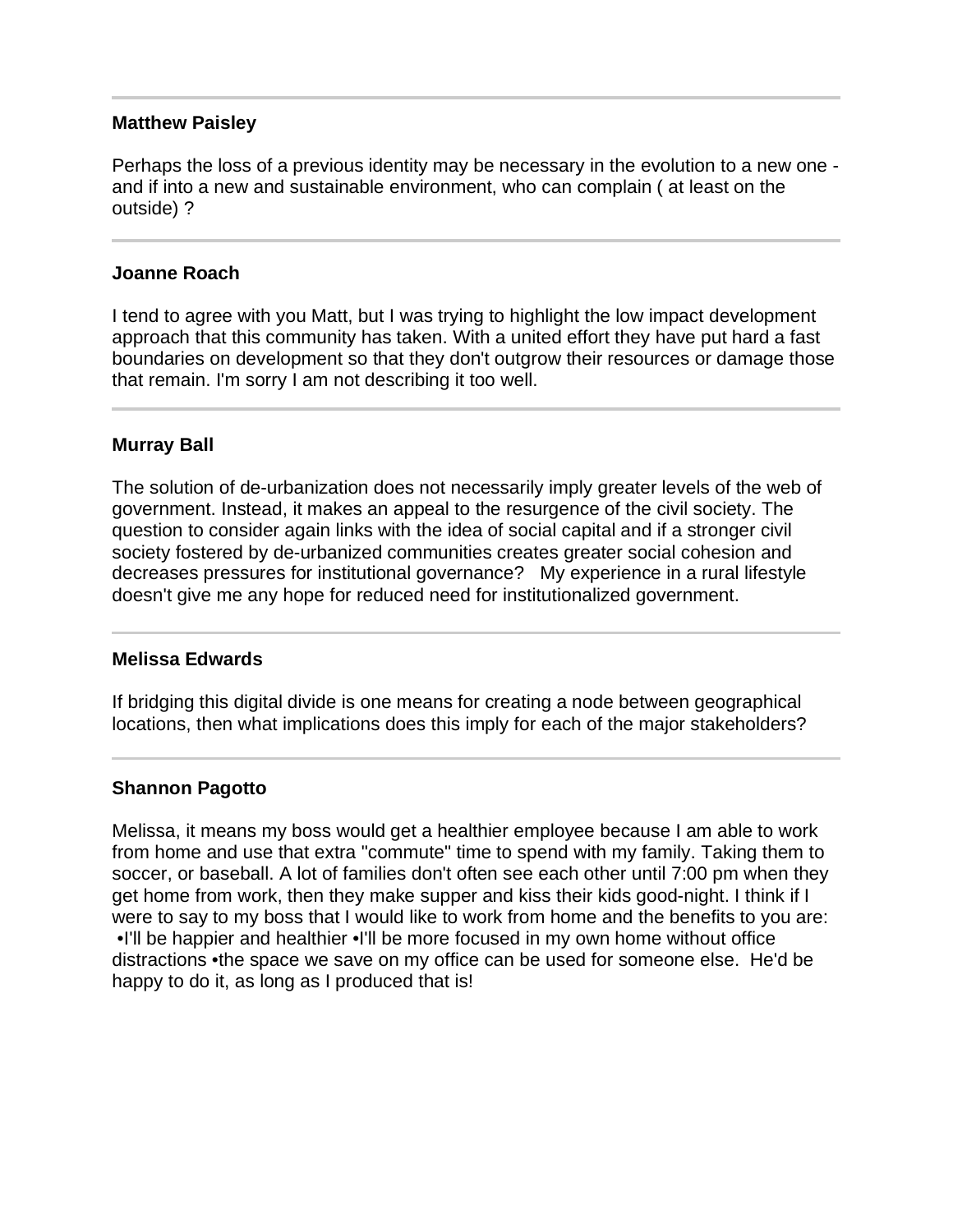### **Ann Dale**

Wow, de-urbanization, re-connecting the urban-rural divide by eliminating the digital divide, interconnected networked communities.

### Question 3: **Are there generic principles for sustainable community development?**

### **Ann Dale**

j

Ī

Okay, moving on to the next question, are there generic principles for sustainable community development?

#### **Dave Warner**

I think from the definition Matt posted "providing for future generations" could be a generic principal.

#### **Matthew Paisley**

On that note - I was actually thinking of them in more general terms. Principles or values, we must include a choice and design in the formulation of applicable indicators, and their interpretation. Also, their final communication and action on the result must be included.

#### **Jennifer Maxwell**

Matthew, I am curious what you mean about the formulation, interpretation and communication of indicators. Indicators of what?

#### **Matthew Paisley**

Hi Jennifer, by this, I was speaking about the constantly evolving climate in which we live. In assessing a level of sustainability, these principles we are setting forth may act as guidelines form what will come, but only guidelines. When applied to real situations, a reduction of disease in one area is not the same as an increase in crop productivity in another. Still, the final goal may be the same for each community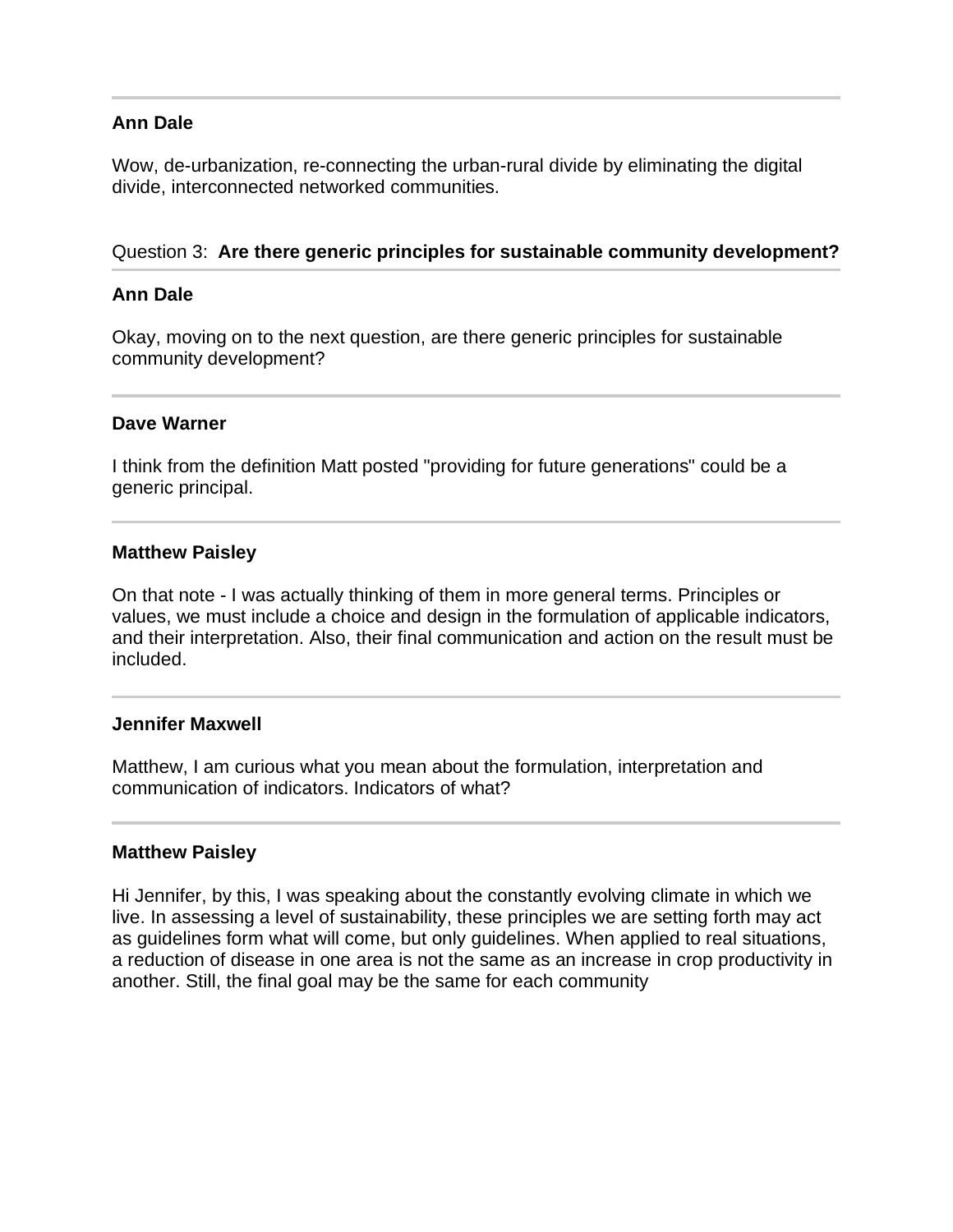# **Murray Ball**

Education. Remember Margaret Meade and don't doubt that a small group of dedicated people can change the world. We need social capital and education to produce these people.

### **Dan Sonmor**

Make do with what you have - live within your means.

# **Ann Dale**

What are some of the specific principles, drawing from the first question?

# **Dave Ewanishin**

A few from a good paper:

• patronizing locally-owned businesses and buying locally-made goods

• insisting that renovations and new construction follow sustainable building guidelines in order to save residents money, avoid toxic materials, and reduce energy use and water consumption

• calming automobile traffic, building sidewalks, and encouraging a mixture of residences and businesses so that the neighborhood is friendlier

• maintaining an active neighborhood association with good contacts at city departments such as police, planning, public works, and utilities

• enabling local entrepreneurs by allowing compatible home offices and workshops maintaining attractive public spaces

- avoiding expensive, thirsty lawns
- planting native trees which clean and cool the air
- supporting local schools by volunteering
- fostering diversity by including a variety of housing options
- encouraging an appropriate level of density along transit corridors so that bus or train service becomes more efficient and user-friendly

• staying informed about government (local, state, and national) activities and policies which affect neighborhoods - and voting

Reference: International Institute for Sustainable Development http://www.iisd.org/pdf/casl\_issues\_principles.pdf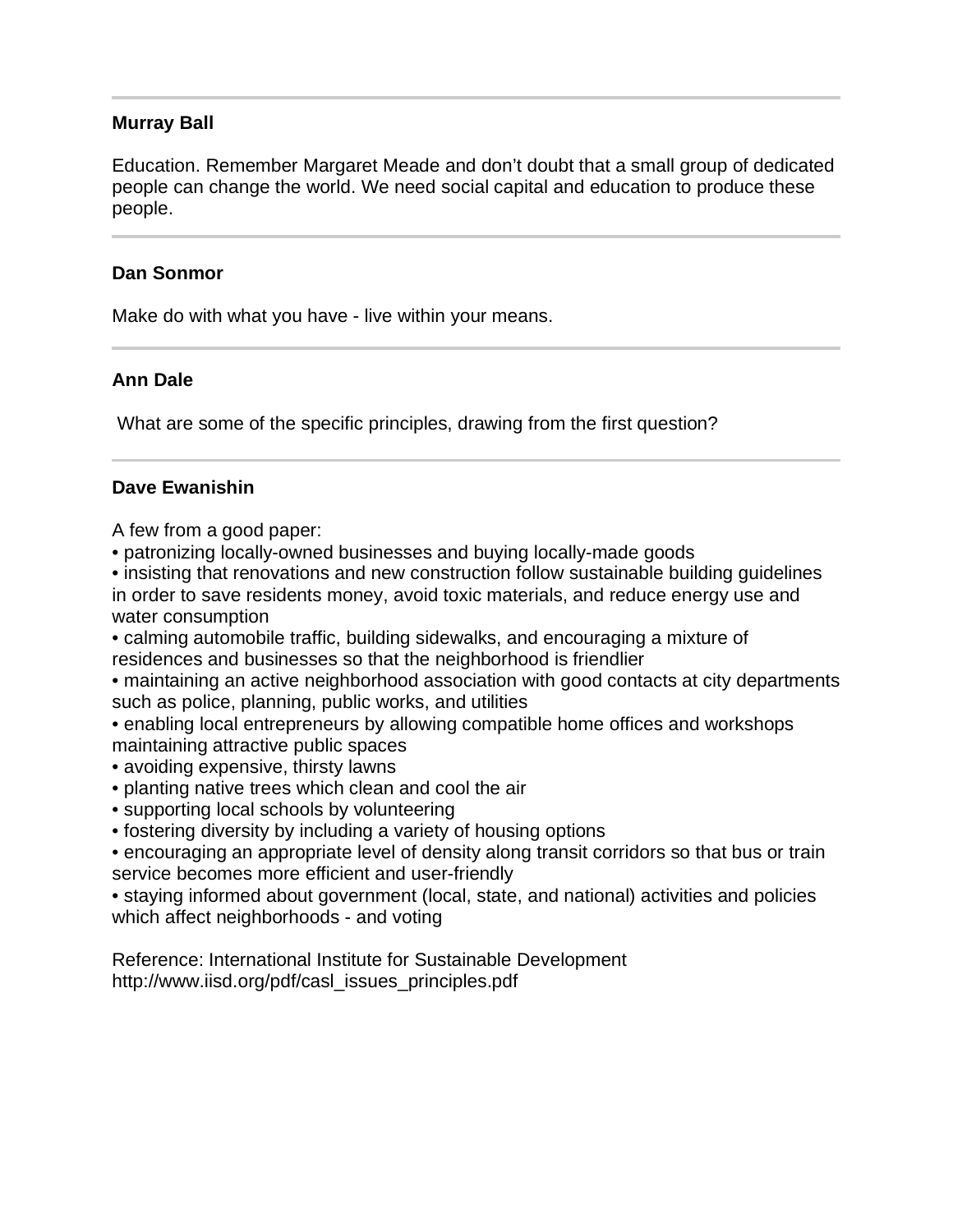### **Melissa Edwards**

Dave Ewanishin's list reconfirms some of the practical ways to foster social capital in order to also enhance economic capital. How could these be transformed into generic principals?

### **Jennifer Maxwell**

Boyd states that numerous initiatives have tried to answer this question and that they fall into the following four categories:

- respect and care for the community of life
- ecological integrity
- social and economic justice
- democracy, nonviolence and peace

# **Jenny Onyx**

 I think the question of civil society comes in here. One difference between governance and government is the capacity for broader decision-making involvement by more stakeholders. If you can get that, then you can get a dynamic community, which is willing and able to solve emerging problems. This requires communication between people of very different backgrounds. That requires acceptance of diversity, a willingness to embrace difference. That tolerance may be more likely to emerge in the city than small rural community that is suspicious of difference.

#### **Matthew Paisley**

Ī

Jenny, tolerance may be paramount in this question. One of the issues to be dealt with is human nature. By this I mean desires, and the fact that everyone desires different things differently. in establishing principles, we must take this into consideration, and they must be both specific, and encompassing.

#### **Dave Warner**

Excellent point Matthew. I think generally most humans are selfish and brought up to want more and more. We need to somehow change this way of thinking.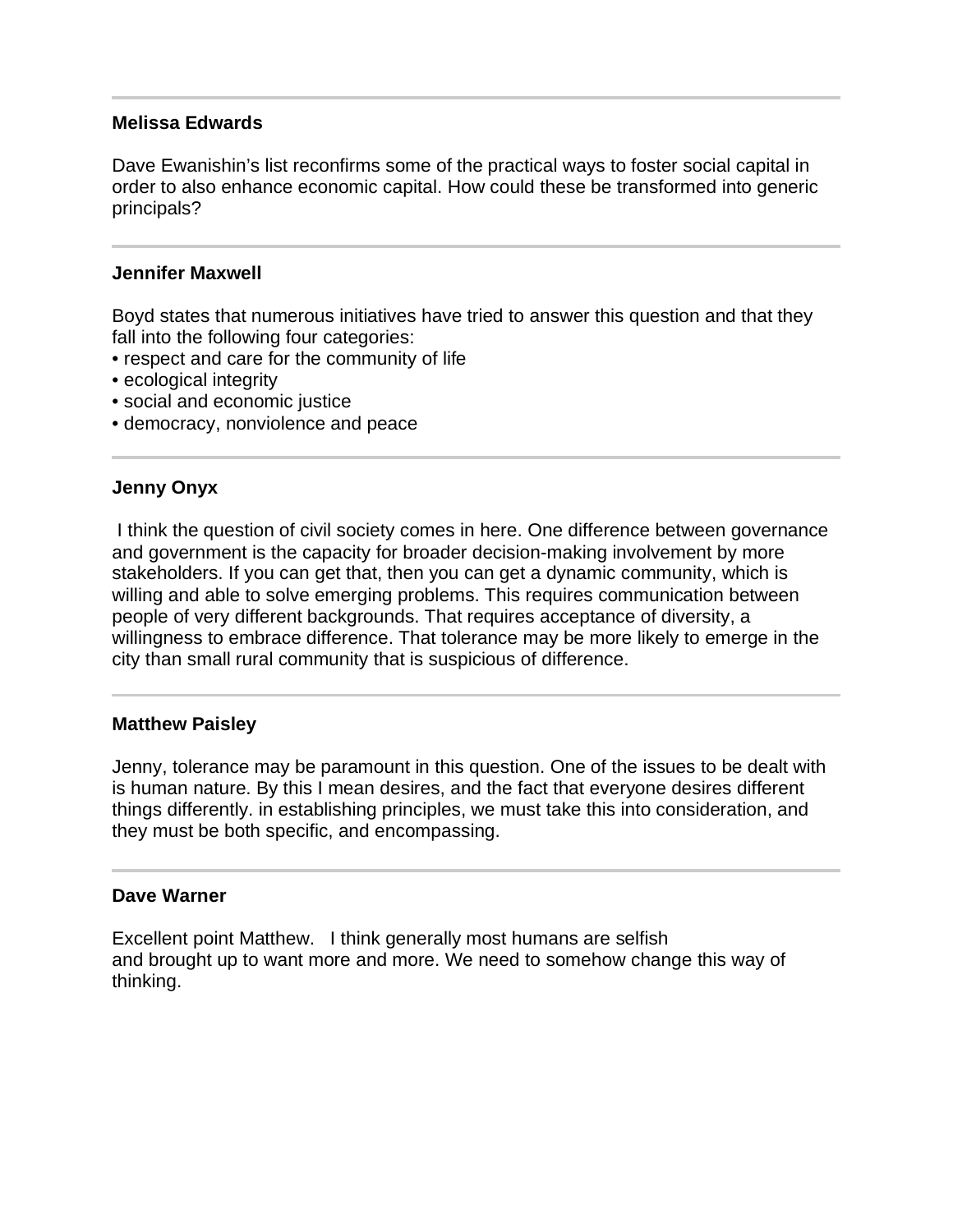### **Lori Marchand**

Dave, this seems like the primary barrier against sustainability for affluent Canadians does it not? Especially when much of our economy depends on natural resources.

### **Jennifer Black**

From previous discussions, it is difficult to define sustainability in generic terms, so how can we define generic principles for a sustainable community?

### **Lori Marchand**

Jennifer, I think partially we can look at sustainable communities that are already in progress, and work backwards can't we? My favorite sustainable community being New Mexico's Earth Ship Sustainable Communities (http://www.earthship.org/). Earth Ship Biotecture – New Mexico, Earthship Community - A sustainable subdivision started in 94, 6 acres of rolling mesa with a deep gorge. Lots Available! Probably the most intense collection of independent, sustainable housing in the world.

# **Rae-Ann Shaw**

I think some of the key principles include:

- maintaining a holistic perspective
- think locally

l

- promote diversity
- reduce, reuse, recycle
- emulate nature in design

#### **Jennifer Maxwell**

Here are some of the principles I have brainstormed:

- systems thinking and processes mimicking the natural world as much as possible
- interrelatedness and interconnectivity within the community and with the larger world
- long-term vision recognizing multigenerational (interconnectivity across time) links
- inclusiveness
- collaboration
- multidisciplinary
- valuing diverse perspectives
- open communication
- respect for nature and human spirit
- appropriate use of technology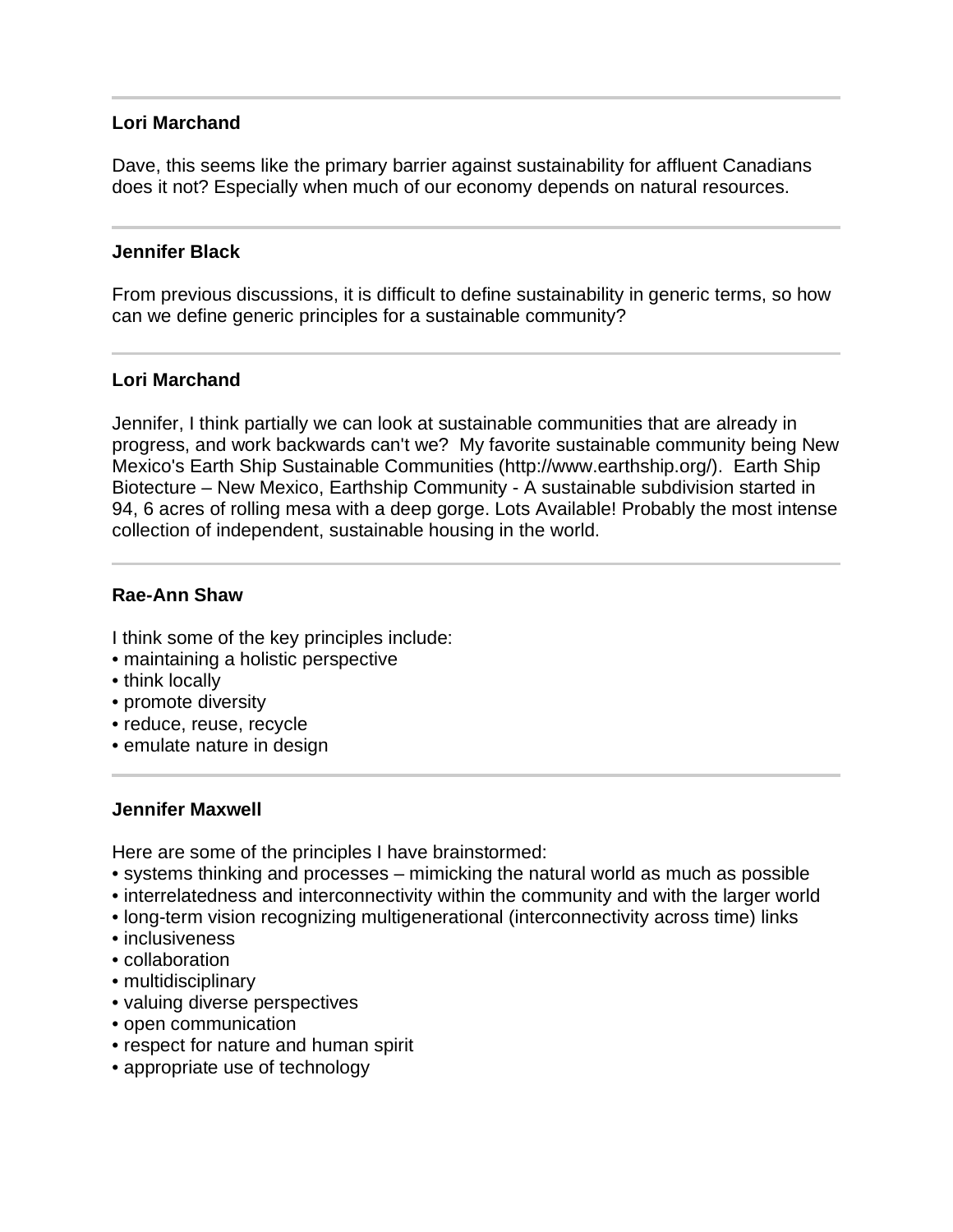# **Lynne Magee**

From Patrick M Condon, Smart Growth Canada:

- design complete communities
- build a healthy economy
- provide linked streets, parkways, greenways and gardens
- establish green infrastructure systems
- lighter, greener, cheaper infrastructure
- preserve present homes and introduce new ones

Reference: http://www.smartgrowth.bc.ca/index.cfm

### **Joanne Roach**

Are there generic principles for sustainable community development? This question brought the cities plus project to my mind. This is an award winning 100 year sustainability plan for Greater Vancouver. Sheltair Group- http://www.sheltair.com/ takes you to the Sheltair Group Site and from there you can view portions of the plan. CitiesPlus http://www.citiesplus.ca/images/DevelopingThePlan\_a.pdf - describes the development of the plan and it describes what I feel are some principles for sustainable community development. A sustainable urban system is comprised of the physical place, people who call this place home, infrastructure that supports our habitation of the place, and the governance structures that enable the community to function as a unit. The core themes identified by the plan are livability, sustainability and resilience. Sustainability is defined as living and thriving within the assimilative capacity of the biosphere.

The Key Principles of sustainability according to the cities plus vision are:

- efficiency
- interdependence
- connectivity
- stewardship
- durability
- appropriateness

Resilience is the capacity of the urban system to adapt and change in response to unexpected events. Key principles of resiliency include:

- adaptability
- robustness
- reliability
- responsiveness
- diversity
- precaution

Livability refers to quality of life for individuals. Key principles of livability include: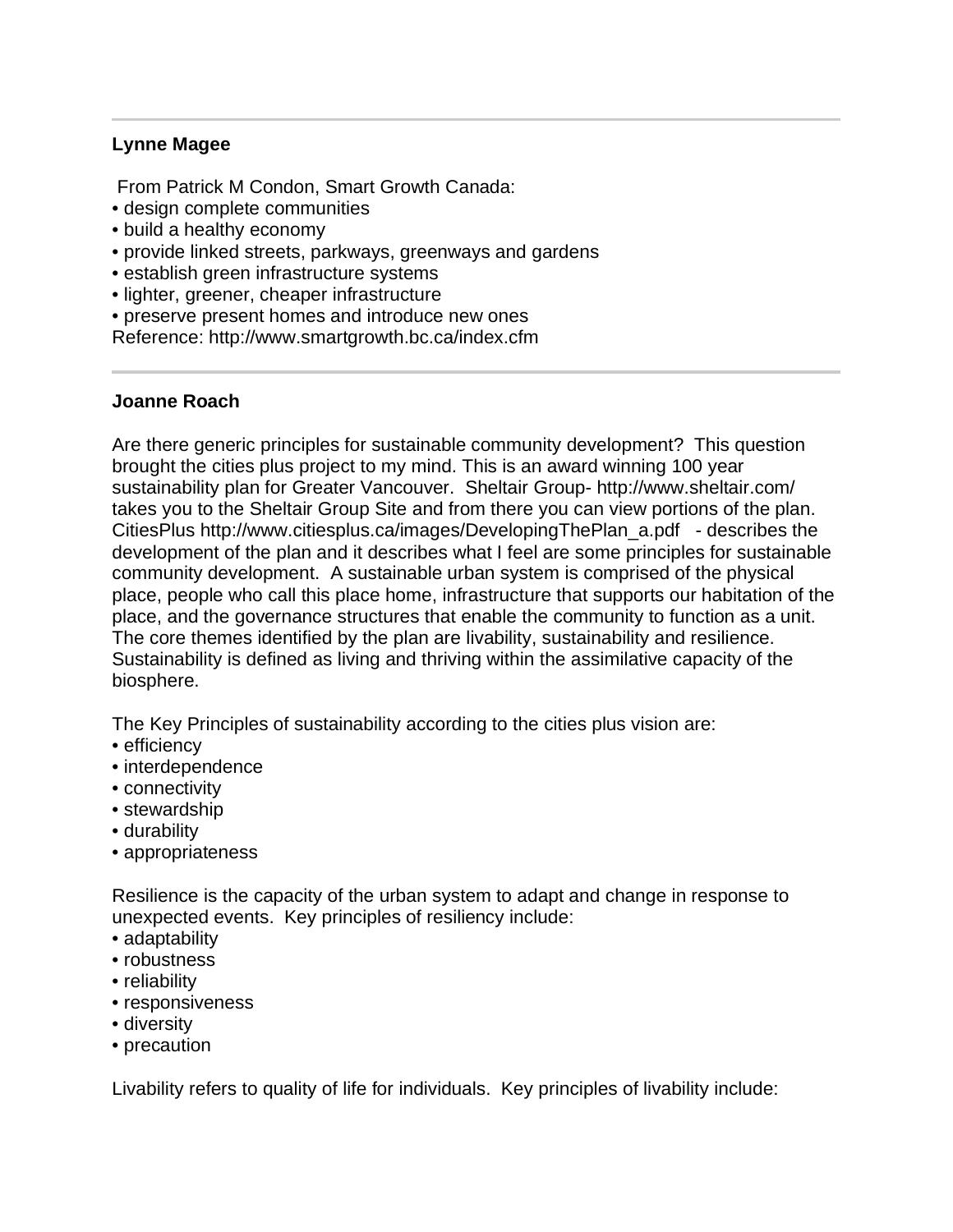- equity
- dignity
- accessibility
- conviviality
- participation
- empowerment

The document goes on to describe the vision in further detail. I have not read it in its entirety (because of time issues) but I think it would be a valuable read.

### **Melissa Edwards**

Thanks Joanne, sounds like a broad coverage of the contributing principles.

#### **Jennifer Maxwell**

Joanne, the positive and simple flavor of your list really appeals to me. You have hit on a broader range of principles than I had originally thought. Thinking of communities in BC - resiliency is a concern.

### **Rae-Ann Shaw**

Joanne, I also appreciate your list of principles, particularly the resiliency and livability points.

# **Lori Marchand**

What are some of the specific principles, drawing from the first question? Ann, a few off the top of my head:

- community engagement
- free public access "community networks"
- effective Sustainability Indicators

# **Toni Bragnalo**

Generally speaking, principles for sustainable community development are to find a balance between economic development and environmental protection.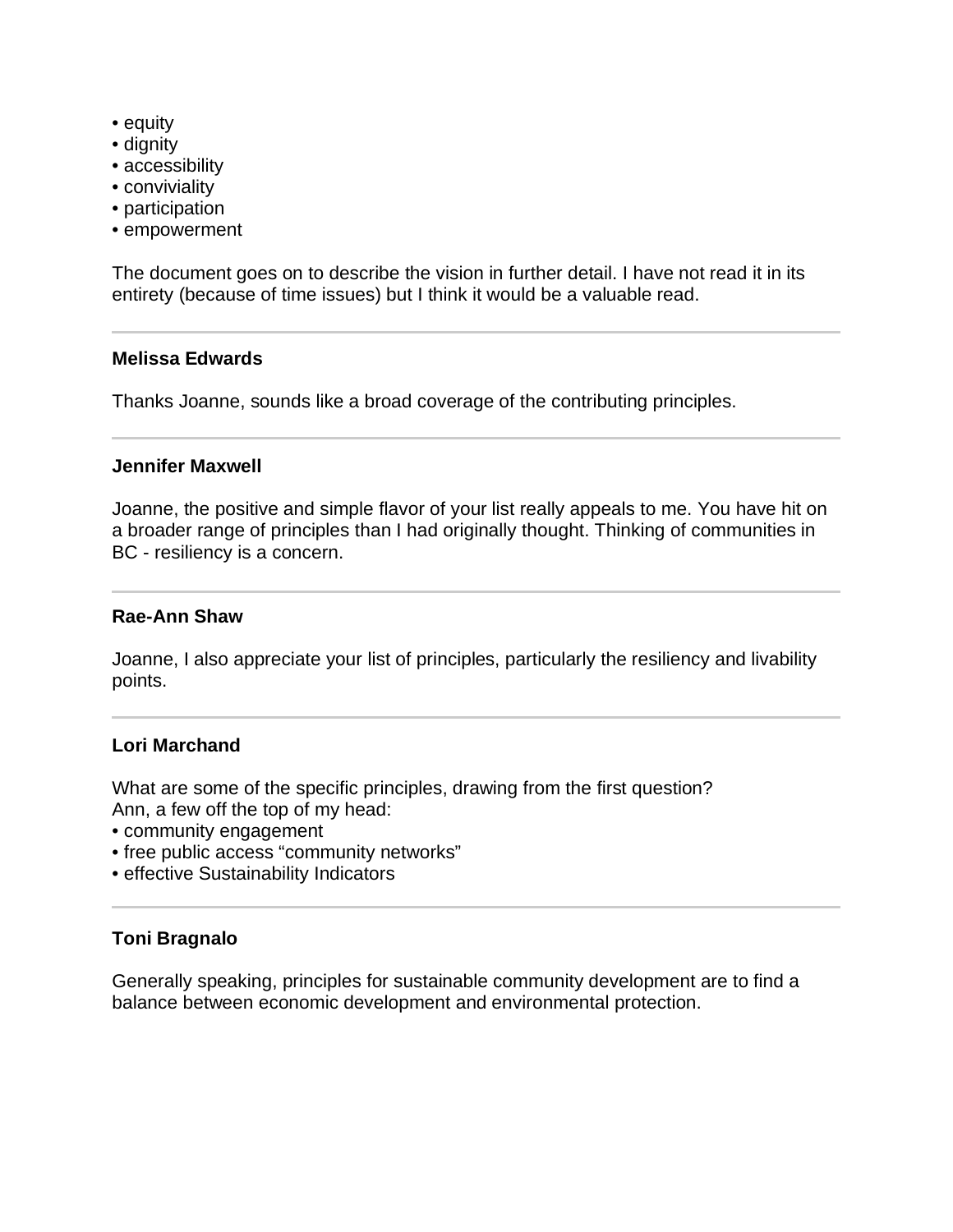# **Dave Warner**

Toni, and balanced with social issues.

# **Ann Dale**

You've built a pretty comprehensive list of principles here. Any last thoughts?

### **Lori Marchand**

I am wondering if the panel has a sense of how much momentum the concept of sustainable communities has gained recently?

### **Lynne Magee**

Lori, In BC there seems to be a lot of interest, particularly in the Greater Vancouver area where demand to live is high, but space is limited.

### **Rae-Ann Shaw**

We are definitely seeing this more and more in the federal government. More buildings are being designed to LEED standards, incorporating green design and sustainable elements.

#### **Dave Warner**

I believe it is really gaining momentum here in Vancouver as companies (ie. forestry, mining, mine) are utilizing it as a marketing tool. The initial push from the local communities has really started to be taken over by the companies claiming their product is more sustainable.

# **Lynne Magee**

Both UBC and SFU have departments for sustainability and they both have ongoing projects in developing sustainable communities. Burnaby Mountain at SFU is one project. East Clayton is another big name.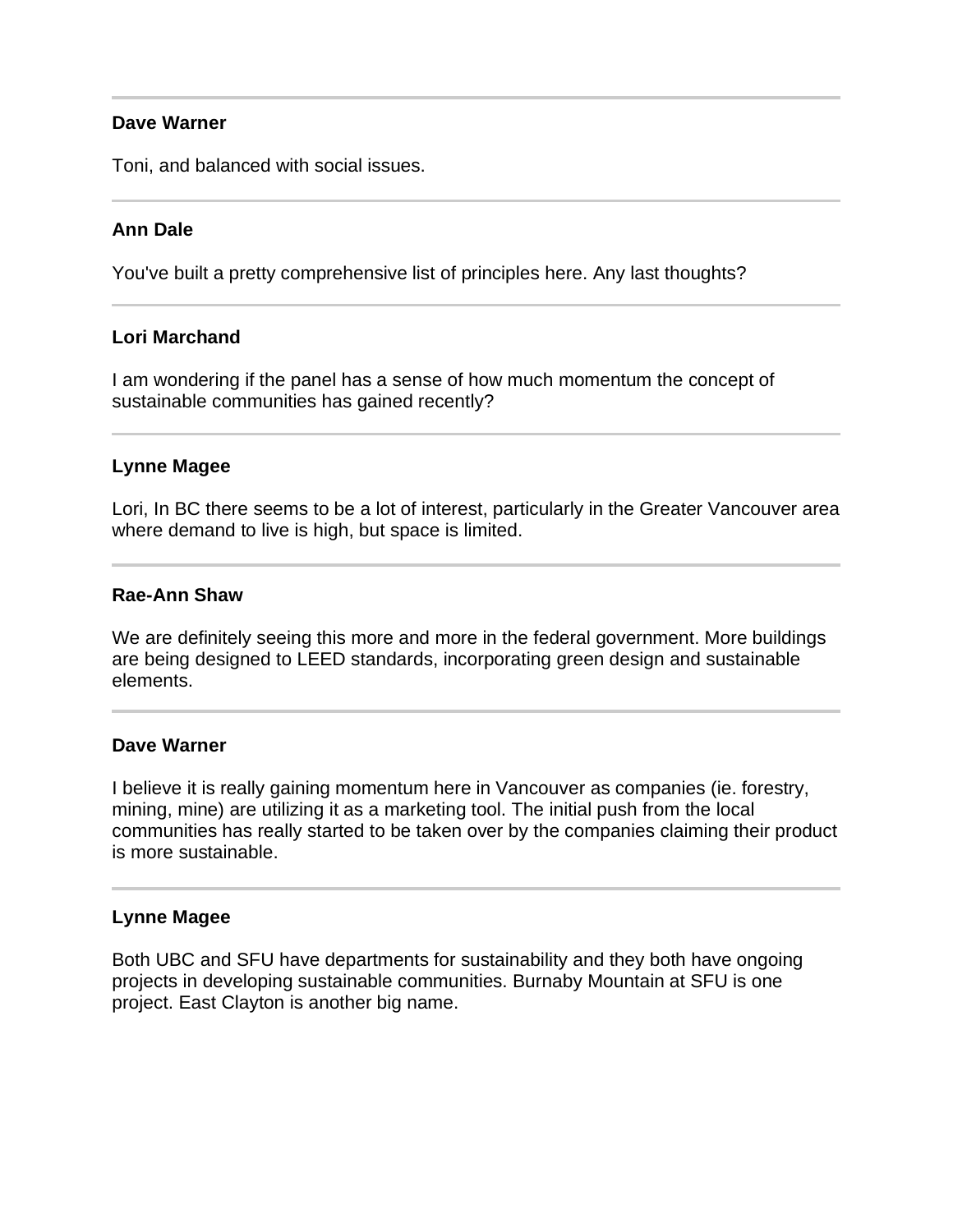### **Melissa Edwards**

Ann, Lori, in response I can give you an indication from the Australian perspective. Due to factors of isolation and the shift from primary to tertiary industry, the idea of rural renewal has become a key factor on the political agenda. In particular overcoming isolation through the development of social capital and empowering small communities to develop grassroots solutions.

# **Murray Ball**

The reality is that we may never achieve sustainability, but we must try. Lets look at ecological sustainability like we look at native prairie. Prairie can be sustained in an overgrazed condition with dominance of sage and sedges rather than the most productive grasses (category C). It can be sustained with full diversity and presence of the most important grasses in a short-grazed condition (B), or it can be sustained with areas of un-grazed prairie complete with the "wool" of previous year's growth (A). These are all versions of sustainability, but only recently have scientists discovered that the prairie is more PRODUCTIVE in the A category. Let's err on the precautionary side if at all possible.

### **Joanne Roach**

I think that the deciding factors for humanity will likely be hope and the will to survive. If we have those in spades we will be better able to let these principle guide us.

# **Dan Sonmor**

Joanne, simply put. I couldn't agree more.

# **Shannon Pagotto**

Ann, I think it's also time that we started measuring success with our mental, emotional and physical well-being. I don't think it matters how much money someone makes if they are on the verge of a nervous breakdown or why we need 00 square foot houses when it really only matters if it is a happy home or not. It is a shift in measurement but not a shift in values. I think most people want a happy family with healthy kids but how we measure that has to change.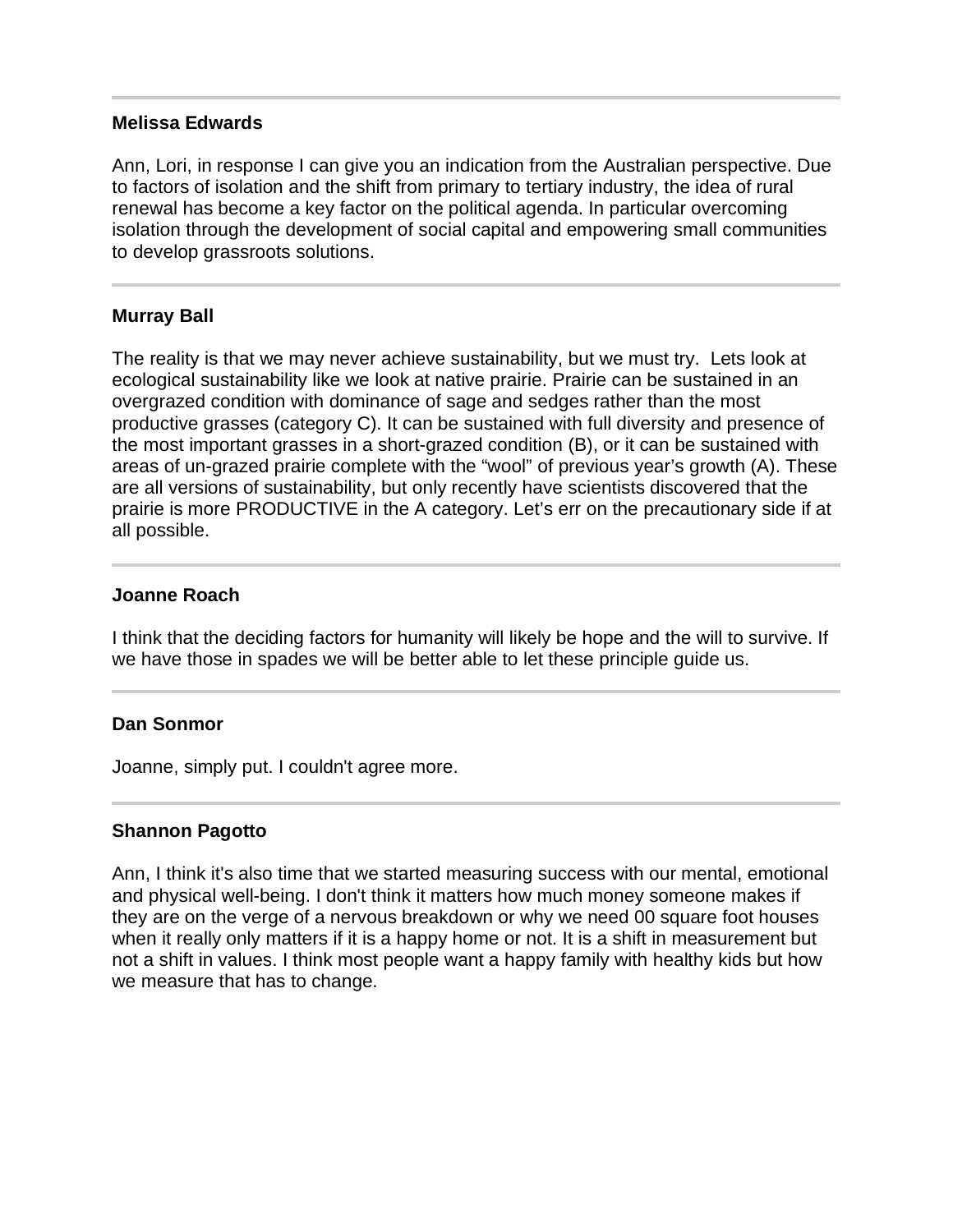## **Toni Bragnalo**

Shannon, I agree, when measuring success people's first thought is often toward the financial, how wonderful if that were shifted to measuring a person's success by what they've done, rather than what they have.

### **Cassandra Caunce**

Sustainability is a noble goal but difficult to achieve as the world is full of opinionated people! The only thing we can do is stick to our guns on what we believe is to be the best for society as a whole and walk the talk.

### **Matthew Paisley**

Any principles developed should ultimately lend themselves to achieving economic growth, environmental protection, and equity simultaneously by reconciling the irreconcilable. Brundtland again... And I still like "Rurban".

### **Jennifer Maxwell**

So Matthew, you are referring to the need to measure our progress toward sustainability? We can use these principles as the starting point for developing objectives and subsequently, indicators, to measure how we are doing in meeting those objectives.

### **Matthew Paisley**

Jennifer, must we not measure it? if not, how will we know where we were, where we are, are going, and if we got there? And then, how we could have made it better

### **Lori Marchand**

I came across some great websites on sustainability indicators today, alas I can't find them, I will send them to you Jennifer, if I come across them.

### **Ann Dale**

Lori, I know that in Canada many communities are beginning to "talk about" the meaning of sustainable community development, particularly those struggling to diversify, ironically, many of them rural communities. We have just spent five days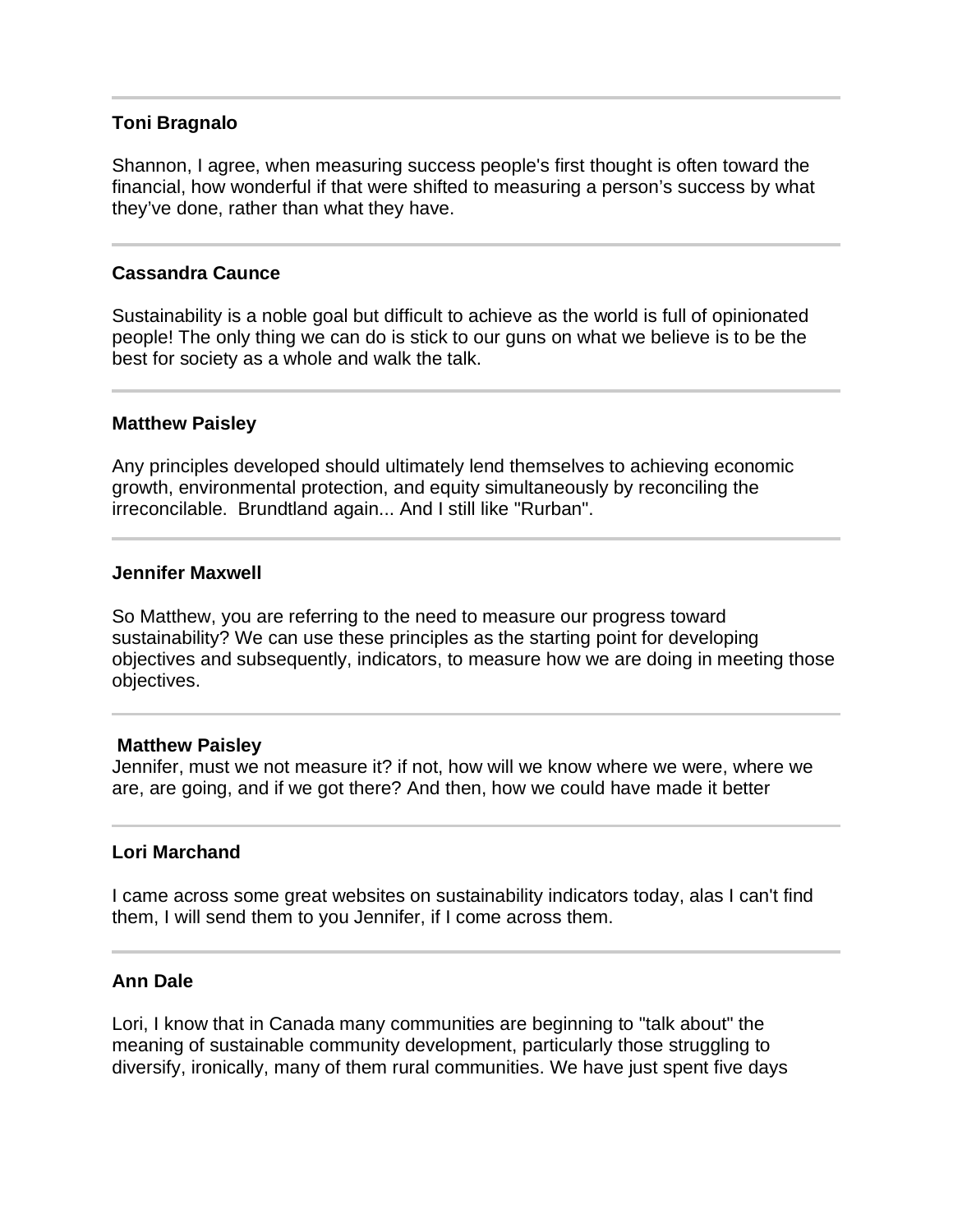researching on Salt Spring Island the lessons learned from the Texada case, that maybe we can start tomorrow's dialogue from.

## **Jenny Onyx**

I

I am very impressed by the broad range of issues that you have all canvassed. I think you are thinking across disciplinary divides and that is crucial if we are to seriously work with sustainable communities. Clearly we have to find ways of reconciling the social, the economic and the environmental. I think we need to engage the spiritual in this as well. But I have become convinced that even the environmental, especially the environmental, requires social action to find sustainable solutions. In the final analysis we have to find more effective ways of connecting, or re-connecting and of organizing. I don't think we have even begun this task yet.

### **Dave Ewanishin**

Awareness is the first step to succession.

# **Day 2: Globalization and Sustainable Community Development?**

# Question 1: **What are the most immediate pressures on Canadian communities?**

### **Ann Dale**

j

Welcome everyone. Jenny will begin today's dialogue.

### **Jenny Onyx**

Today we are looking at constraints and pressures. I'd like to reflect back on what we were talking about yesterday. If you re-read the postings, you might have noticed an apparent contradiction. We are talking about globalization, and that is about reaching out, the sky is the limit. But we were also talking about local communities, keeping the economy local and "closed loops". Perhaps this is the dilemma...we can't do both. Or can we, as Ann suggested. How do we reconcile the local and the global? What are the constraints on this?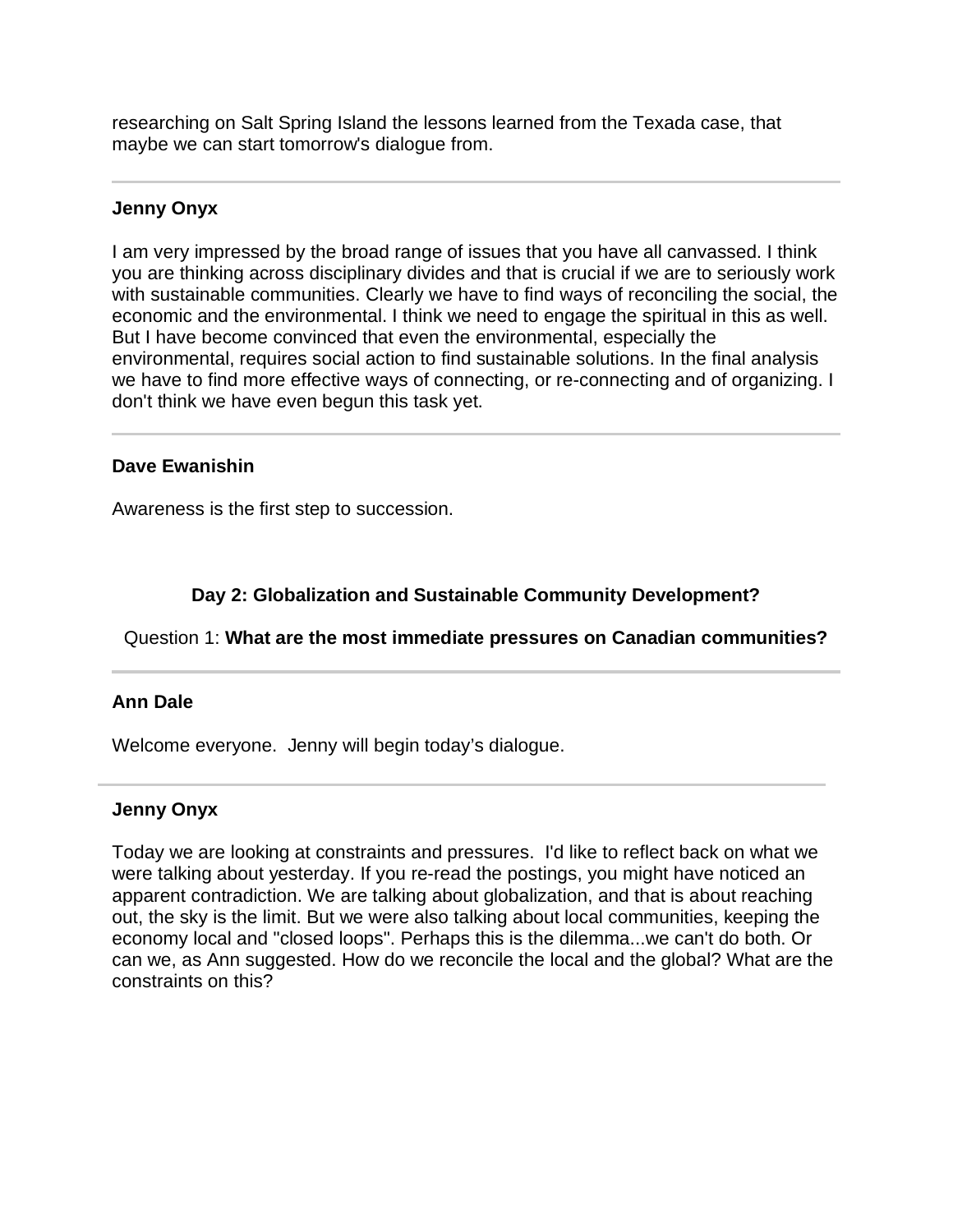# **Ann Dale**

So our first question is, what are the most immediate pressures on Canadian communities? in the context Jenny gave us.

### **Dave Warner**

I believe that we need to have both globalization and local communities. The problem is how?

### **Joanne Roach**

What are the most immediate pressures on Canadian communities? If we define communities by the numbers of inhabitants, I think that small and large communities or rural and urban communities can be facing different pressures, but also some that are universal. For example, large urban centres may be faced with housing crunches, large homeless populations and high costs of living, while smaller communities may have affordable and plentiful real estate and a low cost of living, but not enough jobs to keep people there.

Other pressures on small communities:

- shrinking tax base
- lack of professionals (doctors, dentists, etc.)
- workers who live and spend money elsewhere
- citizens who spend money elsewhere

Other pressures on large urban communities:

- lack of full time jobs
- social welfare costs

Some universal pressures could be cost associated with replacing aging infrastructure, globalization, polluted environments, lack of effective governance, and pressures to provide more services for less money and to provide employment for citizens. I think there is also pressure to act in an environmentally responsible way that could conflict with the economic aspirations of some community members. I am thinking specifically of the debate concerning salmon aquaculture, especially the economic benefits vs. the potential environmental harm.

The CitiesPlus document also describes the main forces that are shaping cities and will continue to do so in the future:

http://www.citiesplus.ca/images/ContextOfOurVision.pdf

- technological transformations
- climate change
- demographics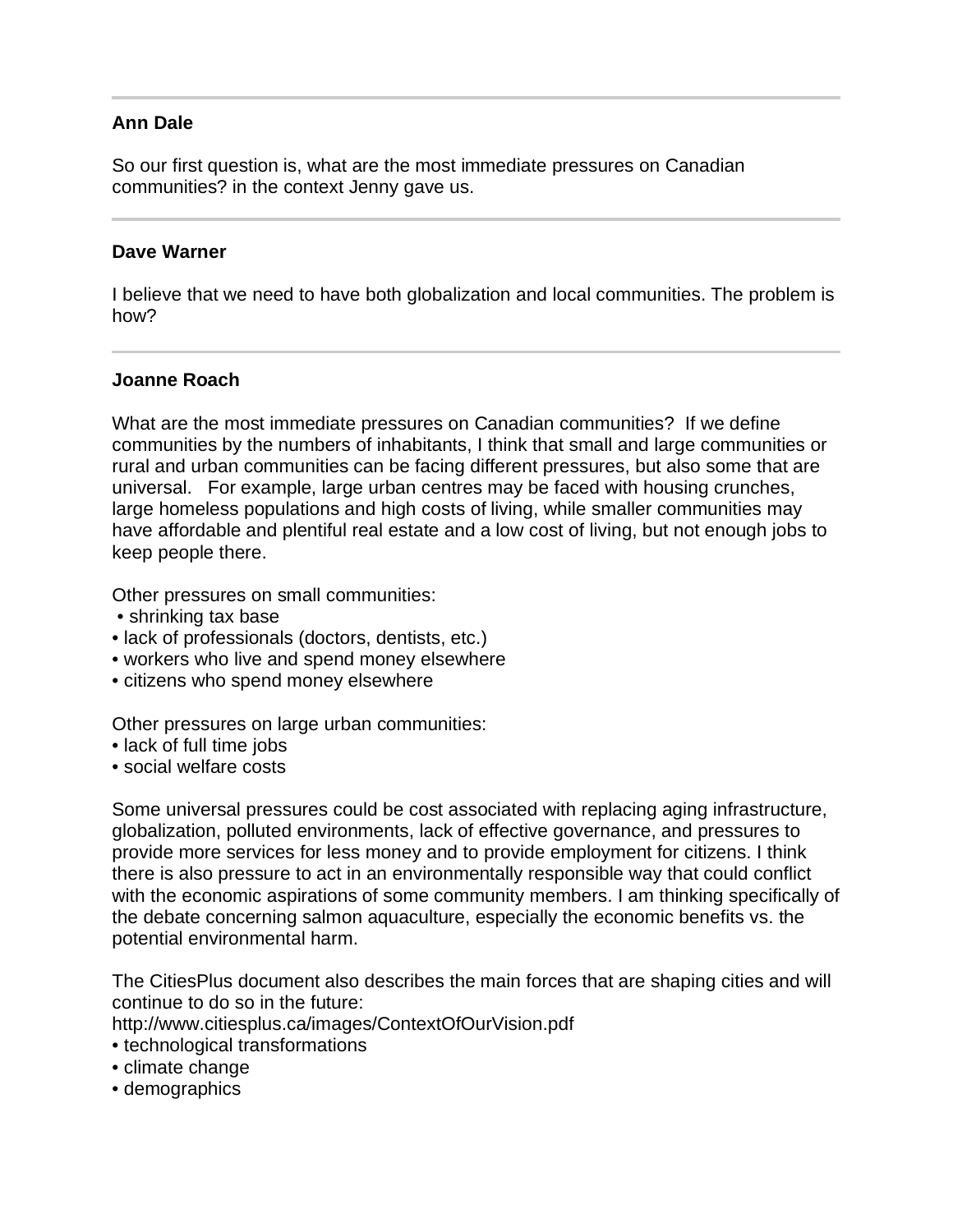- resource scarcity
- globalization
- world view shifts

I think that the last two are particularly important because it is very difficult to predict the exact effects that these two will have on our communities in the future.

# **Rae-Ann Shaw**

I think some of the pressures facing Canadians include: •poverty •lack of access to education, safe housing, transport, clean water, sanitation, and health care. •no access to property rights, capital and market opportunities. "One of our major challenges will be to maintain and improve the health, well-being, and quality of life of the earth's increasingly urban population while also maintaining and improving ecosystem health". Reference:

Trevor Hancock "Healthy Sustainable Communities: Concept, Fledgling Practice and Implications for Governance"

# **Cassandra Caunce**

My initial thoughts were as follows:

- access to education and health care
- subsidies on energy, water
- greed value of money & possessions over environment
- governance too many levels, all with different ideas on how things should be done

• natural resource-based economy could have future ramifications in trade if global policies do not coincide – softwood lumber dispute.

# **Lori Marchand**

Capitalist globalization: to dominate markets and sources of raw materials (Kalturnyk, 01). Its hard to sort it all out, on the one hand globalization forces Canada to shift its economy from natural resources to other forms, so that is good from a sustainability perspective, but on the other hand, globalization or global control of our economy, particularly from a "expand the general agreement on Trade in Services" perspective, is dangerous, because 74% of Canadian jobs are in the service sector, and including health, education and other services that are part of the public domain. Neoliberalism/globalization as McBride put it :could "decimate the public sector but to strike debilitating blows to fundamental Canadian institutions and values such as public education and universal health care" McBride.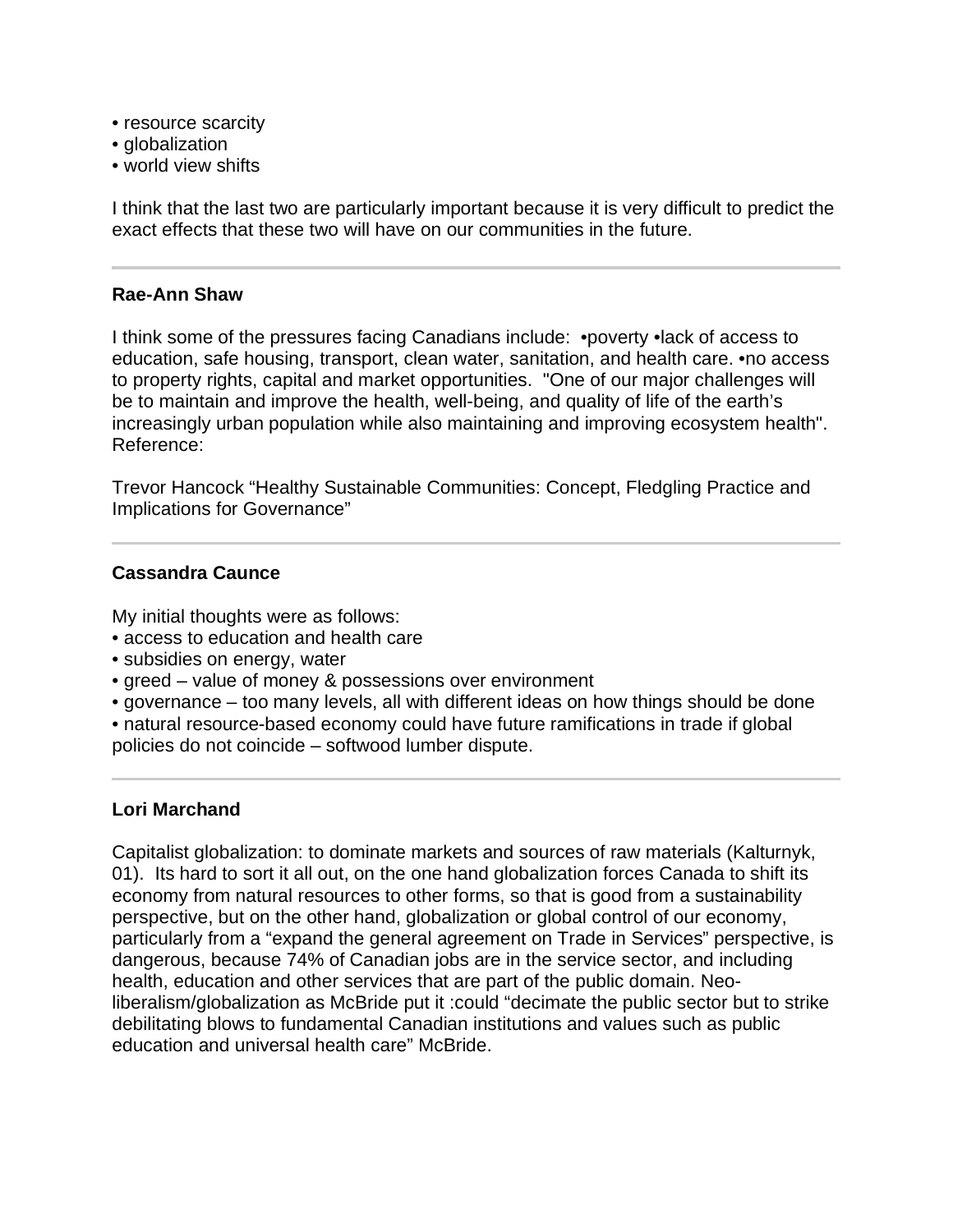## **Shannon Pagotto**

I'm thinking locally but some of the pressures on communities up north are that they have rich resources but not the knowledge (or desire) to get at them. Southern companies come in, offer a lot of money, jobs etc. Then the communities start having social problems because they aren't used to the fast money. Other pressures are lack of space for sewage, garbage and people. Then we have the problems of health, SARS and Walkerton come to mind.

## **Rae-Ann Shaw**

l

I agree Shannon. I'm thinking to some small communities who rely on resource based industries (logging, mining, fishing, etc) and when those industries cease, the entire community is devastated and basically shuts down.

# **Cassandra Caunce**

Rae-Ann, this is not always the case. I know of a few companies that have stepped in prior to leaving to help bolster the community with jobs and such. Not leaving them high and dry, so to speak.

### **Shannon Pagotto**

I'm thinking more up front when you have a "trapper" who suddenly starts driving heavy duty equipment for 70,000 a year. We see it a lot up here with the mining companies. Alcohol related offenses rise and so do domestic disputes. They don't know how to spend \$70,000 a year and that causes problems. For what? They don't get the diamonds or the gas, as far as I'm concerned, they were better off without the new jobs.

### **Cassandra Caunce**

If I may continue the digression briefly...that's why a lot of the newer mine camps up north are dry. No alcohol or drugs as well as random testing.

### **Ann Dale**

Boy, Shannon raises a good point, the 'dark side' of capital, and for social capital.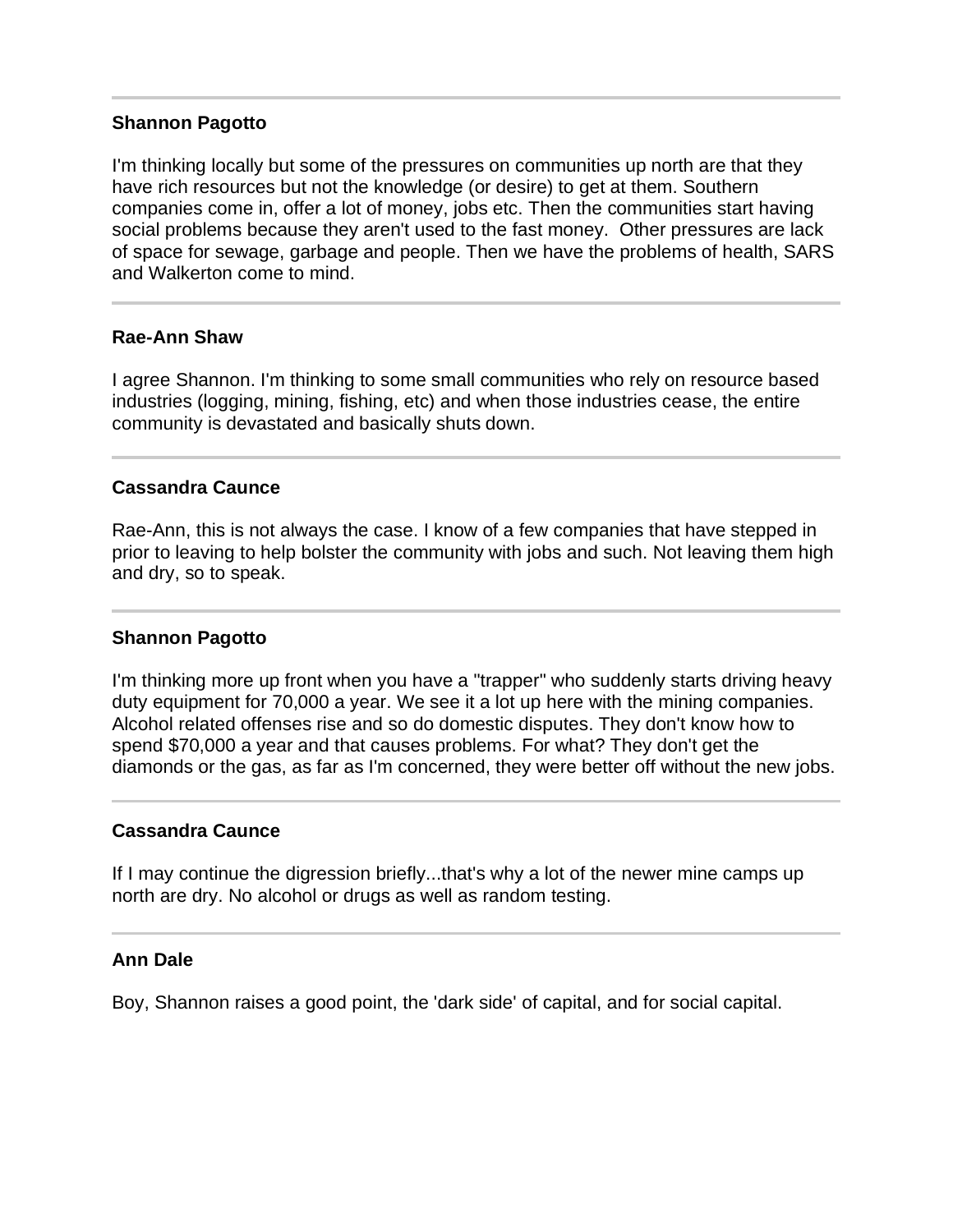## **Shannon Pagotto**

Cassandra, it's not the time in camp that's a problem; it's the 2 weeks at home when they go absolutely crazy!

### **Matthew Paisley**

In reply to Jenny, I suspect the balance can be reached in local and global communities by ensuring the ebb and tides of economies do not cause a similar change in direction in the focus of the community. The harvesting of a local product must not be at the detriment of the community for the profit of the global economy. Nor should the global distribution of a local commodity cause the local economy to rely solely on it, which would result in a reduction of sustainability

## **Jenny Onyx**

Matthew, I agree totally. But achieving that is something else.

### **Matthew Paisley**

Which is obviously where the constraints Jenny mentioned come in. I think that the most immediate constraints on communities are very much the same as what are exerted on all of us as individuals. There is the constant barrage to do more with less, and this sentiment does not go away as we move from the micro level. From small groups to large cities, a pressure exists to accommodate more people, with more needs, wants and demands. This includes everything from healthcare to housing, and all with an eye on incomes, standards of living, and the environment. The social, economic, and environmental imperatives are under a constant barrage to not only be maintained, but also to perform for us.

### **Dave Warner**

Jenny, maybe we need to set up sustainable community plans in conjunction with other ones, ie. local communities have ones that coincide with provincial, national, and the global sustainable community plan. Sound like an insurmountable task though.

#### **Matthew Paisley**

Dave, one thing I got from yesterdays discussion was the interconnectedness many groups can have. I believe the task of achieving a sustained social architecture is with the development of individual groups, all of which are able to act autonomously. being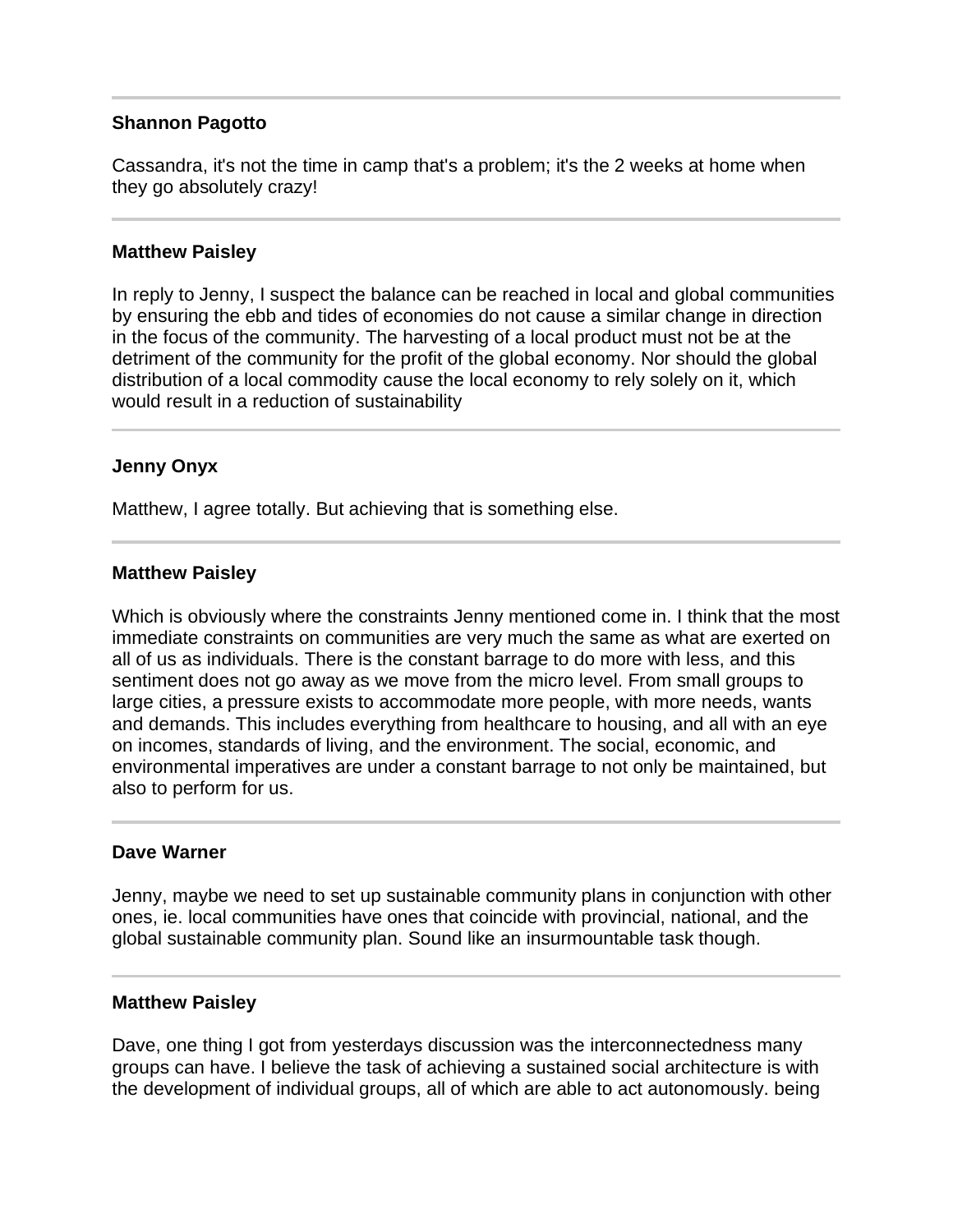on solid ground by themselves, when many groups come together for a common goal, the resultant web is stronger BECAUSE of the strength of the individuals, and not in spite of it.

### **Melissa Edwards**

Matthew has a strong point. There is defiantly need to strengthen the foundations before building the castle, but don't forget the bridge to let people over the moat. Instead of closed loop systems, I was thinking after yesterday's session that we need to envision an interconnected web of closed loops systems similar to the model of industrial ecology.

# **Ann Dale**

Matthew, social architecture and web structures, bang on.

# **Lori Marchand**

Melissa, that reminds me of Ann's Unit 4 Notes in our BSC-EM 322 course: We perceive the environment and economy as separate cycles connected by a oneway movement of resources from nature to human kind. Paradoxically, ecological and economic systems, in fact, have very similar needs in terms of maintaining essential structures and ensuring performance. They each require energy, elemental diversity and free-flowing circulation in order to function.

We must move away from a open economic system to a close system. We perceive the environment and economy as separate cycles connected by a one-way movement of resources from nature to human kind. Paradoxically, ecological and economic systems, in fact, have very similar needs in terms of maintaining essential structures and ensuring performance. They each require energy, elemental diversity and free-flowing circulation in order to function... we must move away from a open economic system to a close system (Dale, 2003 notes).

# **Toni Bragnalo**

Being from a small northern Ontario City (population 100,000) I know the two biggest pressures for us is finding enough doctors to deal with the aging population, and trying to keep young people here (ie jobs) because a lot of talented youth graduate and move onto to bigger centers.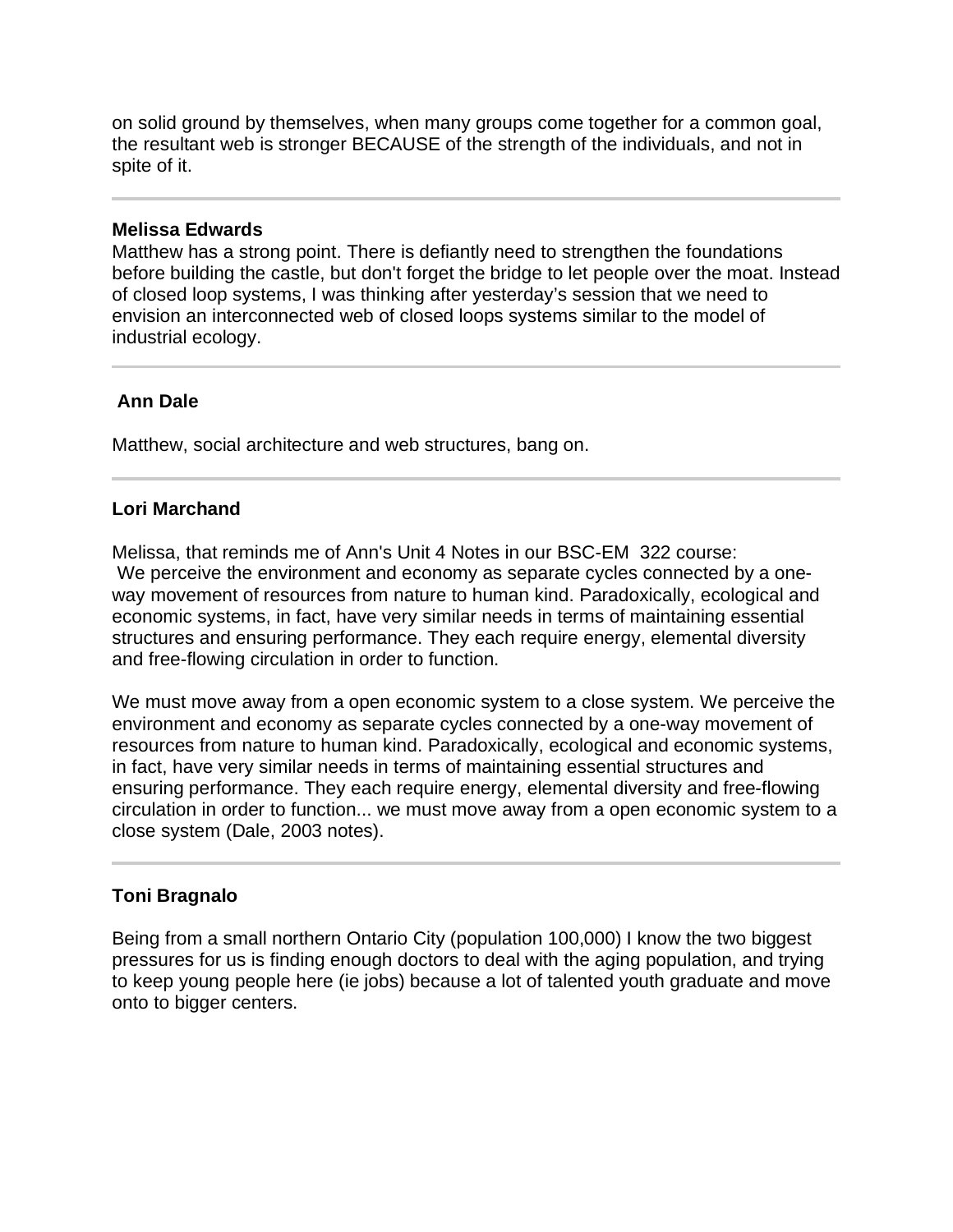# **Dave Warner**

Immediate pressures include loss of our national identity. For example, loss of Canadian made products to third world countries with cheap labor.

# **Lori Marchand**

Excellent point Dave, I agree and would like to add: Globalization promoters have never been shy about their agenda to promote profit over environmental protection, ecologically sustainable development, human rights, consumer protection, labor rights and the needs of local communities Globalization is a neo-liberal globalized context. The World Trade Organization's dispute settlement panels have replaced the nationstate as the dominant regulator of corporate and economic conduct. The nation-state, once the sole provider of security, law, and enforcement, has been thinned to the point that no longer are political governments making individual decisions effecting their economy and culture. Indeed, as Beck stated, all national actions, inventions, and catastrophes have the potential to reverberate throughout the entire world.

## **Karen Larson**

Yes this is a dilemma - the constraints on reconciling global to a community level are huge. Corporations own everything (some even say Governments); it seems that the social fabrics which hold communities together are disappearing with economic cutbacks the failing healthcare and social welfare systems we have in place. How do we compete? yet hold our communities together? Locally w e used to be a sawmill/pulp mill town now we have one company who owns it all.

### **Melissa Edwards**

l

Lori, Beck also links this reflexivity and distanciation of communication with the sub politics of organization. Highlighting the linkage between the local, national and global.

### **Rae-Ann Shaw**

I came across an interesting quote last night regarding sustainable communities and globalization: Operating in conflict with community efforts are the forces of globalization, which seek to eliminate local restrictions on the flows of capital and the manner of doing business. Current economic globalization does not promote an interdependent world, but an homogenous one, with a uniform agenda of profit and control of markets, systems, and ultimately, populations. Reference:

Sustainable Communities, Globalization and Increasing Complexity Joseph Kruth© 99 As published in Future's Research Quarterly, Summer, 98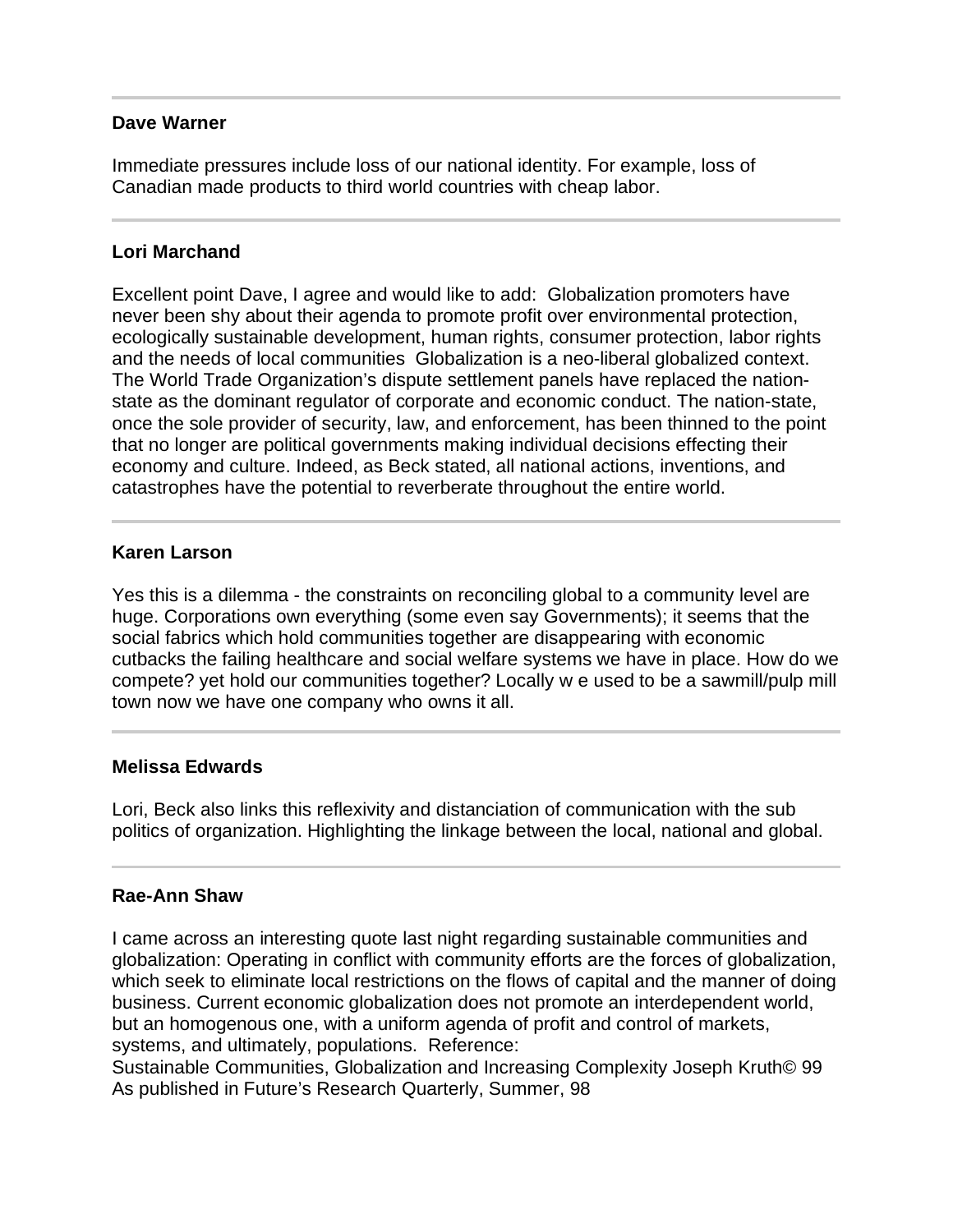# **Murray Ball**

We can take some lessons from the strong economies that shape the world economy today: USA, Japan, EU. All of these countries built up their own economic capacity through protectionism until they reached a position of strength. Local economic sustainability policies are about doing the same, but at the same time we need a strong international order to interact with, and opportunity to develop the efficiencies available through trade.

### **Melissa Edwards**

l

Continuing on from Murray's comment and applying this to the local context can you think of ways in which such a model can also apply to the national context? There is obviously a case for this argument at the international level, but how can we begin to conceptualize these linkages between the community and the national levels?

#### **Joanne Roach**

From some of the reading that I did today I am not convinced that the local and the global can be totally reconciled. Economic globalization, if you believe the critics, will continue to extend the gap between the rich and poor, funnel taxes to the rich, and weaken government. Meanwhile large multinationals will become more powerful and influential and have no allegiance to any particular country.

### **Dan Sonmor**

I

From listening to the news, reading articles, and through conversations, these four topics always seem to come up: Health care, Viability, Economics, and Infrastructure

#### **Jenny Onyx**

And globalization reduces diversity? That is another paradox. You would expect with the whole world to choose from that we would magnify the possibilities for diversity. Yet we seem to have more homogeneity, the loss of the diversity in the local community.

#### **Dave Ewanishin**

Jenny, I agree with this for the reasons of unifying products and services worldwide. I know there are several companies that do this for the sake of saving a dollar.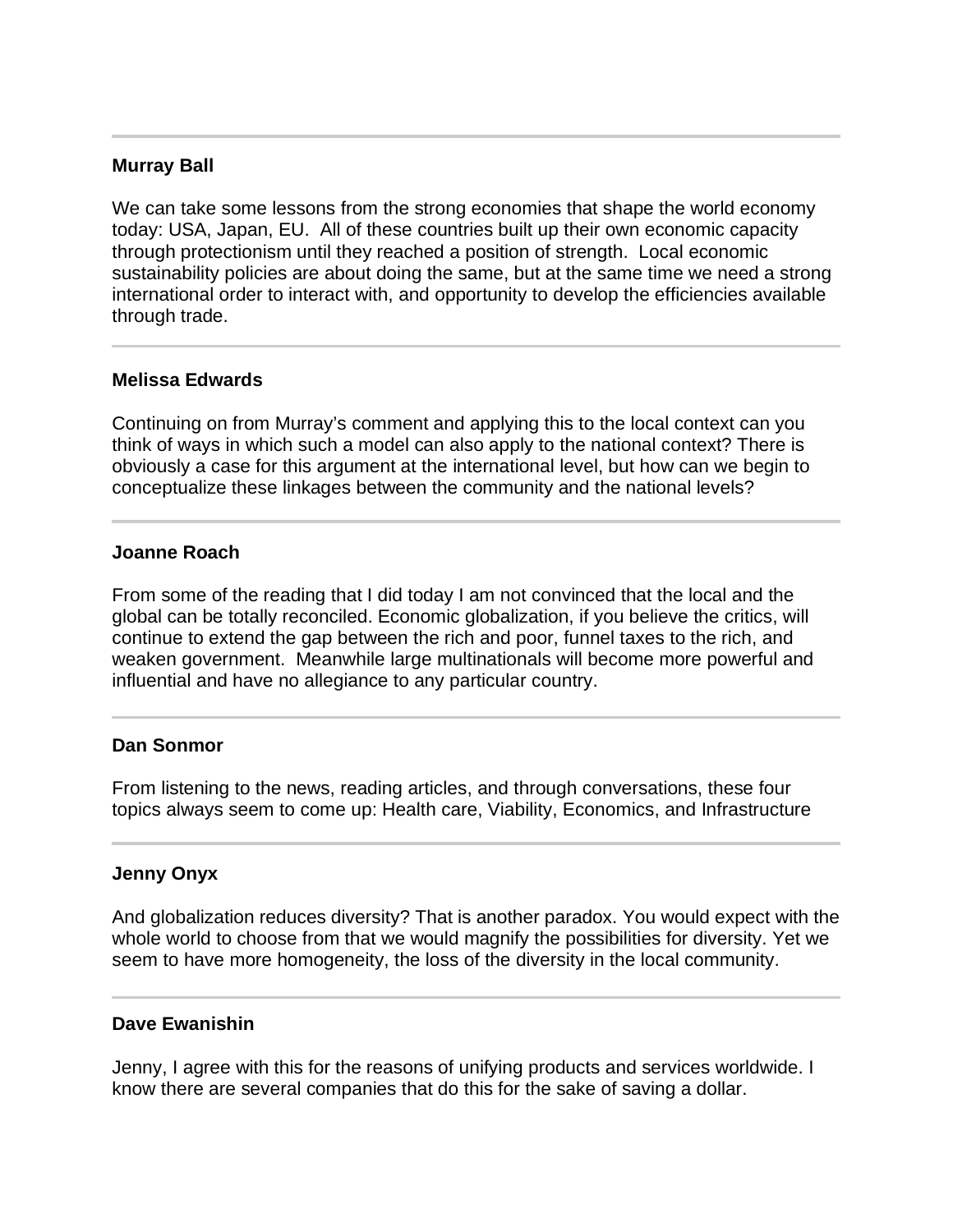### **Dan Sonmor**

I guess the way I see it is it boils down to the basic needs. Food, water, clothing, possessions are all those things that everyone wants and needs. The diversity comes through in the arts and culture. I don't believe you will ever reach a homogenous state with those.

## **Joanne Roach**

Dan, yes, in fact I think we see many examples of people willing to take up arms when they feel that their culture is threatened.

## **Lori Marchand**

l

Jenny, it's like we are going to end up having one giant global community that is controlled by: An assortment of trading blocs to control economic activity, the most notable being:

• European Union (EU) • North American Free Trade Agreement (NAFTA)

## **Cassandra Caunce**

To share a very interesting quote I found: "To truly promote sustainable development, environmental goals must be linked to and integrated with trade and investment rules and norms--not in a neo-liberal framework which blindly asserts the primacy of trade but in a new approach to regional economic governance based on the co-equal status of economic development, environmental protection, and social justice. It is a tall order. But it is worth fighting for."

Reference:

APEC, Globalization and the "Sustainable Development Agenda" by Lyuba Zarsky 1998.

### **Ann Dale**

My own research has identified fear (of change) and a sense of powerlessness.

### **Karen Larson**

I think that other countries are also resisting at the community level globalization. I remember touring Alkatraz (the infamous US Prison) as the prisoners from the 30's and 's entered they were told that they would have access to safe food, water clothing and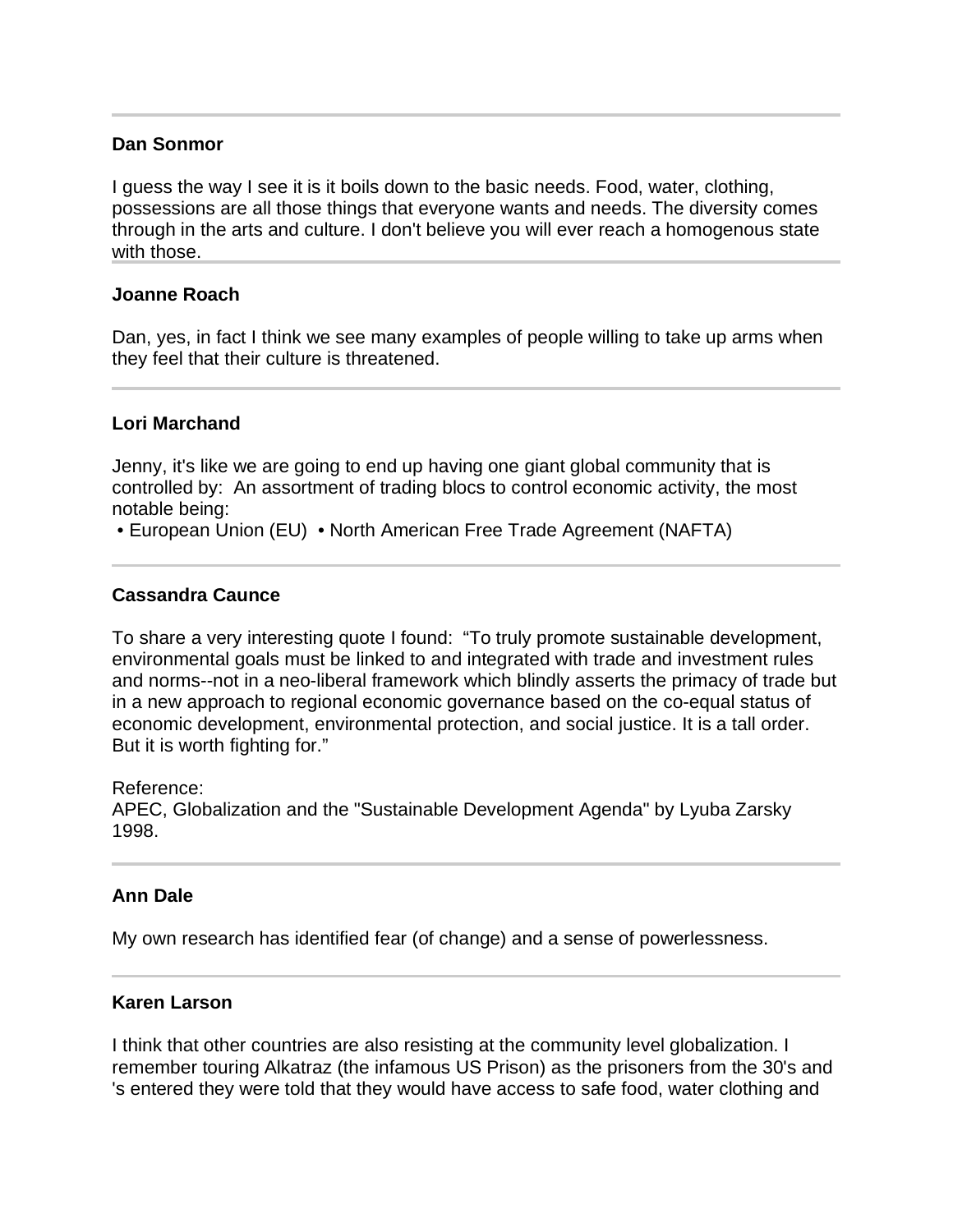medical care. In the "s prisoners in the worst penal institute in the USA were guaranteed this yet today food security and medicine are not a universal thing even in our country. I think the UN wishes to meet this goal. Unless communities everywhere resist the global McWorld concepts and buy local and act local there may be no hope.

# **Toni Bragnalo**

Ī

Globalization can be a valuable tool if used to share information and ideas. I work for a non-profit environmental group but we are a part of a larger province-wide association (that also does work nation-wide). We have been able to accomplish common environmental goals by working together to achieve success in similar programming areas such as pollution prevention, waste diversion, water/energy conservation and green space enhancement. Sharing our successes (and failures) as well as combining efforts in preparing education campaigns (ie. information packages/presentations) all assist in saving time and money which has helped us all do more with less.

## **Dan Sonmor**

Toni, so by drawing on the national-international experience, the local community can become more viable and sustainable.

### **Dave Warner**

I agree Toni. Sharing cures or medicines for diseases and providing access for all citizens of the world would be for the greater good. However, big business tends to become a speed bump and would rather see economic profits rather than increasing social capital. Companies need to change their way of thinking in this context.

### **Cassandra Caunce**

You are right Dave - 100%. It's not just companies that need to change though - it's the people who are behind the wheel making the decision. Those are the ones you have to convince that social capital is just as important as making a buck.

### **Matthew Paisley**

Dave, the trick is to demonstrate that long-term sustainability cannot be attained with only a 5-10- year plan. One-hundred year plans must be in place in order for large companies to realize that meeting the bottom line right now will cause the bottom to drop out later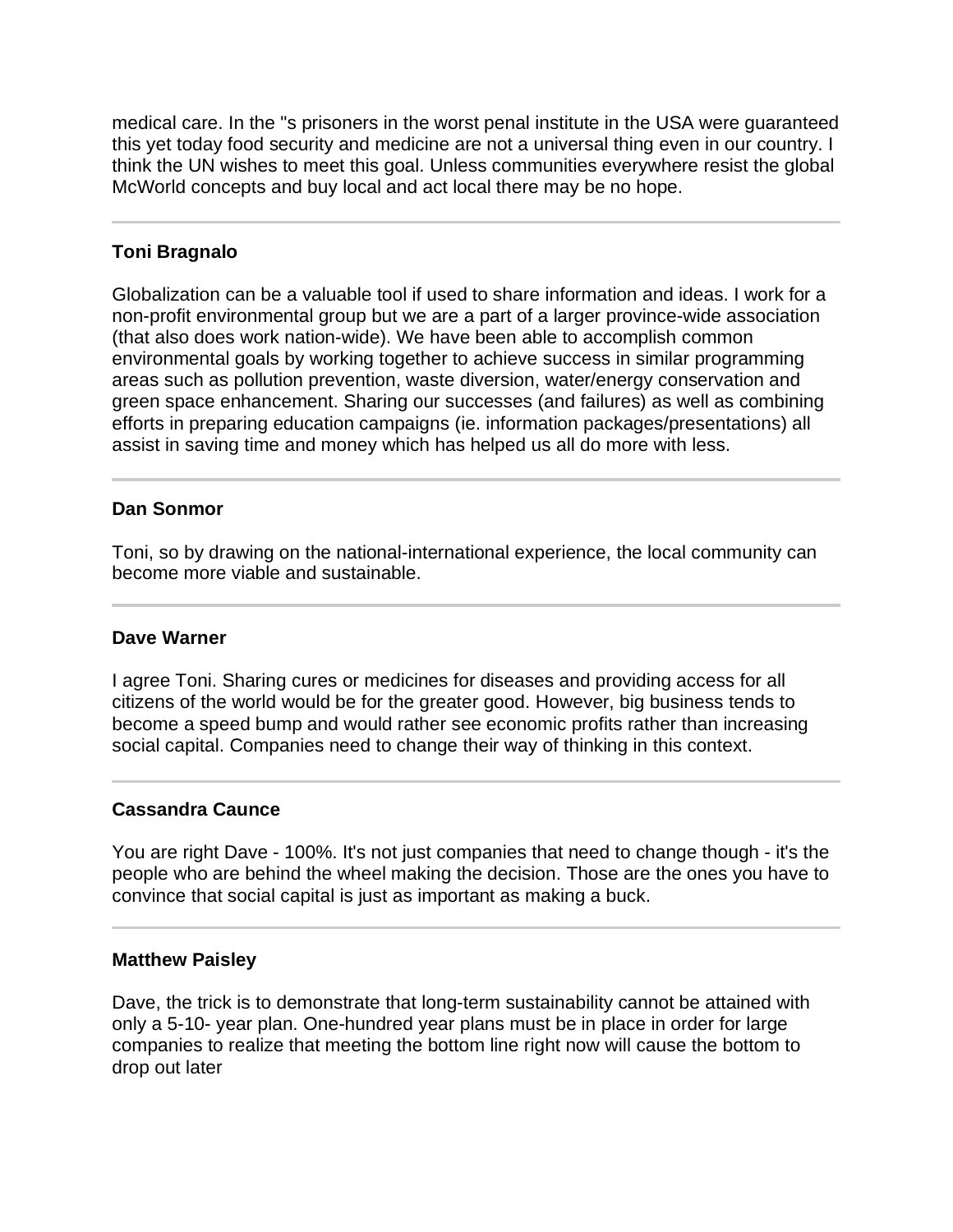## **Lynne Magee**

It seems in BC that a lot of the smaller communities are also dealing with the loss of government jobs, downsizing of industry such as mills through modernization of the plants.

### **Jenny Onyx**

One of the issues is that the so called free trade agreements actually constrain local products. So for instance we are afraid in Australia that we will lose the capacity to generate out own film industry or maintain our own arts, because those industries will be swamped by the cheap and uniform , high volume American products, and we will be powerless to resist.

## **Dave Ewanishin**

l

Jenny, that gives a new meaning to the terms "independent" and "alternative" films / art.

### **Lynne Magee**

One of the big fears with the privatization of BC Hydro is that through NAFTA we will end up paying more for our own electricity and perhaps even lose access to it as it gets sold to the highest bidder.

### **Toni Bragnalo**

I agree Lynne, selling off our resources, be it space/land, water, energy is all risky business!

### **Jennifer Maxwell**

Globalization is in its infancy. Increasingly sustainable development is a goal to work towards by governments and the private sector. Is it possible, given enough time and international will, that globalization could evolve into a mechanism for creating a sustainable world?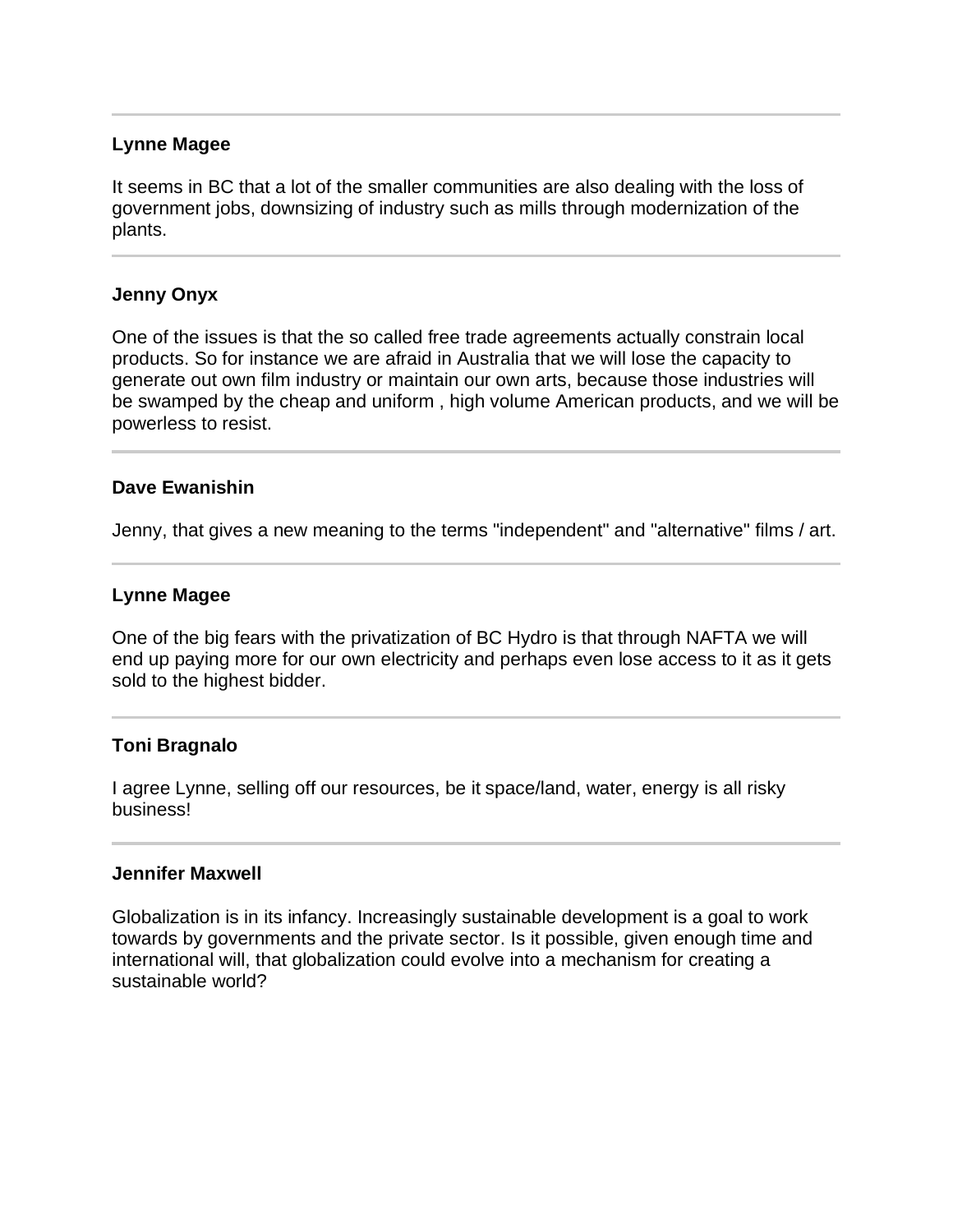# **Lori Marchand**

Jennifer, I'm not sure that globalization is in its infancy. My perception from research is that it is inevitable and a run-away freight train. To me globalization in the neo-liberal context directly contradicts the sustainable world. To me it is more a reflection of global capitalism where even more resources and people are exploited than ever before.

## **Joanne Roach**

Lori, whenever I read information like this I always consider the source. My perception is that it is the stakeholders who have the most to gain by economic globalization that say that it is inevitable, that it's the only way to create wealth in the world. I think there are other ways to create wealth, if indeed wealth is what is going to save the world.

### **Dan Sonmor**

Globalization is in its infancy…great thought. Not likely though. It would be nice if things would naturally work out for the benefit of all, but, as we have read time and time again, there are though behind the scenes secretly pushing their own agenda.

#### **Jennifer Black**

I agree Dan. Globalization is always going to benefit some more than others and in that regard it would be difficult to use it as a mechanism for promoting global sustainability.

#### **Jennifer Maxwell**

Dan, I believe that if we are not smart enough to do it before then we will reach a point at which sustainability will become the only option for anyone who is interested in survival.

#### **Murray Ball**

The break down of WTO talks in Cancun gives me hope for this. We need to accept that globalization must account for the social dimension at the same time as the economic one.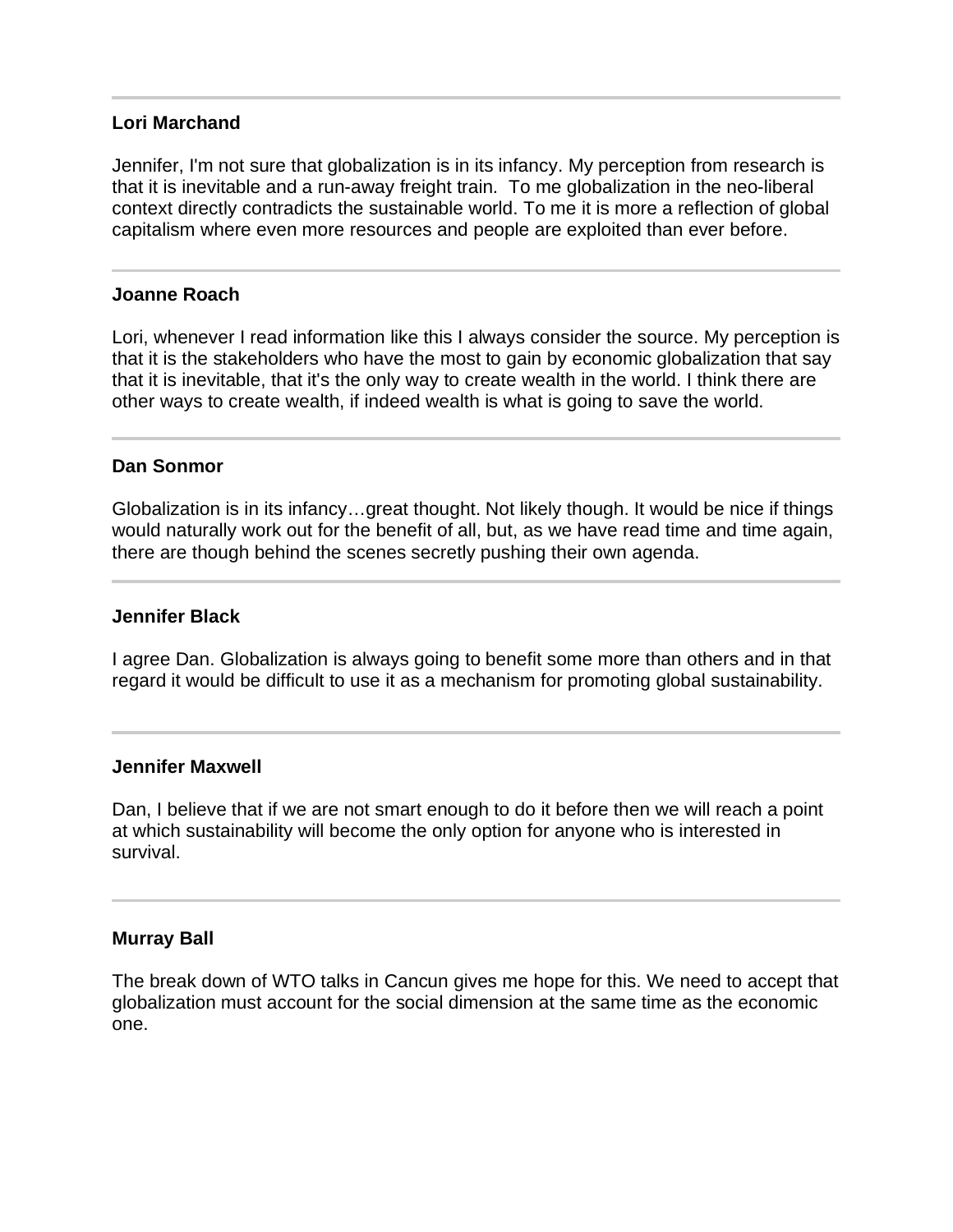### **Jennifer Maxwell**

Lori, currently the global economy is operating under "neo-liberal" principles, but what I am trying to say is, does it have to? Could we not create a global economy that promoted sustainability?

### **Murray Ball**

Yes, Jennifer there are alternatives to the neo-liberal model. Revisit Breton-Woods.

### **Karen Larson**

If we could set up a local sustainable policy on one level ie) food systems which were consistent with provincial and national strategies that would be a great start. However many of the stakeholders at the table are the multinationals they seem to set the agenda?

#### **Melissa Edwards**

Karen, your observation only serves as a justification for the need to reinforce and strengthen the local and regional strategies. Essentially, you are highlighting an inconsistency between two models for development, the top-down versus the bottomup. We need to explore ways to bridge the divide.

### **Jenny Onyx**

Again, part of what we are identifying as constraints arise because the economic dominates the other capitals and overwhelms them. Globalization should be a benefit to all, but not until there is a reconciliation of the economic with the ecological and the social.

### **Lynne Magee**

l

Jenny, in working on the sustainability initiative with my employer, the emphasis does seem to be on economics rather than environment or social. Anything to save a buck such as sourcing all the food in the facilities to a large multinational company, then laying off skilled union workers and hiring back unskilled because everything is prepackaged. The cost of providing may drop, but a lot of people are out of work, or having to deal with significant wage reductions, which affects the sustainability of the entire community.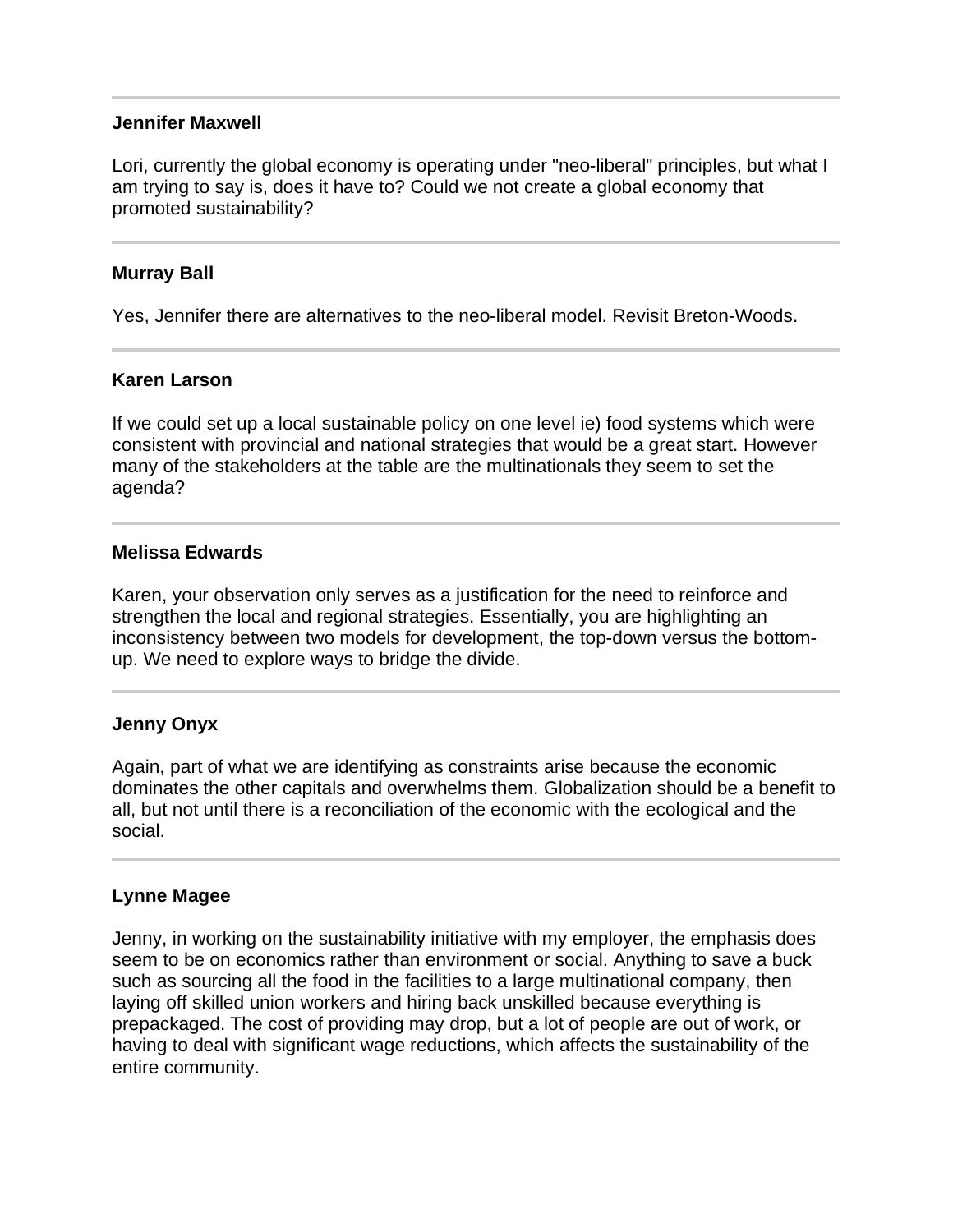## **Rae-Ann Shaw**

Lynne, not to sound cynical, but it seems like economics will also come ahead of social or environment.

### **Dave Warner**

l

I

Jenny, regarding free trade agreements, there are also a number of instances where companies can use clause in Free Trade agreements to their benefit, for example oil companies suing governments because the government has set regulations eliminating MTBE or MMT in order to protect human health and the environment, but the companies claim that it is detrimental to their business.

## **Karen Larson**

Yes I agree Lynne, it seems that globalization of everything from one company owning all the mills to one company providing all the food. I think there is a worldwide grass roots movement occurring i.e. Africa sending Kraft dinners and GMO food back even though they were starving... We need to stop unfair trade subsidies and protectionism and allow even trade worldwide. Perhaps it is time for a revolution of the common people?

### **Murray Ball**

Karen's taking power at the regional level revolution has occurred before. Where do you think Medicare came from?

#### **Karen Larson**

One of the issues is that the so called free trade agreements actually constrain local products. So for instance we are afraid in Australia that we will lose the capacity to generate out own film industry or maintain our own arts, because those industries will be swamped by the cheap and uniform, high volume American products, and we will be powerless to resist. This is scary indeed we in Canada are part of NAFTA - it is a social and economic constitution which overrides Canadian Government Law. The effects of globalization and NAFTA are increasing everyday; our social welfare system does not fit well with the American capitalistic way.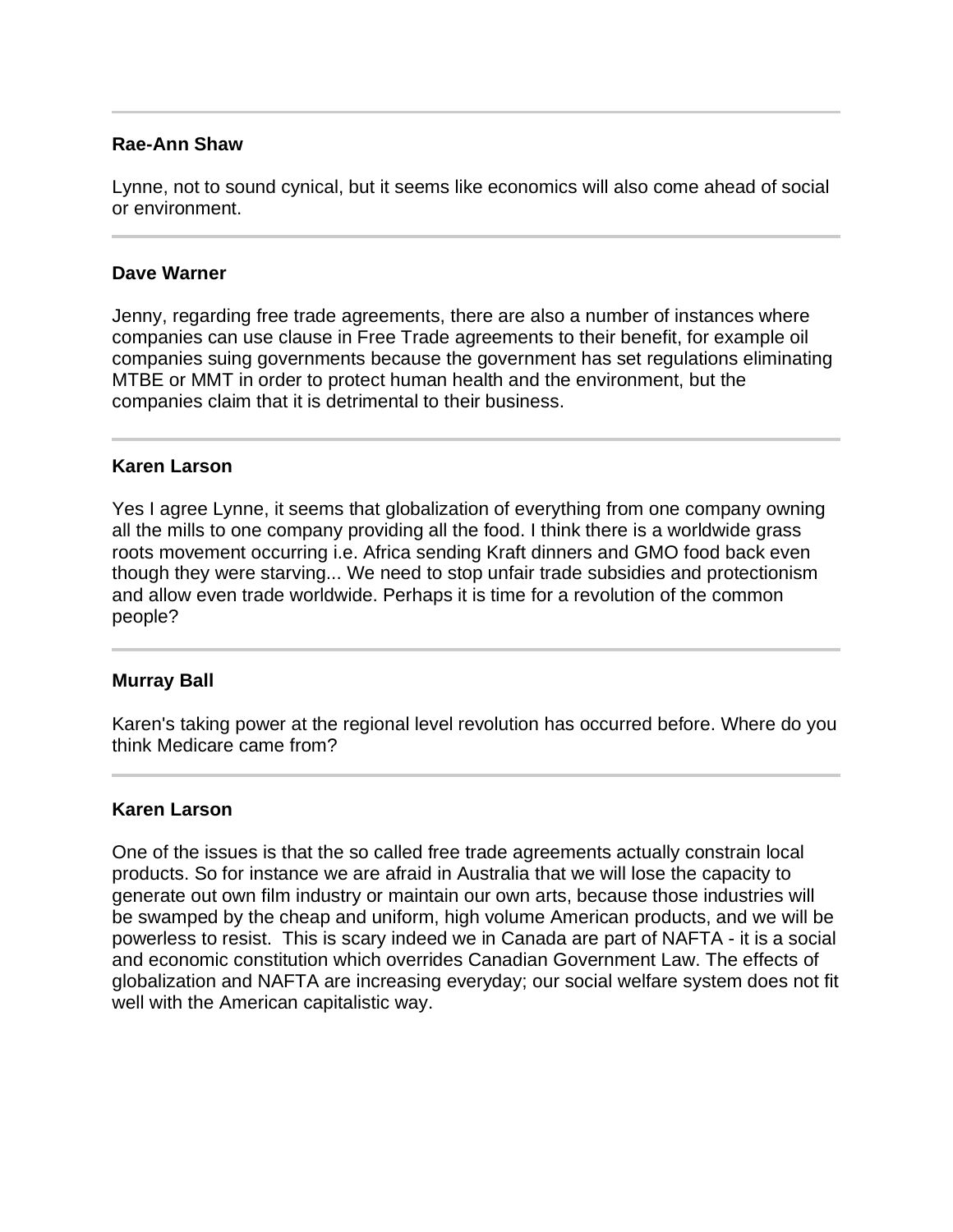# **Ann Dale**

Another issue facing communities from our research is access to information communication technology (ICTs). And what is the relationship between ICTs and access to intellectual capital and its links to economic diversification?

## **Cassandra Caunce**

Ann, if I'm understanding your question correctly - the link has to do with economics. You need to have a reasonable income to afford a computer, TV and/or phone. Unless these devices needed to access the information are free, there will be barriers to those less fortunate.

### **Matthew Paisley**

ICTs have removed the limits to accessing intellectual capital. No idea is yours alone, as it can instantly be shared with millions, all at once. It removes the boundaries set by the constraints of income, demographics, and geography. A downside is that it removes privacy, and a sense of individualism. Is it worth it? Is this the cost of an intellectual global economy?

### **Joanne Roach**

I got the feeling from some of my reading that increased access to ICTs may be the very thing that stems the tide of globalization, because there will be more equal access to information and average earthlings can educate themselves. They can then act as their conscience tells them.

#### **Rae-Ann Shaw**

I think that with the ever-increasing access to information communication technology, globalization increases dramatically.

#### **Karen Larson**

Joanne, I disagree that access to ICT is a good thing. When I lived in Yukon computers and satellites brought in more American culture and advertising and appeared to increase peoples wants for things they did not need (Reebok and Nike) etc. It was interesting to watch how elder knowledge and status was eroded in favor of TV.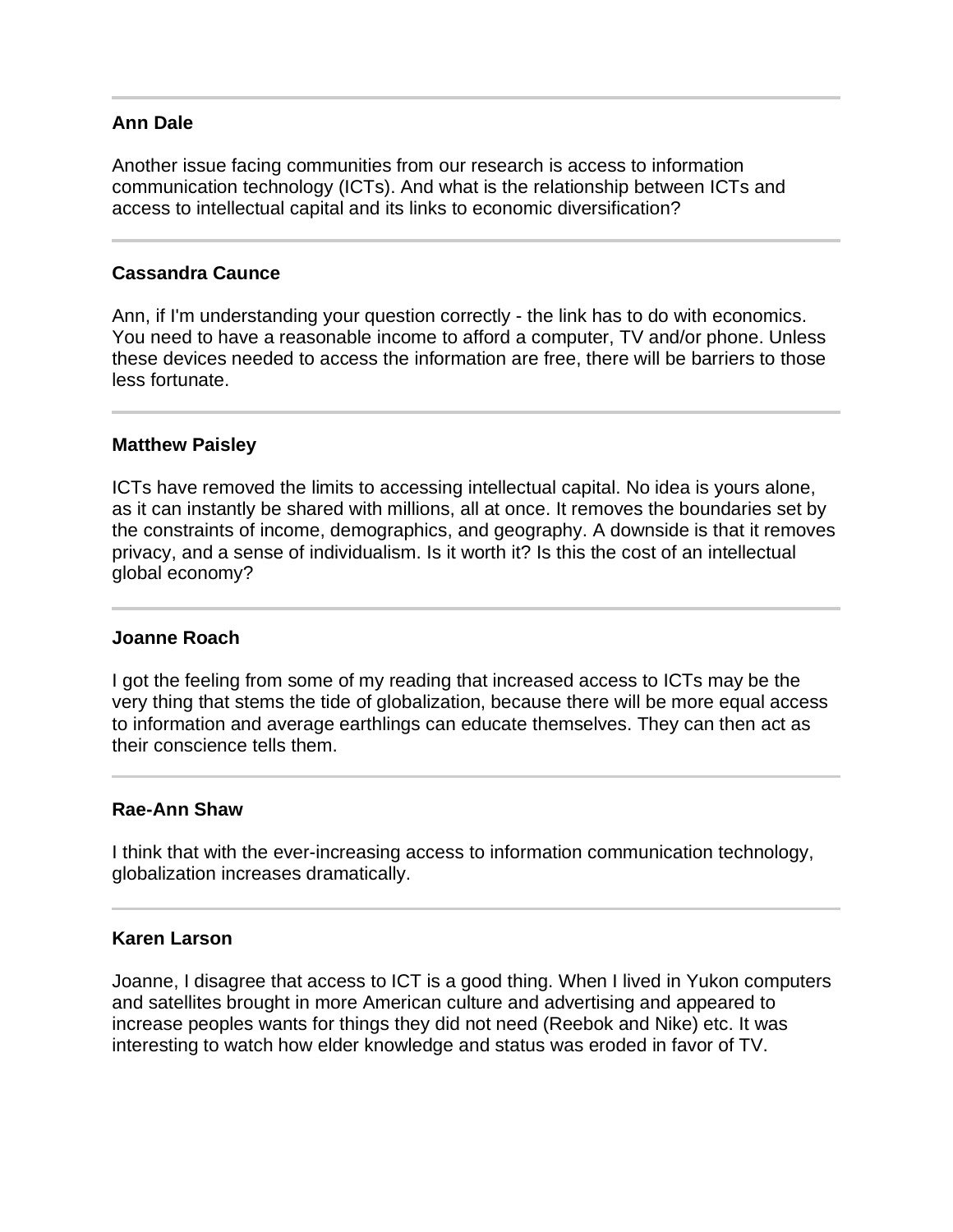### **Dave Ewanishin**

Karen, I think you have to take the good with the bad...technology has several advantages and it is a matter of deciding what limits to use and to have proper guidance with these powerful tools.

#### Ĩ **Lori Marchand**

I agree Joanne, I think that public information access will play a key role creating a new global community and in watch dogging the multi-nationals as well, an extreme example: Greenpeace IT will also create a new type of solidarity amongst like minded thinkers, as long as that is not all that they do-think.

## **Dan Sonmor**

Karen, the switch from need to want happened everywhere, despite influence of US shows and communication. A truly sustainable system would have no wants, only needs. It is the desire for those things you don't need to survive that skews the sustainability aspect.

# **Karen Larson**

Your observation only serves as a justification for the need to reinforce and strengthen the local and regional strategies. Essentially, you are highlighting an inconsistency between two models for development, the top-down versus the bottom-up. We need to explore ways to bridge the divide (From Melissa). I find this topic quite an interesting one as when governments change policies change for example in BC local food democracy networks were changing government policy on a provincial level...buy local act local was in the BC policy. Now with the new government they have gone back and realigned with the national agriculture policy and it is all for big business ...so ???

### **Melissa Edwards**

Ī

Karen, this is a similar phenomenon to that which we are currently experiencing in Australia. With the Liberal government there has been a strong shift towards a National Food and distribution strategy. This has had one of two effects; essentially to either strengthen the community bonds through the development and ongoing community support of local community markets, or to the buying out of smaller landholder by larger agribusiness. In response to the change of government policy, again I believe this highlights the need for civil society to strengthen their bonds at the grassroots level. A premise of the sustainable model suggests that in the long term it is those who follow the first path that will survive.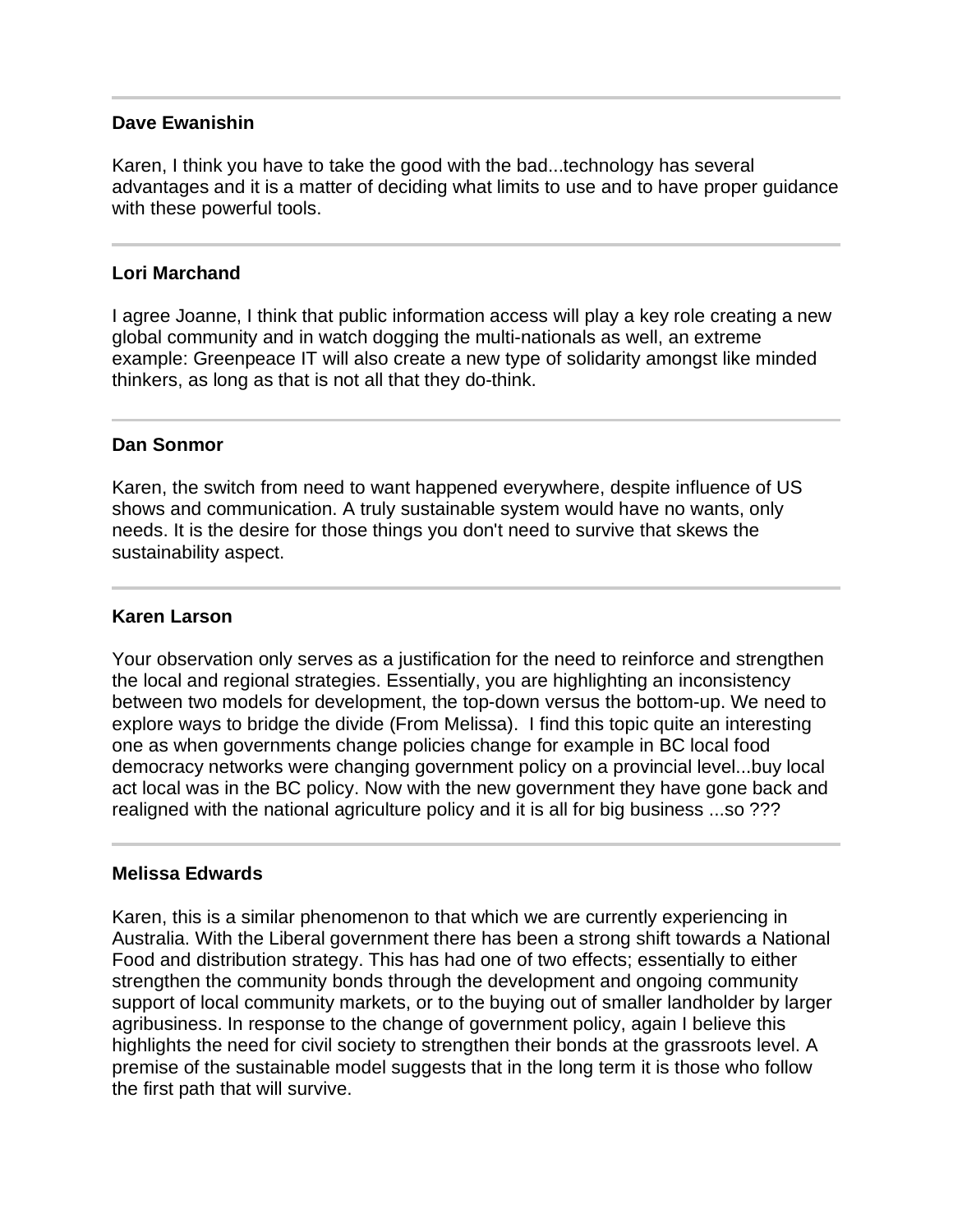# **Dave Ewanishin**

For Canada to succeed in a globalized environment, we must ensure that we have cities and towns that are strong enough to compete for jobs and investment internationally. This means that we should have a skilled and knowledgeable workforce, reliable transportation and communications networks, a clean environment and a social and cultural environment that is attractive. Education is also key.

# **Erin Gorman**

Sometimes cities, communities, and municipalities can do on a small scale is develop an environmental strategy. A lot of larger cities have already started, what this does is addresses resource management, reduces emissions (which we can all do as individuals), protect the land and water in the area and the resources within the city. I think that when the local governments acknowledge the fact that sustainability is key in maintaining and improving our environment and ultimately the human population, public support is easier to come by. Leadership and communication are essential in trying to gain support and a proactive approach to sustainability.

### Ī **Lori Marchand**

My perception is that it is the stakeholders who have the most to gain by economic globalization that say that it is inevitable, that it's the only way to create wealth in the world. I think there are other ways to create wealth, if indeed wealth is what is going to save the world. Part of what I was referring to in terms of inevitability, is that if control of our resources falls outside national jurisdiction and into the hands of multi national orgs, then...what? We also have a lot of pressure to supply our natural resources to other countries. We are one of the only countries in the world that exports more of its oil and natural gas, than it consumes. Globalization and decentralization effects would no longer allow us to have national control over these areas and so environmental concerns and biodiversity go out the window. However, it is also worth noting that outside forces alone did not shift our Kinesian economic paradigm to Neo-liberalism. Our own government had a hand in that experiment as well.

# **Jenny Onyx**

OK, OK, now you are all getting rather despairing and negative. I do think there is an answer to the dominance of multinationals and the over-emphasis on the economic. Come right back to the grass-roots. After all we get the government and the policy that we deserve. Are we really helpless victims or are we colluding in the recreation of our world?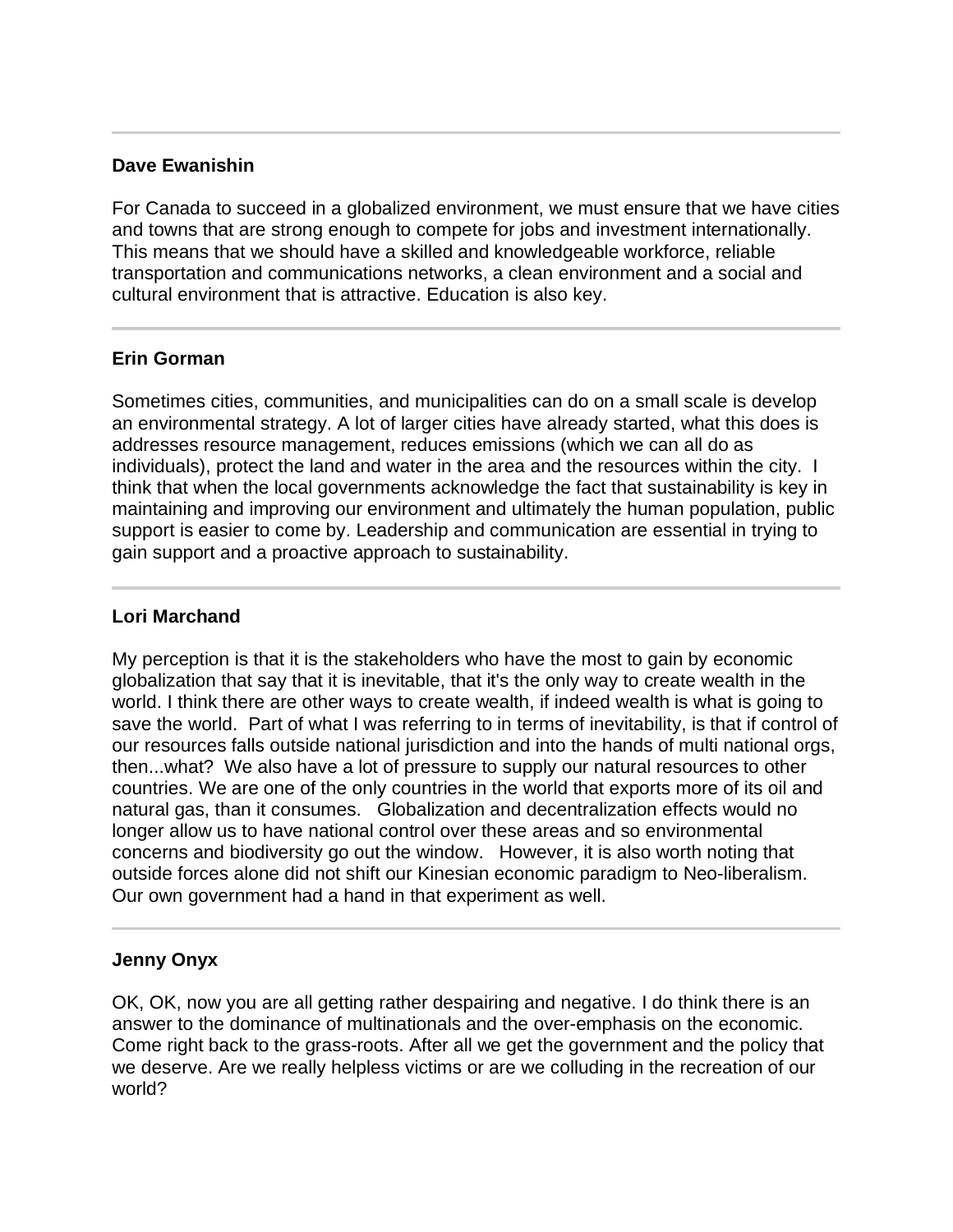# **Dan Sonmor**

 $\overline{a}$ 

Jenny, most still have the "Not in my Backyard" (NIMBY) attitude. As long as we still have what we need, many are not willing to look beyond and see what is needed.

### **Jennifer Maxwell**

I agree with Dan - when people are comfortable themselves, they tend to not really look too much beyond their immediate surroundings and the near future (retirement is about as far as it goes). This impedes our view of the multigenerational aspect of sustainable development as well as being able to ignore environmental destruction, social injustices and impoverished nations. Obviously television and the Internet have a lot to do with this complacency. What is the larger impediment to sustainable development: globalization or TV?

## **Dave Warner**

Jenny, I don't think we are really helpless, but I think that even us knowledgeable people are still biased towards economics before social and environmental capital. I think it does get back to education and shifting the focus in everyone's minds to the point of all being equal.

### **Melissa Edwards**

I think that Dave Warner makes a valid point. There is a definite need for a long-term commitment, especially through invaluable courses such as these, which allow us to even entertain and explore the idea. It fascinates me that the Agenda envisioned statement has taken 10 years to even reach our national education systems. The course at Royal roads is only in it's infancy and in Australia we have only implemented our sustainable business course in the last months. A long road... and we need to continue.

### **Lori Marchand**

We do have a voice even if we choose not to use it, and there is always hope. Countries must address this crisis, and the demarche for:

- greater accountability,
- transparency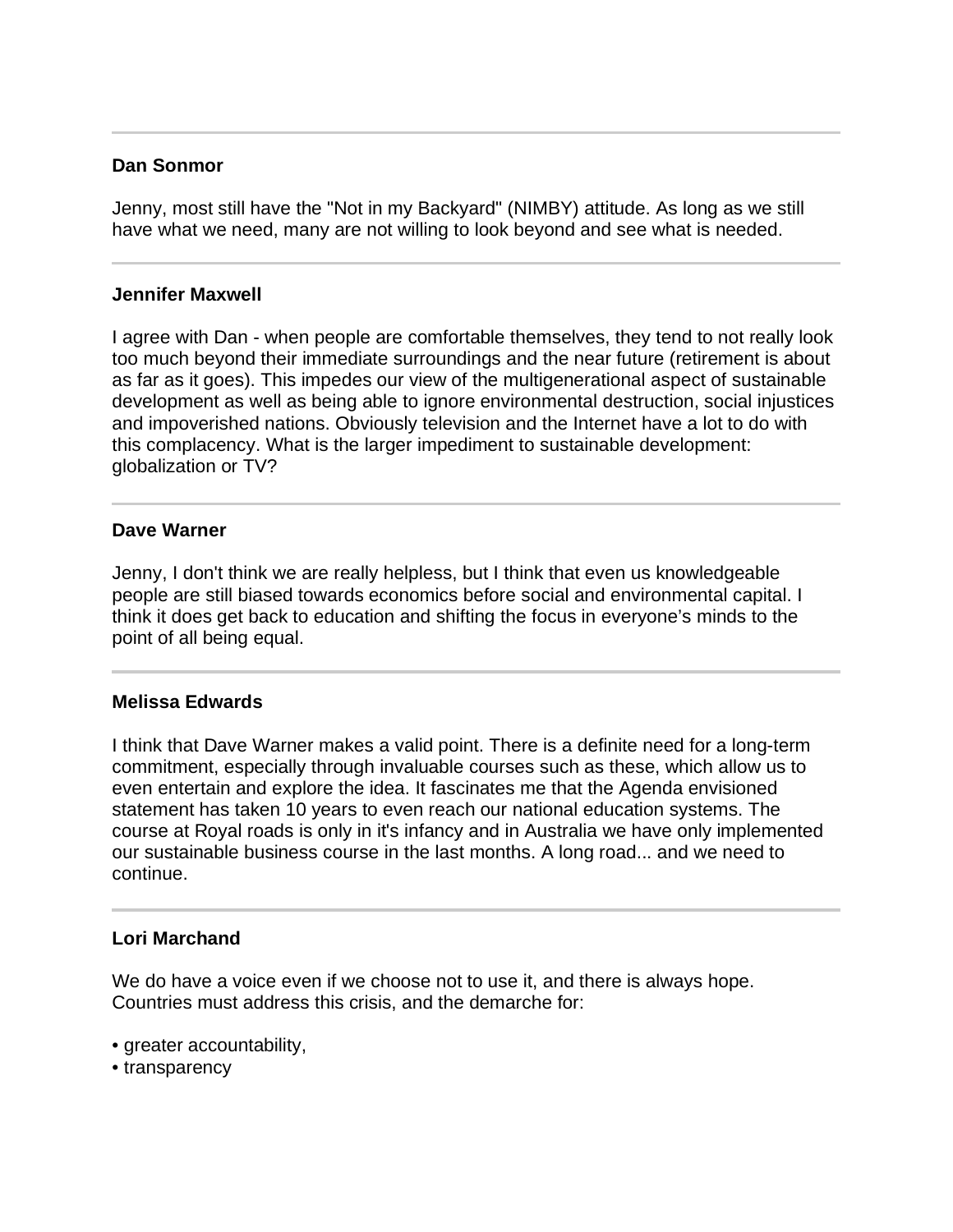• more active civil society working to enlarge the public space and defend basic freedoms "For it is only through engagement, and not through resistance, that countries in the region will be able to address the challenges of globalization" (Hattotuwa).

Resource: Imagining solutions: Responding to key challenges in our region http://canada.takingitglobal.org/express/article.html?cid=10.

# **Cassandra Caunce**

It can't get any more basic then "You are what you eat". We created this society and only we can change it. Some people do get too caught up their busy lives. The stress of day-to-day life really has caused us to put the blinders on to the outside world. As long as it isn't personally affecting us, no one seems to care. Kind of a bummer, really. Especially when you are faced with making a change and need support.

# **Joanne Roach**

Cassandra, I totally agree that there is a silent indifferent majority in most of Canada, but I don't think that all cultures share this apathy. For example, the Europeans felt passionate enough to ban GMO's and Canadian forest products based on environmental principles. I think that all Greenpeace has to do is feed them a little information that leads them to believe that there are no trees left in BC and they mobilize fairly quickly, to our economic detriment.

# **Ann Dale**

Joanne raises an important point, don't forget that the MIA was defeated by internet communications, particularly led by academics. The 'science' shall we say really moved around the world quickly.

### Question 2: **What are possible community strategies in response to globalization?**

#### $\overline{a}$ **Ann Dale**

Now let's turn the cake upside down. What are possible community strategies in response to globalization? And Dan, if I remember correctly, you brought up spirituality, which we mustn't forget, especially when people feel fear and powerless.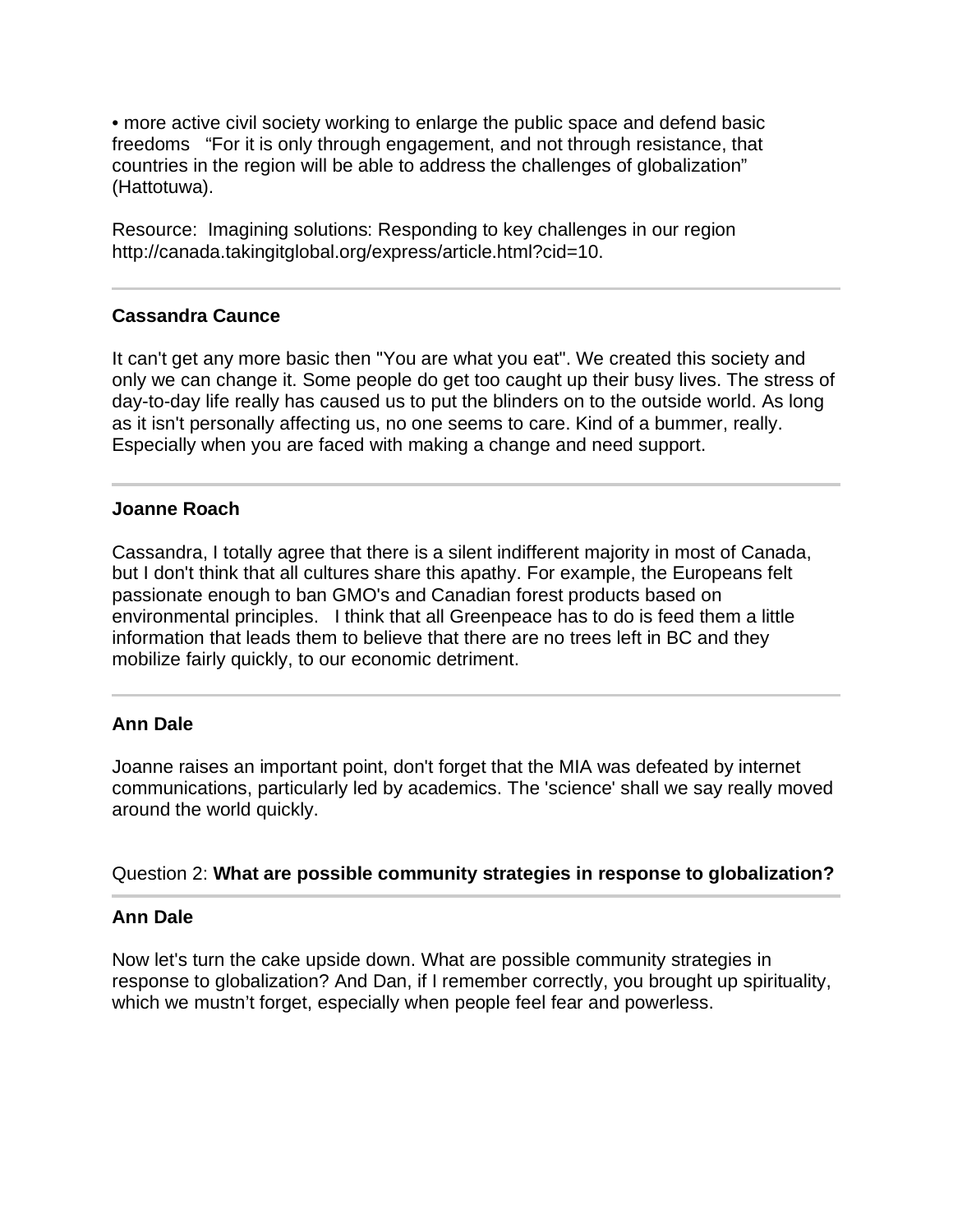# **Lynne Magee**

Educating the community on the issues facing us regarding sustainability, global warming etc and a call to action at the local level.

## **Karen Larson**

At the community level we are planning, forming policies, working with different groups , greening buildings, buying and supporting local foods and other businesses, building relationships sharing our strengths and visions, caring for one another. At a local level we are building sustainability, caring societies. If only 5% of the people have this vision that is at least a start. Good people are everywhere.

## **Rae-Ann Shaw**

For communities, a shift from economic development to human development will bring significant changes in design and operation because human development is centered on a view of development as an integration of health/social well being, environmental quality/ecosystem health and economic activity. Reference:

Trevor Hancock "Healthy Sustainable Communities: Concept, Fledgling Practice and Implications for Governance"

### **Melissa Edwards**

Rae-Ann, this is an excellent observation, taking it down again to the individual level. This works under the notion that every individual can make a difference. What other ways?

### **Erin Gorman**

Community strategies are established over short term (0-2 years), medium (3-5 years) and long term (+10years). In each of the terms a number of issues need to be addressed and plans such as material management, waste management, reduction of GHG emissions, policies, and city programs, leadership in promoting environmental stewardship, watershed management practices, land development and the reporting that must go back into the community for the public to see. Progress is a great way to boost moral and encourage support.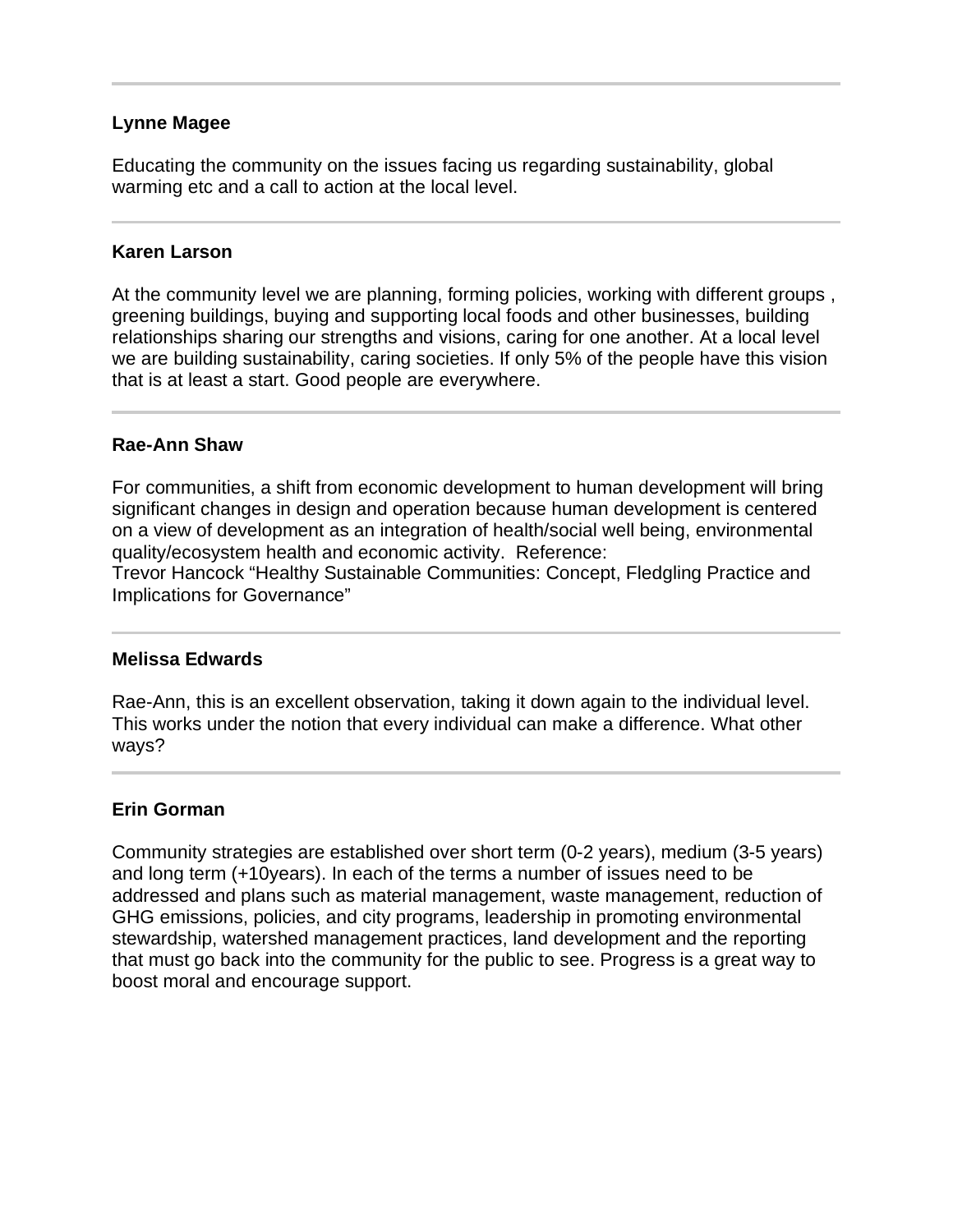### **Karen Larson**

Erin, by supporting our "local heroes" and recognition of their efforts a movement can occur. We are doing a sustainability newsletter in our local NHA paper and every week a local hero will be honored and given a local good food box....programs such as healthy eating active living , community gardens, community foodbanks, etc. all these things foster relationship and build community

#### **Jennifer Maxwell**

Erin, your point - the need to develop a clear plan over time - illustrates the next step beyond the community vision I suggested was needed. You allude also to Matt's point yesterday of the need to develop indicators, monitor them and report on progress towards goals and objectives.

### **Melissa Edwards**

Jennifer, ongoing monitoring at the community level in terms of sustainability is another idea worth pursuing. We are encouraging companies to do it through the GRI, so why not regional and local planning? Or more informally, at the individual level in our everyday lives. Anyone tried this one: http://www.earthday.net/footprint/info.asp.

#### **Lori Marchand**

Ann, if I could answer your question with one of your own quotes: "We must realize the commonalities between natural and industrial systems and the lessons that we can learn from natural systems about integration, connectedness, organization, limits, efficiency and feedback loops of material and energy " (Dale).

### **Jenny Onyx**

What did Margaret Mead say about changing the world??

#### **Lynne Magee**

"Never doubt that a small group of thoughtful committed citizens can change the world. Indeed, it is the only thing that ever has" (Mead).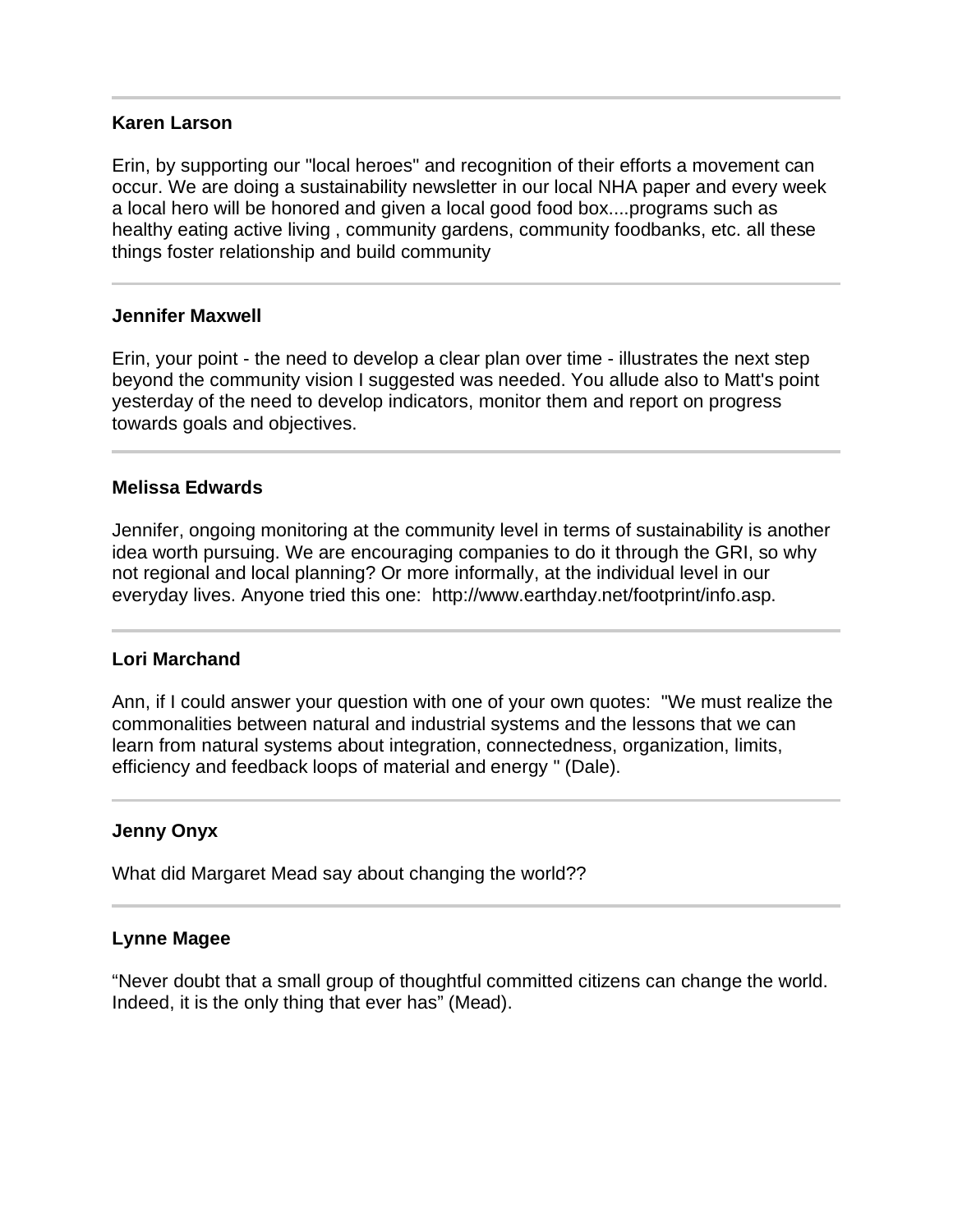# **Murray Ball**

Margaret Mead said something like: Don't think for a minute that a small group of dedicated people has the power to change the world. Indeed it is the only thing that ever has.

# **Dan Sonmor**

Niche market – find something that is unique to your region and promote the heck out of it. For example, a small town in Saskatchewan called Hershel has a cliff with some petroglyphs on it. It has drawn a lot of people around to see them. However, to be truly sustainable, communities have to draw businesses into them, making it attractive to set up shop in their neighborhood. The additional tax base along with the employment will help the community.

## **Dave Warner**

Dan, hmmm, can this not lead to overexploitation? I think that in choosing this path it would need to be done carefully.

# **Lori Marchand**

I found some general suggested principals that looked promising.

A system of sustainable commerce would involve these objectives:

•it would reduce absolute consumption of energy and natural resources among developed nations by 80 percent within-to 60 years

- it would provide secure, stable, and meaningful employment for people everywhere
- it would be self-actuating as opposed to regulated, controlled, mandated, or moralistic
- it would honour human nature and market principles
- it would be perceived as more desirable than our present way of life
- it would exceed sustainability by restoring degraded habitats and ecosystems to their fullest biological capacity
- it would rely on current solar income
- it should be fun and engaging, and strive for an aesthetic outcome

# **Shannon Pagotto**

Dan, I'm just wondering why we would need to draw people in to be successful. Couldn't a town strive on it's own, growing it's own food, etc? Just curious?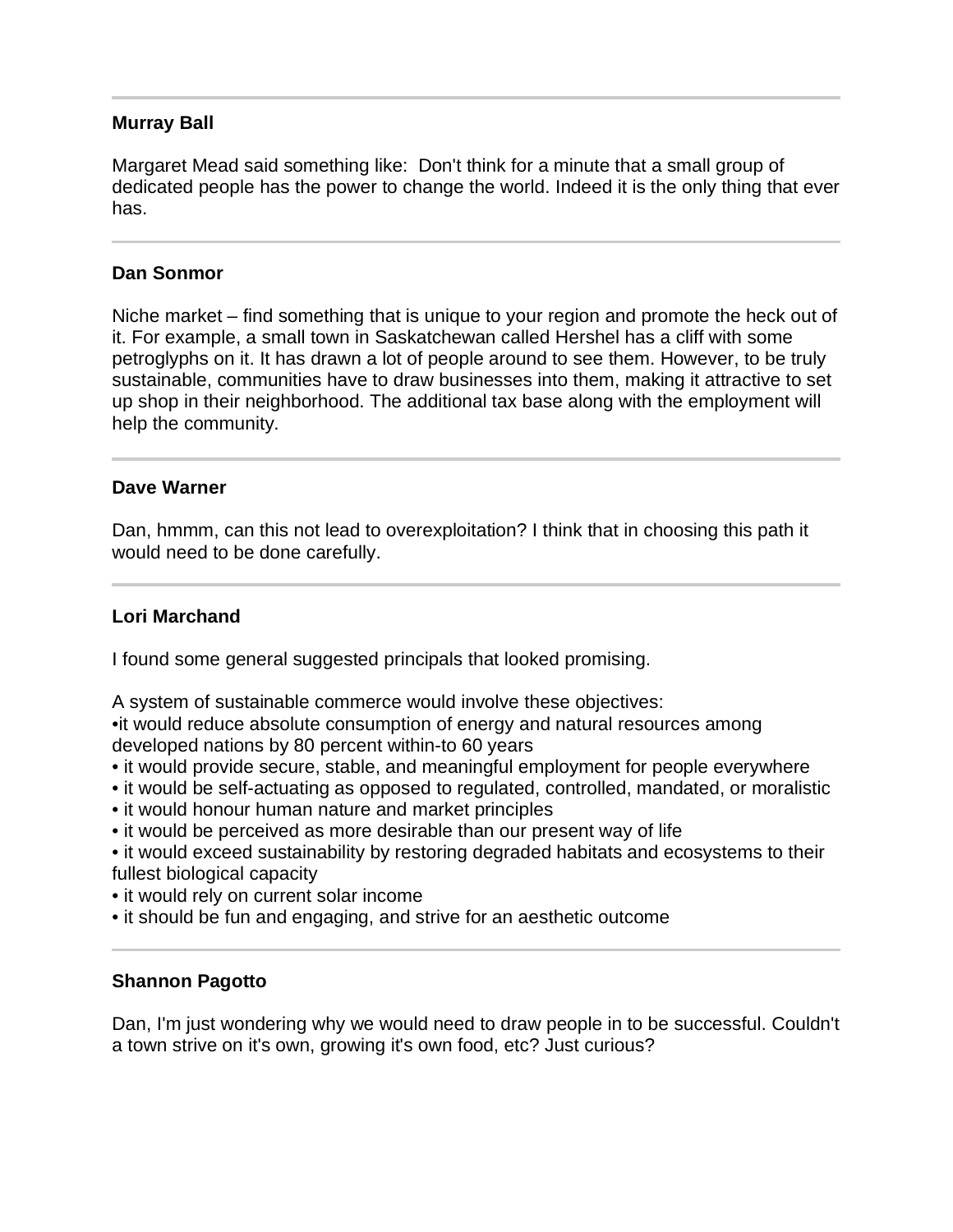# **Lori Marchand**

Shannon, I think it depends on how you go about it, otherwise you could end up like Poland.

## **Erin Gorman**

Yes, good point Lori-community business.

## **Murray Ball**

What about organizing to get our message up to regional and national decision-makers.

### **Dave Warner**

I agree with the things that others are posting, but we need to ensure that strategies harmonize between communities.

## **Ann Dale**

Dave raises a key point, strategizing between communities, or perhaps building relationships between communities, sharing information. There is a new concept--sstrategies that believe it or not IBM UK is working on with us on the research side, "sharing strategies" and of course, software to facilitate s-strategies. Maybe to play the devil's advocate, we also need business to influence environmentalists, rather than environmentalists just influencing business. We need to learn from one another, close the loops that divide us.

### **Dave Warner**

I agree with Ann. I've heard a number of times on this topic that big business drives the globe in certain directions. So, I think big business that take sustainability into account should drive as they do have a lot of influence.

### **Joanne Roach**

What are the possible community strategies in response to globalization? In formulating my response to this question, I reread part of Pal's Beyond Policy Analysis to get reacquainted with the pressures of economic and cultural globalization. I am pretty convinced that our policy makers will be the ones to come up with strategies to protect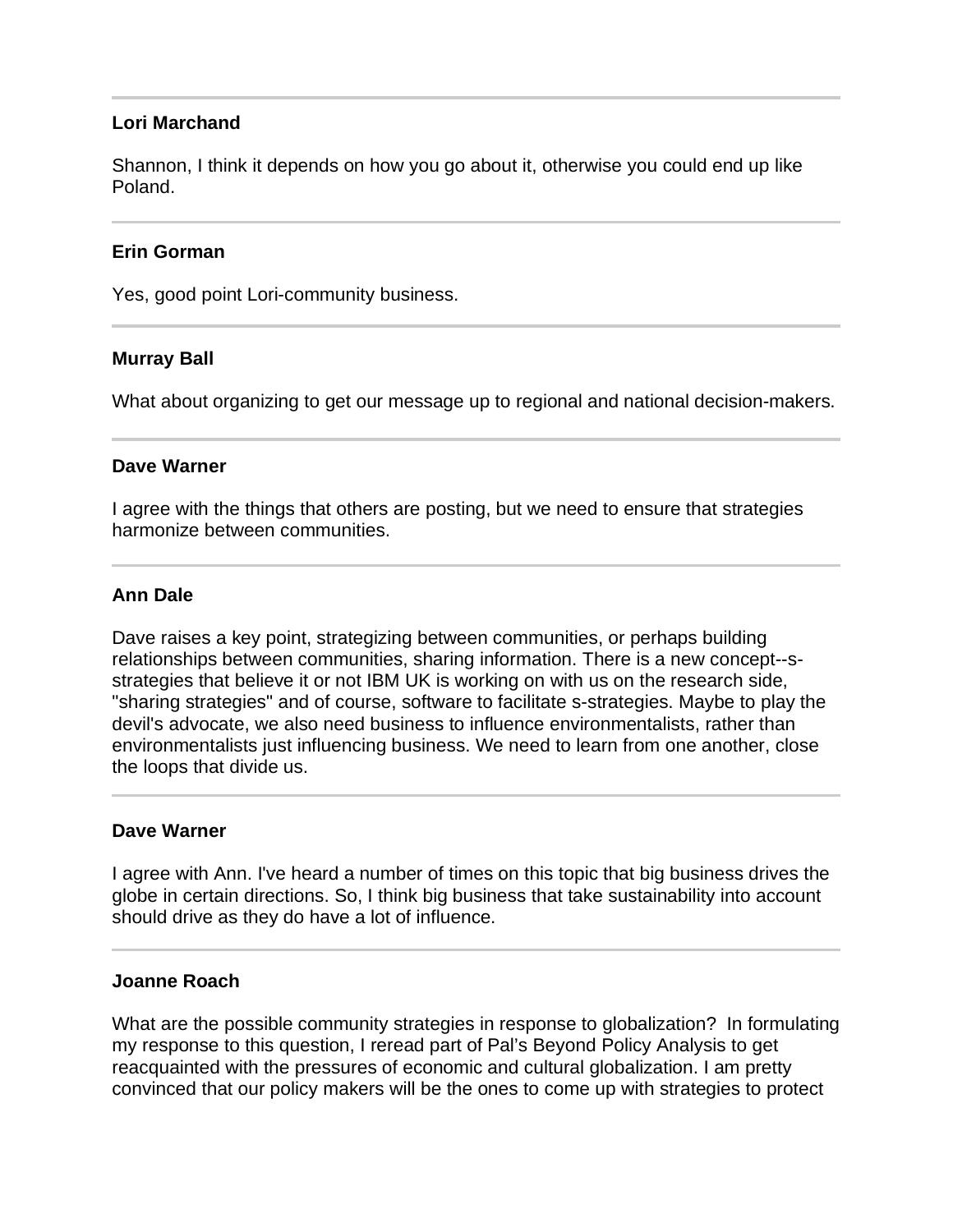our domestic markets and our cultural uniqueness. These strategies should insulate our local markets from the destructive effects of globalization and support and promote our local cultures.

Examples might be:

- local currency systems
- funding for arts and culture programs
- support for research and technology development
- encouraging public support of fair trade
- educating citizens about globalization

Reference: http://www.globalexchange.org/campaigns/econ101/americanDream.html

(This link is for an article that outlines the ramifications of economic globalization, powerful multi-national corporations, and unequal distribution of wealth. According to the article, the minority rich are getting richer and the majority poor are struggling, or getting poorer in some instances and this is an outcome of economic globalization).

### **Rae-Ann Shaw**

Community strategies include: -economic co-ops -credit unions -local currency and service exchanges -community supported livelihoods -land trust and easement development

### **Matthew Paisley**

l

l

Strategies? Well, just listing a few from the tip of my top, we should start with safety, and move on to the development of a sense of community, dealing with residential issues, development from an economic and sustainability standpoint. The ultimate goal is a live-and-work environment - one were lives and well-beings are cultivated, and not just managed.

## **Melissa Edwards**

Matthew, creating safety is a strategy worth development. Should this necessarily be enforced institutionally? What other strategies can we conceive?

### **Jennifer Maxwell**

Communities need to first develop a vision for themselves. I think that pro-activeness is a key aspect of change (or responding to the forces of change). One strategy for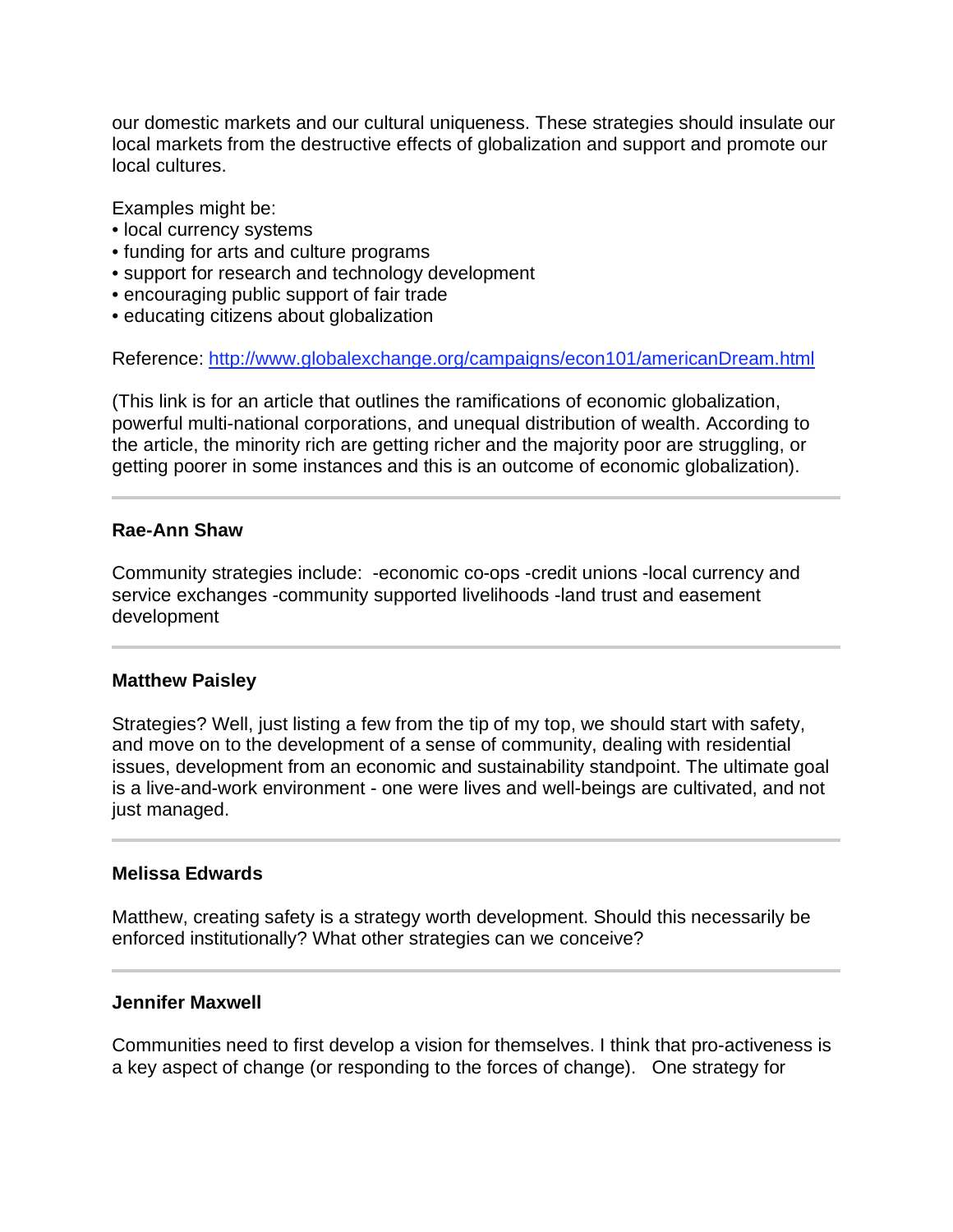communities in response to globalization is to develop opportunities around their particular strengths.

# **Cassandra Caunce**

Community involvement and participation I believe is the key here. I think the digital world has stolen time spent in these areas. Think of how much has changed since we were kids. I wasn't allowed inside on a nice day to watch TV and "pollute" my mind. Now, kids plunk down in front of the computer instead of getting out there and involved.

## **Shannon Pagotto**

Ī

l

Cassandra, this takes me back to my thoughts yesterday and how we as a whole society need to change the way we measure success. It is the materials we own or the way or are emotional well being?

### **Dan Sonmor**

Shannon, from what I have seen, most communities have problems hanging onto their young people. If you are going to sustain yourselves, you can't have the 60 to 80 year old folks out in the fields. You need something top keep/bring back that youth.

### **Cassandra Caunce**

I agree - youth are typically dazzled by large pay cheques in busy cities. High tech jobs instead of working with the earth, so to speak.

# **Ann Dale**

Shannon, imagine a world in which media is both substantive and fun, part of my efforts in this e-dialogue research is to demonstrate the power of the medium for literacy and not pornography!!!!

### **Lynne Magee**

Whatever happened from reading books? Why do we need so much immediacy in our lives?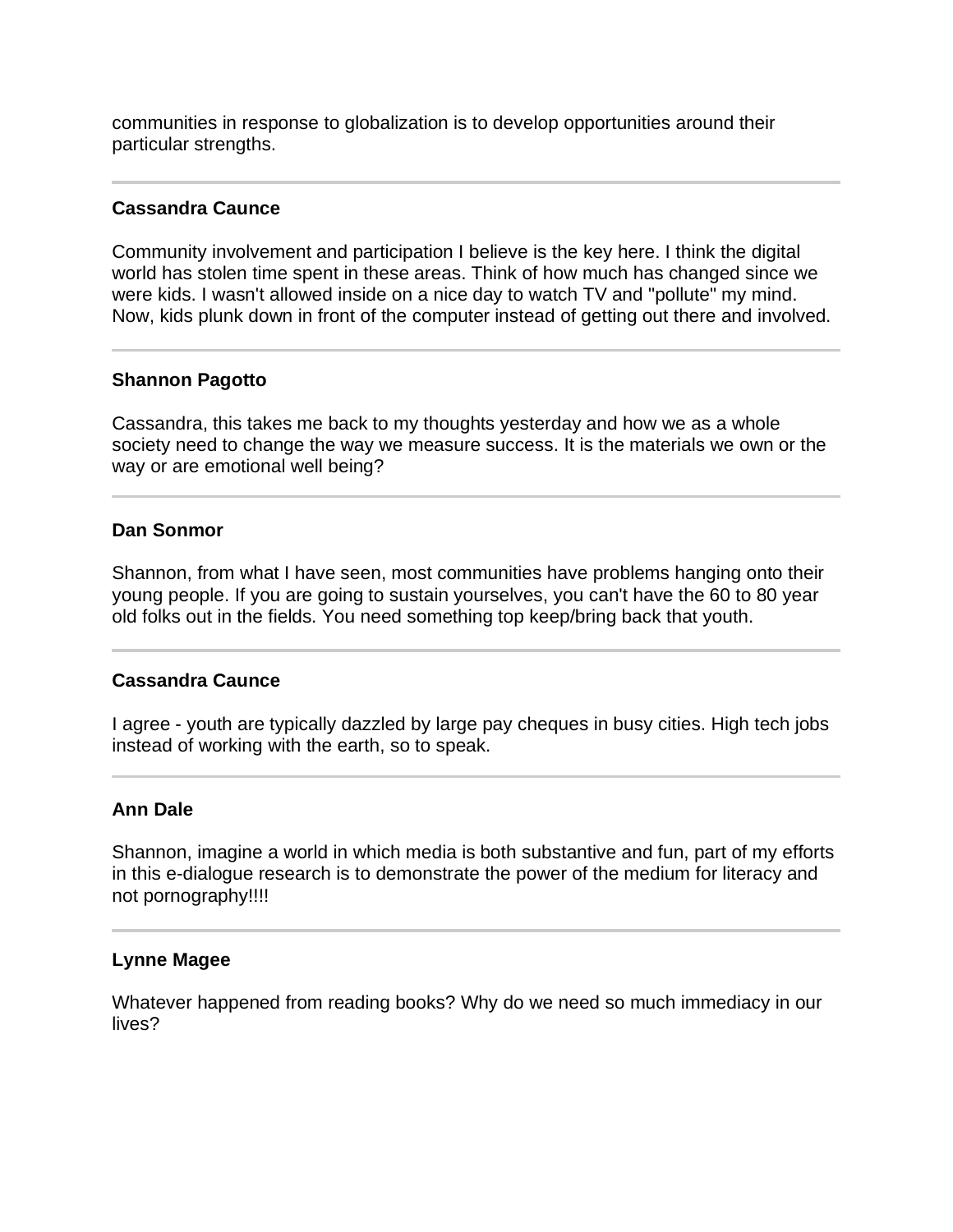# **Shannon Pagotto**

Did I say something wrong?

# **Ann Dale**

No, Shannon, you did not say anything wrong, and thank you for clarifying. My exclamation marks were only to emphasize my own passion at trying to raise the bar for the media, you are right, they are used for the lowest common denominator. Let me share a dream, where we have multi-media forums, an e-dialogue on let's say, energy security in Canada, followed by a television town hall, followed by Arthur Black reporting on the other, and so on.

## **Shannon Pagotto**

Ann, yes, I see your point. You mean for something other than advertising and marketing?

## **Dave Ewanishin**

I think that fighting globalization is not necessarily the correct method but community reinvestment is a powerful way to pump up the local economy. The expenditure of a dollar in a community generates more than just one dollar's worth of activity. Every expenditure cascades into a larger number of transactions that enrich the community. The same proliferation of transactions occurs whether the expenditures are associated with consumption or with investment. In a sense there will still be imports and exports but to keep a community strong reinvesting with in is key.

### **Lynne Magee**

Dave, yet our government is working to decrease the wages of the workers to increase profits. And it is these people who pay the taxes and keep communities alive.

### **Matthew Paisley**

Dave, I'd have to agree with you there. I believe the establishment of a global community, thorough such a process, may be the only way the planet will make it. The problem I have, as I'm sure you will agree, is the direction trans-national corps seems to be taking the globalization movement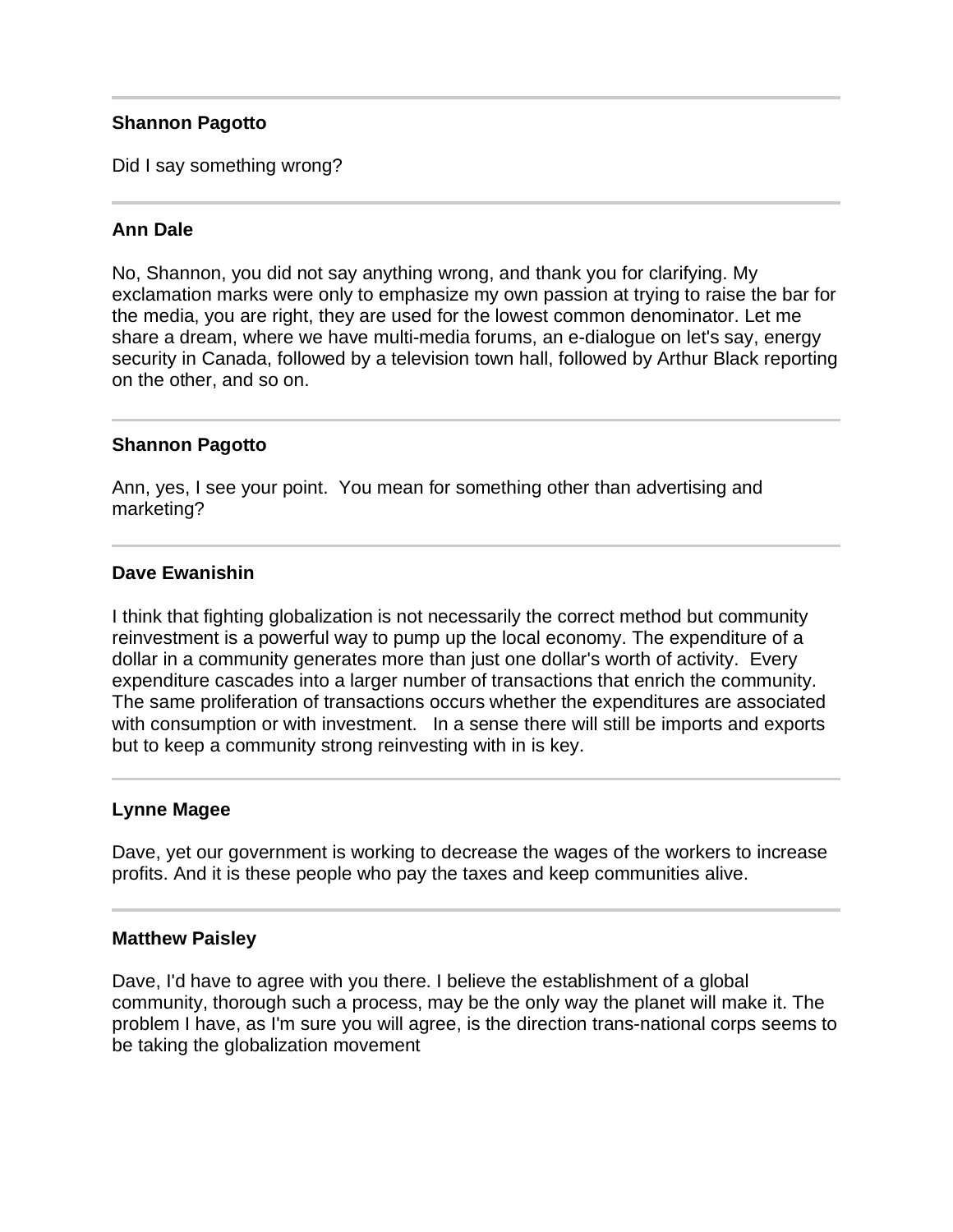# **Dave Ewanishin**

Matthew, I agree...easier said than done, but I guess one has to explore the options.

### **Toni Bragnalo**

The ever-popular saying, "think globally act locally" sums it up nicely. It is important to be educated on world issues, as well as local ones. It's important to think for ourselves rather than having high-powered marketing executives sell us on what should be important to us. It's important to be involved within the community and have a solid appreciation for all the things we have (and I don't mean material possessions). We need to stand strong in our beliefs and not get discouraged by the actions of others around us.

### **Lynne Magee**

j

Think for yourself and question authority - Timothy Leary

### **Ann Dale**

Earlier Rae-Ann raised a key strategy, co-operatives. Jenny, do you want to comment?

### **Jenny Onyx**

There are many examples of positive action taken by isolated communities. To take Sweden for example, I visited many communities that were supposed to die. They refused. Instead they formed community businesses (there term) which are part government funded, part user pays (or market) and part local volunteer contribution (community activism). these community businesses are everything from pre-schools to tourist facilities, to local shops to aged care. The village is rejuvenated. And they are online!

#### **Matthew Paisley**

Jenny, this sounds like sustainable capitalism to me…

#### **Jenny Onyx**

Mathew, if you like, it is sustainable capitalism, but with a big difference. Several people have talked about co-operatives and credit unions (which are a form of co-operatives in the financial sector). The community businesses of Sweden are as much public sector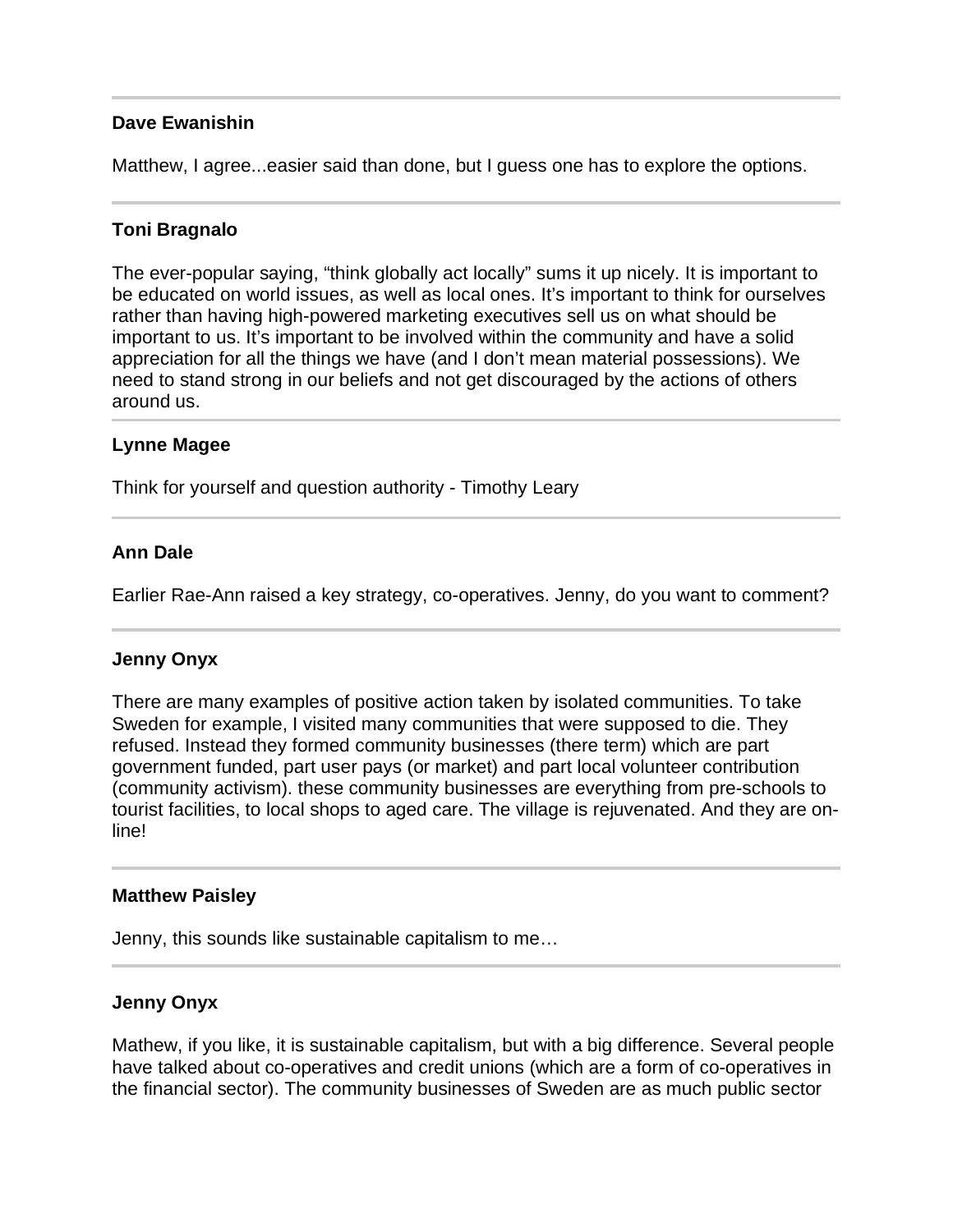as private, but really bringing in the third sector. That is civil society. And deliberately staying small. When successful businesses grow too fast they split off into a new one, to keep the small cells manageable. I have several examples in the field of electronics where the small businesses were able to out compete the multinationals, because of their flexibility.

# **Erin Gorman**

Positive actions…like a growth management plan focused on the responsibilities and management of the city or municipality towards the environment. Ottawa has developed a / plan where four comprehensive environmental goals are to be achieved over the next years. These include:

1) A Green City i.e.: trees, parks, forests, health rivers and watersheds which will improve air quality, reduce GHG emissions, reduce climate change etc.

2) Development in Harmony with the Environment, using developed spaces wisely to make better use of existing infrastructure and minimize disturbances to greenspace and watersheds

3) Walking, Cycling and Transit, the creation of public transportation corridors. incentives for alternative modes of transportation or disincentives for single vehicle use 4) Clean Air, Water and Earth, incorporates clean air, clean drinking water, healthy groundwater and aquifers to support a prosperous aquatic environment, and health soils to support agricultural uses

The City already has several plans already in action...Groundwater Management Strategy, Greenspace Master Plan and the Integrated Waste Management Plan (pat on the back!)

#### Ī **Ann Dale**

There are many gems out there-meaning many small communities are undertaking sustainable community practices. For example Red Deer Alberta, as many of you who live in Alberta may know this is one example: Through proactive environmental planning, the City of Red Deer and its citizens, in conjunction with the development industry, are working together to ensure a well-defined mix of housing and green space. The city is preserving its natural habitat, while allowing for human growth, through a program designed to evaluate ecological areas with consideration to ecological and development factors. Now a formal component of land planning and development in Red Deer, the 96 Ecological Profile Process successfully strikes a balance between future residential, industrial, and commercial development and the need to preserve natural habitat and biodiversity found in those areas.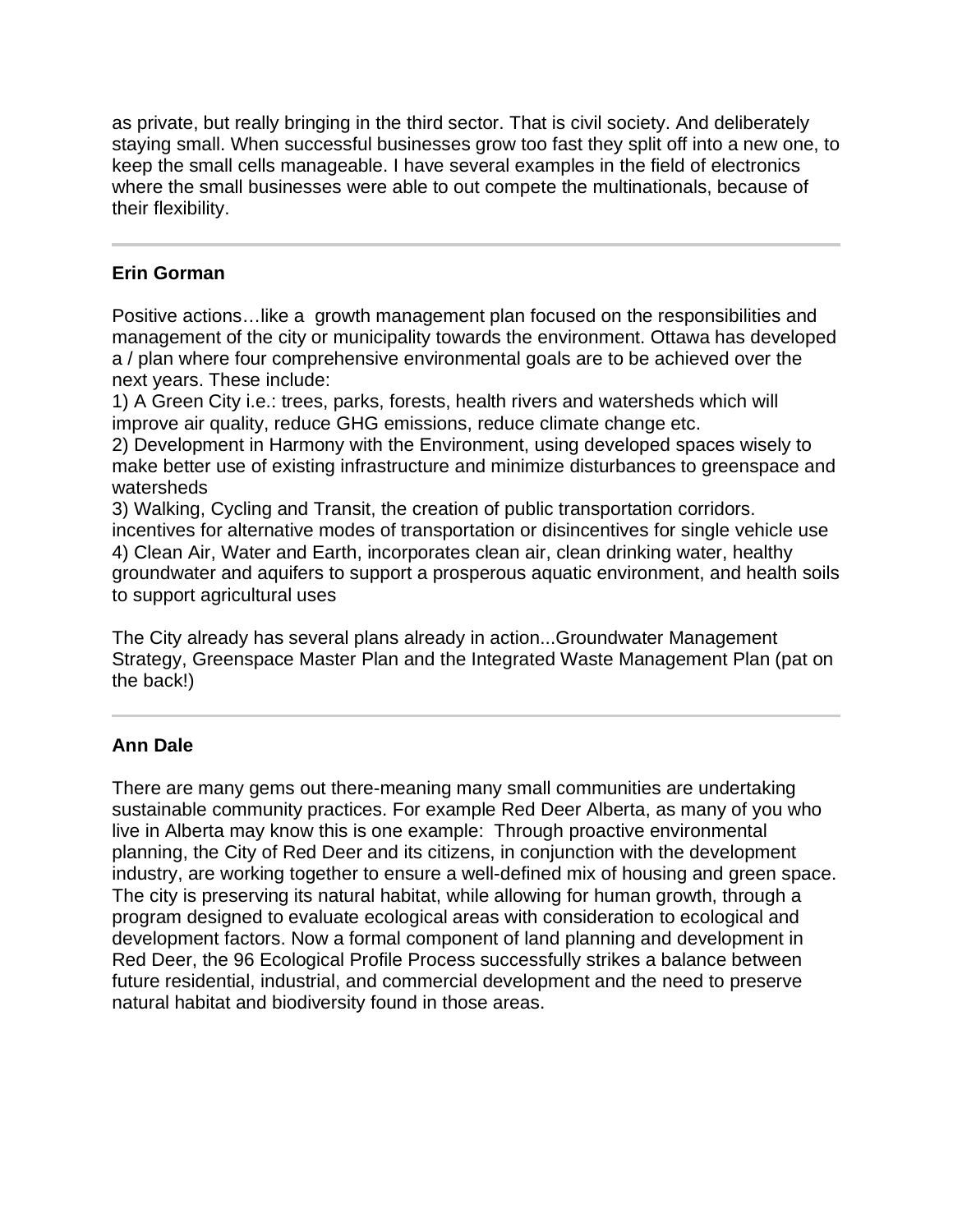# **Lori Marchand**

Gems. Murray, isn't Neilberg Saskatchewan also an example if I am not mistaken?

### **Murray Ball**

Neilburg is a community that is growing through sheer stubbornness. Maybe not a bad strategy?

## **Erin Gorman**

Winnipeg, Calgary, Whistler and Portland Oregon have Environmental Strategy plans currently in place. How do we encourage smaller communities to do the same?

## **Toni Bragnalo**

Erin, in a word, FUNDING [Wink]

### **Lynne Magee**

Erin, presentations through the Union of Municipalities annual convention on efforts and successes. Quesnel city hall has a bit sign in its front lobby \$900,000.00 saved so far by implementing Power Smart incentives (or something like that). They are also in the process of developing an air shed management plan to improve the air quality with stakeholders from industry, government, health, environmental groups and community groups like the Rotary Club.

### **Karen Larson**

Lynne, your town is a leader. Our sustainability initiative has also applied for funding to raise awareness in the north on what global warming will mean to their lifestyles and how sustainable development means. I also like Quesnel's strategy for the new university in using heat from the wastewater to heat buildings!! Kudos to Quesnel.

### **Lynne Magee**

Karen, I hope the campus of UNBC does manage to harness the heat from the treatment lagoons. Lots of good ideas here although the city does want to fill in a wonderful natural wetland with all its diversity of organisms and create an artificial pond.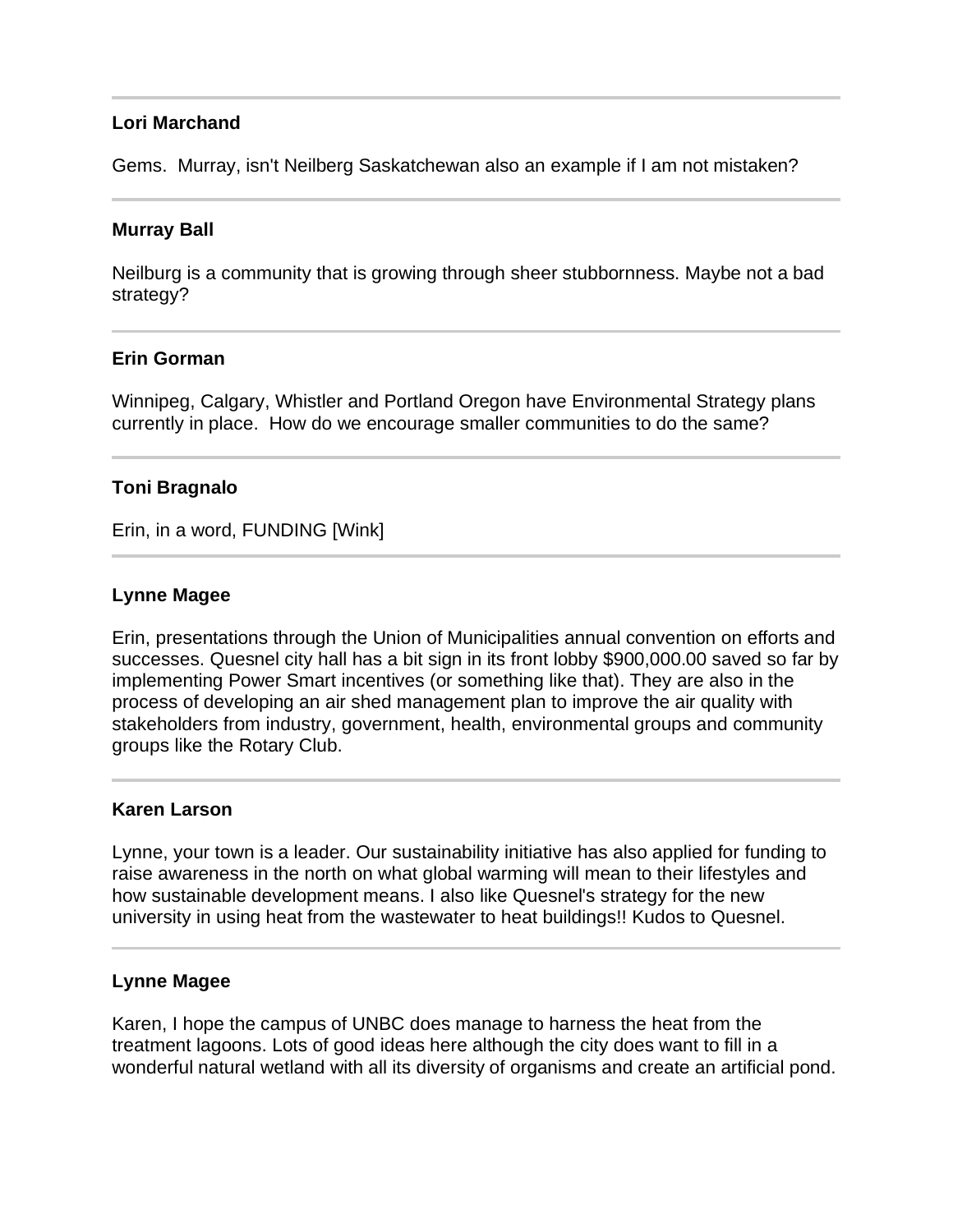# **Ann Dale**

Erin, good question, how do we link? ICTs, media, town hall meetings, dialogue. By the way, I remember I was going to tell you about our Salt Spring findings and their 'success' in buying the Texada lands. Key to their campaign was the time spent in meetings dialoguing (talking) and the power of ICTs to quickly convene meetings.

#### **Jennifer Maxwell**

There is power in bringing people together to achieve a common goal. Fostering social capital in this way is key to sustainable development. We are becoming disconnected and numb to each other.

#### **Karen Larson**

I think there is a new wave of understanding happening and people are really looking to each other? Do you really see people as being numb? Maybe small towns are better that way?

#### **Shannon Pagotto**

Jennifer, agreed, aboriginal people don't call it consultation unless they are spoken to in their own home communities.

### **Lori Marchand**

Going back to the ICT's for a second, that also reminded me of something that really stood out in the Unit 4 Notes: 9. Shift from electronic literacy to biologic literacy. Where Paul Hawken talks about saving the whole enchilada, and this step in particular referring to how people don't know the native vegetation of their own geographical region, yet they know thousands of advertising logos.

### **Ann Dale**

We touched on this somewhat yesterday, waste-management. Here is another excellent example in Nova Scotia- how a small community took on a proactive approach to waste diversion: Nova Scotia is one of the leading provinces in waste diversion in Canada, having achieved % in 00 by official calculations. They have the most extensive set of disposal bans in North America, beverage container deposits that reward refillable, and other progressive programs. "Zero Waste 05" is this town's low-tech, cost effective,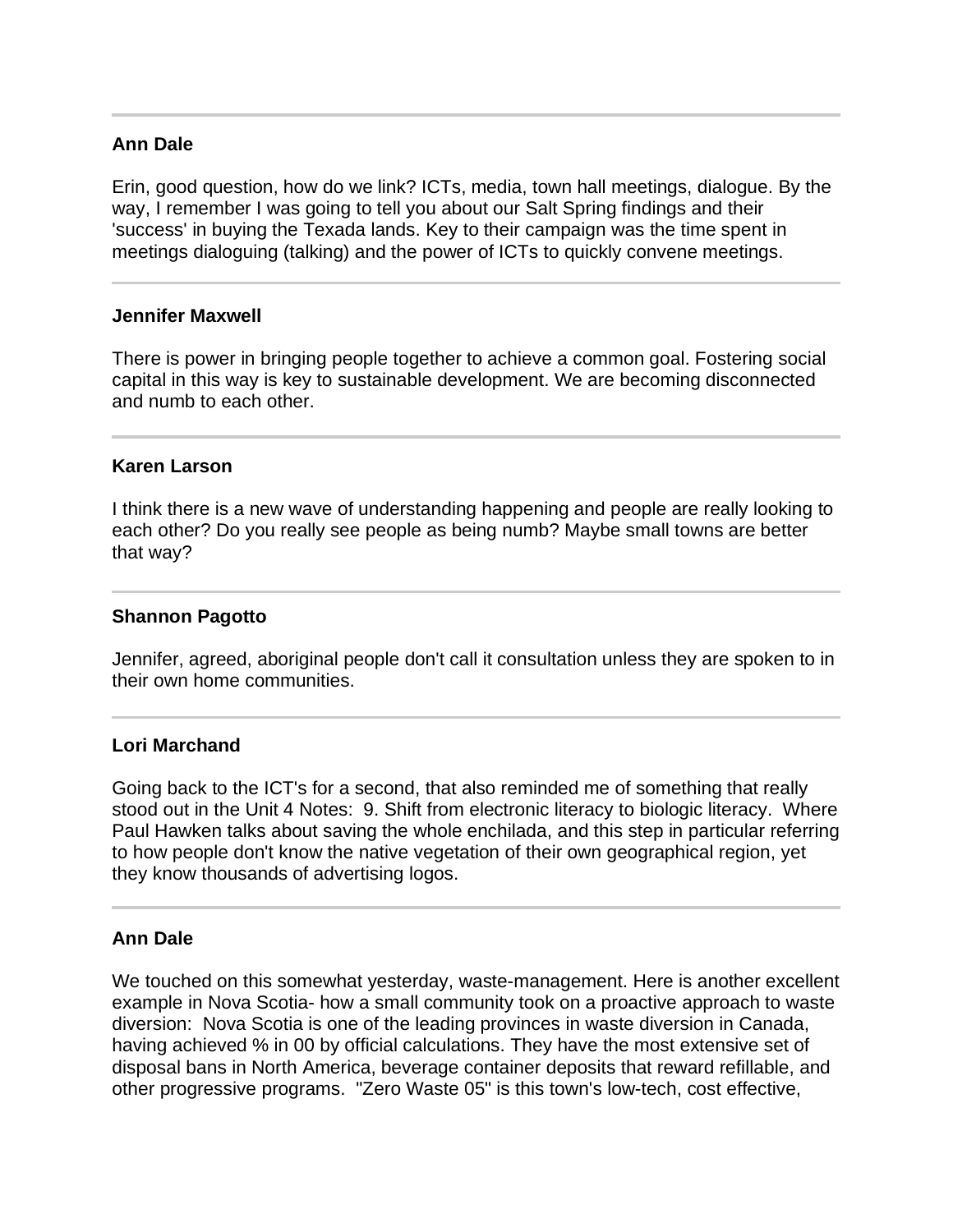locally managed and very successful waste management initiative. To achieve its waste-free goal, the Town of Annapolis Royal implemented its "Only in your Backyard" project in 99 to facilitate the on-site composting of waste. Using food/waste digesters (Green Cones), along with traditional backyard composting units and Earth Tubs, the majority of households can now dispose of all food and yard wastes on-site. This means Annapolis Royal is able to dispose of its organic wastes within the town's limits - an achievement that delivers significant cost savings to the community.

# **Dave Warner**

An example I find interesting is here in Delta. The Municipality really isn't dealing with sustainability, but the Chamber of Commerce is in the process of having an sustainability study done of the entire community. They hope to influence council's future decisions with the outcome of the report.

# **Karen Larson**

Small communities are doing the same thing. One of the problems is that the financing for policy development and visions is not always available to the little guys. For example, many people do not know what sustainability means and while computer education is nice on a bps modem hookup is difficult and downloading time consuming I think that the federal and provincial government need to put more \$\$ into small community development and education

### **Joanne Roach**

I wonder where the core family comes into this whole question. As Ann pointed out, we need hope and spiritual health to fortify us for our challenges. I have read items that indicate that this is the domain of the core family and that our families are so pressured from everything that we have discussed that they have little energy for forming the new generation with progressive ideas and a strong sense of responsibility.

# **Cassandra Caunce**

l

Very good point Joanne. How do we slow down these fast-paced lives of ours so we can focus on the family and communities we live in? By the way, when was the last time you called your mother? [Smile]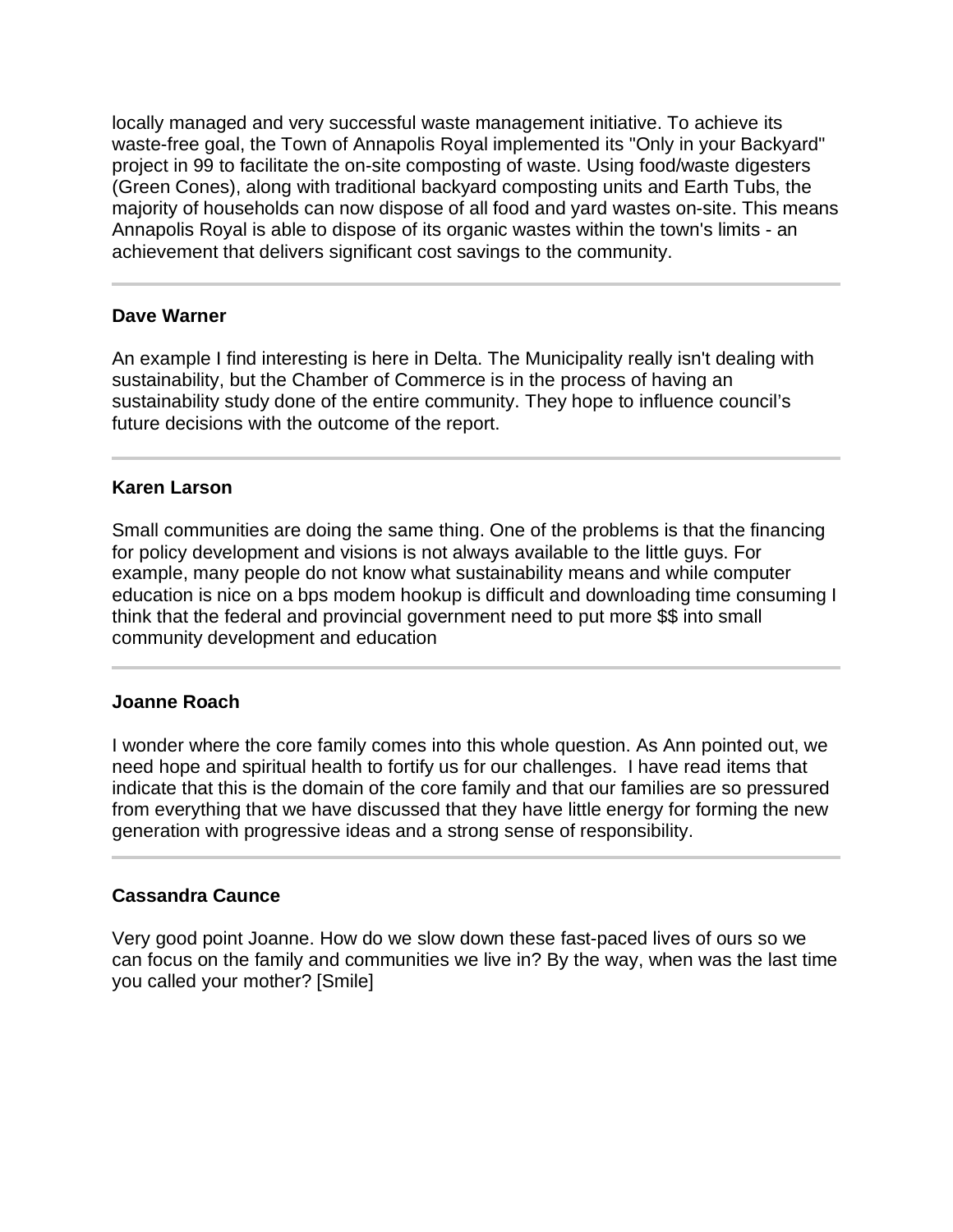### **Joanne Roach**

Cassandra, actually, I gave her a hug just a while ago. She is staying with me to help me through this busy week. One of my key strategies for survival, know when to call in the reinforcements!

## **Ann Dale**

Joanne, you called on your network?

### **Joanne Roach**

I certainly did. My partner is away and my mom is here helping with the kids, so I can free my mind for my schoolwork.

### **Ann Dale**

As for examples of community growth, here in BC is the Greater Vancouver's regional growth strategy. I am also curious what those of you in the lower mainland think of this strategy: The LRSP — Greater Vancouver's official regional growth strategy - was adopted in 96 by the province of British Columbia. It provides the framework for making regional land use and transportation decisions in partnership with GVRD's -member municipalities, the provincial government and other agencies. The purpose of the plan is to manage population growth, protect and enhance environmental health and quality, and create livable and complete communities linked by effective transportation systems through coordinated actions. The plan's strategies are built around four main goals: · protect the 'Green Zone' · build complete communities · achieve a compact metropolitan area · increase transportation choice

### **Dave Warner**

l

Ann, its kind of funny, because I know what they are trying to achieve, but it sometimes makes me mad. The problem is it seems to be big picture, but they forget the details. i.e. get people out of their cars and onto sky train, etc. However, I would never let my wife ride the sky train alone due to security issues that have not been addressed.

### **Cassandra Caunce**

Being a local of the GVRD, I would have to say that is a seriously big dream that will promptly be put on the back burner thanks to the 10 Olympics. The GVRD has done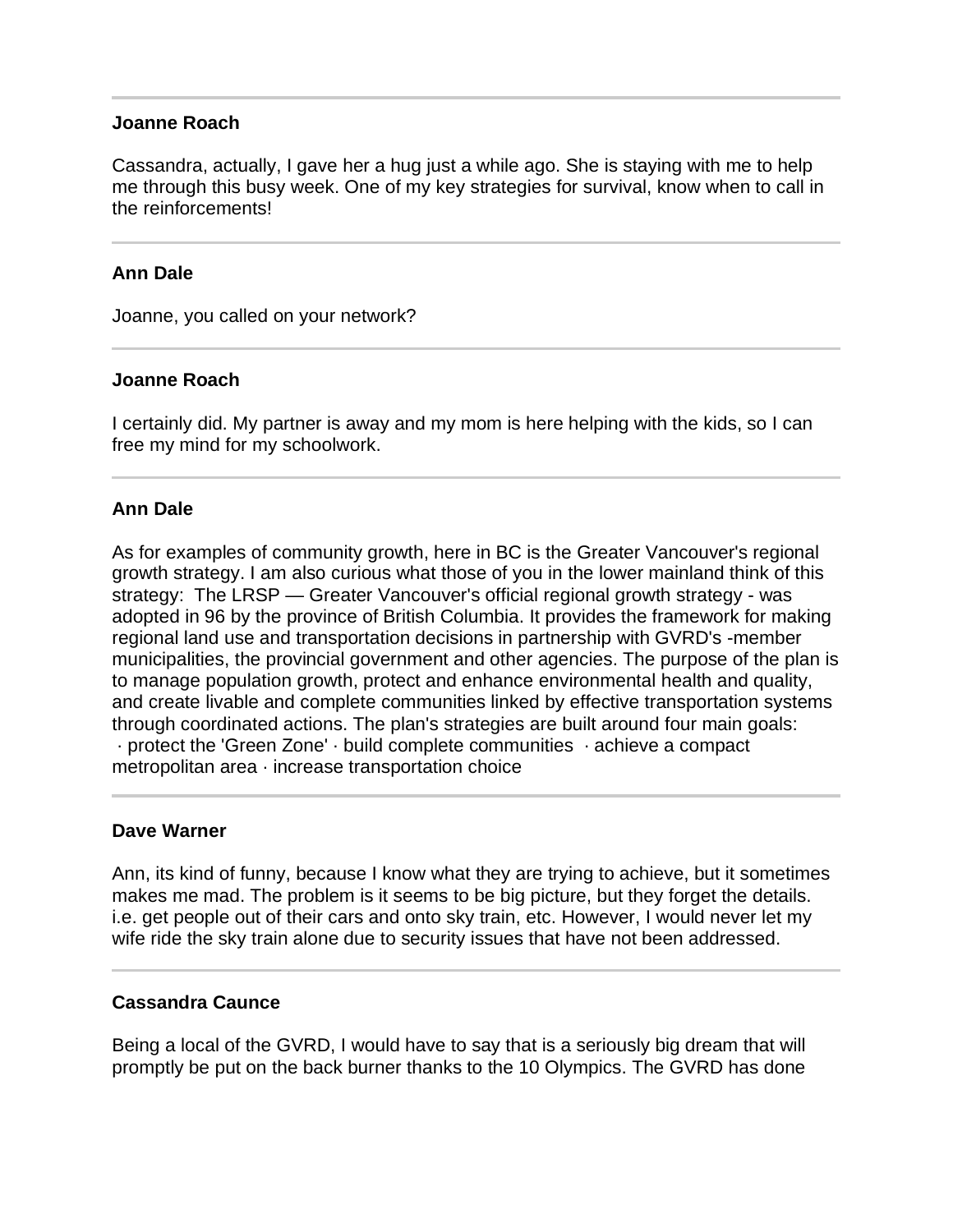some good for the region but the GVRD is so large and challenged by its geography that I don't know how it could be done.

# **Ann Dale**

Dave, key point--security issues. Other comments?

### **Cassandra Caunce**

Dave, that's exactly why I won't go near the Sky Train either. There are massive security issues when you start piling people 10-deep into high-density urban centres. It's a breeding ground for crime, unfortunately. Look at NY! Safety is another reason why people don't like living in the urban centres as well. Not to mention the transportation system is too expensive and not well planned out.

### **Dave Warner**

Ann, I personally find it difficult to change as well. Like Cassandra mentioned the fast pace lifestyle tells me that I can get there quicker in my vehicle than by mass transit. Therefore, accessibility and ease of use are issues as well.

#### **Dave Warner**

Another one is money. Most people including myself would rather not have increased taxes, etc. required to pay for many of the programs the GVRD proposes.

#### **Lynne Magee**

Do we stay at home because it is unsafe out there in the city, or because we perceive it to be unsafe, requiring us to buy weapons to protect ourselves, creating further violence unintentionally?

#### **Melissa Edwards**

The real solution lies in the antithesis. Proactiveness in the community sense is another key ingredient for the development of social capital.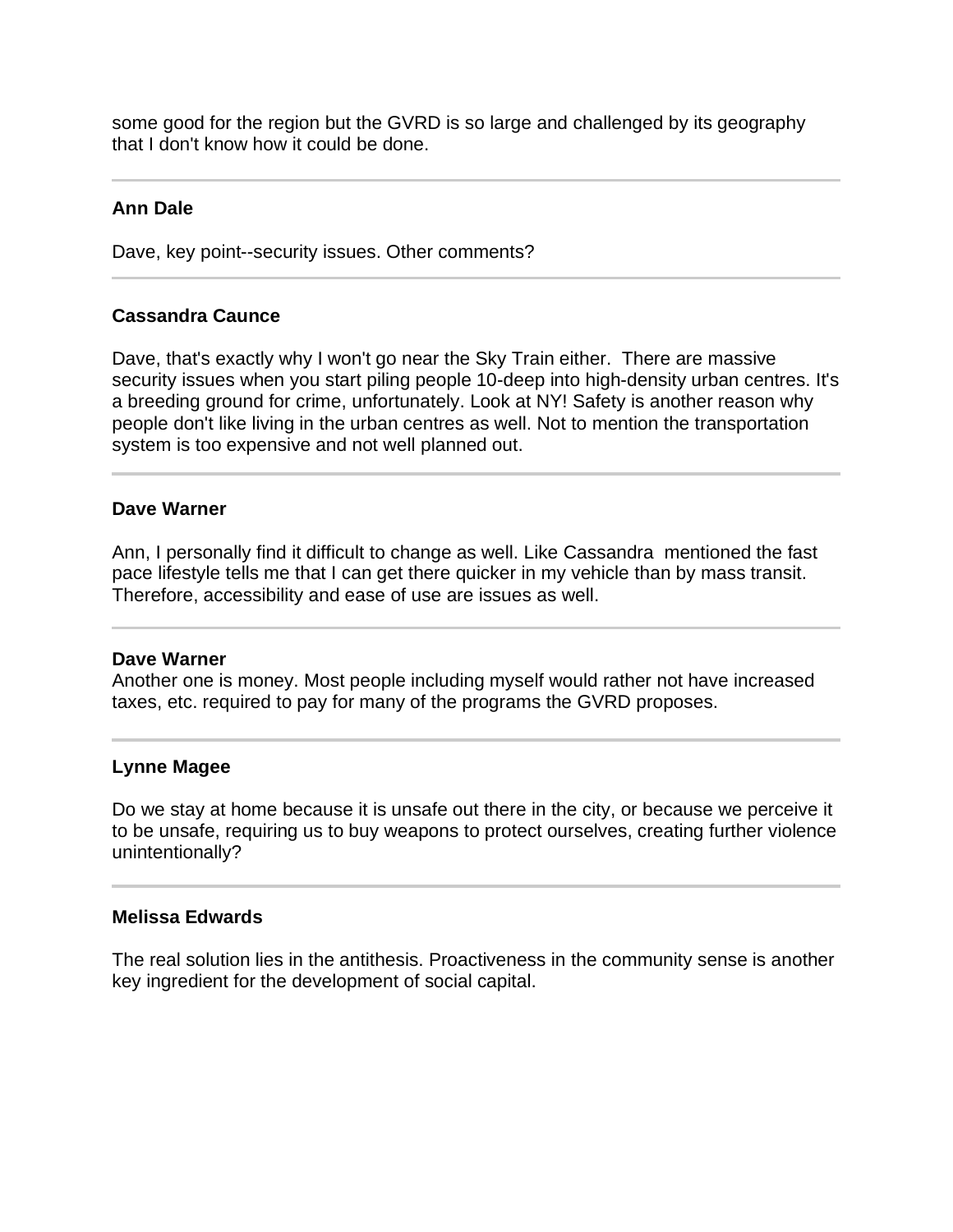## **Ann Dale**

You are aware that violent crime statistics have consistently been going down in Canada, and yet, we are all feeling less safe. Perhaps, and I am going to get a little esoteric here, if we feel unsafe, we buy more to feel more secure????

## **Shannon Pagotto**

Ann, it depends what "safe" you are talking about. I know that when I go to the big cities I don't usually wear my engagement ring because I don't want anyone attacking me, thinking I'm rich or something. But I see your point, we do buy more to feel safe and successful. To keep up with the Jones' so to speak.

### **Matthew Paisley**

l

Ann, the concept of surrounding ourselves with the items we believe will keep us safe. For those that have realized it, surrounding ourselves with the people that matter most, family and friends, will more than make up for the security of ADT. Too often we curl up amongst our things, rather than opening up and reaching out and beyond.

# **Karen Larson**

Hmm, basic psychology or we drink, eat, or have sex? Yet the more we buy the less security we have (unless your buying blue chips) and the more debt we have...it's out of control. We feel unsafe because we are told to feel unsafe (9-11, Iraq wars, people killing each other every day on the TV, radio, newspapers. When was the last time they showed a mother Teresa saving a child??

### **Dan Sonmor**

You are aware that violent crime statistics have consistently been going down in Canada…Probably not for long. A ruling today allowed a year old to get away with murder because of the new young offenders act. This kid took a pool ball, put it in a sock, and beat a year old to death. What did he get? One day in custody (waived because he spent that day in court) and months community service. What is that telling us about the sustainability of our justice system?

### **Melissa Edwards**

People are making reference to social capital as a point for providing the foundations. Safety has been raised on a few occasions, but again I want to question whether this is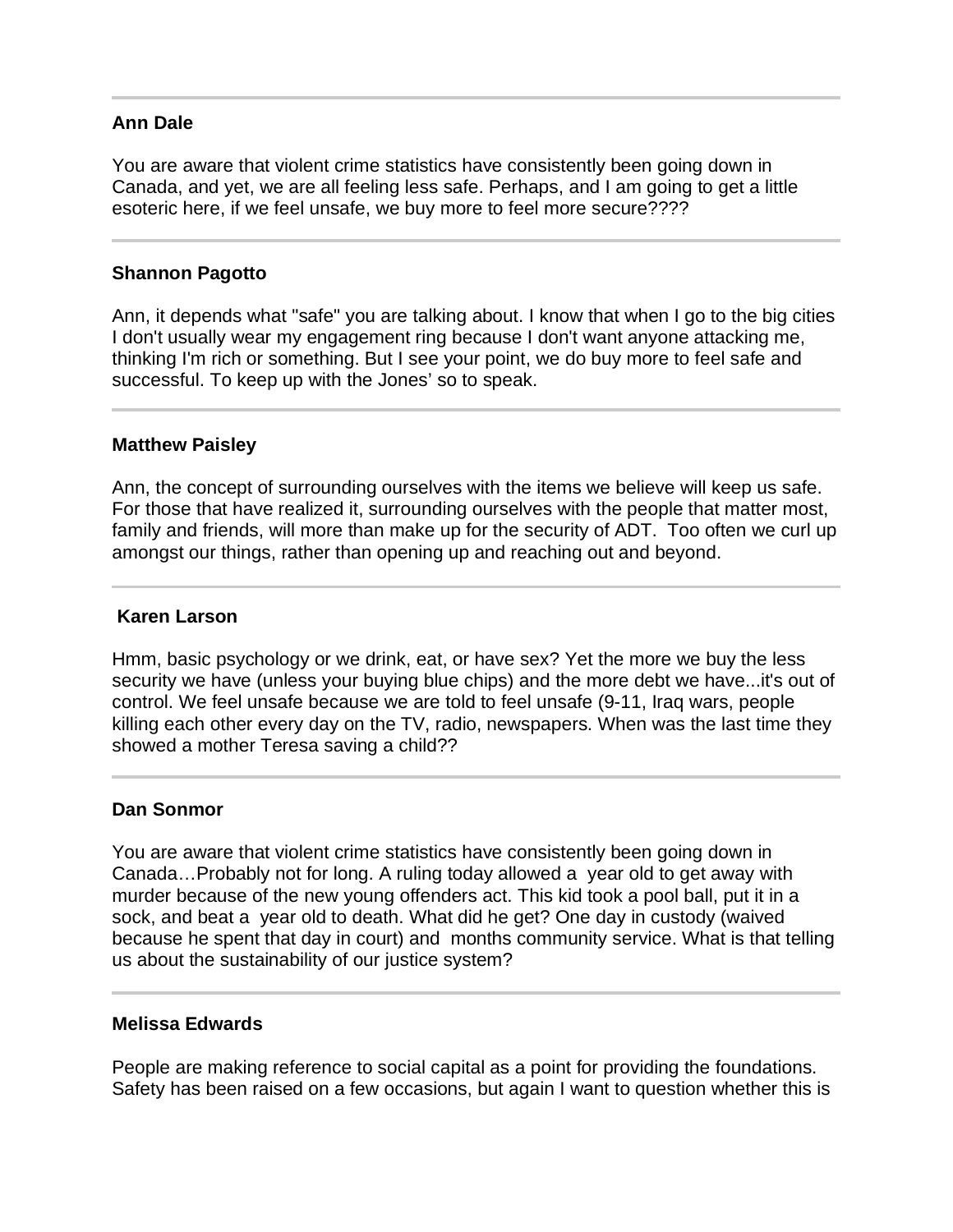something that needs to be legislatively enforced? A key element for social capital is the development of trust... is there a need for individual self awareness (again a throw back to spirituality). To put it more bluntly, there is no point in having sustainable development if we are all dead.

## **Dave Warner**

l

l

Maybe security/personal safety issues go down even further because everyone is more equal (no homeless stealing for food).

### **Lori Marchand**

Melissa, I think taking action before a complete solution reveals itself is important too. Make a change—any change. Don't wait for "the solution," but act without guarantees of success or proof of purchase (Hawken).

## **Joanne Roach**

Lori and Melissa, so we have to conquer our own fears and have some faith in our fellow human (a risky proposition sometimes) in order to get out into our community and take back what is ours?

# **Cassandra Caunce**

Melissa, how does one build trust when no one even trusts the politicians and the corporations in the city?

### **Jennifer Maxwell**

Cassandra, this goes back to Ann's comment about getting the politicians we deserve. Hey, we elected them! Where are all the visionary leaders? Why is it always the corrupt real estate developers and lawyers that go into politics?

### **Lynne Magee**

Because decent people like you and I, all of us here couldn't play the games the way it is done now.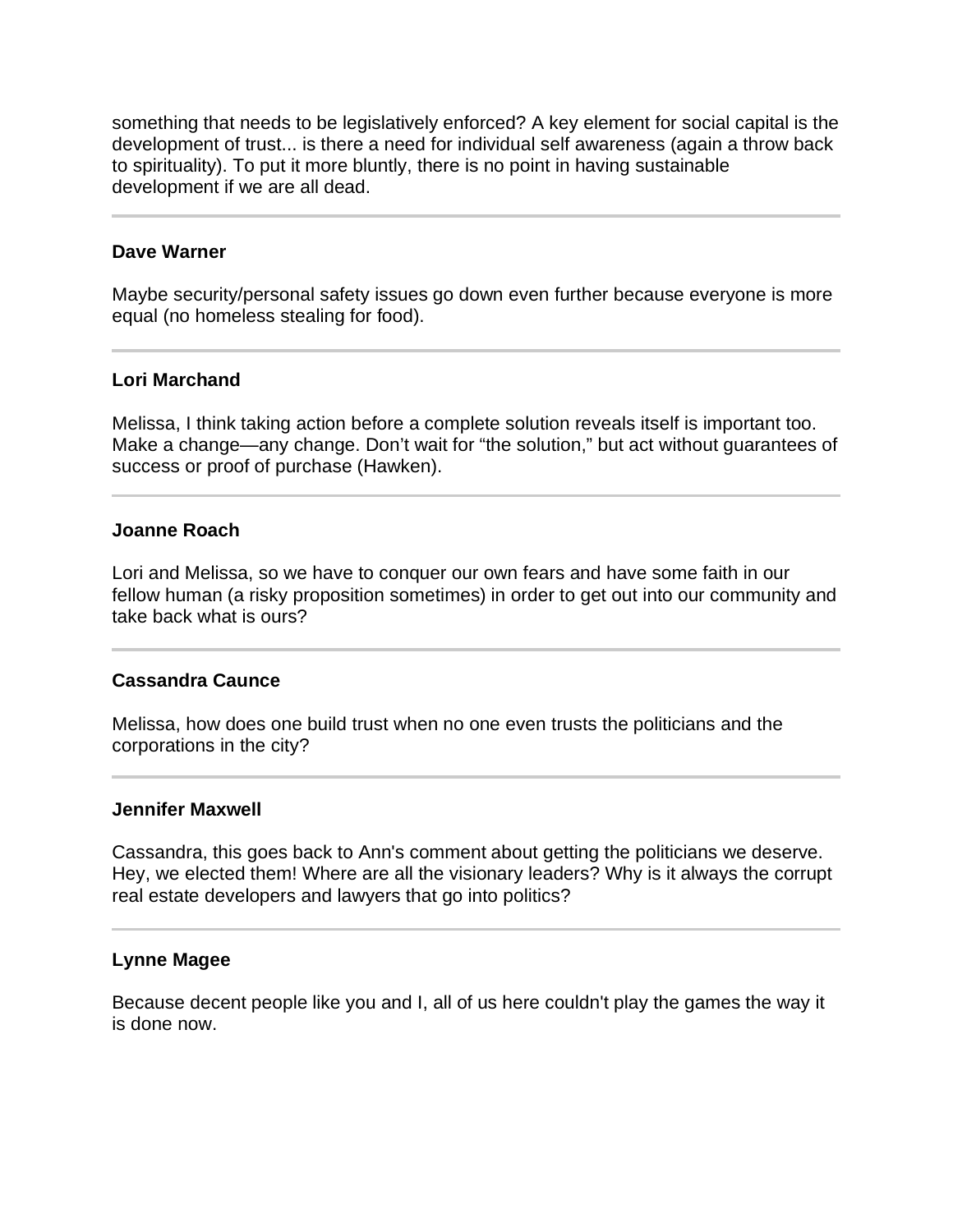### **Karen Larson**

Yes the development of social capital involves trust and building trust involves faith, listening and hearing, and communicating what you have heard back. People have forgotten to talk to each other....

# **Ann Dale**

Cassandra raises a key point, how do you build trust? Melissa?

# **Melissa Edwards**

There are many different approaches to the development of trust which are based within the bounds of the definition of the term. I always like to begin conceptualizations at the micro level. To begin trusting others you must first have faith in your own capacity to be honest and transparent. When there is transparency in the connections between individuals, organizations and even nations then there is a greater capacity for the development of trust. Another view is that trust can be created through institutional mechanisms, such as the basic rules of contract that underpin the legal system. However, this does not necessarily entail commitment to the rules of the game. I believe the organic development of trust from the individual level has greater multiplicity.

# **Shannon Pagotto**

Ann, like in any other relationship. Being open and honest. Trust has to be earned.

# **Erin Gorman**

Increasing trust and confidence in public institutions can be implemented through facilitating discussions around environmental, social and economic goals and improving the quality and quantity of public management.

# **Jenny Onyx**

I do seriously think that social capital is the key strategy, indeed the only one that is going to work in the long term. However I am also beginning to realize that a strong spirituality is needed to underpin the mobilization of social capital. By that I mean a deep sense of connectedness with the land and with each other. And to a larger vision.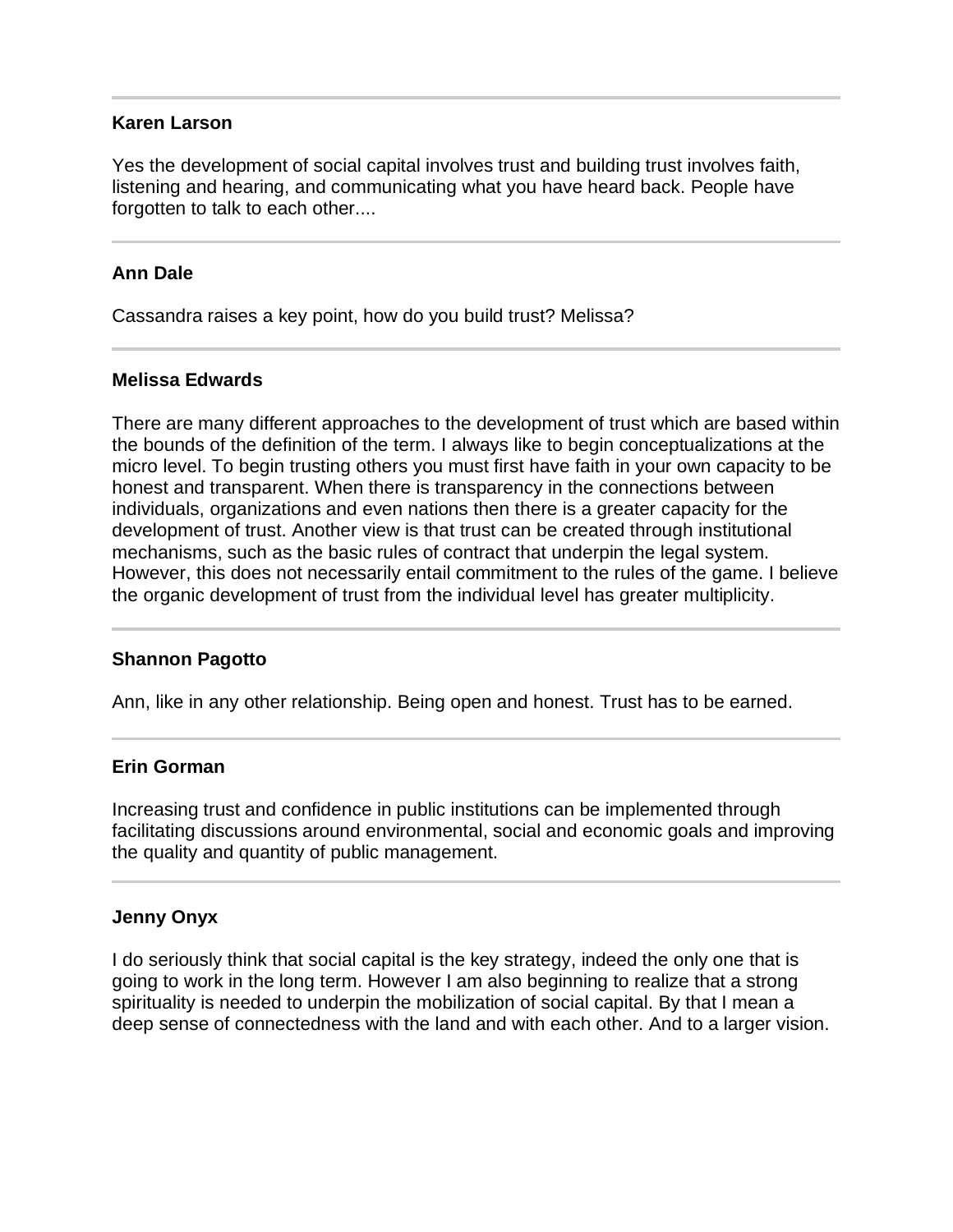## **Shannon Pagotto**

Jenny, I agree but that has to start at a young age. I like to take my kids outside and teach them the importance of enjoying what nature has to offer but it is a never ending battle with video games and TV.

### **Lynne Magee**

l

Jenny, hard to do in a city - find a connection with the land. Green spaces, roof top and community gardens will help, not to mention increase natural infiltration. I think we need to realize how interconnected all our actions are, kind of like spider webs.

## **Toni Bragnalo**

Yep, people need to acknowledge and appreciate their natural environment, otherwise why would they care or work to protect it.

### **Jennifer Maxwell**

I too have been seeing the need for a larger vision (globally), but cannot grasp at what level that vision needs to operate to achieve sustainability. Any thoughts on this Jenny?

### **Lori Marchand**

Respect the human spirit- Paul Hawken.

### **Jenny Onyx**

Jennifer, an interconnected universe. That is the vision. Starting with the fascination of watching an ant work.

### **Ann Dale**

This comment by Jenny makes me think of the e-Dialogue on Cosmology, Education and Sustainability that we held in January, 2003.

If anyone is interested, you may want to look at it in the e-Dialogues archives.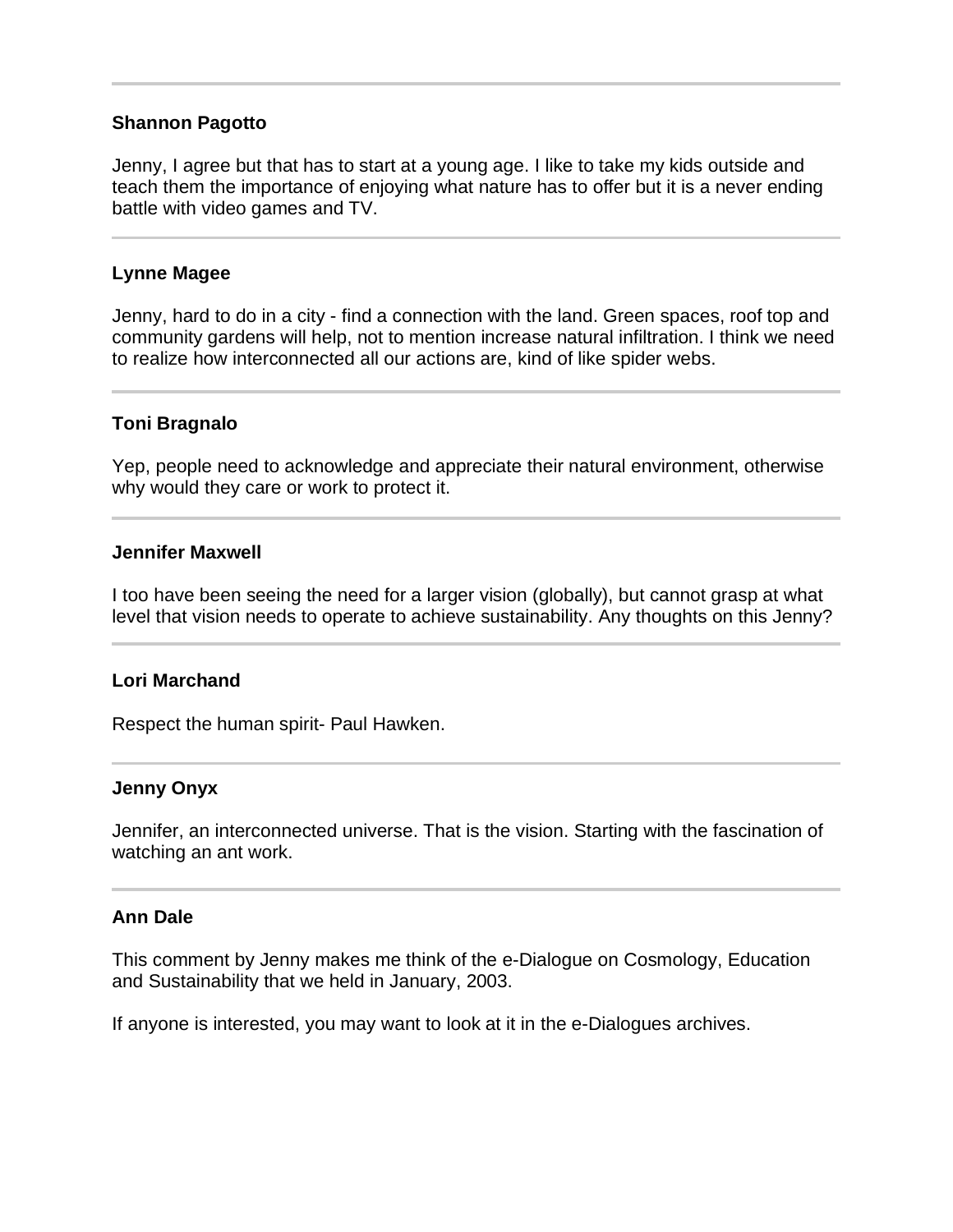## **Murray Ball**

The ups and downs of the international markets are really hard on communities with specialized economies. The power of stock market fluctuations or pressures from countries with large economies and can determine the viability of a community. We can organize and spiritualize and educate and invest in our own communities, but sustainability is still a gamble with no guarantees.

### **Dave Warner**

l

Good point Murray. Maybe markets need to see changes. The Sustainability Index comes to mind as a move in the right direction.

#### **Matthew Paisley**

Globalization is not necessarily the evil of the world. The strategy for communities is to develop within themselves a solid footing, making the most of their social, environmental, and economic capital. Thereafter reaching out to the global community, with all that advantages of technology, will result in the development of strong interlinked web - one that will sustain itself, because the individual sections are sustained themselves. It all stems from the smaller community first looking inward, before going global.

### **Joanne Roach**

ı

Matthew, are we talking about a bottom up solution? Individuals to families to community to globe, each strong on its own and stronger because of its connection to all the others?

### **Lori Marchand**

I think that people start by seeing the need for change in their own lives, acting on it, then suddenly developing an awareness or simply noticing others that do the samelikeminded people and from there a new synergy of ideas spawns and visions begin to take shape.

### **Lori Marchand**

 "To begin trusting others you must first have faith in your own capacity to be honest and transparent. When there is transparency in the connections between individuals,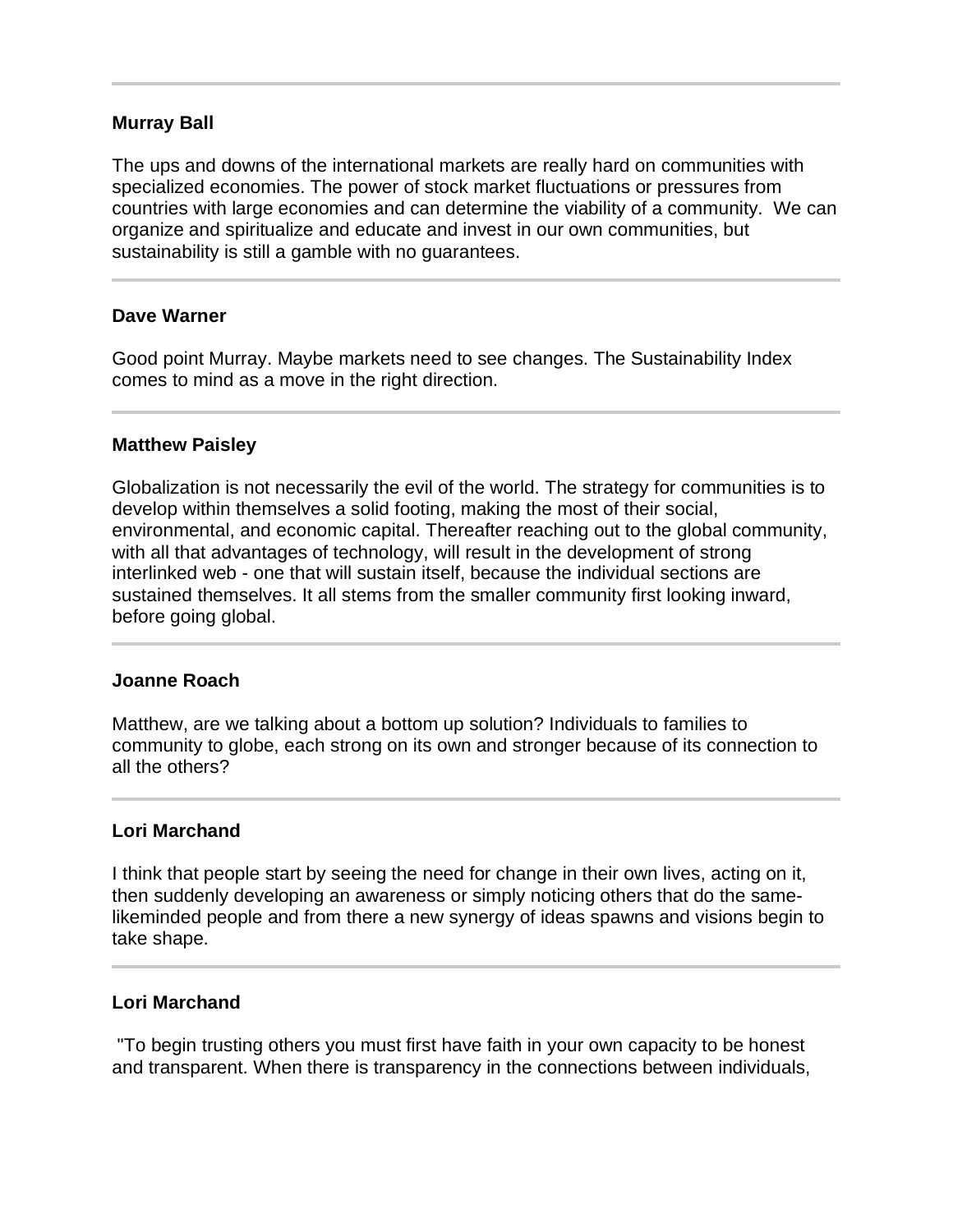organizations and even nations then there is a greater capacity for the development of trust." I totally agree with that simple truth.

## **Jenny Onyx**

 Well, we have been on something of a roller coaster ride today, from hope to despair and back again. Like all good riddles, this riddle of life gets more complicated and fascinating the further we go. Thanks for some fascinating dialogue.

## **Ann Dale**

Thank you, dear learners, for trusting me to participate in this great experiment, our first learner-led e-dialogue. I am truly honored to be able to teach you. I look forward to tomorrow's dialogue about governance and sustainable communities.

### **Day 3: Governance and Sustainable Community Development?**

### Question 1: **What can and should governments do?**

### **Ann Dale**

Ī

Today, we will be discussing governance and sustainable development. I believe Dr. Onyx wants to reframe the questions a little, Jenny, over to you.

### **Jenny Onyx**

OK, lets start with the question, what can and should governments do?

### **Dan Sonmor**

Governments should listen to the people that they were elected for and not to special interest groups. The special interest groups do not take everyone's thoughts or wishes into consideration. What can Governments do? I hate to be cynical, but usually Government just spins its wheels and does a whole lot of nothing. Committees are formed and try to solve problems without taking into consideration the trials and errors previously done by other committees.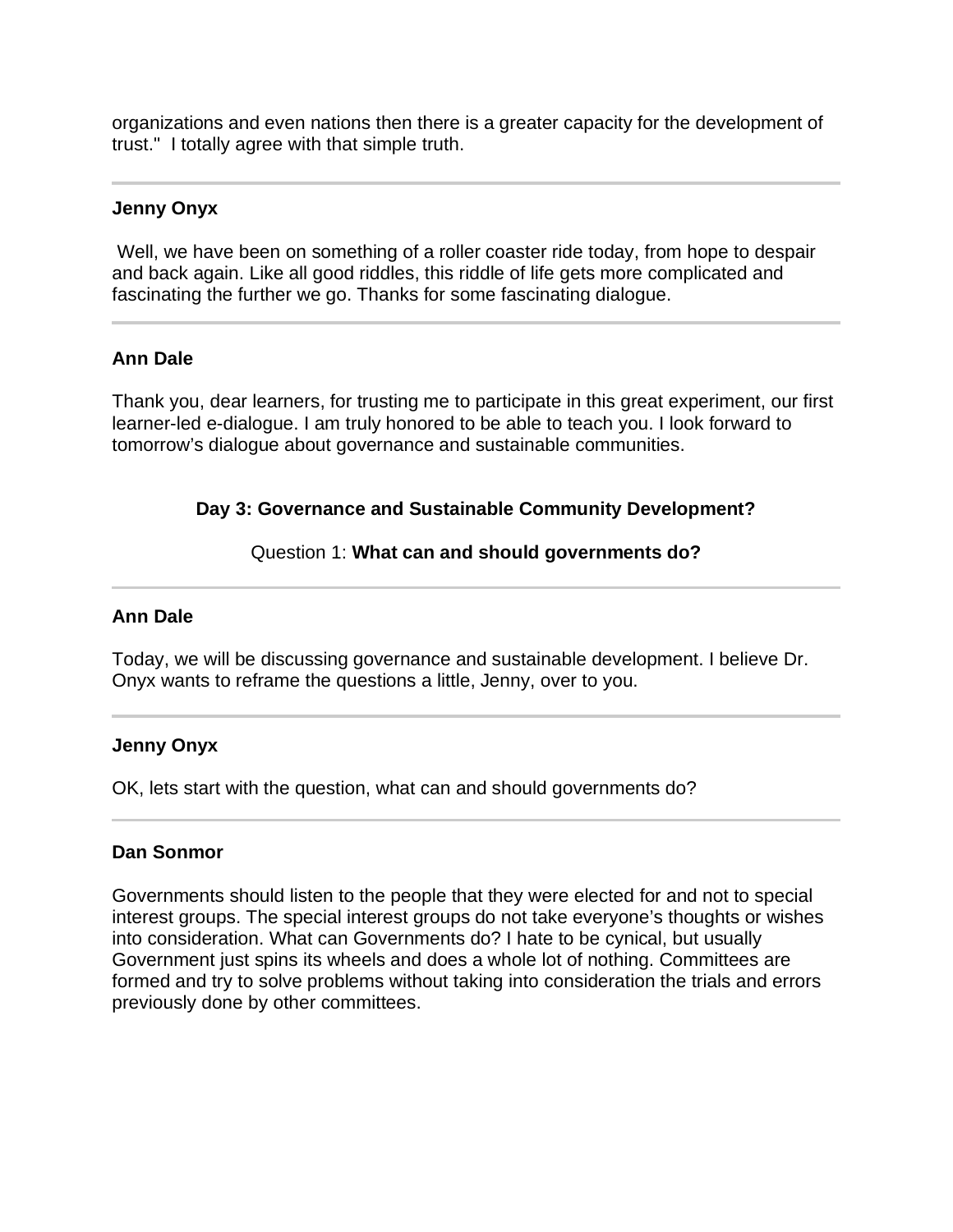### **Rae-Ann Shaw**

I agree Dan, good points. It would be helpful if government allowed for meaningful public participation, as they are supposed to be representing us!

#### **Rae-Ann Shaw**

I think that government should lead by example and get their own house in order. I also think they should commit resources towards sustainable development and try out new, innovative technologies.

### **Matthew Paisley**

l

I don't think that we can get away from governments, though Dan. Governments are a very needed aspect of society, even with its spinning wheels. I too work for the feds, and definitely see their shortcomings. Still, all of their "wasting of time and spinning of wheels" are deemed to be necessary, as they may be making decisions that may be precedents for the future. The governance of communities can have a dramatic effect in the eventual success of its sustainability endeavors. Through successful and successive governance, many characteristics of a sustainable development can be seen, including controlled population, efficient basic civic amenities, adequate infrastructure, efficient transportation planning, effective environmental infrastructure, an efficient health-care system, and adequate governance services.

### **Melissa Edwards**

Mathew makes a valid point here. Perhaps we can explore the relationship between the role of government and the role of civil society for good governance.

### **Dave Ewanishin**

A lot of rural/urban planners work with national political elite's and multinational corporate leaders to manage sustainability crises. The problem is that these designs and strategies can duplicate the social and organizational problems that helped to produce the same problems in the first place.

#### **Murray Ball**

There have been variations on this approach. Switzerland structures its government so that individual people must vote on all significant legislation - very strong connection to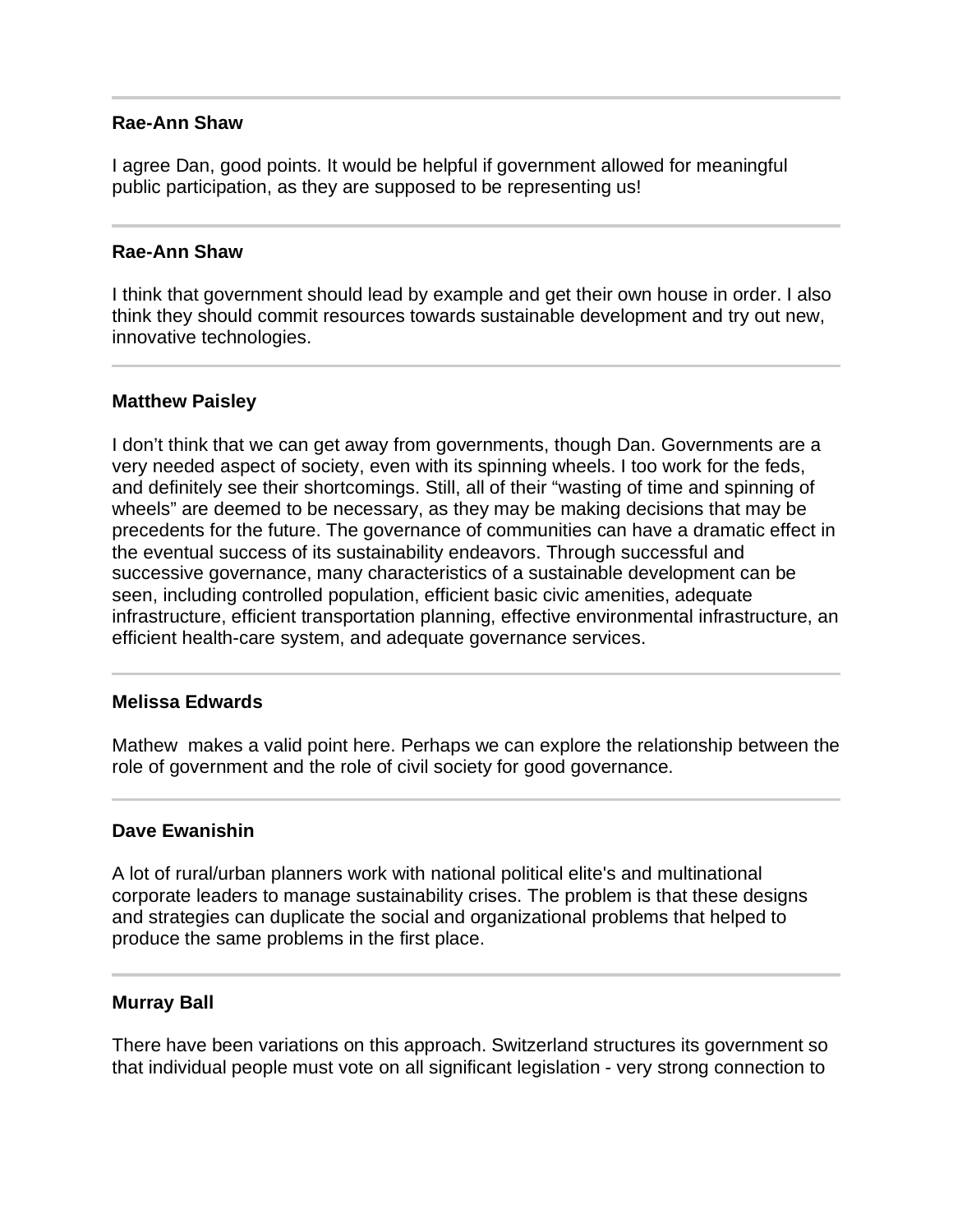civil society. The question is whether this works any better than other governance structures.

### **Joanne Roach**

Murray, in Canada, I think you would have to overcome alot of apathy and out and out hostility toward government to get that level of participation.

## **Dave Ewanishin**

There is a lack of incentive to control the rural/urban drift particularly for skilled and qualified people at the community level. People are attracted to urban centers in search for jobs where major factories, businesses and other employment generating activities are located. With this in mind, the government could add extra incentive to make the rural areas more attractive. But the bureaucratic system itself takes quite a while to get projects approved; consequently the community may lose interest due to the delay and other priorities at the national level. So I guess this poses more problems than answers.

### **Joanne Roach**

Dave, this really rings true on Salt Spring. Even positive and benign projects get mired in many levels of approvals and bureaucracy.

### **Erin Gorman**

Hopefully we haven't already exceeded the Earth's carrying capacity. Slowing the rate of population growth will enable us to have more time to find solutions and start acting responsibly with regards to sustainability.

#### **Joanne Roach**

Jenny, I think that government restructuring and formation of coordinated multistakeholder groups would be a start.

#### **Dave Warner**

I

Governments should do all they can to promote sustainable development. For example: 1. Education - From children (school curriculums) to adults 2. Influence business and industries in the direction. For example, all government projects must be sustainable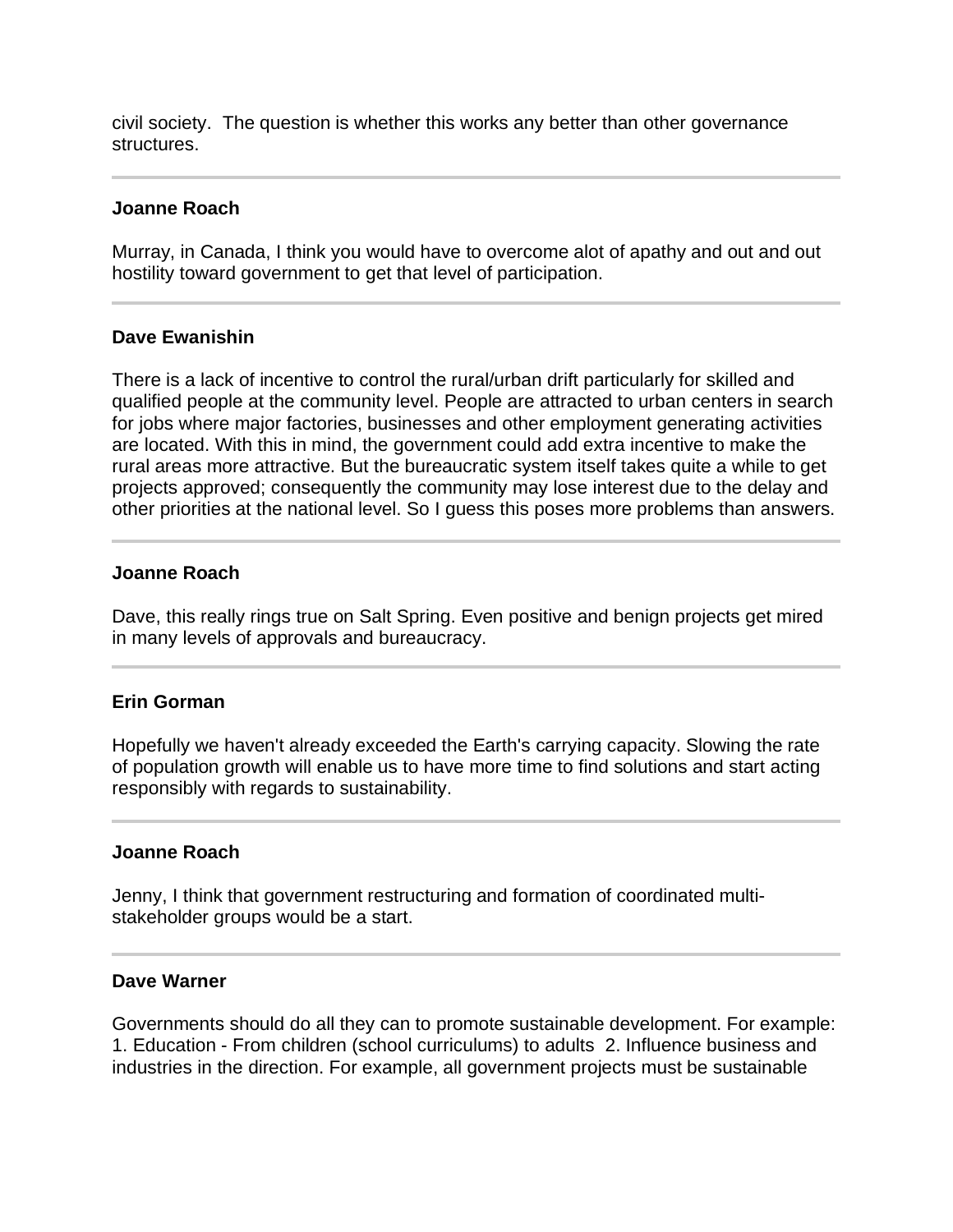and bidders on those projects must outline their own sustainability 3. Influence the general public by setting the example. Develop their own sustainability plans.

#### **Rae-Ann Shaw**

Dave, all federal departments are required to submit a sustainable development strategy every 3 years under the Auditor General's Act and progress is submitted to Parliament.

### **Dave Warner**

֦

Rae-Ann, I believe examples like these show some hope that we may be moving in the right direction

### **Lori Marchand**

Rae-Ann does this include plans for sustainable employment in rural areas?

#### **Matthew Paisley**

Lori, how can it not? Sustainable employment in rural areas must be employed for the report to be complete, covering all areas. Admittedly, I have not seen, or heard, of our agencies report...

#### **Murray Ball**

I think governments must balance the economic, social and ecological needs of society. These three imperatives need to be balanced on as local a basis as possible, as we are all well aware. They must be able to connect with other governments on an international level to effect global governance that actually represents all communities and not just the powerful ones (world federalism).

#### **Jenny Onyx**

Governments are actually crucial in this whole process, but they often go in the opposite direction. What I mean by that is that governments have a neurotic compulsion for "command and control" mechanisms instead of facilitating mechanisms. Social capital can be nurtured or (very easily) destroyed, but it cannot be commanded. The World Bank has suggested a new maxim for themselves..."do no harm".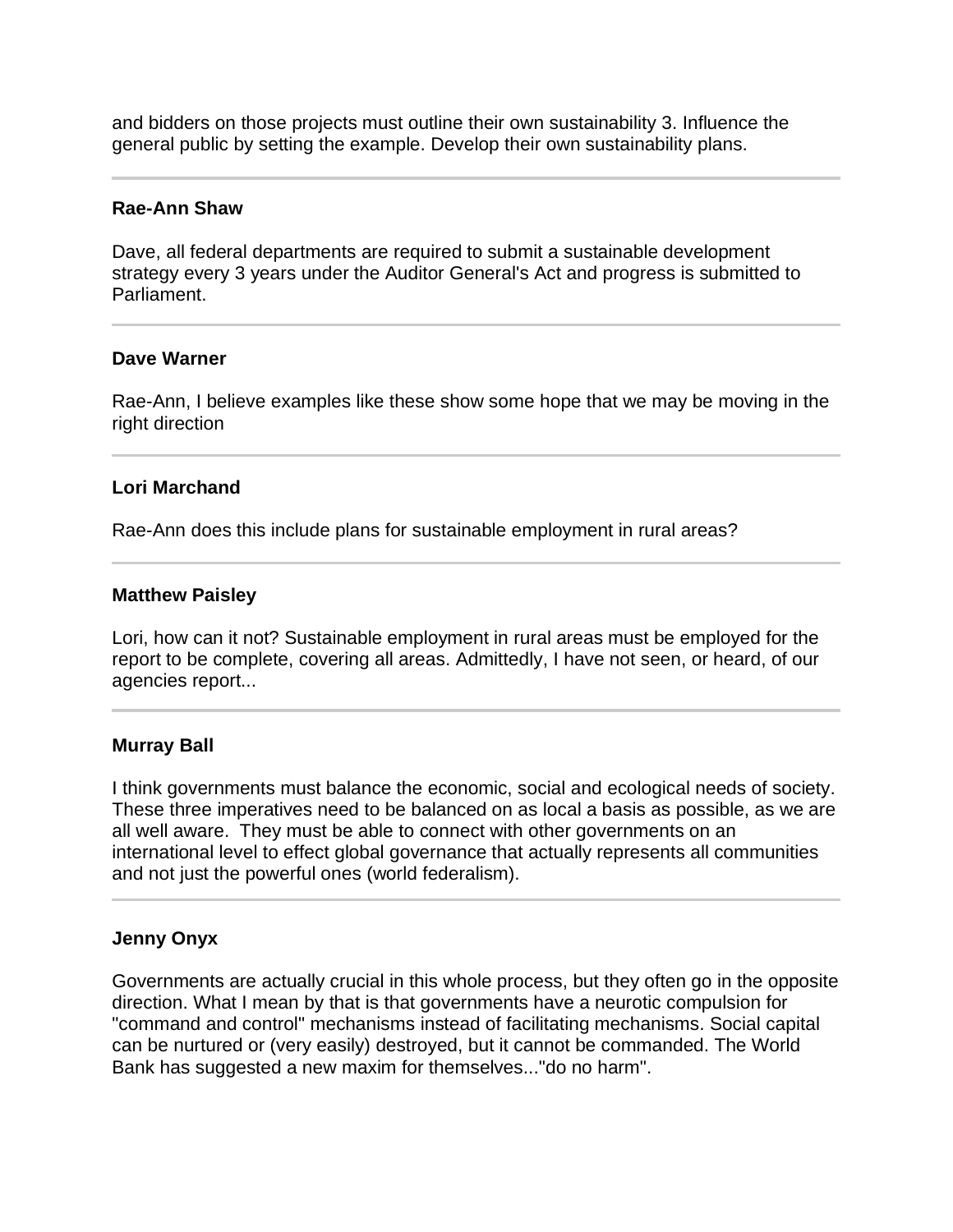# **Lori Marchand**

Good Domestic Governance: "Without a foundation of good governance, no amount of outside assistance will produce sustainable development." -- Undersecretary of State Paula J. Dobriansky, May , 02. Almost every aspect of sustainable development will be affected by:

- the quality of civil society
- political participation and decision-making
- responsible and reliable governance.

Because good governance is the fundamental requirement for progress and sustainability, improving it should be a primary government strategy.

Reference: http://usembassy.state.gov/tokyo/wwwhgl0469.html

### **Melissa Edwards**

I would like to pick up on the idea of political participation and brainstorm some of the ways this could be enabled.

### **Lori Marchand**

Melissa, cities have many existing roles and responsibilities, which must be carried out in an environmentally responsible fashion. Cities plan land use and transportation systems, manage solid and liquid waste, often manage water and energy utilities, administer building codes, build and maintain infrastructure, and more. In other words, cities' traditional roles and responsibilities are absolutely at the center of what needs to be done to seize the opportunities to promote sustainable communities This research paper indicated that government involvement at the city level was key, since these governments have more flexibility than governments at higher levels.

### **Rae-Ann Shaw**

Lori, no, it doesn't which I feel is something lacking in SD strategies-they don't take into account the social imperative. PWGSC's SD targets are about reducing GHG emissions, solid waste, training, etc.

### **Joanne Roach**

Melissa, like other aspects of sustainability, I think that good governance is built from the bottom up. Like our web of communities from yesterday. So how do you attract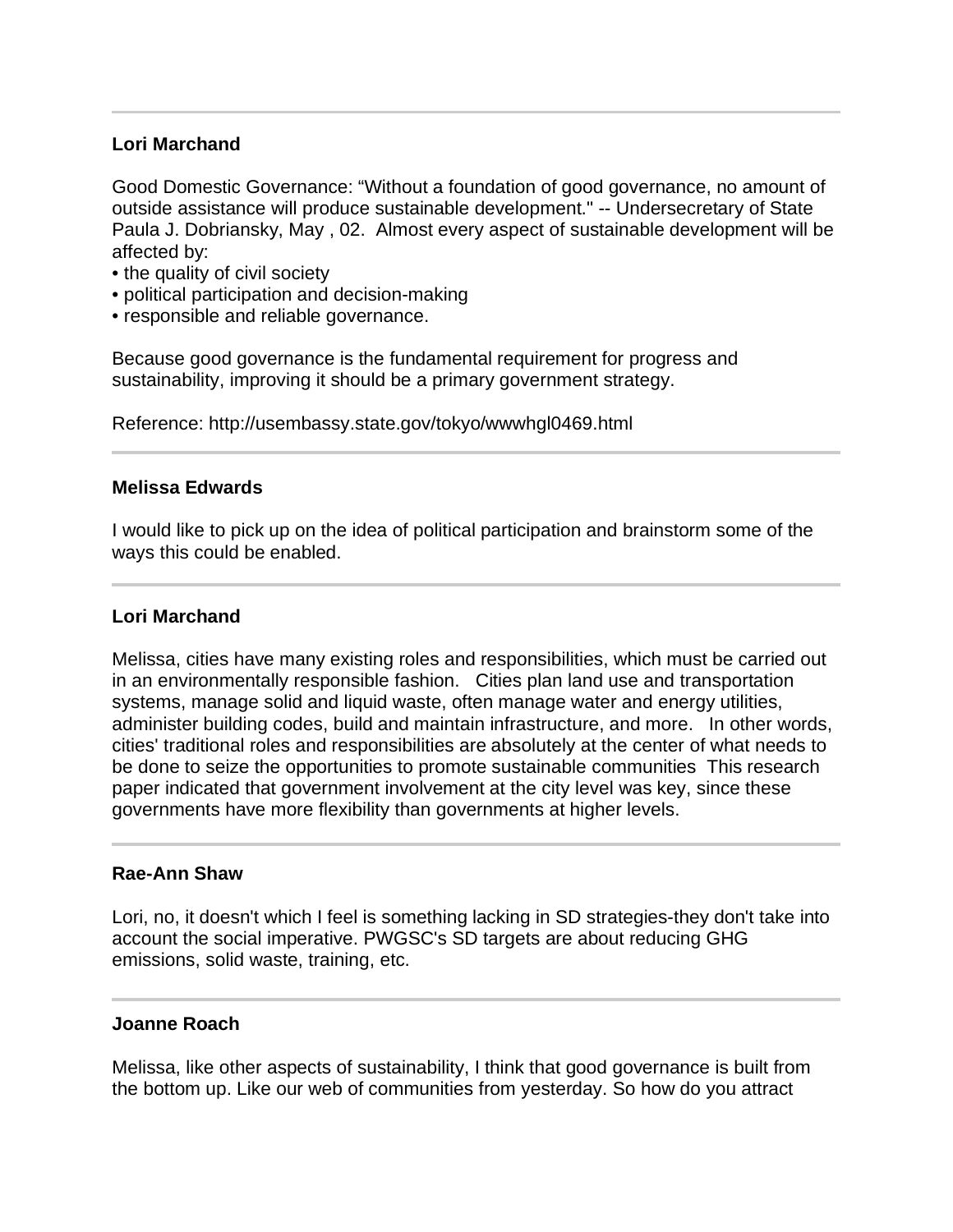knowledgeable thoughtful people to the game of politics? I think an indirect way is to encourage involvement in NGOs.

## **Ann Dale**

 Perhaps governments should stop trying to control and monitor, and lead by catalyzing new strategic alliances, reinforcing community networks?

## **Jenny Onyx**

I agree with Ann. How specifically can this be done?

### **Dave Warner**

Ann, I think these days with decreased government budgets and less employees, that this may be the only way to go. Some sort of hybrid public/private partnership with a sustainability slant.

# **Ann Dale**

ı

Without pre-empting Rae-Ann, I sit on the Commissioner for the Environment and Sustainable Development's external advisory committee, and I don't believe the Sustainable Development plans are mandated to include any reference to rural communities. Excellent idea, however.

# **Cassandra Caunce**

I'd just like to add that it is much easier to pick on government for "wheel-spinning", as Dan so gracefully pointed out, because they are more in the public eye and under scrutiny. Businesses have just as much of that going on...it's just not open to the public to see.

### **Ann Dale**

Cassandra, bang on, bureaucracy is not systemic to governments, but rather, large organizations, big business. Yes, scale enters into it again.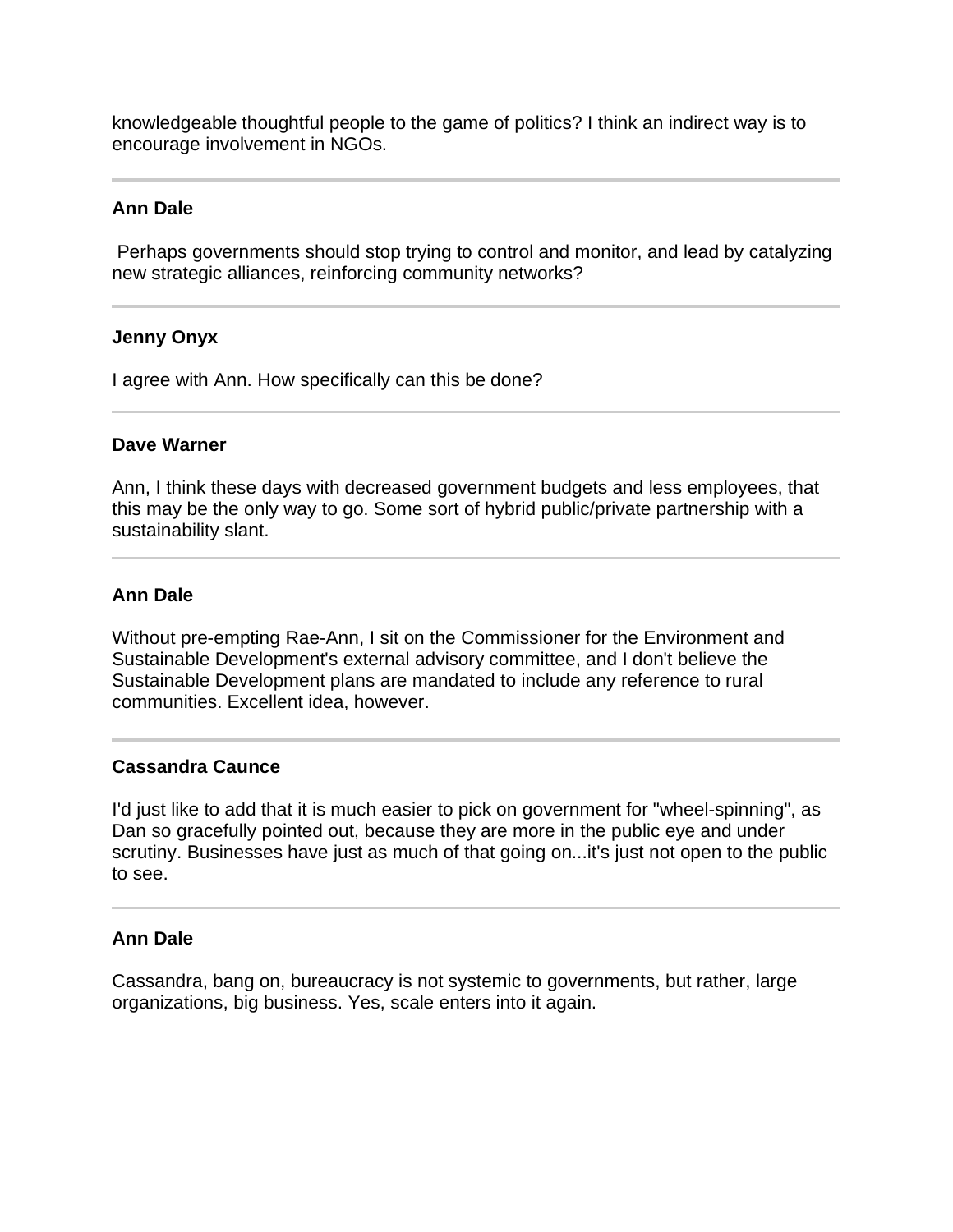# **Cassandra Caunce**

Jenny, by fostering community involvement - whether it be through information sessions or free ice cream days - they should act more as facilitators rather than controllers.

## **Dan Sonmor**

 $\overline{a}$ 

Unfortunately, as Matt so brilliantly stated, government does have a specific role, and that role is to ensure things do not spin out of control. However, as Rae-Ann said, the Feds are trying to lead by example with SD strategies and getting their own house in order.

## **Matthew Paisley**

Dan, this is a problem. It must be difficult to manage the second largest country in the world, with 30 million people, when individual, and smaller communities, cannot ratify solutions to their sustainability issues. Perhaps the best thing the feds can do is give the tools and support to the smaller groups, and then foster growth from there.

## **Rae-Ann Shaw**

I agree with Ann-perhaps undertaking consultations with stakeholders within communities to agree on a broad-based, long-term strategic vision for the city, using tools such as city development strategies would help communities achieve their SD goals.

# **Lori Marchand**

Rae-Ann, a good example of a city with a long term strategic vision that utilizes the "indicators" Matthew introduced on Day 1: Local Initiatives Awards Winner: For excellence in governance for sustainable development. City of Hamilton, Ontario Canada. Vision Renewal. In 90, the Hamilton/Hamilton-Wentworth launched the Sustainable Community Initiative, which through a two-year consultation process with the community, developed VISION for the region. The community consultation process identified 11 key areas that required major policy shifts including:

- natural areas and corridors
- water resources
- air
- waste
- energy use
- land use
- transportation;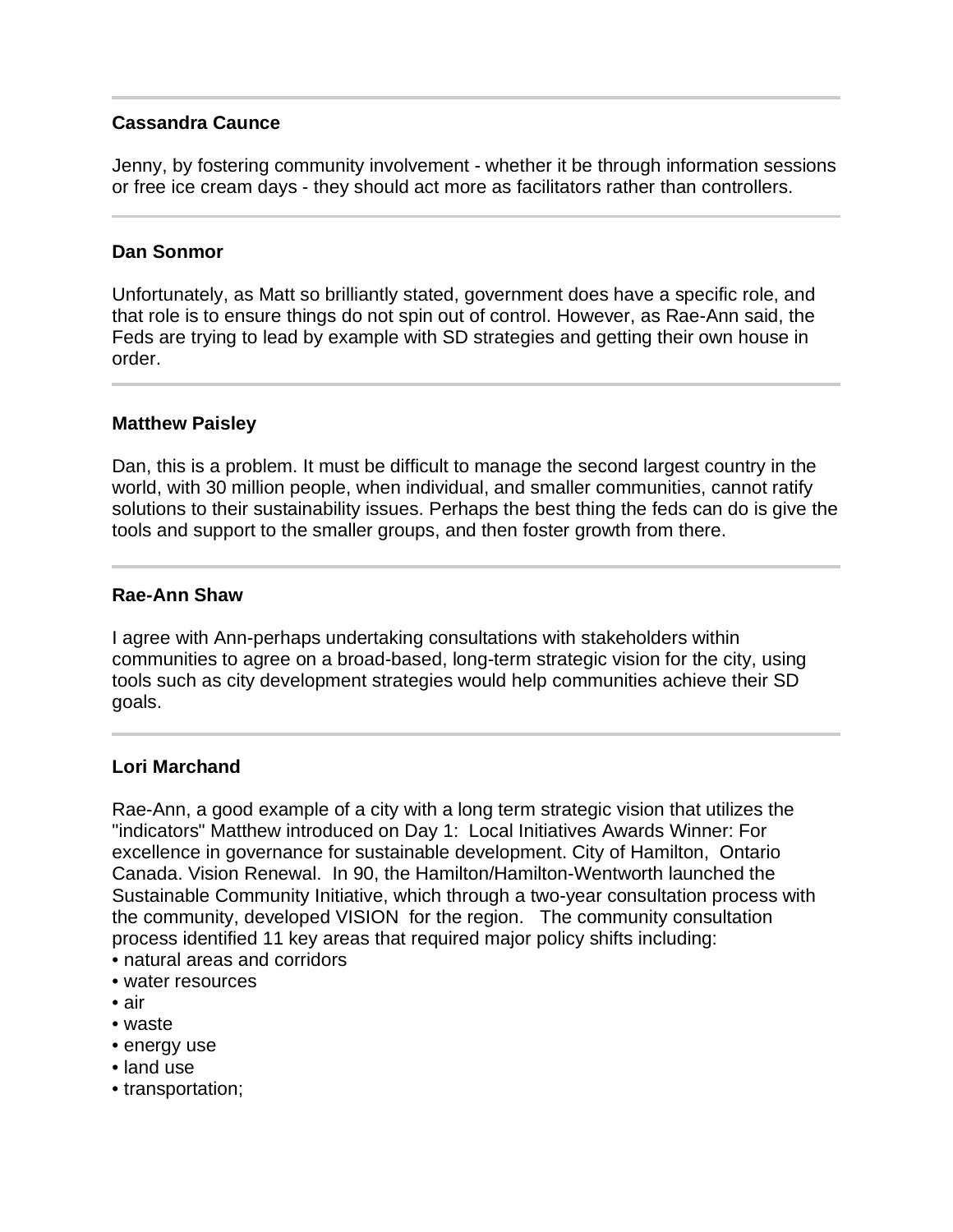- health and well-being
- community empowerment;
- the local economy;
- rural economy.

In addition, they identified 300 recommendations related to these areas. In 94 The Sustainable Community Indicators Project was established to develop a set of community-developed indicators for measuring the community's progress towards achieving VISION. Once a year, on Sustainable Community Day, the community gathered together to evaluate their progress and to determine priorities for the upcoming year.

## **Melissa Edwards**

I

 $\overline{a}$ 

Lori, you are also making an important between the role of government at different levels. In order to reduce the levels of bureaucracy and make government systems more sustainable perhaps there needs to be a redefinition of the roles at different levels. What does everybody think?

## **Ann Dale**

What about governments adopting the subsidiary principle, that is, that decisions should be made closest to the people responsible for them?

### **Jennifer Maxwell**

Ann, I agree with the principle of subsidiary, but think as I have mentioned a couple of times in the past couple of days that we need an overarching vision and leadership. Here is a quote from the United Nations Development Programme's Development for Governance for Sustainable Human Development document

 "Whatever the structuring of the collectivities and layers of governance within a nation, the degree to which responsibility rests at the lowest levels at which it can be effected - the degree of subsidiary -- is critical to the degree of participation and inclusiveness. This is not only a matter of empowering individuals and organizations – of pushing power down -- but also a matter of taking higher collective responsibility, especially, at the national level for defining the moral basis and vision of society, for human rights and human dignity, for poverty, livelihood, equity and for care for the environment. There needs to be development at both the "lower" and the "higher" levels of the social holarchy."

### Reference:

http://magnet.undp.org/cdrb/LENJOY1.htm.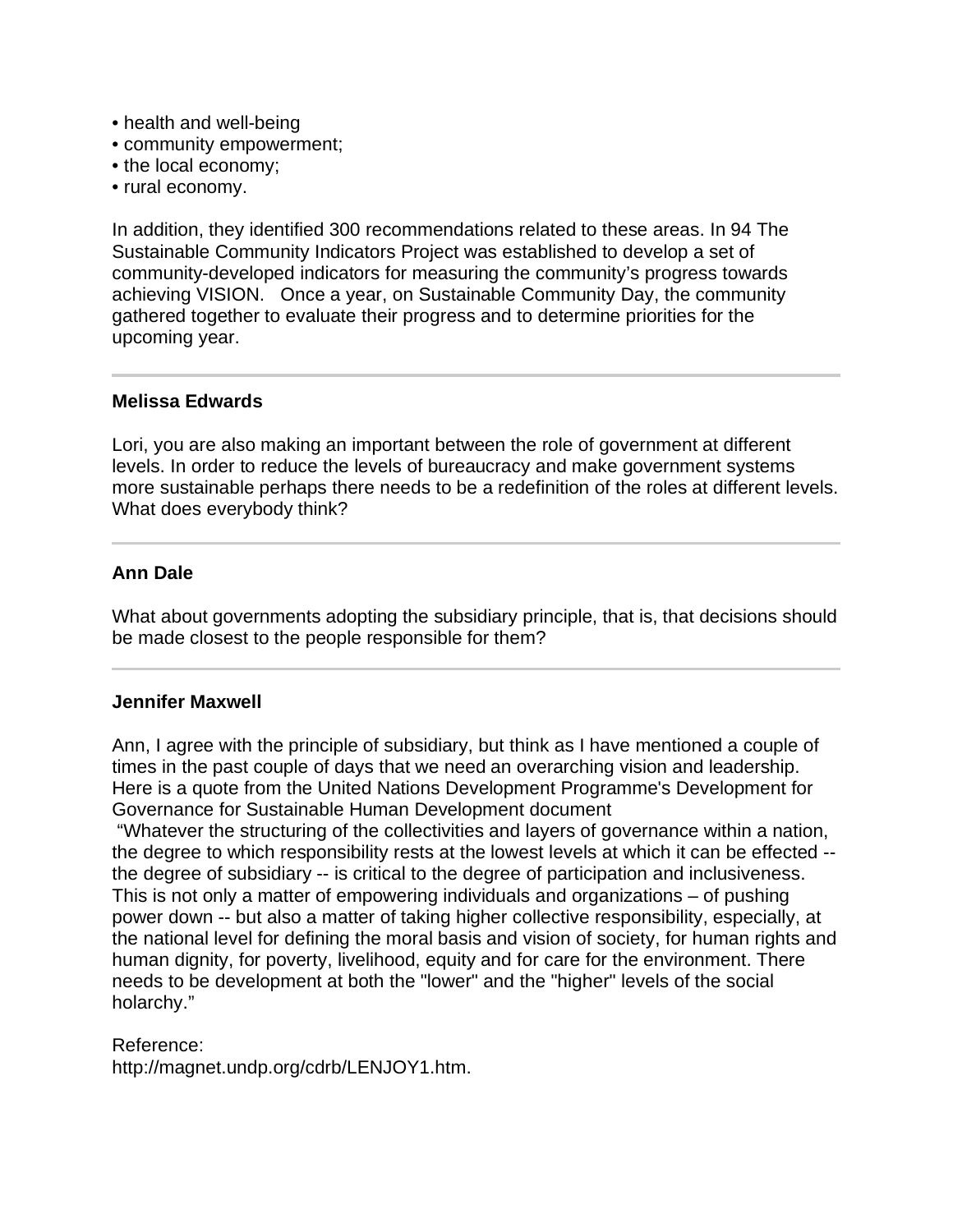### **Matthew Paisley**

Jennifer, would it not be better for individual communities to develop within their own styles and ideals, rather than impose a national mandate on them. I doubt the "Shoot, Shovel, and Shut-up" \*Alberta Attitude would make it on Salt Spring Island. \*Reference unknown ;).

## **Rae-Ann Shaw**

Matthew, if we had every community doing their own thing, wouldn't that create a bunch of closed loops not interacting with one another?

## **Cassandra Caunce**

Good one Matt (as always, you clever lad…). I think that guidelines on a national level are required. Guidelines, not regulations, which allow for flexibility and customization. Bioclimatic zones will dictate the true needs - an assert the individuality - of a region.

### **Melissa Edwards**

So should government be responsible for opening the nodes between the systems?

### **Matthew Paisley**

 Rae-Ann, only if they themselves were to close that loop. In the development of a development plan would be the incorporation of creating a support structure with other groups. Given time, I believe we would have a nation within a nation, all having come together with a common goal. Developed within individual groups, and fostered by the governing body.

### **Melissa Edwards**

Another role for government perhaps.... and a richer vision would be created through consultation with those who are to support this vision in their everyday lives...participative democracy??

### **Lori Marchand**

Melissa, a little off the topic maybe but that reminds me of when Greenpeace came to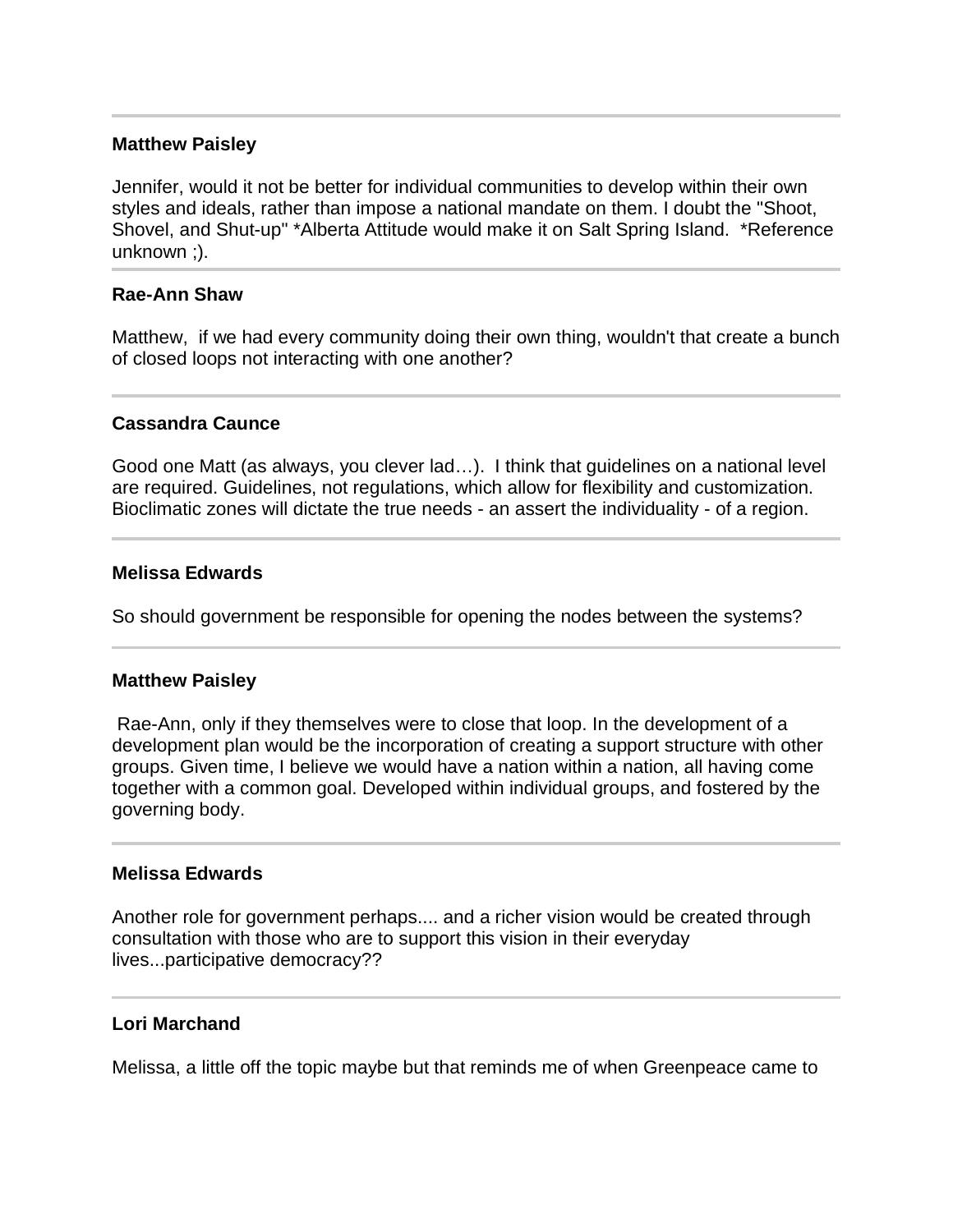Alberta and installed solar panels on the premiers house, only to have him remove and discard them himself.

## **Rae-Ann Shaw**

Overall, I agree with the principle of subsidiary, but think as I have mentioned a couple of times in the past couple of days that we need an overarching vision and leadership. I agree Jennifer. Without vision and leadership, nothing would get accomplished.

# **Cassandra Caunce**

I found a wonderful website hosted by the EPA (I think) that is geared towards communities and helping them achieve their sustainability goals. A lot of fantastic resources there - including multiple success stories. I think I might email it to my local city hall!

Reference: http://www.sustainable.doe.gov/ .

### **Jennifer Maxwell**

You are also making an important between the roles of government at different levels. In order to reduce the levels of bureaucracy and make government systems more sustainable perhaps there needs to be a redefinition of the roles at different levels…Yes, but there are some fundamental principles that all levels of government should operate under to increase social capital and facilitate sustainability:

- political legitimacy and accountability
- freedom of association and participation
- a fair and reliable judicial system
- bureaucratic accountability
- freedom of information and expression
- effective and efficient public sector management
- cooperation with civil society organizations

### Reference:

United Nations Development Programme. Capacity Development for governance for Sustainable Human Development http://magnet.undp.org/cdrb/LENJOY1.htm.

### **Dave Warner**

I think that is possible that we run the risk of increasing bureaucracy if the government is left to champion sustainability on its own. Ann mentioned yesterday the GVRD Sustainability plan (don't remember the specific name) but this is in fact created by a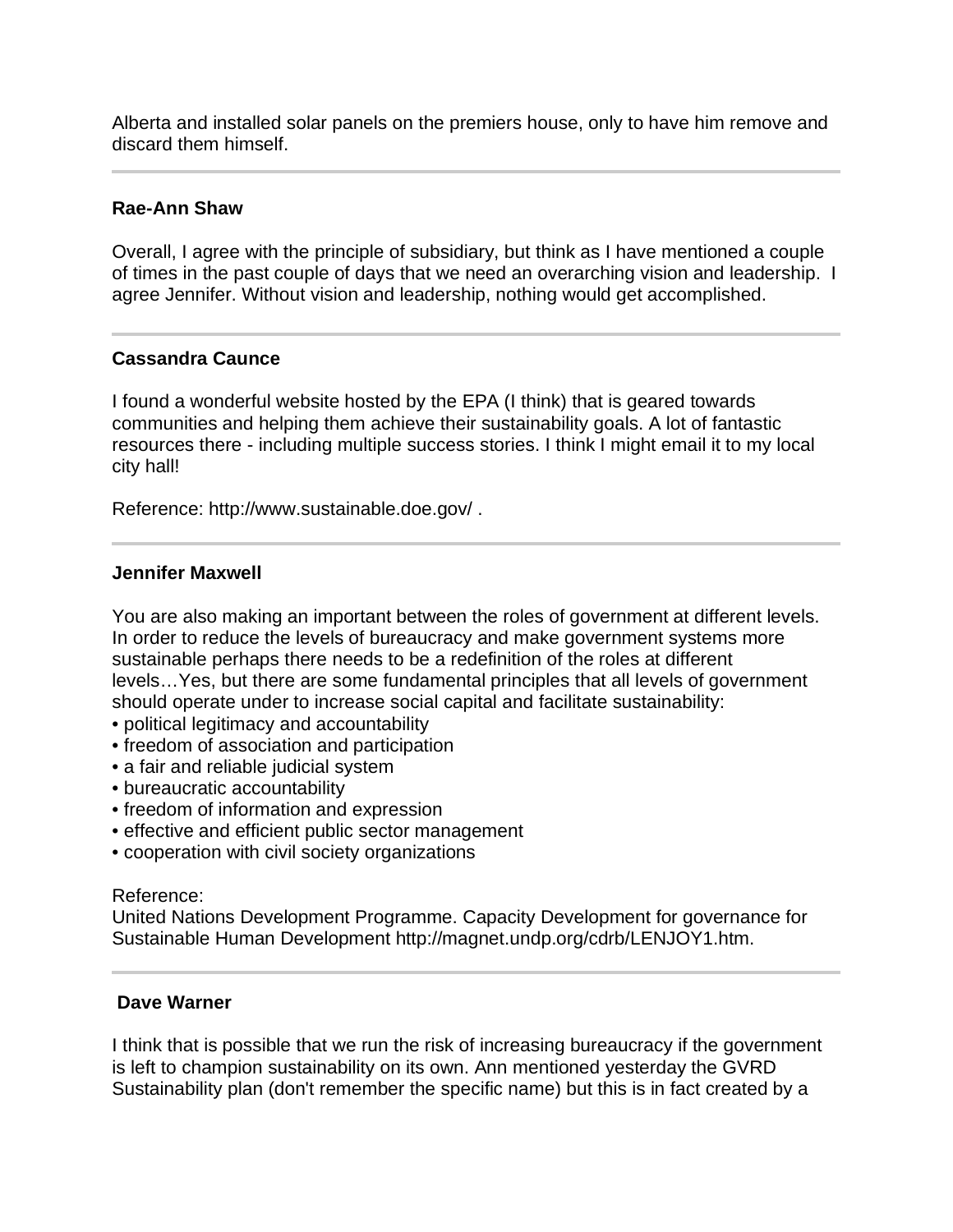building full of bureaucrats. With the potential for the need for more to implement their plans.

## **Cassandra Caunce**

In order to reduce the levels of bureaucracy and make government systems more sustainable perhaps there needs to be a redefinition of the roles at different levels… I couldn't agree more. It's the turn around time in the decision making process that can be a real killer for a simple, yet important project. If it takes too long, the community loses interest. It's hard to keep their attention so it must be used wisely.

## **Ann Dale**

Cassandra, you raise the important point about direct action, perhaps we get the governments we deserve?

## **Jenny Onyx**

No one is talking about Multi-stakeholder round-tables. What are they and what do they have to do with good government?

### **Dave Ewanishin**

Jenny, I believe that non-government governance ultimately governs the government. Yes indeed! Everything from voting to town meetings with all the stakeholders involved help bring back the power to the community.

### **Ann Dale**

Dave, what can overcome plans made by bureaucrats?

### **Dave Ewanishin**

Collaboration among citizen and community groups and a willingness to engage in meaningful dialogue rather than procedural grounds and the delegation of responsibility to elected officials. It is a politics rooted in direct participation by citizens and community groups.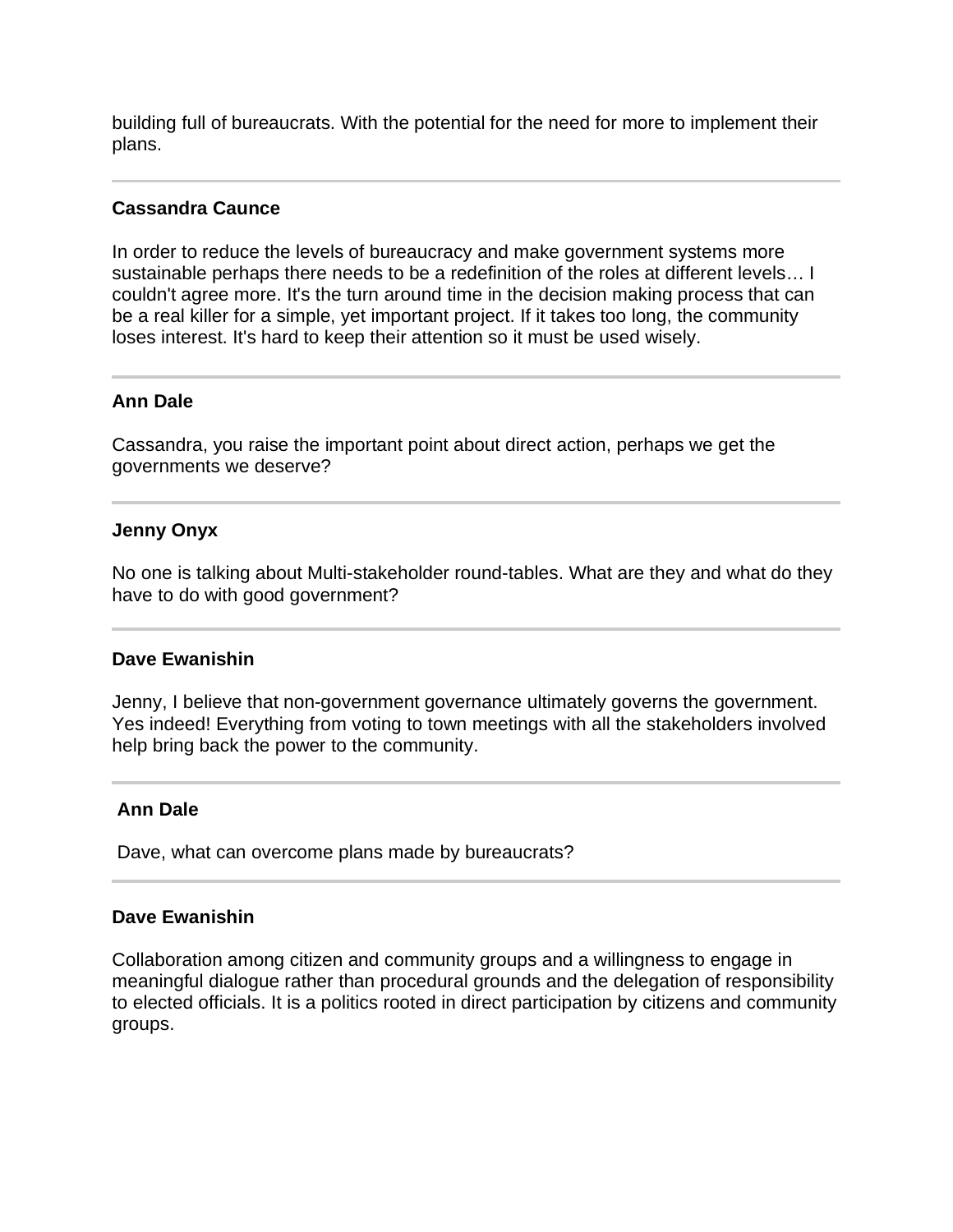### **Erin Gorman**

Stricter land use planning from the "City" would ensure that the consequences of urban growth would be minimized. Being positioned on a smaller scale the municipal government is in a better position to actually make a difference, educate, and really get their message across. Not only for large cities but Townships, Corporations etc.

## **Dan Sonmor**

Ī

No one is talking about multi-stakeholder round-tables. What are they and what do they have to do with good government? Jenny, we touched on this in the Aquaculture assignment with Ann. Bringing in everyone's views is important. But, as I stated before, I feel getting those viewpoints on a one on one basis will bring more truth and honesty to the forefront. Intimidation at a round table is very significant, even when dealing with the most trivial issues, let alone significant ones such as SDS.

### **Melissa Edwards**

Dan, this observation concerning intimidation, advocates an important role for government at the roundtable [Smile]

### **Ann Dale**

One example of how cities like Toronto are beginning to see the necessity for new governance structures: From the Canadian News Wire, September 2003: "It's time for Toronto to have a governance structure that reflects our city's size and complexity," says Elyse Allan, President and CEO of the Toronto Board of Trade. "Regardless of what promises are made by mayoralty candidates, or what the election outcome is, our city won't be able to thrive if the decision-making process remains the same." In a report released today by its City Governance Task Force, the Toronto Board of Trade calls for changes that would radically alter how decisions are made at City Hall. Strong leadership: Effective city governance depends on strong leadership, clear lines of accountability and overall sound management. The Task Force believes this is best accomplished in a structure that empowers the Mayor and an Executive Committee to deliver a vision and a strategic plan for the city. "We're a city of 2.5 million people and we're adrift - we have no direction," says Allan.

### **Cassandra Caunce**

Jenny, multi-stakeholder round-tables are an admission by government that they don't know everything... But really, they are a great tool for getting valued input by concerned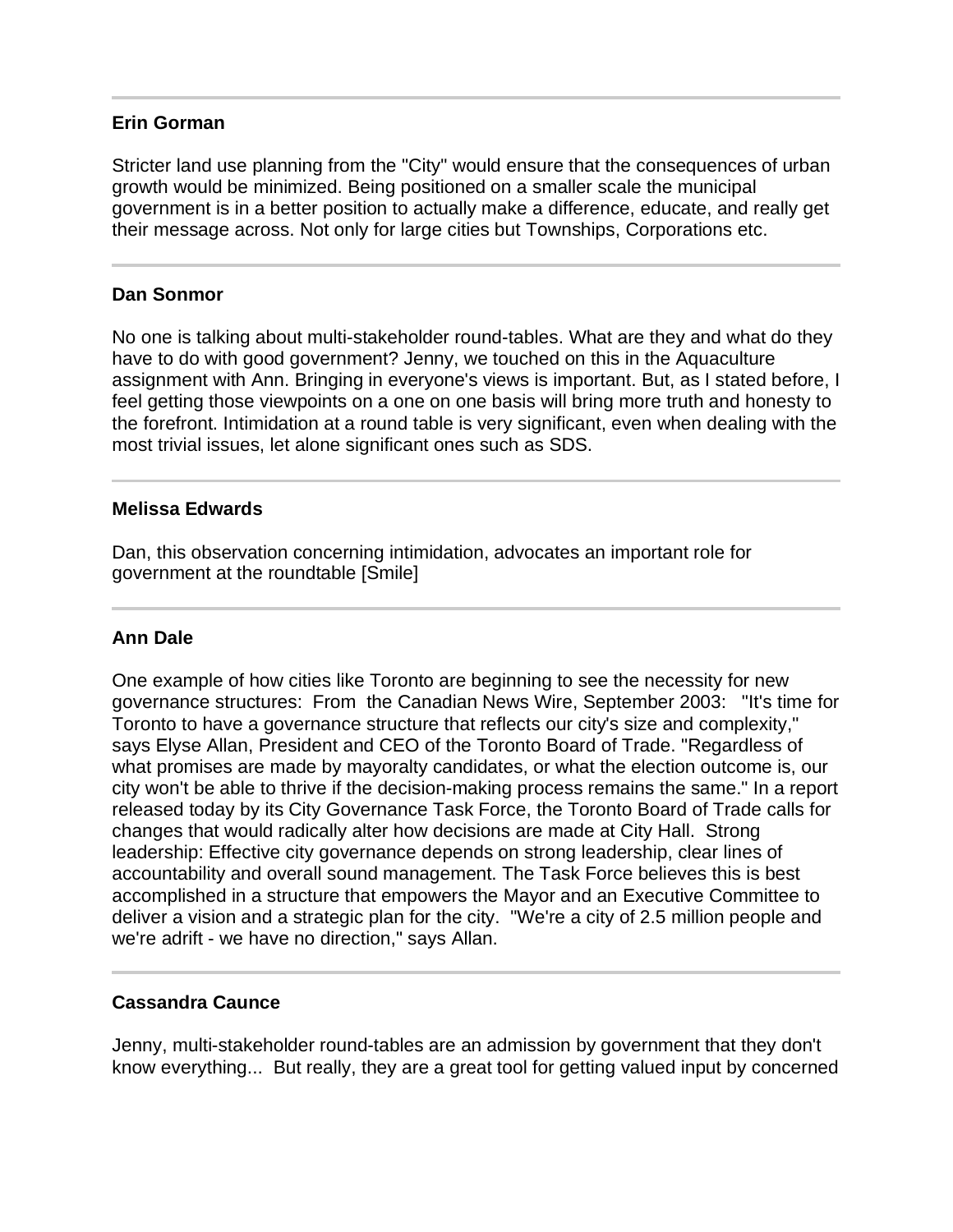parties, technical or not, on a particular issue. I think they worked really well in the BC Land Resource Management Planning (LRMP) context.

## **Murray Ball**

 $\overline{a}$ 

We have seen this kind of planning process in our community. It does result in addressing local concerns, but there are problems - the process can be dominated by input from groups with large resources (and financial stake in the outcome). Another shortcoming is the tendency to exclude radical ideas due to the compromising nature of the process.

# **Lori Marchand**

I wonder if "good governance" is only as effective as the strength of the community itself?

## **Dave Warner**

What can overcome plans made by bureaucrats?

Ensure that plans aren't made by just the bureaucrats alone but instead multistakeholder groups. I think bureaucrats like the GVRD need to be made more accountable to the public. There has been a number of cases where the GVRD has had public consultation on development of a certain plan, only to have the senior bureaucrats throw out all the comments and write the bylaw/plan they wanted in the first place.

# **Ann Dale**

Dave, with your kind permission, I shall use your phrase "a politics rooted in direct participation by citizens and community groups" in my meetings in Ottawa. Or perhaps "a politics influenced by the direct participation of citizens and community groups"? Isn't this dependent on an informed and engaged citizenry?

### **Dave Ewanishin**

Ann, yes, awareness of all the issues for the particular community would have to be presented in a way so that all members of the community would be on the same page. Most likely the simplest form of government would have to be involved being Town Council but also any corporate leaders and or representatives in the community.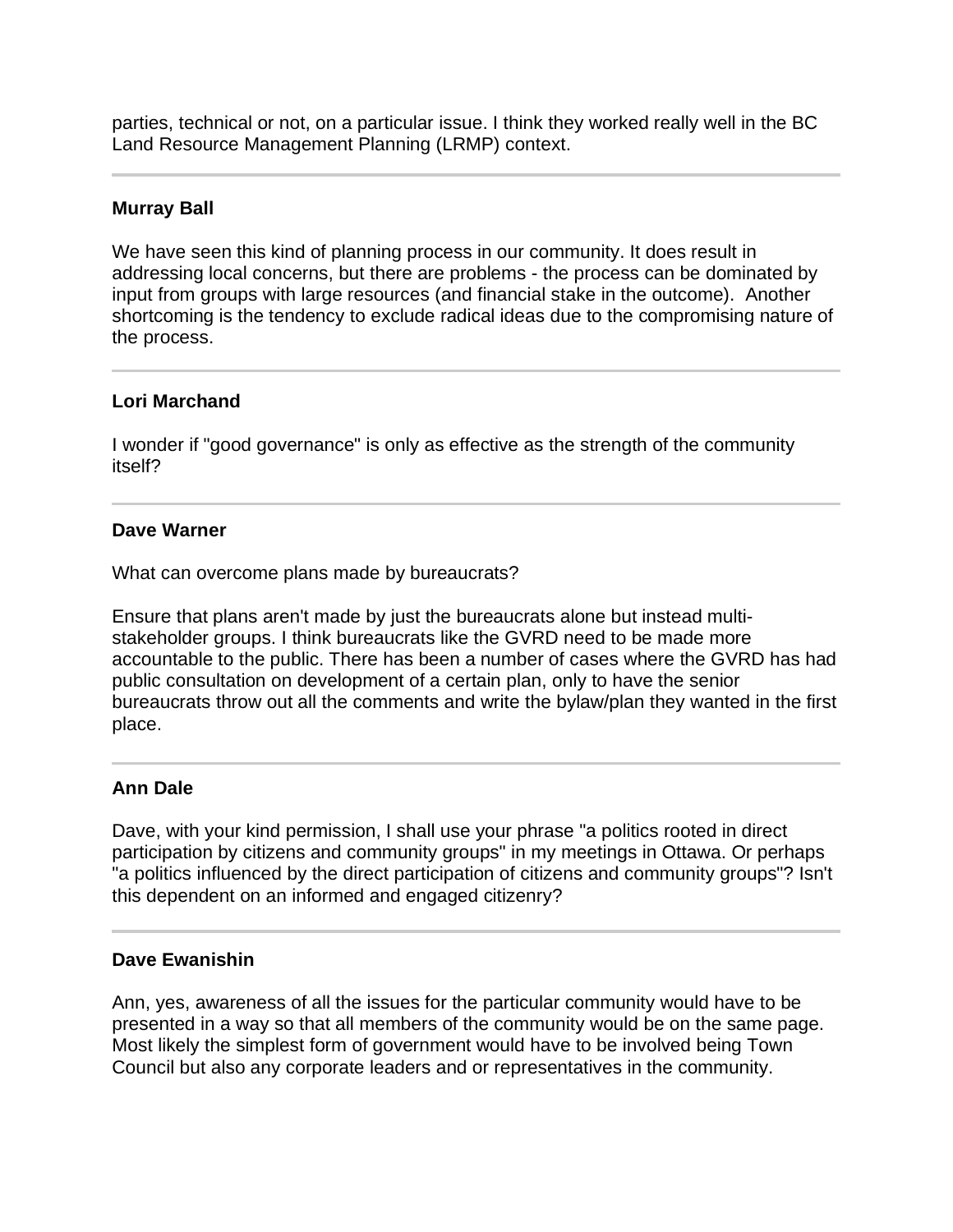### **Jennifer Maxwell**

I believe in the concepts of participatory decision making processes, but question the efficiency in practical applications. Is this being used widely anywhere?

### **Rae-Ann Shaw**

l

Jennifer, the public consultation process is sometimes required under the Canadian Environmental Assessment Act for certain projects.

## **Jenny Onyx**

Jennifer, I don't think it is easy, but yes, there are lots of examples of it in operation, from the village level to the national (Switzerland) to the recent UN initiative WSIS.

## **Joanne Roach**

Here is one of the constraints identified in a paper I read today: • failure to develop a shared ethic – uniting all levels of government and all global communities under a mutually agreed upon goal to manage resources in a sustainable manner.

Reference: http://www.earthsummit02.org/es/issues/Governance/whatgov1.pdf

# **Jenny Onyx**

l

I have problems with this notion of leadership, as Ann knows. What kind of "strong leadership"? When people use that term they usually mean that they intend to get really autocratic. Or else others want them to. What about shared or dispersed leadership?

### **Cassandra Caunce**

Jenny, that's a toughie. In my experience, you typically need someone who is the driver of the bus - leading the way in a general direction. If you don't have someone driving, you have everyone arguing over which way to go. Someone has got to have the final word.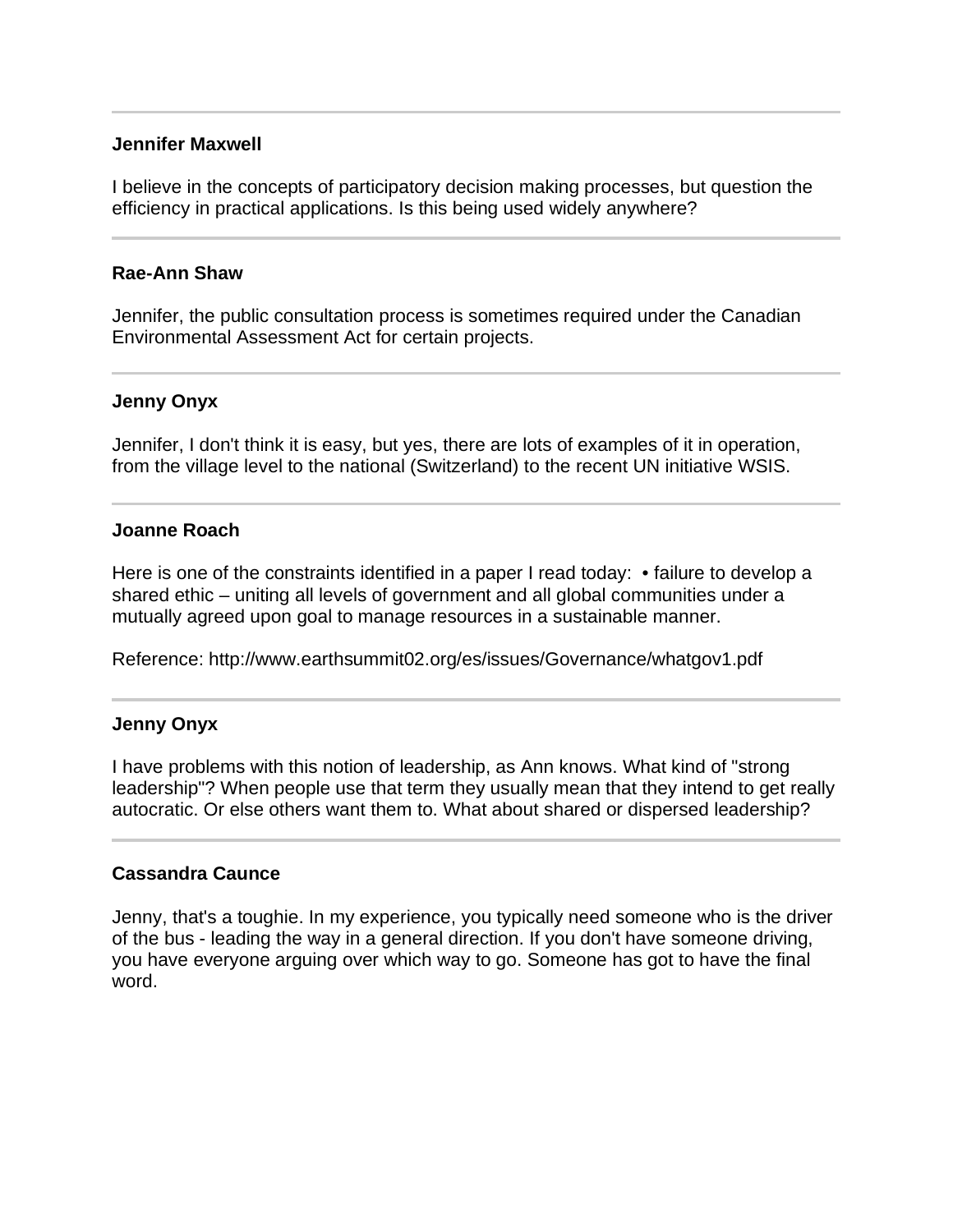## **Lori Marchand**

Just playing the devils advocate here, but at the other end of the spectrum, decentralization, and specialization too for that matter, doesn't that also come into play? A dilution of accountability?

## **Murray Ball**

l

As Lori pointed out earlier - shared decision-making is only as good as the individuals or community doing the sharing. We still need to worry about autocratic or poorly developed decisions.

# **Ann Dale**

Acceptance of the value of public participation to decision-making is not universal in business or government. Too often, it is "more used as a symbol of an expanded democracy, i.e. for optics, than for its real purpose of contributing to the decisionmaking process." Evidence is mounting that the Canadians are becoming disillusioned about participation. This is reflected in a l995 public poll (Ekos, 95) indicating that most citizens want to be consulted on major issues but are cynical about their ability to influence government decisions. A recently released study by the Canadian Policy Research Network supports the findings of others that citizens are dissatisfied with current approaches to public participation. Thoughts?

### **Rae-Ann Shaw**

Ann, I would agree with that statement. For the government, I thought a lot of public participation is undertaken merely to keep them off the 6:00 news.

### **Dave Warner**

In any public consultation process our companies have done we have had great participation at the beginning of hot topics. Day to day topics or issues that take awhile to come to a conclusion end up with people getting bored and the loss of participants.

### **Cassandra Caunce**

Initial thoughts are that it is easy to think your vote doesn't make a difference when it's part of such a vast population size. You are more likely to be listened to - attentively - in a smaller community than in a large one. Of course, if you are a parent, you might not think so… \*grin\* .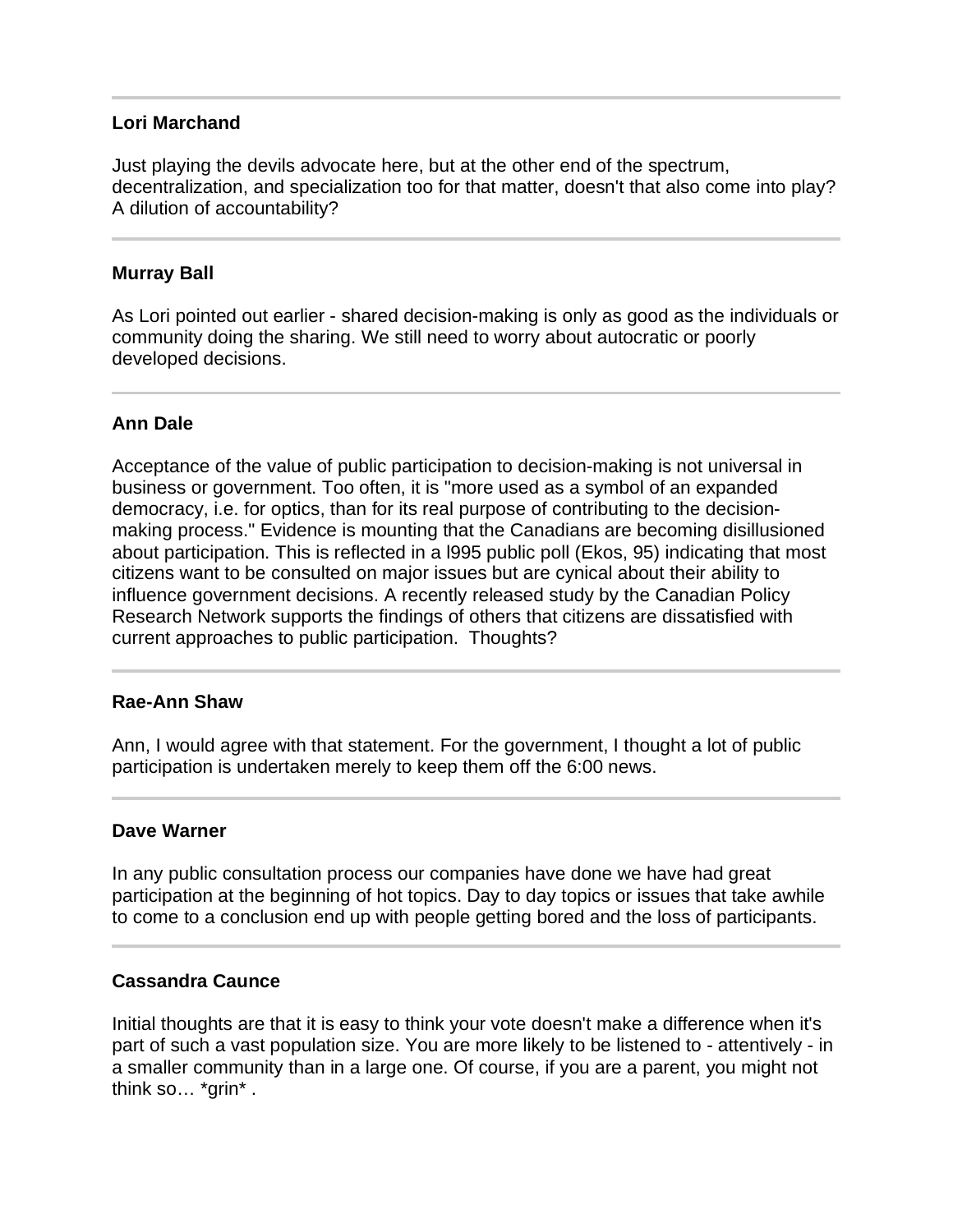# **Lori Marchand**

l

 $\overline{a}$ 

In response to Ann's question:

That reminds me of the Salmon Aquaculture policy problem (video by Nitya Harris). There are so many stakeholders, and regulatory groups it would make your head spin, yet nobody really has a voice. The research scientist who sent thousands of letters asking the government to address the environmental aspects? First Nations issues? etc. Not to sound negative, but no wonder Canadians don't have confidence in their participation efforts.

## **Joanne Roach**

Ann, what I find discouraging is the vocal minority. Sometimes it is the people with the most tenacity and resources that wield the most influence, not necessarily the ones that have all the facts. This happens continuously on SSI. A public meeting will be crowded with disgruntled members of a specific group and the silent majority is nowhere to be seen. I think this can really lead to lopsided decision making at times.

# **Cassandra Caunce**

Joanne, this made me think of "The squeaky wheel gets the grease..." Combined with Dan's comment about presenting your case right, I suppose if you are grumpy enough and cause a big enough kafuffle (that's a technical term) someone will listen to you to make you go away. Isn't that what kid do? Scream until they get what they want? Maybe we should just take a more simplistic approach to getting attention.

### **Joanne Roach**

You're right about squeaking, but what makes me the most irritated is that they don't take the time to gather facts, they base decisions on heresay (small island) and when they come to a meeting to get things clarified, they don't necessarily believe what they are being told. A lot of mistrust.

# **Ann Dale**

Am I hearing shared decision-making?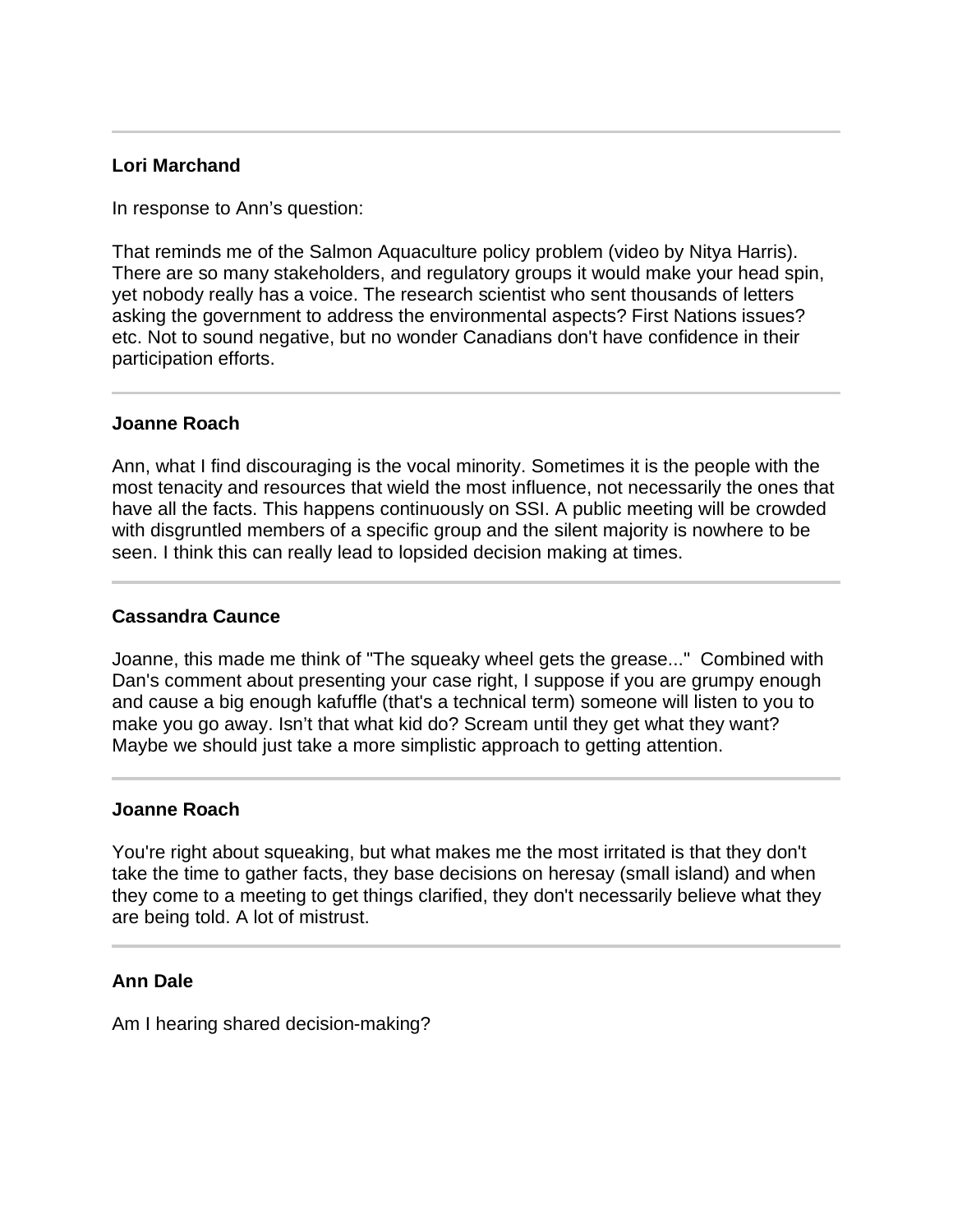### **Jennifer Maxwell**

I think it is more than shared decision-making. What is needed is a process that addresses divergent interests. There can also be conflicts between different sustainable development priorities. For example, on the one hand, land can be preserved to maintain biodiversity, or cleared for agriculture to feed a hungry population.

## **Ann Dale**

l

Jennifer, interesting point you bring up--exactly the focus of our current public forum: Kyoto-Governing for a healthy Global Community (www.rrupublicforum.ca).

In that, we look at addressing how the Kyoto Accord will affect global human security, its all an issue of sustainability on one level or another.

## **Erin Gorman**

I see a major government constraint as the method by which they decipher who or what needs help first: industry then the elite then the general public and finally the environment? Good stewardship is often not practiced making these policies and procedures less effective. Something else I wonder about- Is the governments ability to protect our environment and promote a sustainable future restricted by budget and funding cuts?

### **Dan Sonmor**

Ī

Erin, If there is one thing I have discovered working for the Feds for the past years is that there is no shortage of funds. All you have to do is present your case right and you will more than likely get your money. Trust me.

### **Ann Dale**

There is a raging debate in Ottawa between parliamentarians and their official over the rights to e-consultation. I have been trying to influence them to move beyond consultation to e-dialogues and increasing citizen literacy on key public policy issues, integrating an educational role with seeking information.

### **Jenny Onyx**

Reflecting on our discussion, I think we have made interesting insights into what should happen, but not how. We need systems in place where government has a clearly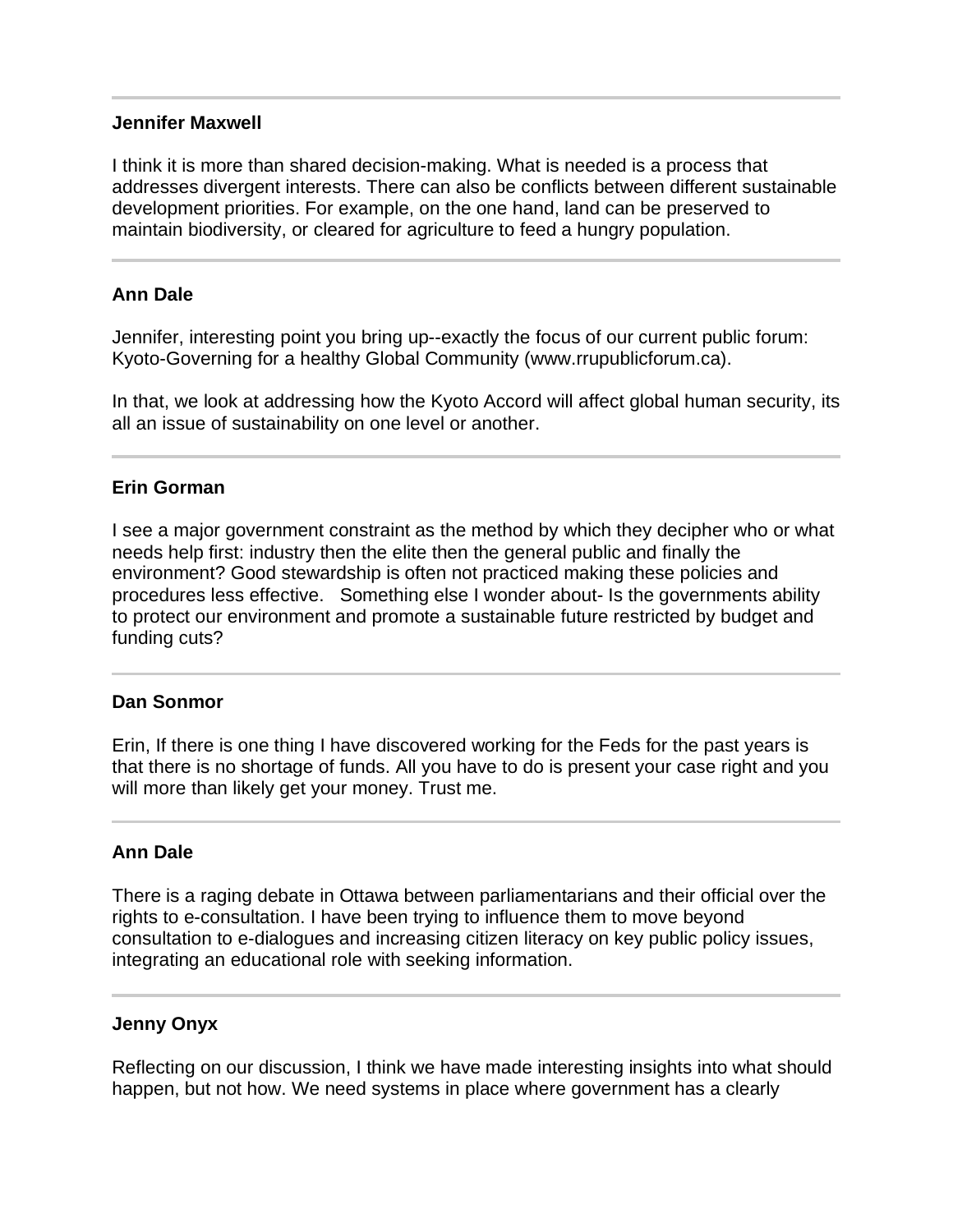defined and transparent role in facilitating broader consultation/ multi-stakeholder roundtables, but in which the decision is then made by government in a balanced manner. Idealistic I guess and requires integrity.

## **Lori Marchand**

j

It seems that for sustainability to be achieved the biggest shift of attitude should be from traditional "reactionary" tactics -whoever screams the loudest gets the money- to "proactive" future-contingency planning.

# Question 2**: What are some new ways of governance for sustainable development?**

## **Ann Dale**

We have already begun to discuss some of the solutions, and let's dare to dream here, what are some new ways of governance for sustainable development?

## **Lori Marchand**

Starting from the bottom up, this compendious document contained a plethora of good ideas: Strong Communities: •seek appropriate solutions together •provide people with a sense of belonging & purpose •share a vision and common values •have capable, enterprising leadership •have proactive, inclusive organizations •are resilient and resourceful •manage their own self-determined, sustainable Development Reference: Government of New Zealand, Internal Affairs, A Framework for Developing Sustainable Communities http://www.wri.org/wr-96-97/ud\_b4.html .

### **Cassandra Caunce**

 $\overline{a}$ 

I didn't have time to cook much up but here it is:

• effective and timely decision making processes. Sometimes even the basic, most straightforward things that need to be done get stuck in a pile of paper on someone's desk waiting for a rubber stamp.

• community involvement and education – Get the attention of the people in the community and show them the importance of community participation and involvement. We all love to complain about bad government but if you don't make your voice heard on matters you love to complain about in the right forum, how can you expect any changes to be made?

• use existing technology to get the word out and show people the benefits and the ultimate "vision" for the community. Visuals are very powerful especially if produced using 3-D GIS modeling software. If the community knows what is going on, the more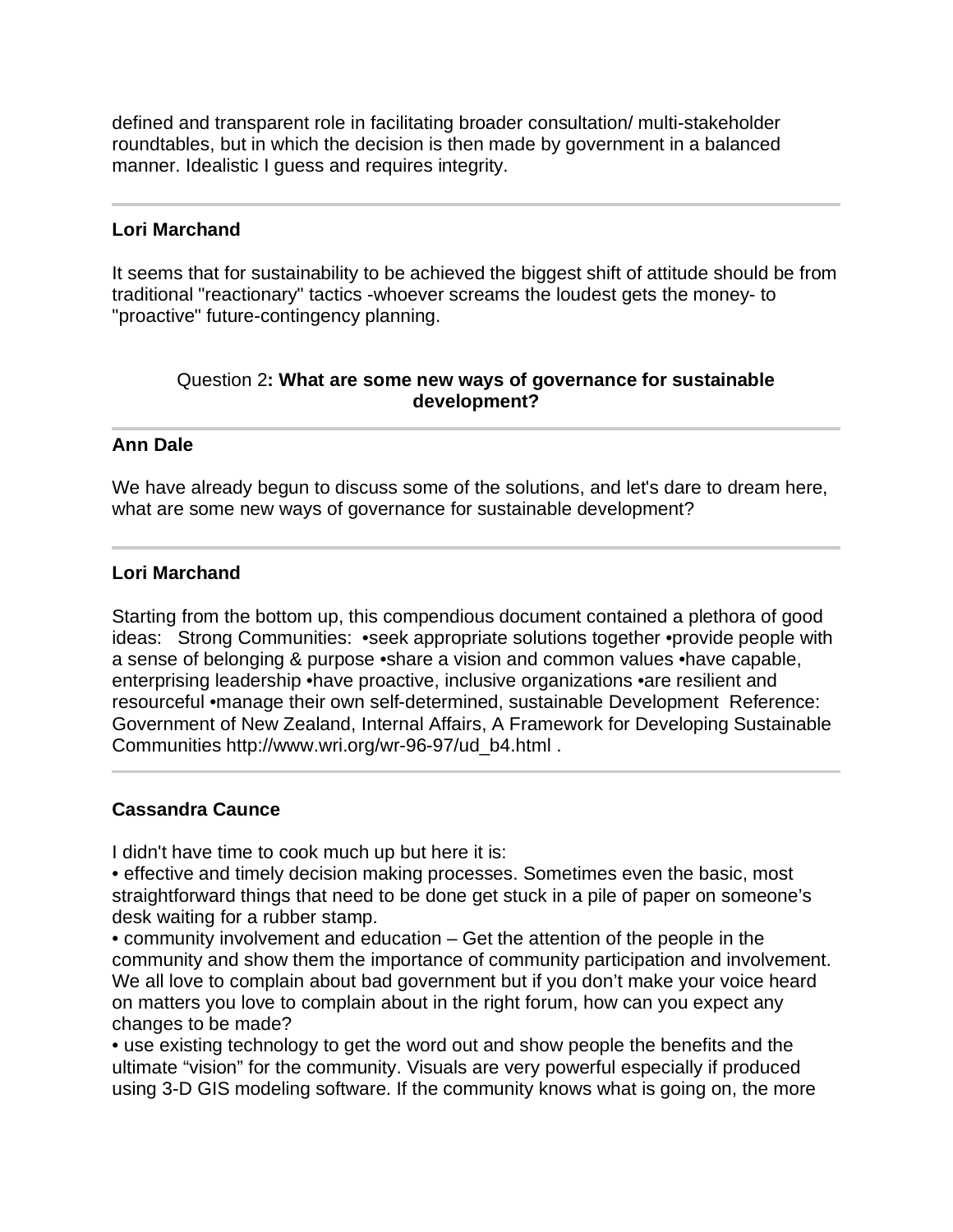likely you'll get support. Would you buy a car without knowing what make or model it was?

• once a project is completed, continually monitor its progress and effects on the community, don't let it become a memory.

### **Dan Sonmor**

I

l

True accountability. If decision makers know that they are going to be held accountable for their action (or lack there of), more progressive steps will be made.

## **Cassandra Caunce**

Dan, which goes hand in hand with transparency.

## **Joanne Roach**

…or they may be paralyzed for fear of screwing up? Hopefully not.

### **Dave Warner**

Work together. Maybe we can move towards a system where the public/government/business division becomes increasingly blurred and all work in conjunction towards sustainable development

### **Joanne Roach**

Here are some possible solutions that I gleaned from my readings:

- universal access to credible information and scientific knowledge
- greater participation of civil society in governance
- risk analysis of proposed changes to assess impacts
- creating a diverse toolkit of policies because the solutions may be very complex and many won't be universally applicable
- take small, manageable and affordable steps towards goals

I also think that trust is a factor here. Stakeholders will have to trust each other and believe in the process if they are going to overcome the challenges and reach the goal of ecological governance.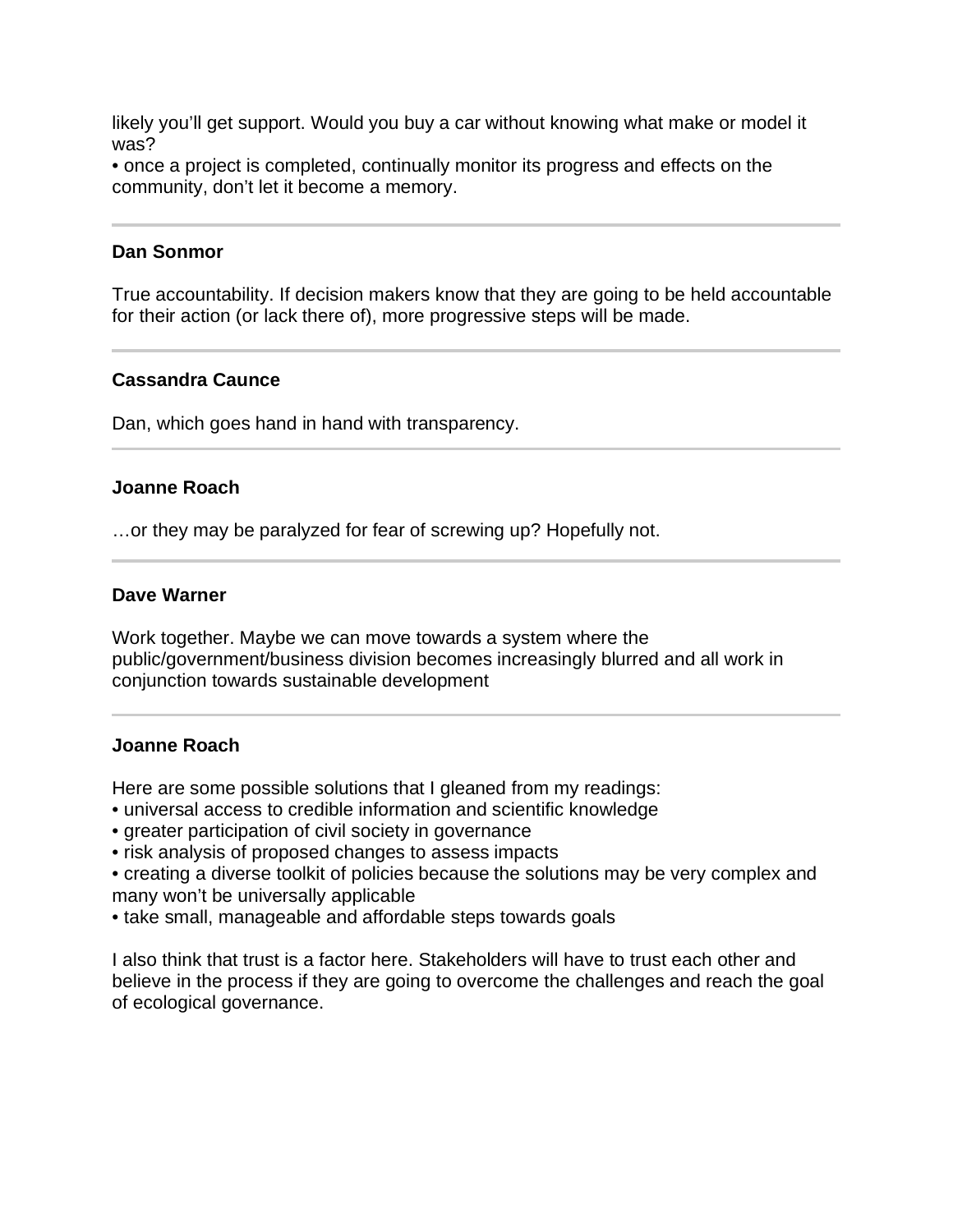# **Murray Ball**

Research and education are key. We need public money to support both.

### **Melissa Edwards**

Cassandra makes a valid point: "Once a project is completed, continually monitor its progress and effects on the community. Don't let it become a memory".

An ongoing commitment is required, but also the development of indicators to make the dream real.

## **Cassandra Caunce**

 $\overline{a}$ 

If I could just share these two quotes which seems relevant to me in terms of solutions: Experience is a wonderful thing. It enables you to recognize a mistake when you make it again.

Learn from the mistakes of others. You can't live long enough to make them all yourself.

### **Jennifer Maxwell**

Improvement of processes for decision making and action ("the realization of effective processes -- competently operating with sensitivity and effective responsiveness to specific, concrete, human -- including environmental – concerns, and reflective of fundamental values and principles – mutual respect, participation, subsidiarity").

Performance measurement for SD:

•integrated government that employs systems perspective

- •capacity development for sustainable development at all levels
- •multi-sectoral and participatory

•policy-planning-budgeting processes

•advocacy of values and principles –

• "respect, participation, inclusiveness, equity (including, especially, gender equity), subsidiarity, transparency and accountability and of concern for the well-being of all and for the common good".

 Reference: United Nations Development Programme. Capacity Development for governance for Sustainable Human Development http://magnet.undp.org/cdrb/LENJOY1.htm .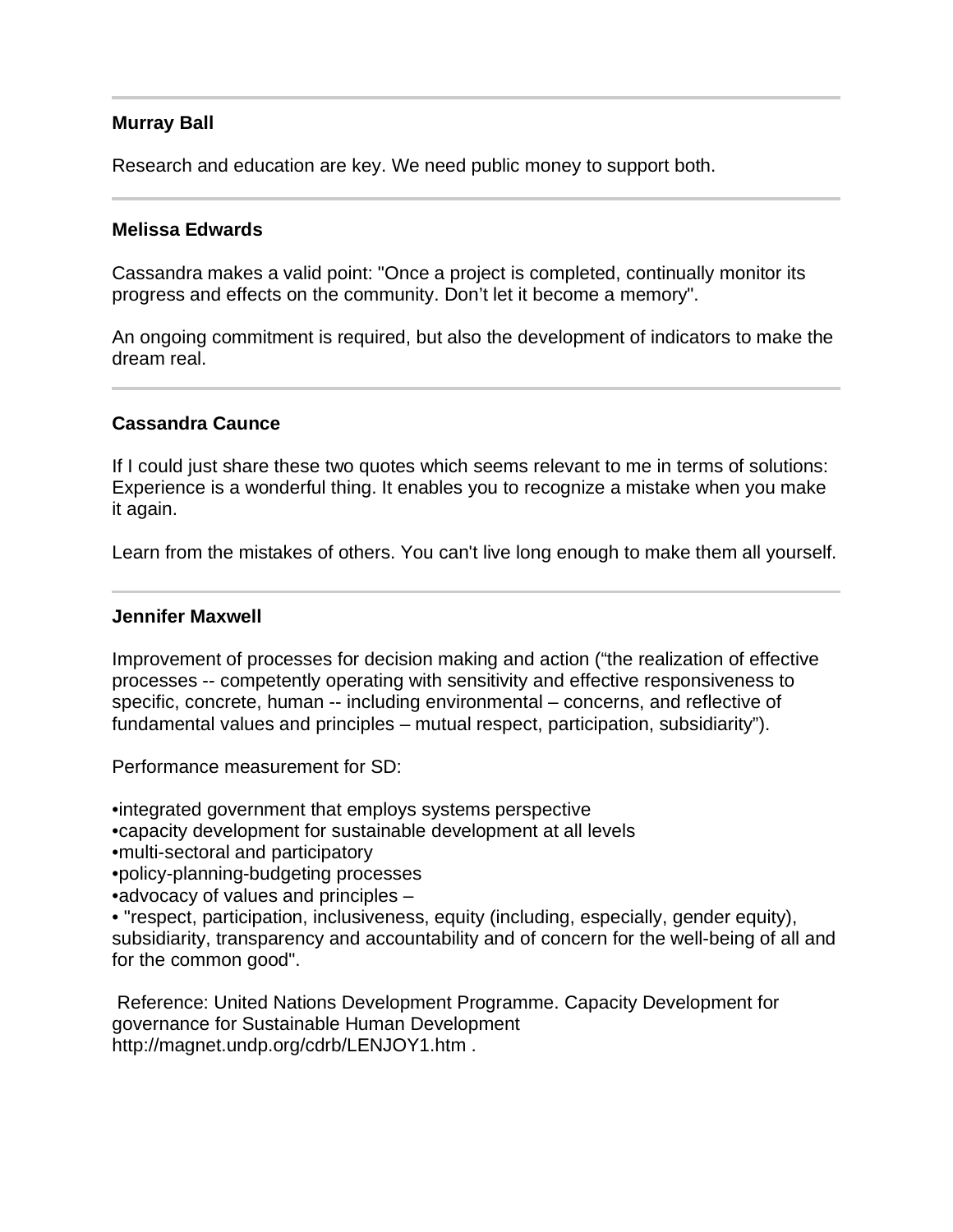## **Rae-Ann Shaw**

- enhancing democracy and participation
- overcoming 'sectoralization'
- managing public goods
- tackling distributive aspects avoiding 'short-term-ism'
- articulating government levels and
- sharing knowledge

Reference: Newsletter of the International Human Dimensions Programme on Global Environmental Change.

# **Erin Gorman**

l

Environmental assessments and collaborations between individuals, private sector, governments and First Nations using policy tools such as:

- voluntary actions (group, individual., industry., communities)
- government expenditure
- technology sharing, information and awareness
- implementing environmental initiative programs
- taxing for environmental implications (ie: fuel)

# **Matthew Paisley**

Communities often see their resources being manipulated and abused by third parties, both in the efforts of corporate advancement, and under the umbrella term of "sustainability". There is an overwhelming sense of loss of both land and resources for the indigenous peoples of the community. There is a sense that their basic human rights are being exploited for reasons that are not in their best interests. They feel unable to cope with long term foreshadowing. In order for sustainable governance to be effect, there must be an empowering of the community at a level that can be felt by the community. Only when they feel that their position has fully been taken into consideration can the community then grow from that position.

# **Lori Marchand**

Matthew, there seems to be confusion surrounding the definition of sustainability, overuse and possible abuse of the term.

Some activities address only one area while others are more comprehensive. If a community focuses only on energy issues, is it really a sustainable community effort or just an energy activity?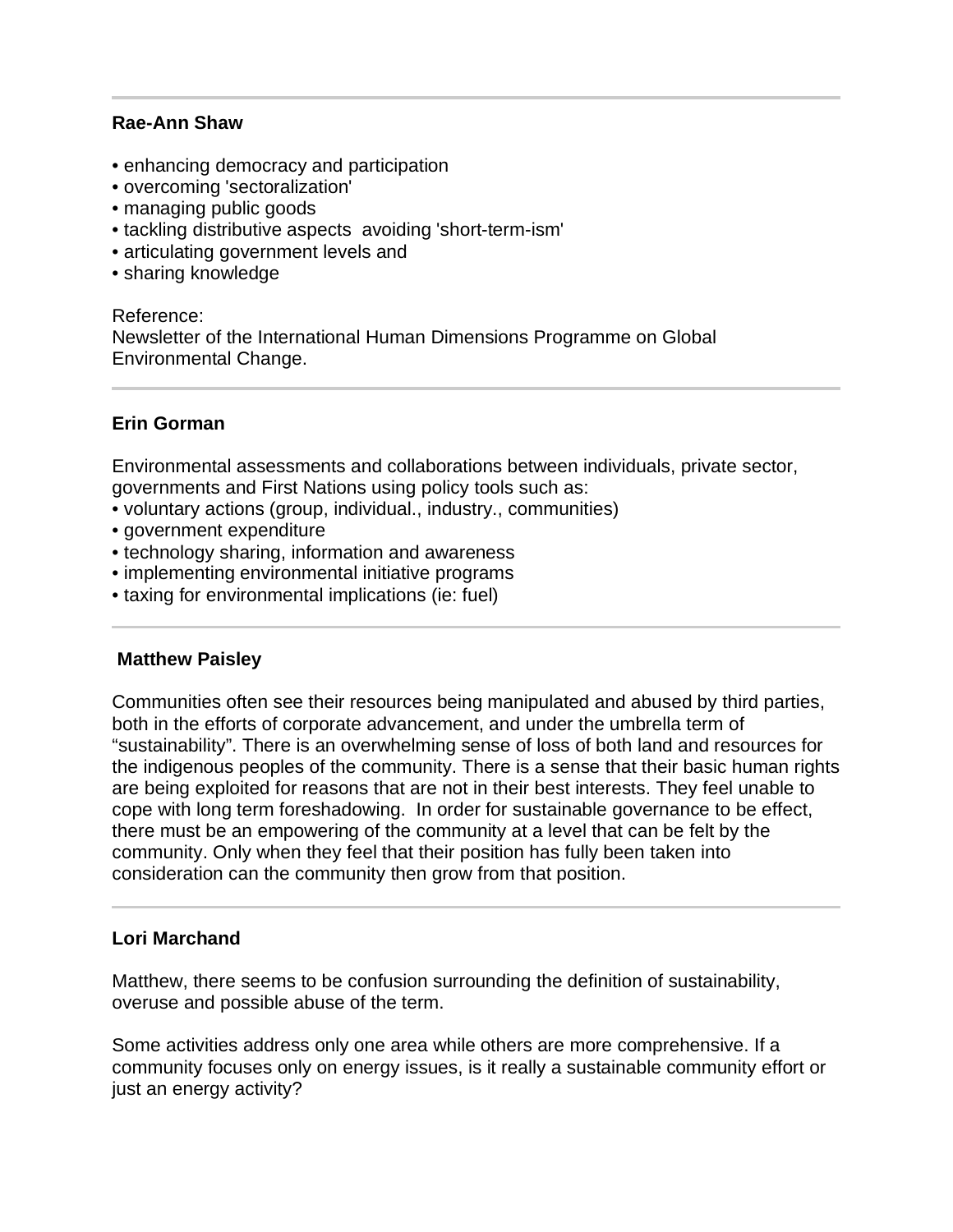### **Jennifer Maxwell**

I think this is key, Lori. We need to use systems thinking in addressing issues and decision-making. We cannot address energy issues without considering the environmental, social and economic implications of each possible option.

## **Melissa Edwards**

l

Considering that we are dreaming about solutions here, what are some of the ways that this could be achieved?

# **Cassandra Caunce**

Melissa, the first thing that comes to mind is that the steps towards "community empowerment" need to start small and allowed to build over time. Get them warmed up to the idea of participation by doing small things that require little time. Once they see what a difference even the small things can make, the more involved they will get.

## **Lori Marchand**

 Well assuming that other sustainabilities already exist, couldn't we avoid reinventing the wheel by following pre-existing examples of sustainability in progress and learn from them? We could then later add to it based on indicators, and it would become a dynamic process? Process of Developing a Sustainable Community: Communities develop sustainability initiatives in many different ways.

Below are seven common procedures that communities often go through as they develop sustainable community efforts:

- 1. Developing ongoing governance structure for the sustainable community efforts;
- 2. Creating a sustainable community vision;
- 3. Setting goals and objectives along with indicators;
- 4. Developing sustainability guiding principles;
- 5. Designing and prioritizing potential activities;
- 6. Choosing and implementing activities; and
- 7. Evaluating progress and revising activities accordingly.

Reference: http://www.rand.org/publications/MR/MR8/mr8.ch3.html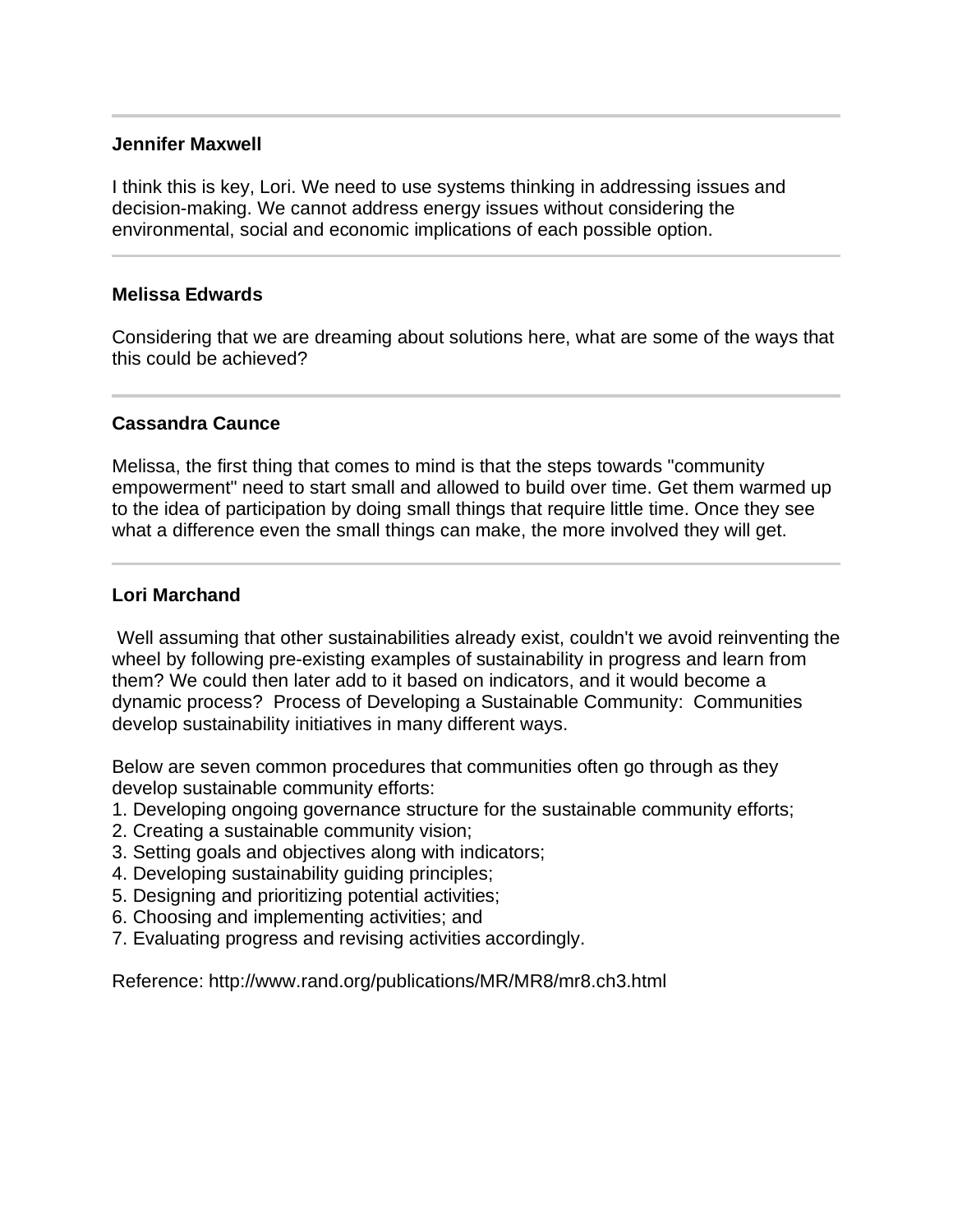### **Matthew Paisley**

Once a community has deemed that it has reached a comfortable level, branching out may be a scary thing, and one that may be viewed as unnecessary. Only with a longterm sustainability plan that has the realization that expansion and branching out is needed for the situation to become universal, could this growth be achieved.

## **Dave Ewanishin**

Since many communities are different from each other in terms of environmental, economic and social problems it probably doesn't make much sense to go with a onesize fits all method to SD. Each community at the lowest level should band together to design and implement their own SD strategies.

## **Cassandra Caunce**

Dave, actually I'm not sure I agree with that. Methods provide a framework to ensure that every consideration has been weighed and evaluated. A basic set of guidelines may help a community reveal a problem they didn't know they had. Methods of evaluation are just tools for getting to the end point.

### **Jennifer Maxwell**

Dave, how do you then integrate them as a whole?

### **Matthew Paisley**

Only as strong as your weakest link. I like it - how sustainable can you be as a whole, when you may have individual sectors/nodes who may not have progressed as far as the rest of the body. Focusing on the individual first would be better for the whole, rather than trying to attack on a large scale

### **Dave Ewanishin**

I guess I should clarify...each individual community would have their own strategy. Granted there would probably be common bonds between town to town, but because they all would have their own issues pertaining to SD, they would have to be community specific. I don't know if integrating one large plan would work.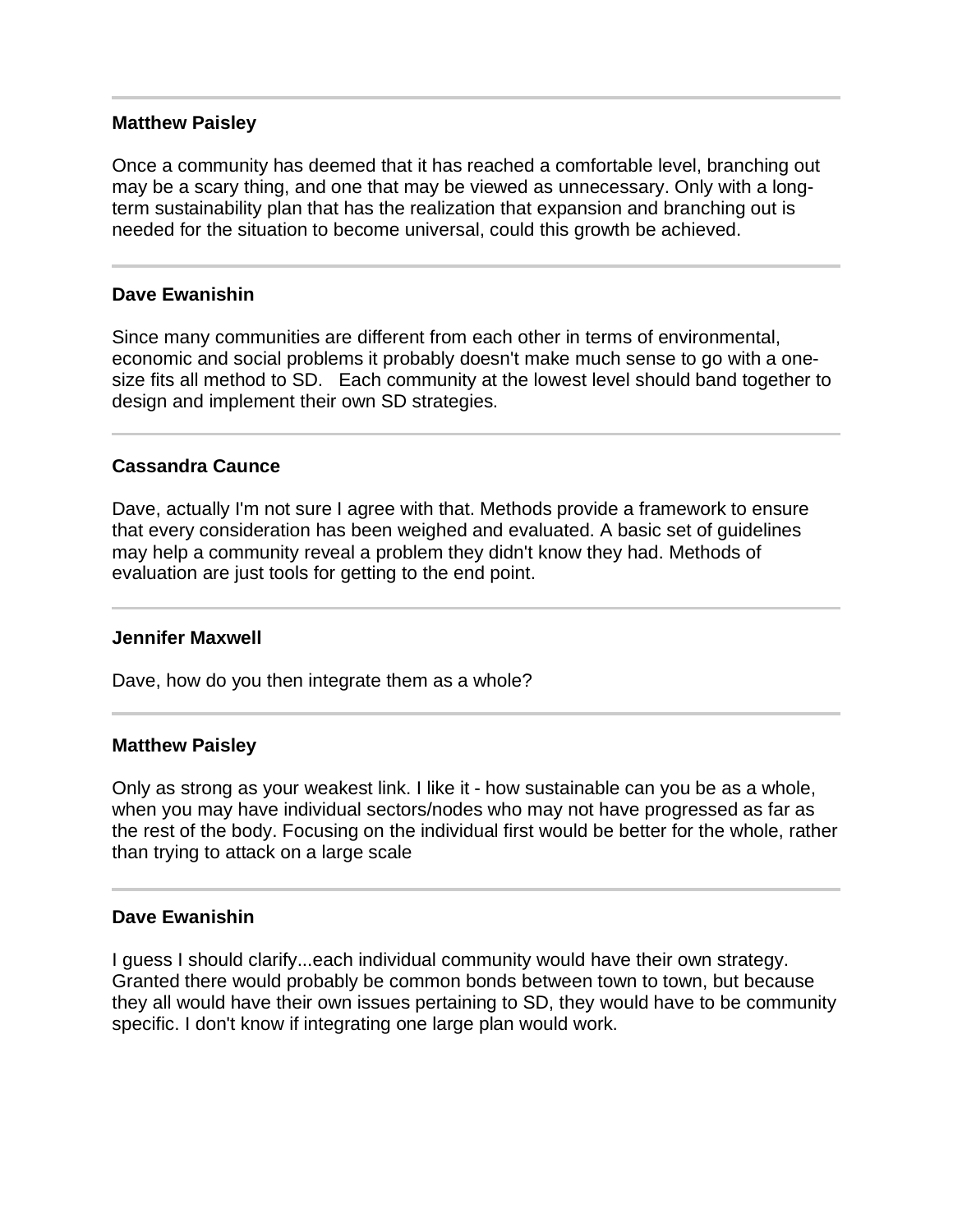### **Jennifer Maxwell**

I'm thinking that if it is going to be truly sustainable, the linkages to the larger world have to be made. There are inflows and outflows of people, information, waste, energy, etc.

#### **Ann Dale**

Dave, I like your approach, individual community strategies, perhaps 'nested' into regional and national strategies?

#### **Jenny Onyx**

Ann, all of which then have to be negotiated and mediated (by government).

### **Erin Gorman**

And apply these to our international obligations and 'keep up our end of the bargain'.

#### **Cassandra Caunce**

Clarity is everything. Thanks Dave - that makes sense now and it would work. Nested plans that integrate. But I still think a basic set of guidelines or tools to get the plans completed is essential.

#### **Dave Ewanishin**

Cassandra, I think so also, and as Jenny had mentioned these guidelines and or tools(more on the national side)would have to be set by the government. Quite possibly, these communities would also be able to adopt and modify these tool for their specific areas.

#### **Dave Ewanishin**

If (like Matt had also mentioned) communities were to start the SD ball rolling for their needs and issues then yes a regional plan nested in a national plan seems like it a good start. Didn't think of it quite like that!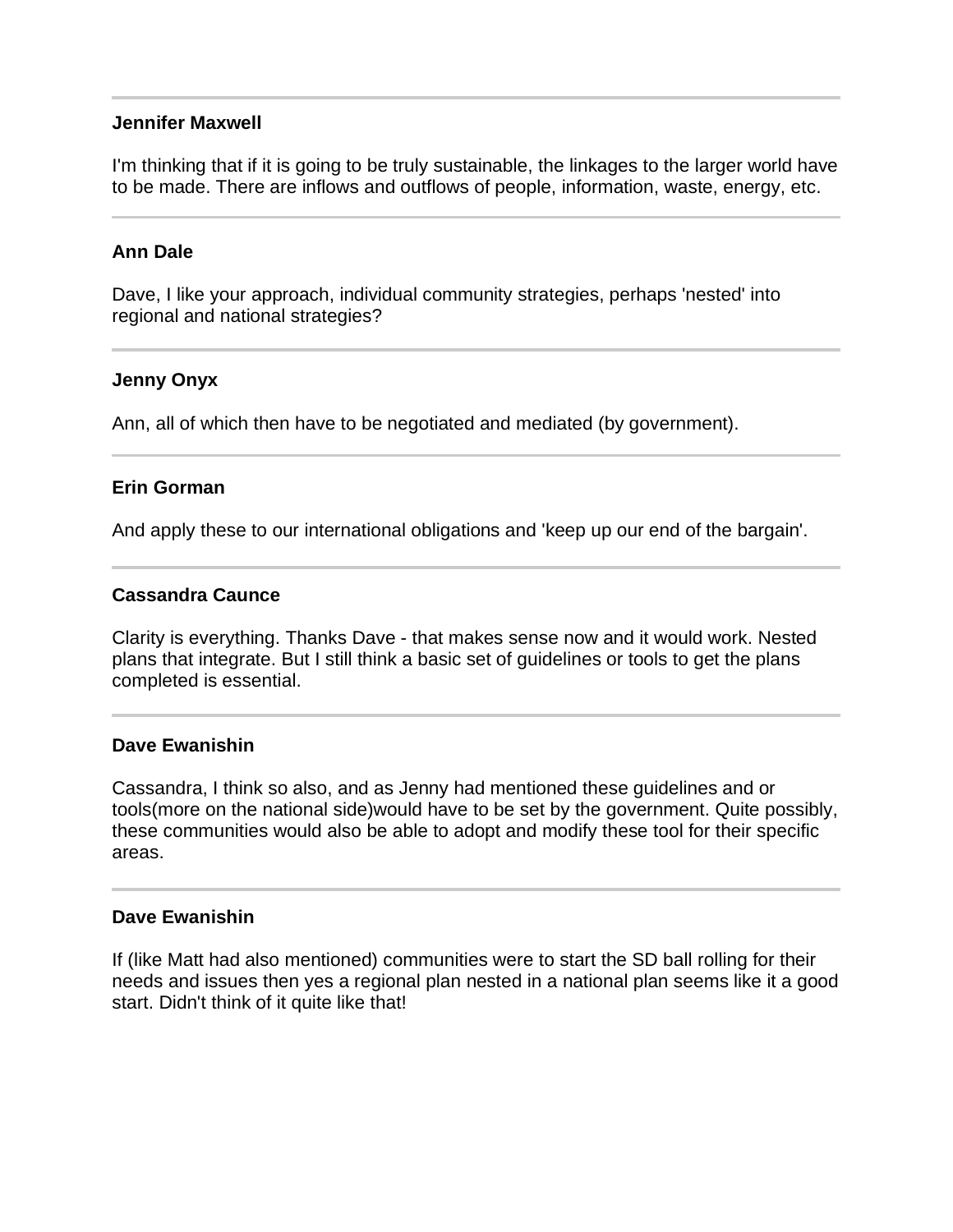### **Jenny Onyx**

I want to talk about the commons. See Ostrom. The commons, that is those resources that are owned by no-one and freely accessed by a large number of people. Resources held inn common for the mutual benefit of all. The "problem of the commons" refers to the "free-loader" effect that is when it is everyone's short-term interest to maximize the use of the commons, thus making the long term unsustainable. The free rider effect is not universal, but occurs most among strangers who have no specific or personal knowledge of other users, who have a short-term interest and who are physically removed from the site.

The problem of the commons can be solved in one of three ways, all of which have problems:

1. removing the commons into public ownership and control by the state.

2. placing it into private ownership and control.

3. maintaining commons control of the commons (ie by the local community). the latter normally is the most sustainable in the long term.

## **Dave Warner**

Jenny, number 1 sounds like a move to communism. The overall concept sounds good.

# **Cassandra Caunce**

Careful Dave...I said a similar thing to my boss once and he told me I could hanged for making that kind of reference! [Smile]

### **Lori Marchand**

Jenny…"The "problem of the commons" refers to the "free-loader" effect… Do you mean for example, public overuse and abuse of an environmental park?

### **Jenny Onyx**

j

Lori, the commons refers to anything- yes a public park, a pond of fish, clean air. the more locally defined the commons is, the more likely to get local ownership (buy-in) then the more successful will be local control at a sustainable level.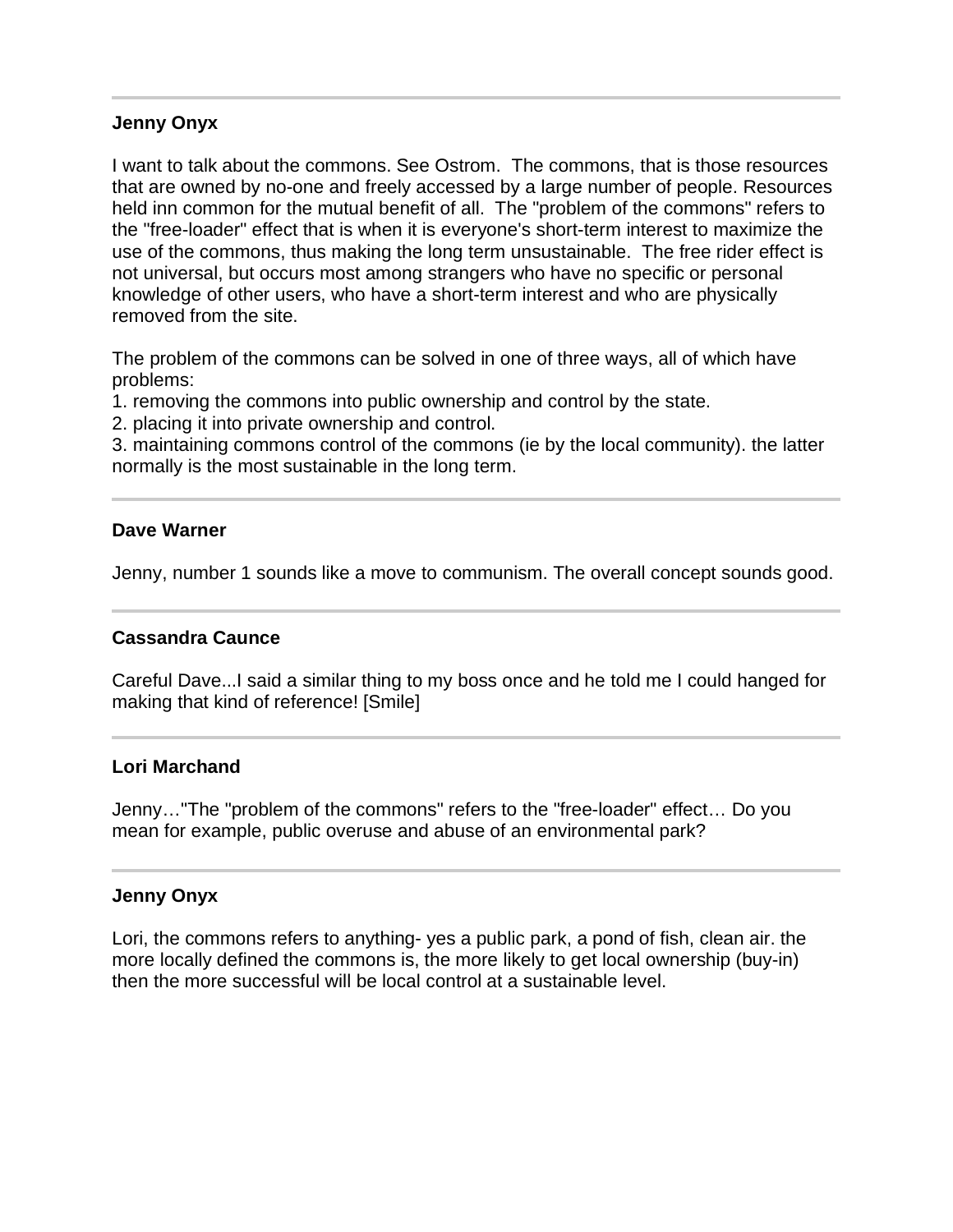# **Lori Marchand**

I have experienced that phenomenon first hand, but hadn't made those connections and considered the application to planning communities-accountability.

## **Ann Dale**

"We can act as nested sets of communities and then scale upward, trying to engage people functioning at all levels. Those are communities of citizens, really-but ones with different roots in scholarship, business, government and non-government enterprise. If Shell Oil can invent ways to open their visions of the future, and British Petroleum can begin strategic subsidy of untraditional energy supplies, surely small groups of scholars and government and citizen groups can invent experiments with them outside each of their own organizational constraints" (Holling).

# **Ann Dale**

One of the students I am supervising is trying to develop a business plan for a not-forprofit group. It is mired, however, in competing visions of what should happen to that particular land. I said "why not devolve the decisions, if a volunteer has a vision, is prepared to lead it, and find the money to implement it, why disempower them? Perhaps we need to develop more organic ways to make decisions, that allow for spontaneity, emergent actions and yes, there will be failures, but how else do you learn? But how to scale that up to national levels?

### **Joanne Roach**

l

I would think that activities and policies that increase social capital would help to promote public participation. Also, making sure that basic needs (water food shelter employment health care education) are met through effective policy would give citizens a comfortable place to start from.

### **Dan Sonmor**

Joanne, well said. Unless people are comfortable where they are, they won't give a rats ass on where the world is heading.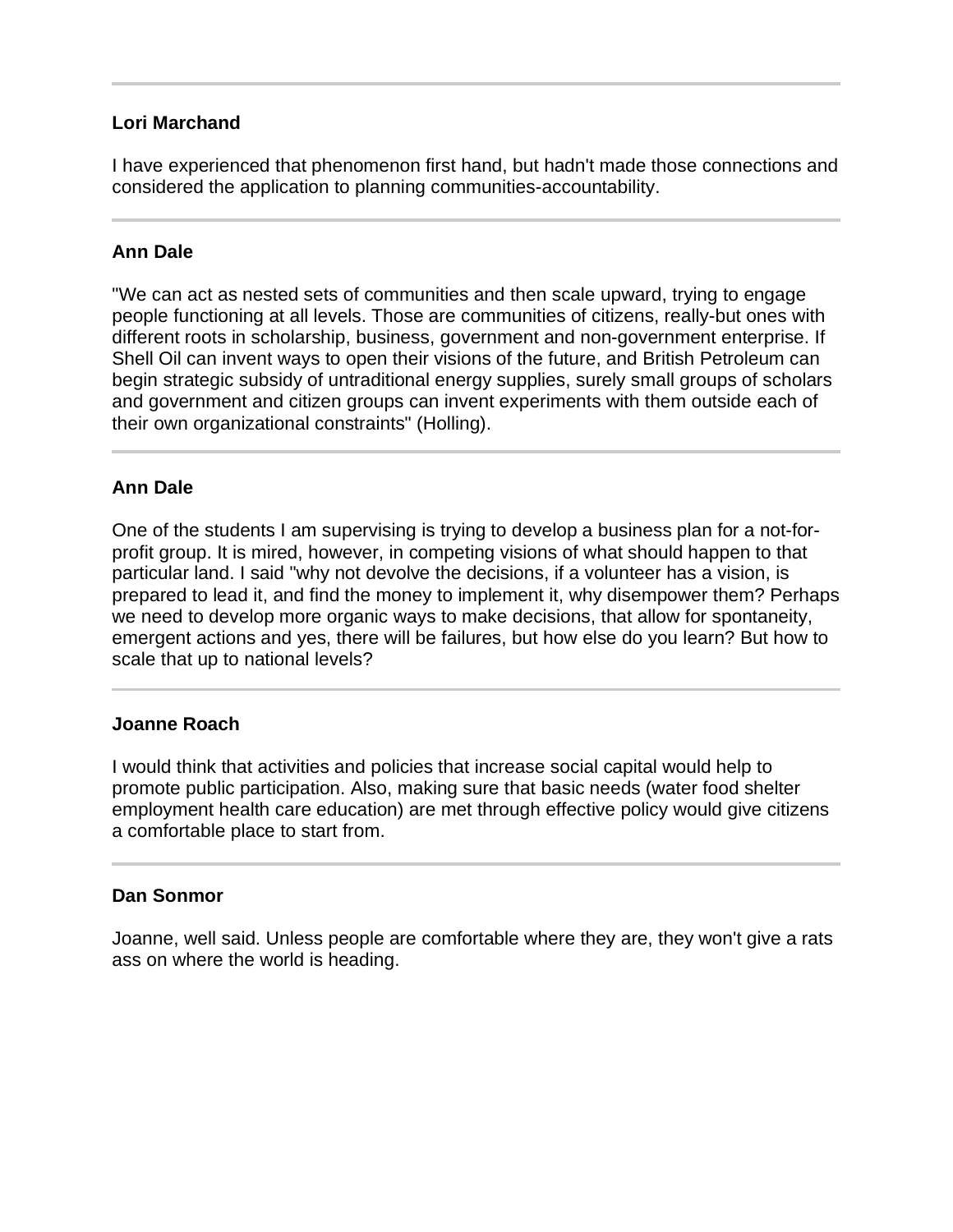### **Melissa Edwards**

This again reiterates the point that individual empowerment is the first step towards sustainable solutions. We have to start with small strategies in our own lives and spread awareness to everyone that we know within all our communities of practice.

## **Joanne Roach**

I feel that my individual empowerment has increased dramatically from taking this course (education) and I am starting to become more comfortable discussion environmental issues in my spheres

## **Dave Warner**

Ann, I agree that traditional decision-making needs to be revised. The problem at the national level and getting a change is that we have politicians trying to get re-elected and currently this might be political suicide. Maybe it gets back to the grass roots and needing to educate people to change the whole process from the bottom up.

# **Murray Ball**

 $\overline{a}$ 

Fees on movement of speculative capital - the Tobin tax will move power closer to those who are affected by (financial) decisions.

# **Cassandra Caunce**

Dan, well said indeed! I think convenience plays a role too. If it's too hard, it won't get done. Ie. My mom to this day still doesn't use her blue box. Too much work, she says. Any ideas on how to conquer the lazy?

### **Rae-Ann Shaw**

Unfortunately not. We had enough trouble trying to implement a multi-material recycling program in the office.

### **Ann Dale**

Cassandra, perhaps you can tell your Mum she is doing it for her children and her grandchildren.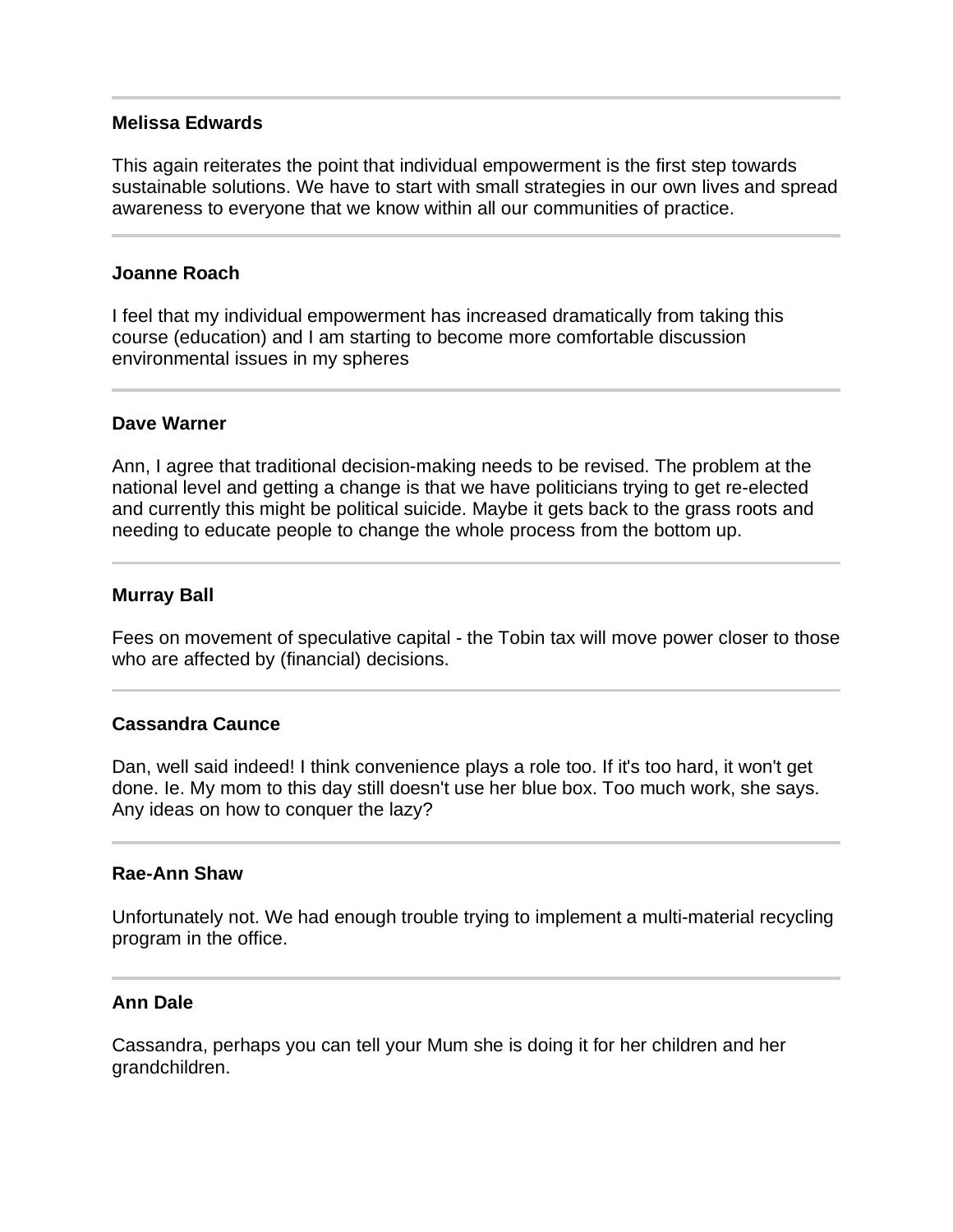## **Cassandra Caunce**

Ann, no dice. I've tried everything right down to setting up a little bin system for her and offering to come over once a week to haul it out. Still too much work, according to her. She doesn't see the benefit in doing it. Never fear, I haven't given up yet! I'm just as stubborn as she is! [Smile]

## **Ann Dale**

I believe we know enough to act know, we have enough science, we have enough information, but we have a profound implementation gap, and a social problem, we need to allow new ways of organizing our institutions and ourselves, of making decisions.

## **Dan Sonmor**

I believe Jenny has certainly touched on this. There needs to be a shift in the basic way of thinking. Going in the current direction along the same thought lines will not lead us into any new age of sustainability but only down a path of continual searching for ways to make a change.

### **Matthew Paisley**

Cassandra, I'm not lazy - I'm only one person - what can I do? Maybe the focus should not be to show that one person can make a difference, but that we are not just one person. We are in fact part of a community - from the family level to the national level. Making change from ourselves does make change beyond ourselves

### **Melissa Edwards**

Matthew, yet again it is about individual awareness, but the recognition that we each contribute to the greater whole. Sustainable solutions empower the individual and at the same time make us accountable to the web.

### **Lori Marchand**

"I believe we know enough to act know, we have enough science, we have enough information, but we have a profound implementation gap, and a social problem, we need to allow new ways of organizing our institutions and ourselves, of making decisions." … Ann, just wondering…that sounds great but I have to admit sometimes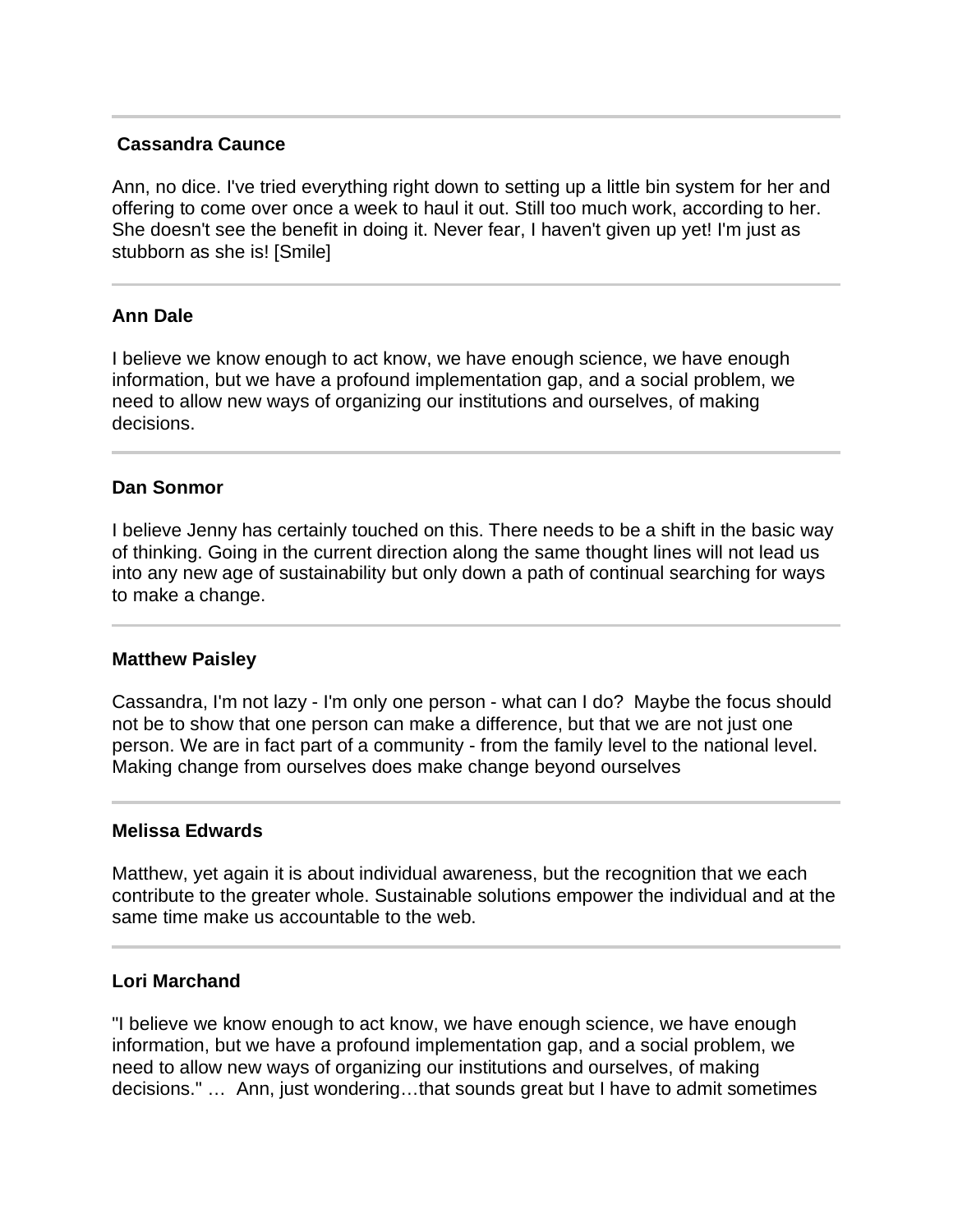there is a part of me that wonders if it is really possible to overcome human nature, and our tendency not to address problems unless we absolutely have to, here in such an affluent nation? Do you think that change is more often motivated by necessity? And many Canadians just don't see the necessity yet? Not enough global warming catastrophes, haven't run out of natural gas yet?

### **Jennifer Maxwell**

In order for sustainable development to become a reality in developed countries such as Canada, accustomed to levels of consumption beyond the capacity of the Earth to support over the long term, social norms have to change. Materialism has got to go. Do governments have a role here? Do they have the "power?"

# **Cassandra Caunce**

l

I think they do and this is where tax shifting would come into play. Tax the heck out of the stuff that isn't truly needed. Materialism will probably never go as it goes hand in hand with greed.

# **Lori Marchand**

Not only convenience and lethargy, but affluence, abundance and standard of living. If you tell someone in Calgary that they can remove themselves from the coal electricity grid and move over to wind, they almost always respond, but then I would have to pay \$5 more? No thanks. Many of us like to look at price as the bottom line, without taking into consideration the true cost.

# **Melissa Edwards**

Jennifer, I would exercise a little precaution with this idea. The idea of corporate sustainability is not to end production, but to recreate innovative techniques to reduce the impact upon the natural and human environment. We still live within an economic paradigm that support the notion of production and hence a need for a degree of materialism.

# **Lori Marchand**

j

In other words the Canadian economy would collapse if there were no materialism.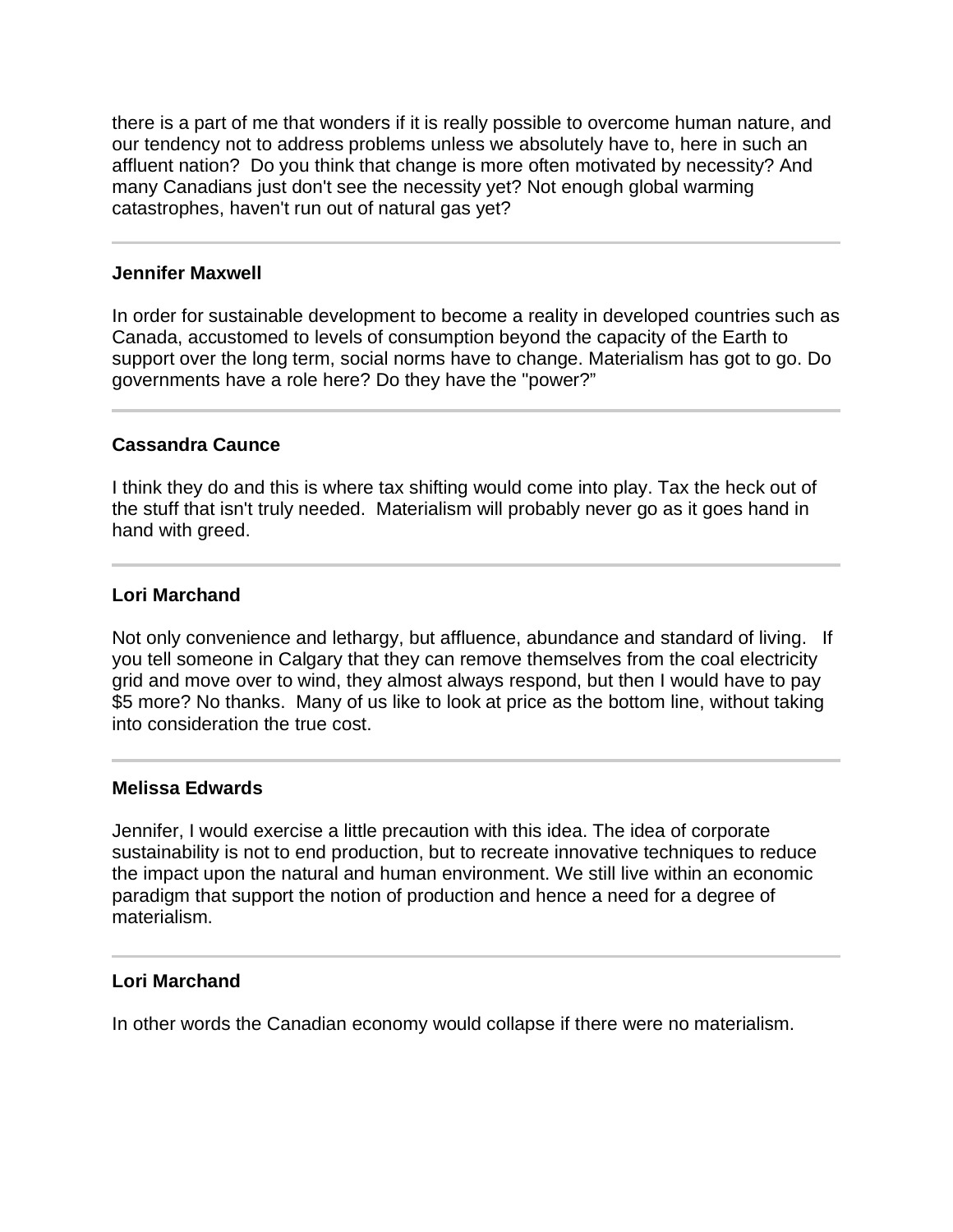## **Cassandra Caunce**

I don't know about collapse but it would put a seriously large dent in it! Why? Because we are natural resource based. Base line products needed for base line life. Ie. lumber, metal for housing

### **Dave Warner**

Here's a thought: Do we need a major collapse of our current systems in order to attain the desired outcome of new ways of thinking, new decision making, new economies?

### **Ann Dale**

And perhaps because we are always searching for the big solutions, and value the complex over the simple, that we miss the simple steps that can empower and bring about a cascade of change for sustainable development?

#### **Murray Ball**

Are round tables and e-Dialogues these simple things?

#### **Dave Warner**

I wouldn't feel those are the simple things. Education and implementation in my mind is the simple step that often gets overlooked.

#### **Melissa Edwards**

Dave, exactly, the point that I wanted to discuss. There are already ways that we are trying to work within the current systems to increase accountability and transparency to essentially reduce the impact of the capitalist system on society and the environment. A perfect example is the GRI. Recently, in Australia, a conglomeration of Not - for - profit organizations formed an umbrella watchdog organization to monitor business activities and in particular company reporting. Another development is Ecological economics, which is seeking to account for environmental coasts within the economic system. I think i could go on with examples…there does not have to be a recreation of the system, but a reconceptualization of the mechanisms through which it operates.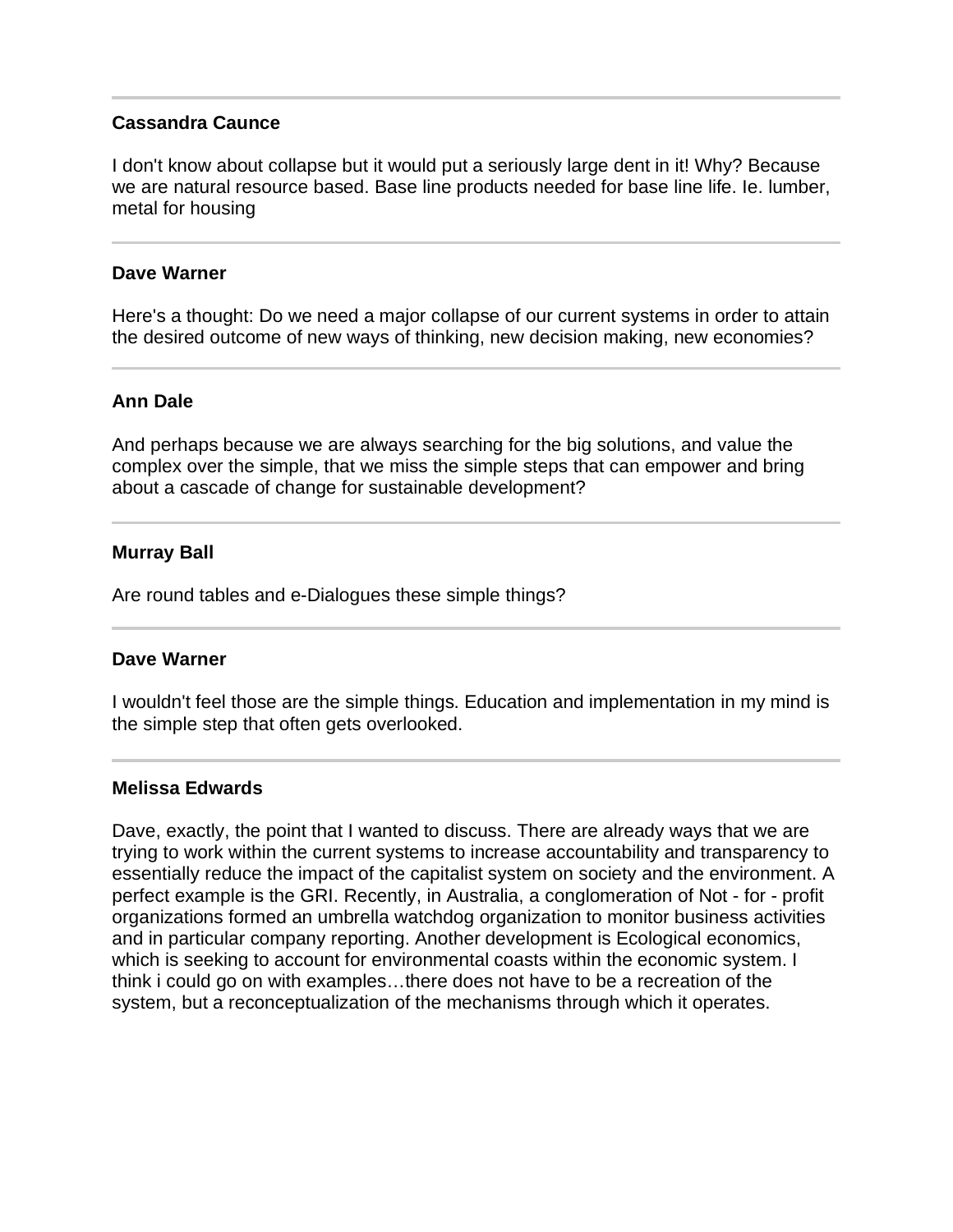### **Joanne Roach**

Ann, so one of the barriers to implementation is that overwhelming feeling of trying to tackle the whole thing at once, with one act? I also think that people need to see risk assessments to show them the impacts of their actions/inactions. Perhaps the government can provide more information in this area.

# **Cassandra Caunce**

It's hard to break down a problem into manageable pieces when it is so complex and large scale. Even if you reduce the scale, it can still be a complex problem. Not only that it is much easier to talk about taking action on such a large scale than to walk out the door and actually get your hands dirty doing what needs to be done. It relates back to the "I'm just one person" complex.

# **Jennifer Maxwell**

Based on Melissa's comments, how is that accountability asserted at the individual level? This reminds me of a time when as I sat in traffic at a familiar stop light, the young man in the car (a Jaguar to boot!) threw some garbage from McDonald's out the sun roof. I was so enraged that I put the car in park (still red light) and got out and picked up the garbage ensuring that he saw me do it. I also told him that I found his action unacceptable. I think we have a responsibility to hold ourselves and each other to standards of conduct that support sustainability.

# **Ann Dale**

I would like to wrap up now. I listened to Martin Luther King's speech on the radio last week, I have a dream, and the subsequent analysis about how this speech changed the world--one speech. Any last comments?

### **Dan Sonmor**

I can't remember who said it, but "the journey of a thousand miles begins with a single step". Anyone willing to start walking?

### **Matthew Paisley**

Thank you, everyone, for this dialogue. If nothing else, It caused me to think on my feet, and to innovatively support a position. We can all see that taking care of this planet will be necessary if we want it to take care of us. We need to define where we are, where